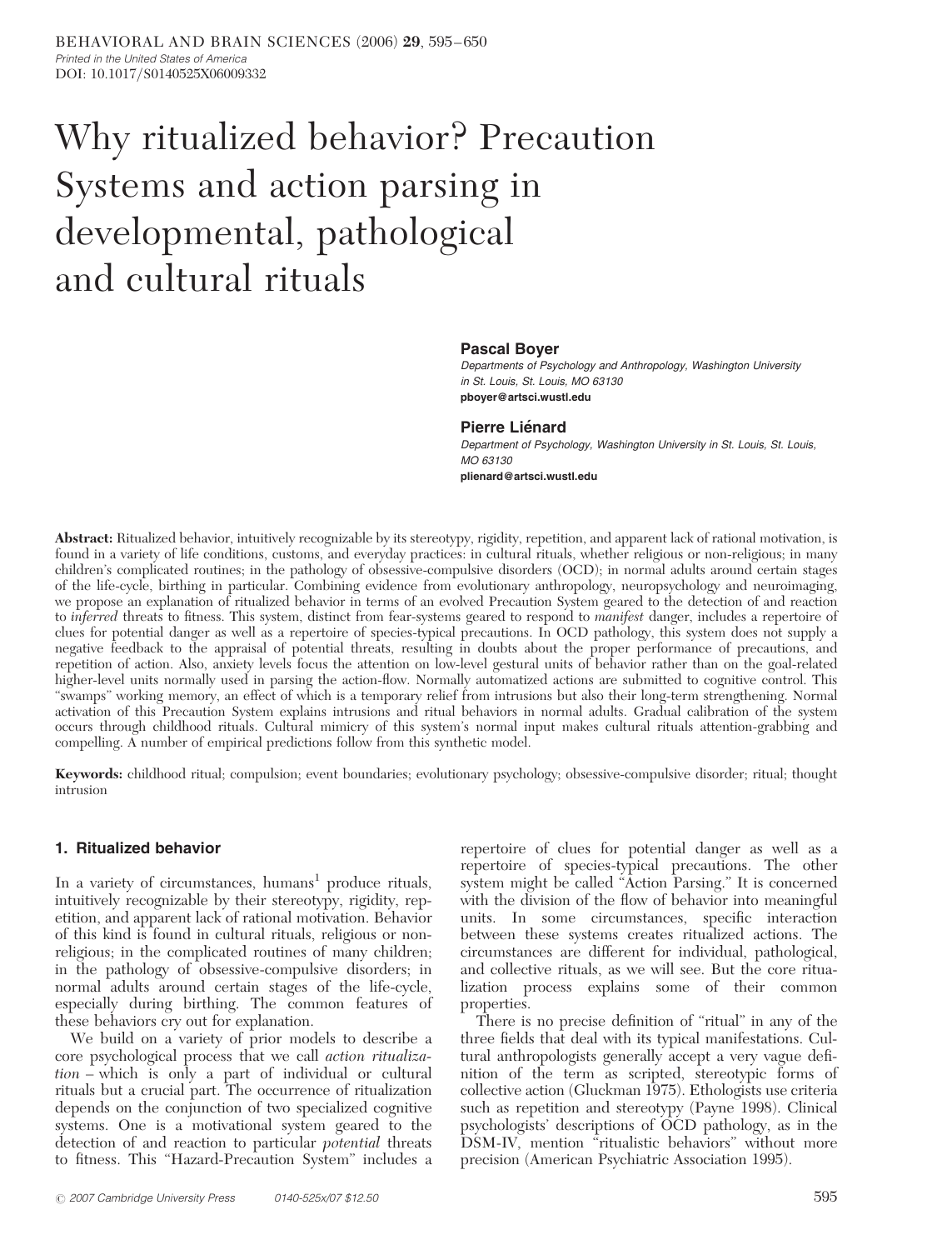Besides, models of the phenomenon are generally limited to one domain of ritual. There is a large clinical literature about children's OCD but little study of normal childhood ritualization, simply because the latter is not pathological, even though it may be difficult to understand one without the other (Evans et al. 1997). Models of OCD do not usually cover normal episodes of obsessiveness and ritualistic compulsion in the life-cycle although these are probably continuous with the pathology (Mataix-Cols et al. 2005). Very few anthropologists have considered the striking similarities between cultural ritualized behavior and individual pathology (Rappaport 1999). A notable exception is Alan Fiske (Dulaney & Fiske 1994; Fiske & Haslam 1997), who re-opened an issue famously framed by Freud a long time ago (Freud 1928).

Following up on Fiske's pioneering work, discussed in section 8.1, as well as neuro-physiological (Szechtman & Woody 2004) and evolutionary (Abed & de Pauw 1998) models, we aim to provide a model of the different domains of occurrence of ritualized behavior. We certainly do not mean to underestimate the obvious differences, but we do think that the common features of ritualized actions require an explanation. We aim to provide an integrated model that includes not only a cognitive specification of the behavioral patterns and their elicitation conditions, but also the neural correlates of the behaviors and of their pathological distortion, the developmental patterns involved, and the evolutionary background.

It might seem imprudent to make any general statements about a disparate set that includes pathological and normal manifestations, and individual as well as collective rituals. Note, however, that our aim here is not to account for all these behaviors. Our aim is to account for the psychological salience of a particular feature they share, namely the performance of what we call here "Ritualized Behavior," a precisely defined way of organizing a limited range of actions. In the following sections we outline the diverse domains of ritualized behavior before putting forward an integrated neural-developmentalevolutionary model of ritualization.

## 2. Diverse domains of ritualization

## 2.1. Obsessive-compulsive disorder (OCD)

The main features of the pathology of OCD are familiar: intrusive, bothersome thoughts about potential danger,

PASCAL BOYER is the Henry Luce Professor of Individual and Collective Memory at Washington University in St. Louis, MO, a position he has held since 2000. He studied philosophy and anthropology in Paris-Nanterre and Cambridge. His research so far has combined anthropology and experimental psychology to elucidate the evolved psychological processes that allow and shape the acquisition of cultural information.

PIERRE LIÉNARD is a post-doctoral fellow at Washington University in St. Louis, MO, in the Memory and Development Laboratory. He received his Ph. D. in Anthropology from Université Libre de Bruxelles (Brussels, Belgium). His research focuses on the study of individual and collective ritualized behavior, as well as the study of evolutionary aspects of precautionary behavior.

as well as a strong compulsion to engage in stereotyped and repetitive activities with no rational justification. Standard criteria in the DSM-IV include (a) intrusive thoughts that (b) cause distress and (c) are often accompanied by ritualistic behaviors that (d) disturb normal activity and (e) are recognized as irrational by the patient (American Psychiatric Association 1995).

Typical obsessions include contamination and contagion (i.e., fear of catching other people's germs, of ingesting contaminated substances, of passing on diseases to others), possible harm to others (e.g., handling kitchen utensils and wounding people), as well as social ostracism following shameful or aggressive acts (thoughts about assaulting others, shouting obscenities, exhibitionism, etc.). This is often combined with "thought-action fusion" – the assumption that having forebodings of possible misfortunes is tantamount to bringing them about – and an exaggerated feeling of responsibility for others (Salkovskis et al. 2000).

Obsessions are typically accompanied by rituals. Some patients engage in endlessly repeated sequences of washing hands, cleaning tools or utensils (Hodgson & Rachman 1972). Others repeatedly verify that they properly locked their door, rolled up the car window, or turned off the gas stove (Hodgson & Rachman 1977). Still others are engaged in constant counting activities or need to group objects in sets of particular numbers, with specific alignments (Radomsky et al. 2001). Although a categorical division between "checkers," "washers," and "hoarders" has become popular in descriptions of OCD and as a descriptive clinical tool, there seems to be a large overlap in these categories (Khanna et al. 1990). A more accurate description would construe "contamination," "insecurity and doubt," and "excessive precautions" as dimensions of the syndrome (Mataix-Cols et al. 2005), with each patient presenting a cluster of symptoms distributed along these dimensions (Calamari et al. 2004). Most patients are aware that their obsessions are unreasonable and their rituals pointless (patients' insight used to be a criterion in the DSM) but they also report that neither is easily controlled (Eisen et al. 1999).

## 2.2. Children's rituals

Most young children engage in ritualistic behaviors in a limited range of situations and at a particular stage of development, starting at age 2 and peaking in middle childhood. This developmental phase is characterized by perfectionism, preoccupation with just-right ordering of objects, attachment to a favorite object (imbued with a special value), concerns about dirt and cleanliness, preferred household routines, action repeated over and over or a specific number of times, rituals for eating, awareness of minute details of one's home, hoarding, and bedtime rituals. (Obviously, most children in most situations also create disorder, at least relative to what adults expect; insistence on "just so" performance is limited to highly specific contexts.) The themes and the age-range are similar among American and other cultural groups (Zohar & Felz 2001). In many children, rituals are connected to anxiety states with specific targets. Among them is the fear of strangers, as well as the possibility of inflicting harm to self or others, possible contamination, attack by strangers or animals. The tendency to engage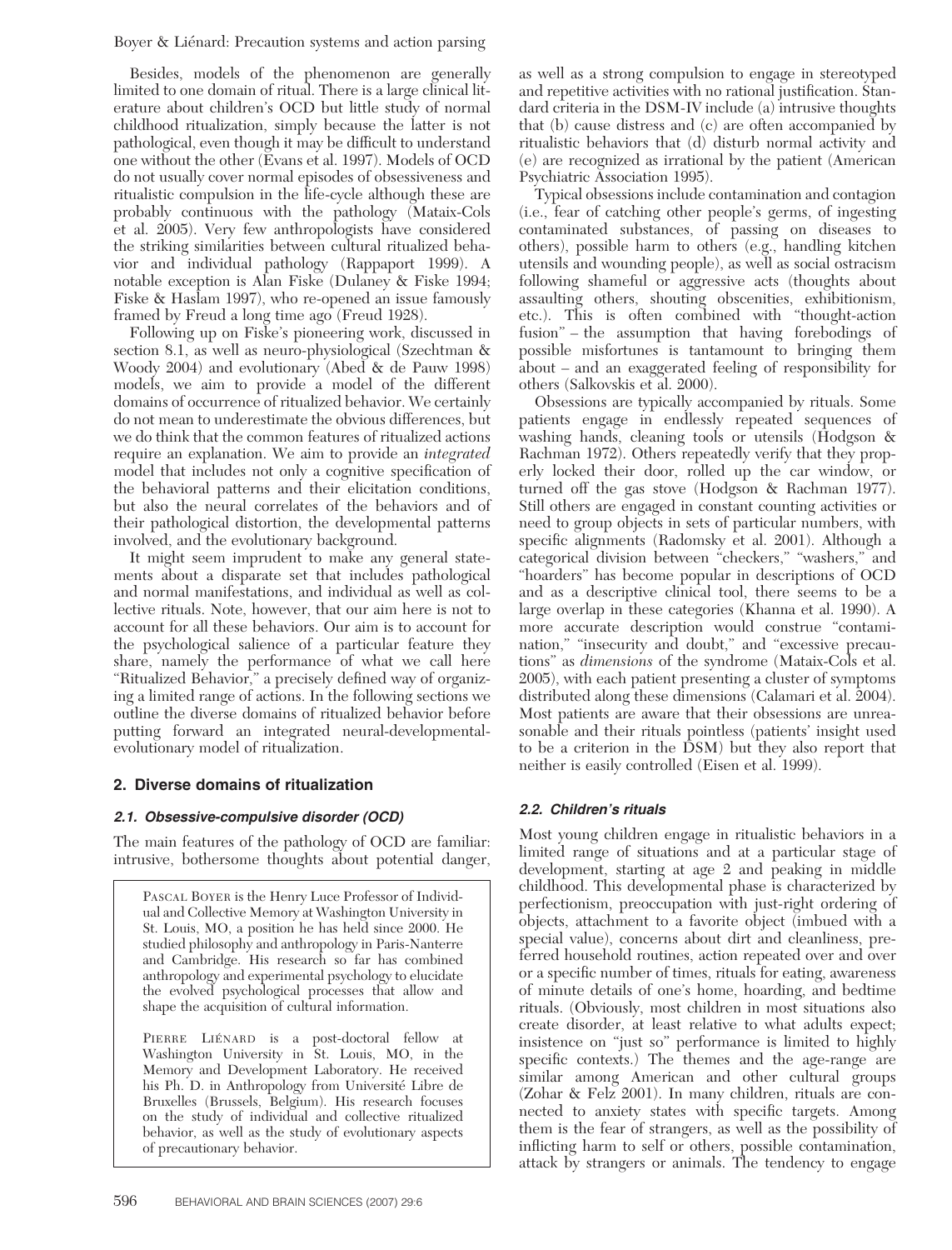in rituals is correlated with anxiety or fearful traits (Zohar & Felz 2001). Both fears and rituals typically evolve with development, from "just so" insistence to elaborate rituals (Leonard et al. 1990). Younger children's ritualistic behaviors are related to prepotent fears such as stranger and separation anxieties, whereas the ritualistic behaviors of older ones are related to more specific and contextual fears such as contamination and social hazard (Evans et al. 1999). Some children connect their rituals to supposed effects by magical beliefs in ritual efficacy (Evans et al. 2002), but this is by no means necessary or even general.

Although the facts of childhood ritualization are familiar and impressive, there is no definitive account of the functional basis of such behaviors in young children. This is mostly because OCD pathology is seen as discontinuous with the "normal" routines of childhood, given both the obvious differences in frequency and emotional intensity and the fact that only very few young ritualists become clinically obsessive (Leonard et al. 1990). However, it seems difficult to understand the pathology in the absence of a proper causal model for this highly recurrent, culturally stable part of the normal developmental process (Evans et al. 1997).

## 2.3. Life-stage-relevant intrusive thoughts

Specific disturbing thoughts occur in many people at particular phases in the lifetime, notably pregnancy, motherhood, and fatherhood. Senseless, intrusive, unacceptable ideas, thoughts, urges, and images about infants are common among healthy parents of newborns, both fathers and mothers (Abramowitz et al. 2003). The content of intrusions is related to specific stages of the life-cycle. While new fathers and post-partum mothers report fears about harming the infant, pregnant women report heightened fears about contamination (Abramowitz et al. 2003). They also develop rituals of washing and cleaning related to these intrusions. A common underlying theme is uncertainty and doubt concerning possible harm to the infant. Three-quarters of the new parents surveyed by Abramowitz et al. reported persistent thoughts about accidents, suffocation, and other possible ways of intentionally harming the infant (Abramowitz et al. 2003). The individuals feel responsible for these intrusive thoughts. Development of specific perinatal anxieties may be part of a "primary parental preoccupation" complex that includes nesting behaviors, repeated checking, thoughts about the infant's perfection, and fantasies about possible threats to its security (Leckman et al. 2004). Rodent models suggest oxytocin as a major modulator of such maternal behaviors (Leckman et al. 2004).

The connection between these non-clinical contextrelevant intrusions and OCD is not just a matter of similarity. The onset of OCD in women occurs during pregnancy more than at other life-stages (Maina et al. 2000; Neziroglu et al. 1992). Note that the development of intrusions and early rituals into OCD is quite distinct from the evolution of post-partum depression (Williams & Koran 1997). The former triggers very specific, highly consistent obsessive thoughts as opposed to unfocused or frequently shifting depressive ruminations. OCD onset also results in an urge to act (perform specific rituals) very different from the withdrawal from action

observed in post-partum depression (Hagen 2002). Among OCD patients, pregnancy and postpartum result in more severe symptoms (Labad et al. 2005). Activation of the fronto-striatal networks as a result of infant cries is different in new mothers and controls (Lorberbaum et al. 2002), suggesting functional calibration of the circuitry involved in OCD (see section 3.1.).

## 2.4. Cultural rituals

A great variety of social occasions are identified as "rituals" in the anthropological literature. They range from private ceremonies with few participants, or indeed just one person, to large gatherings, and from single acts to long sequences spread over months or years. The general themes range from worship to protection to aggression. The occasions for ritualized behaviors also vary, either contingencies such as illness or misfortune, life-stages like birth, initiation, and death, or recurrent occasions such as seasonal changes. Finally, the connections between rituals and religious concepts are crucial in some cases (e.g., ancestor worship, Islamic prayer), or only peripheral (e.g., anti-witchcraft divination), or just absent (as in "secular" rituals).

How do we recognize such actions? As Roy Rappaport argued, it seems that we (anthropologists but also lay folk) use a conjunction of specific criteria that a model of ritual should explain (Rappaport 1979). Here is a slightly modified list of features he emphasized:

1. First, actions are divorced from their usual goals. In cultural rituals, one typically washes instruments or body parts that are already clean, one enters rooms to exit them straightaway, one talks to interlocutors that are manifestly absent. Also, many rituals include actions for which there could not possibly be any clear empirical goal, such as passing a chicken from hand to hand in a circle, going round a temple seven times, and so forth.

2. Second, cultural rituals are often presented as compulsory, given a particular situation. People are told that a particular ceremony must be performed. More often than not, there is no explanation of why that ritual should be performed given the circumstances. True, a ritual often has a specific overall purpose (e.g., healing a particular person, keeping witches at bay); but the set of sequences that compose the ritual are not connected to this goal in the same way as sub-actions connect to subgoals in ordinary behavior (Boyer 1994).

3. Third, in many cultural rituals people create an orderly environment that is quite different from the one of everyday interaction. People line up instead of walking, they dance instead of moving, they wear similar clothes or make-up, they build alignments of rocks or logs, they create elaborate color and shape combinations, and so on. Related to this is the recurrent concern with delimiting a particular space (a sacred circle, a taboo territory) often visually distinct from the other, unmarked space.

It is important to distinguish "rituals" from ritualization. There may be lots of different reasons why particular kinds of ceremonies are found in human cultures, why they persist, and why they are relatively stable. We discuss these issues elsewhere (Lienard & Boyer, forthcoming). For instance, one may propose plausible evolutionary scenarios for the existence of birth celebrations and of death rituals in most cultural environments. But these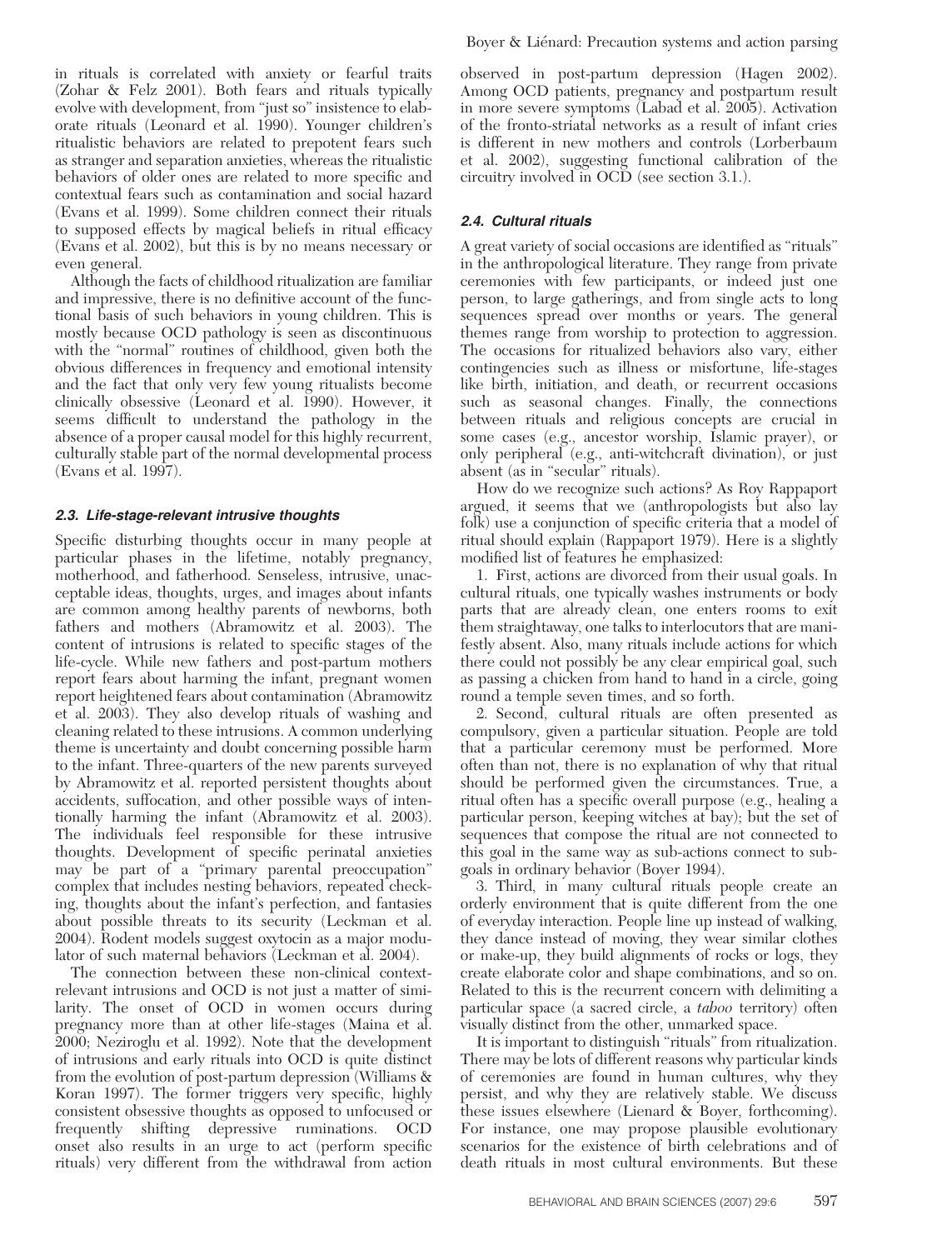scenarios do not explain why these social occasions all include ritualized behavior in the precise sense intended here.

## 2.5. General features of rituals

Behavior in these different domains displays obvious similarities:

1. Compulsion. Given certain circumstances, people feel that it would be dangerous or unsafe or improper not to perform ritualized actions. There is an emotional drive to perform the action, often associated with some anxiety at the thought of not performing it (especially in patients and children) and some relief after performance. Naturally, this varies between domains. Anxiety precedes ritual actions or behavior in many personal and pathological rituals but not always in cultural rituals. Common to all domains, though, is the important fact that compulsion does not require any explanation. People feel that they must perform the ritual, otherwise... [something might happen], but they require no specific representation of what would happen otherwise.

2. Rigidity, adherence to script. People feel that they should perform a ritual in the precise way it was performed before. They strive to achieve a performance that matches their representation of past performances and attach negative emotion to any deviation from that remembered pattern. This is familiar in childhood rituals and OCD but also in the "traditionalistic" flavor of most cultural rituals (Bloch 1974). Deviation from the established pattern is intuitively construed as dangerous, although in most cases the participants have or require no explanation of why that is the case.

3. Goal-demotion. Rituals generally include actionsequences selected from ordinary goal-directed behavior. But the context in which they are performed, or the manner of performance, results in "goal-demotion," in performance divorced from observable goals. For instance, people tie shoe-laces that were tied already; they touch a specific piece of furniture without trying to move it or use it as support; they wash hands many more times than hygiene would require; and so on.

4. Internal repetition and redundancy. Repeated enactments of the same action or gesture, as well as reiterations of the same utterances, are typical of many rituals. A given sequence is executed three or five or ten times. What matters is the exact number. This makes many ritual sequences clearly distinct from everyday action, in which there is either no repetition of identical sequences (e.g., in assembling a musical instrument, one performs a series of unique actions), or each repeated act has a specific outcome (e.g., in weaving), or repetition is cumulative (the egg-whites rise only after a long period of whipping).

5. A restricted range of themes. Many rituals seem to focus around such themes as: pollution and purification, danger and protection, the possible danger of intrusion from other people, the use of particular colors or specific numbers, the construction of an ordered environment (Dulaney & Fiske 1994). A ritual space or instruments are described as "pure" or "safe" (or, on the contrary, as the locus of concentrated "pollution") or the point of the ritual is to "purify" people or objects, to "cleanse" mind or body, and so on. In collective rituals, this concern

with pollution and cleansing is so prevalent that it has been considered a foundation of religious ritual (Douglas 1982).

Is there a common explanation for these different features of ritualized behavior? Here we will start from pathology and summarize what can be safely concluded from the clinical and neuropsychological evidence. This supports a particular model of *action ritualization* which we will also extend to developmental rituals in children and adults, before proceeding to the distinct case of cultural rituals.

## 3. Interpretations of compulsive ritualization

## 3.1. Neuropsychological modeling

OCD has been interpreted as a specific dysfunction of the basal ganglia (Rapoport 1990, 1991). To understand how this would result in the specific symptoms, the impairment should be described in terms of the specific functions of a cortical-striato-pallidal-thalamic circuit (CSPT). This network includes projections from many cortical areas (including medial and orbital frontal cortex) into the striatum (caudate and putamen) and back to the cortex via the substantia nigra and thalamus (Rauch et al. 2001; Saxena et al. 1998). This has been confirmed by neuroimaging studies, as OCD is associated with increased activity of the orbitofrontal cortex (OFC) as well as in the striatum, thalamus, and anterior cingulate cortex (ACC) (Saxena et al. 1998; Saxena et al. 2004). Also, the anatomy of the caudate, putamen, and globus pallidus seems to differ between patients and controls (see, e.g., Giedd et al. 2000). One generally distinguishes between a "direct" and an "indirect" pathway in the CSPT networks (see Fig. 1). The direct pathway links (1) frontal cortices to (2) the striatum, to (3) the globus pallidus (pars interna) and substantia nigra (pars reticulata) to (4) thalamus and (5) cortex. The indirect pathway connects (1) cortex to (2) striatum to (3a) globus pallidus (pars externa) and subthalamic nucleus to (3b) globus pallidus (pars interna) and substantia nigra (pars reticulata) to (4) thalamus to (5) cortex.

The basal ganglia are involved in the formation of habits, motor habits in particular (Rauch et al. 1997). The pattern of projections from the cortex to the striatum suggests that the latter may store summaries or "chunks" of motor behavior. This is confirmed by involvement of the striatum in the learning and production of habitual responses (Graybiel 1998). Striatal networks may act as coordinators of cortical input and orchestrators of motor habits.

What specific dysfunction would result in OCD symptoms? In animal models, modifying dopamine uptake in the striatum results in stereotypic and repetitive behavior (Canales & Graybiel 2000; Szechtman et al. 1998). So an imbalance between various parts of the basal ganglia system or a modification in the dynamics of cortico-striatal pathways are probably involved in the condition. Saxena and colleagues identify the "indirect" pathway as the locus of impairment. In their model, the association of globus pallidus (external) and subthalamic nucleus can be construed as a "basal ganglia control system" that modulates the projections to the thalamus and cortices (Saxena et al. 1998). The indirect pathway consists of inhibitory (GABAergic) projections from the striatum to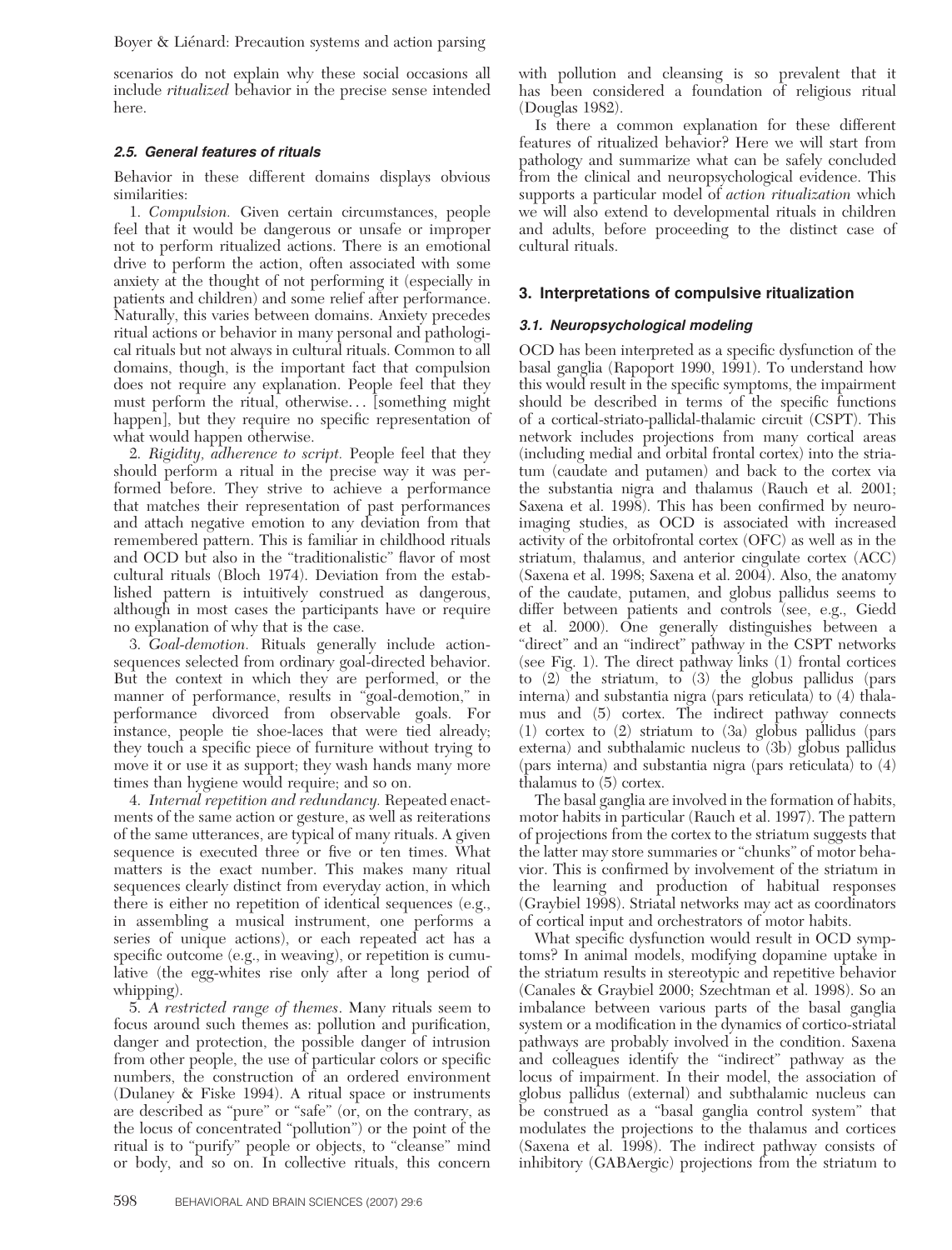

Figure 1 (Boyer & Liénard). A summary of some cortico-striatal pathways relevant to OCD. Continuous line for the "direct" pathway and dotted line for "indirect" pathways (both highly simplified). SMA: Supplementary Motor Area, DLPFC: dorso-lateral prefrontal cortex, OFC: orbito-frontal cortex, Caud: caudate nucleus, Put: Putamen, Cing.: Cingulate Cortex, NA: Nucleus Accumbens, GP: globus pallidus (external and internal), SN(pr): substantia nigra pars reticulata, SubTh Nuc: Subthalamic nuclei.

the thalamus. To the extent that this pathway becomes less tonic, it would fail to inhibit habitual motor responses and result in unmotivated, stereotypic routines (Saxena et al. 1998).

Also important is the regulatory role played by the orbitofrontal cortex (OFC) and the anterior cingulate cortex (ACC). Early neuroimaging studies showed differential activation of these regions in OCD patients in situations of symptom provocation (Adler et al. 2000; Rauch et al. 1994). OFC activation makes sense given its role in the selection, control, and inhibition of behavior as demonstrated both by neuroimaging and by lesions of this area (Happaney et al. 2004; Ogai et al. 2005; Schnider et al. 2005). Anterior cingulate activity is also revealing. Ablation of the area has been used in refractory OCD cases (Kim et al. 2003). ACC hyperactivity is not limited to situations of symptom provocation (Ursu et al. 2003). In an event-related study of error-processing, Fitzgerald and colleagues found increased ACC activity with errordetection in both patients and controls, with significantly higher increases in patients. The amount of ACC activity also correlated with the severity of the patients' compulsive symptoms (Fitzgerald et al. 2005). The anterior cingulate can be described as an error-detection network that activates top-down responses to situations of conflicting information, for example, between expectation and perception in errors, or between discrepant stimuli (Van Veen & Carter 2002).

All this converges to suggest that OCD may stem from a dysfunction of a neural system involved in the production and inhibition of a particular set of habitual or routinized behaviors. The etiology of the dysfunction includes probable genetic factors (Campbell et al. 1999; Zohar et al. 2004) as well as infectious conditions (Giedd et al. 2000; Henry et al. 1999), although evidence for either cause is

tentative. The compulsive nature of the actions seems to result from a failure to inhibit strongly motivated routines initiated in the striatum, either because striatal networks over-respond to cortical inputs, or because their inhibitory effect on thalamic networks is diminished, or both, leading to ritualization. This picture is consistent with the clinical and pharmacological evidence (Kaplan & Hollander 2003; Zohar et al.  $2004$ ).

#### 3.2. Cognitive models: General or specific?

Cognitive models provide a bridge from neuropsychological findings to the phenomenology of OCD symptoms. A classical cognitive model describes the condition as a disorder of threat-appraisal and cognitive control (Rachman & Shafran 1998; Salkovskis 1985). Patients produce a misguided appraisal of intrusive thoughts, exaggerate the threats present in the environment as well as the extent of their own responsibility for what befalls others, and finally fail to appreciate the measure of safety introduced by normal precautions. In this model, OCD differs from other anxiety conditions (general anxiety disorder, panic) only in that the eliciting stimuli are very specific – a series of intrusive thoughts with recurrent themes (Clark 1999).

Obsessions and compulsions might then result from a general failure to appreciate levels of danger, to evaluate one's responsibility in external events, and to form an appropriate picture of one's situation. For instance, ritualized repetition may stem from the patient's failure to realize that he or she has actually accomplished the action (Pitman 1987). There is indeed evidence (though not conclusive) for general memory problems. OCD patients have the right intuitions in both memory for actions and source monitoring (i.e., whether they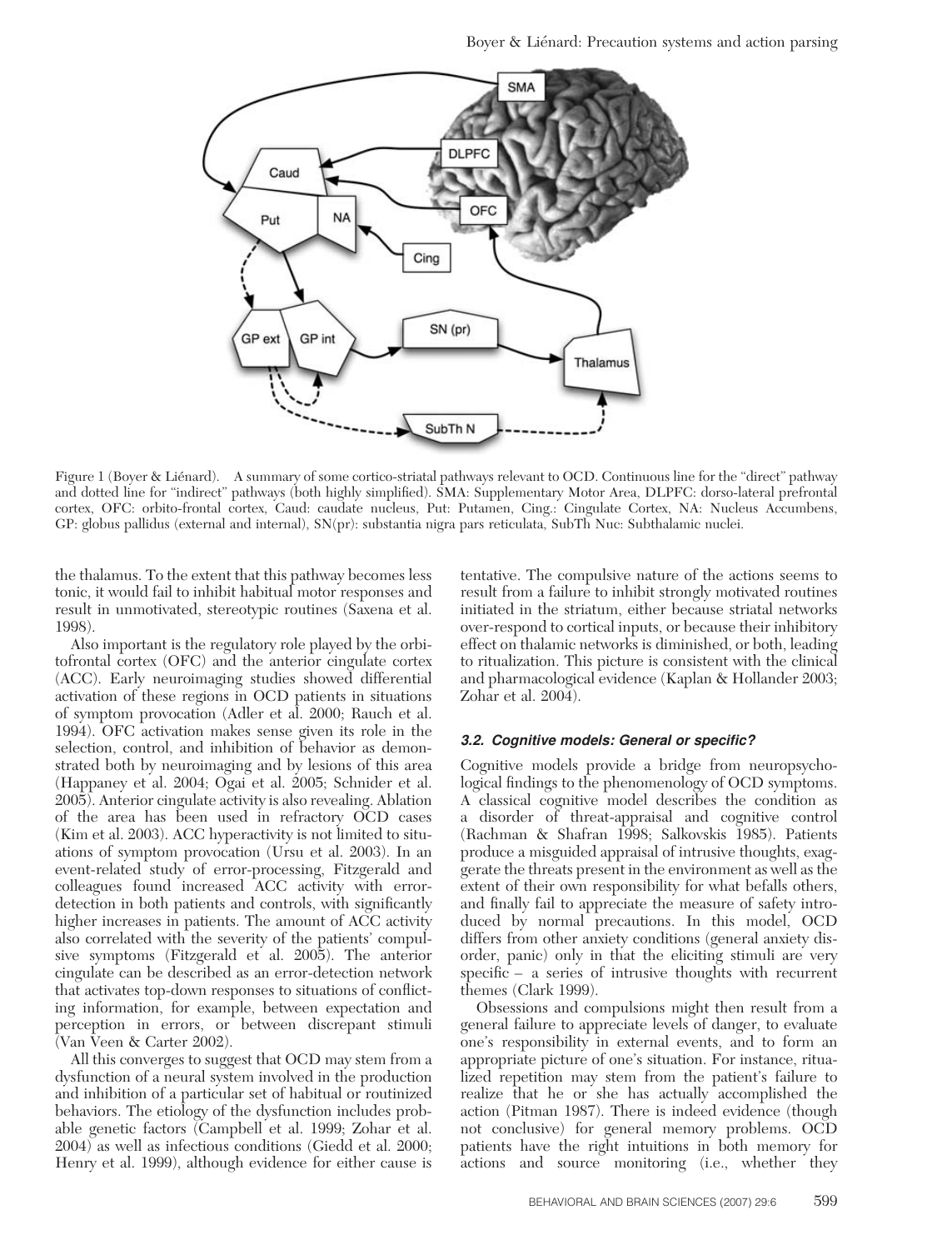performed as opposed to imagined performing an action) but they report less confidence in their own intuition (Hermans et al. 2003).

However, there is also definite evidence for domainspecific aspects of OCD. For instance, OCD patients are similar to controls in their recall of neutral objects but are markedly better at recalling dangerous items (Tolin et al. 2001). OCD "checkers" are impaired in their recall of own actions but less so in recall of other information (Ecker & Engelkamp 1995). In terms of attention, modified Stroop tasks show that OCD "washers" are more attentive to contamination words than are controls, and OCD patients in general show more interference than controls do from danger-related words (Foa et al. 1993).

## 3.3. Security-motivation

Most cognitive models of OCD are phrased in domaingeneral terms. An exception is Abed and de Pauw's evolutionary hypothesis about OCD as a disruption of a specific "psychological immune system" (Abed & de Pauw 1998). The hypothesis starts from the observation that the prevalence of OCD would suggest the tail of a phenotypic distribution rather than harmful mutations. According to Abed and de Pauw, obsessional phenomena are an exaggerated version of thought processes selected because they lead to risk-avoidance behavior (in particular through fear or disgust). Central to the hypothesis is the fact that intrusive thoughts, in patients and normal individuals, consist of detailed scenarios of possible danger, an "Involuntary Risk Scenario Generating System" (Abed & de Pauw 1998).

A similar evolutionary background motivates Szechtman and Woody's interpretation of the condition in terms of a "security-motivation" system (Szechtman & Woody 2004). The model is an attempt to integrate the diverse components of the relevant behaviors (emotion, perception of specific information, typical actions, inhibition or disinhibition of automatic routines) in a *motivational* system functionally specialized in potential danger.

In contrast to general cognitive impairment models, both Abed and de Pauw's and Szechtman and Woody's models provide a parsimonious account for the specificity of OCD intrusions.

The security system is present in all normal human beings and monitors external signals of particular kinds of potential danger. The neural circuitry involved in both normal and pathological safety motivation can be broken down in three major functional components with excitatory and inhibitory links. An appraisal system handles information that matches input conditions for environmental cues of potential danger. A security motivation system handles the evaluation of these cues. A set of various evolved security-related programs is engaged, depending on the outcome of this motivation assessment, with specific motor and visceral output (see Fig. 2).

As a result of engaging security-related motor-programs (this may consist in visual inspection of one's environment, cleaning, ordering, etc.), the security motivation system produces a specific experience of things being "just right" which feeds back into the danger appraisal system.

Szechtman and Woody's identification of the neural correlates of these systems extends beyond the cortico-striatal pathways. The appraisal of potential danger involves



Figure 2 (Boyer & Liénard). An interpretation of Szechtman and Woody's (2004) model. Rectangles correspond to distinct systems activated, rounded boxes to behavioural results and call-outs to aspects of the processing. Danger clues are evaluated and action-plans selected, resulting in a "just right feeling" that sends negative feedback to danger appraisal. This loop is absent or impaired in patients, leading to doubts about performance, which themselves result in repetition and rigid action-plans.

perceptual and memory information and feeds into both orbital cortex and the cortical-striatal pathways. From there, Szechtman and Woody identify two distinct informational loops. One of them, the affect loop, includes most of the "indirect pathway" structures, producing a specific anxiety. In parallel, a "security-related programs" loop, connects striatum to the globus pallidus (internal) and ventral thalamus to elicit the performance of stored motor routines. Finally, the normal inhibition of these two loops is provided by brainstem structures after performance of the elicited motor routines. The model states that OCD is the result of a *dysfunction in a satiety* signal, plausibly generated in brainstem structures, that connects the performance of security related behaviors as inhibitory feedback to a subsystem that generates and sustains security motivation.

#### 3.4. Outstanding questions

In our view, while current models of compulsion have great descriptive and explanatory value, they still provide an incomplete account of various aspects of the obsessive and compulsive spectrum, especially if we include normal as well as pathological manifestations of ritual dispositions.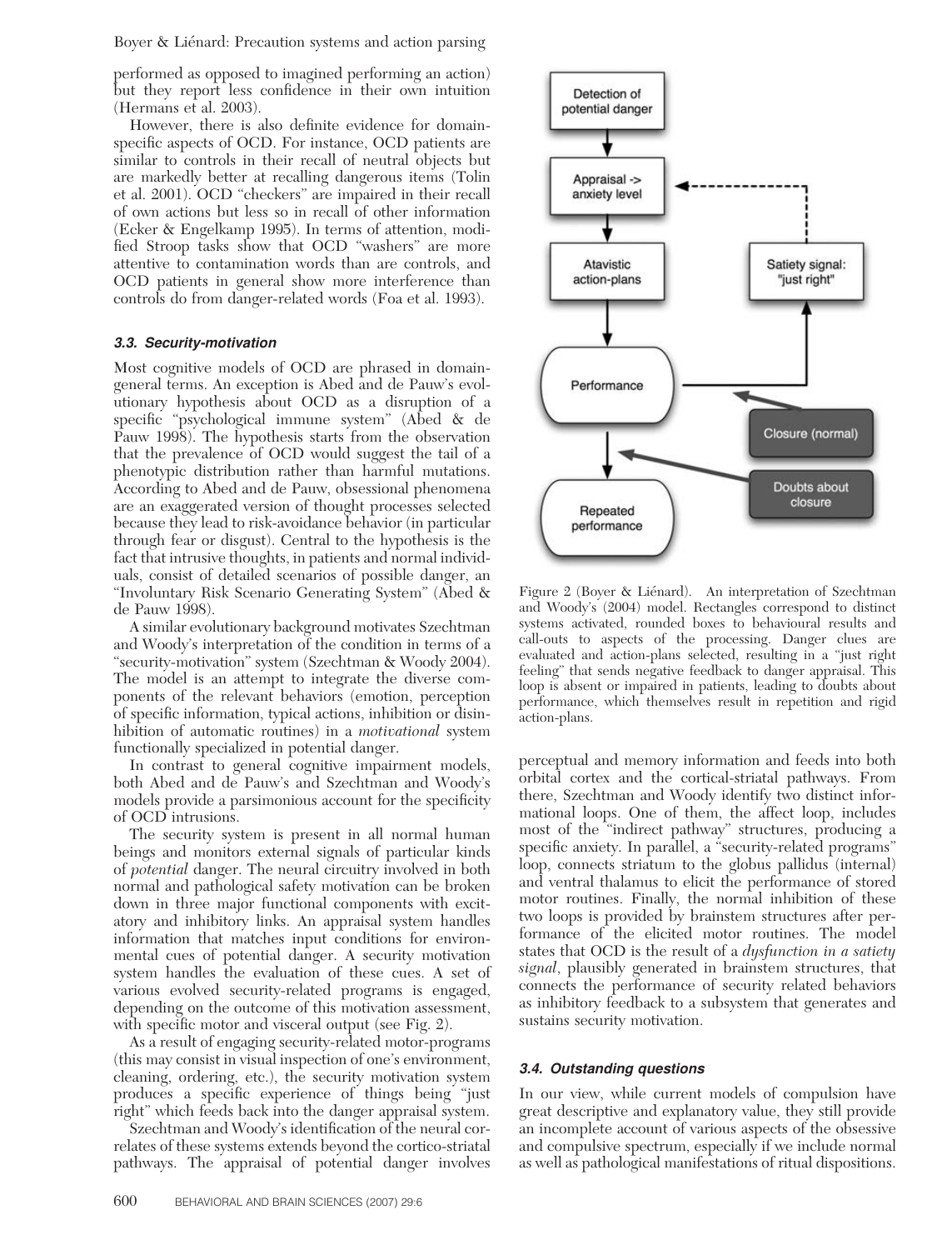A more complete model should account for the following aspects of ritualized behavior:

1. Why these specific themes? The thoughts patients and others report are clearly not random conceptual associations. They center on a few threats that are particularly disturbing. Even this is much too broad a description. People have intrusive thoughts about causing accidents involving their kin, but not complete strangers; they fear contamination more than bone fracture or inflammation; they fear that they may have left the back door open or the oven on, not that their car will be stolen or the fridge will break down.

2. Why these specific actions? Compulsions seem to focus on a narrow set of possible actions. This is clear for contamination compulsions which result in repeated washing and cleaning. The same applies to checking behaviors, limited to visual cues. Not all actions seem likely to become compulsive.

3. Why combine the actions in that way? Many compulsive rituals organize action in a very specific way. For instance, there are many negative rules in compulsions (avoid treading on the lines on the pavement). Also, there are specific rules about the number of iterations (touch this chair three times) or about the order of actions (tie the right shoe before the left one).

4. Why does ritual provide relief? Most clinicians agree on a temporary lowering of anxiety levels after the performance of rituals. The question points to one possible explanation for the compulsive character of the behavior. Could it be that patients intuitively reproduce behaviors that reduce anxiety? But then, what is it about such organization of action that could reduce anxiety?

5. Why does ritual eventually strengthen obsessions? This too is a feature often noted by clinicians (see, e.g., Salkovskis 1985). Although rituals provide some relief, this is only temporary and the intrusive thoughts quickly come back. Indeed, it would seem that the more rituals one performs, the more focused and bothersome are the intrusive thoughts.

#### 4. Ritualized action: The core process

What follows is a list of the different points of the model which will be explained in the following sections. In our view, ritualization in young children, in normal adults at particular life-stages, and in patients comprises a series of processes in which specific information is acquired or retrieved and specific behavioral plans are engaged:

1. Security-motivation systems are engaged. This may be because of potential danger cues in the environment (described below), information imparted by other people, self-generated thoughts, or intrusions. In any case, these thoughts focus on cues for potential hazards chosen in a small set that we call the Potential Hazard Repertoire.

2. Safety motivation triggers an arousal state in which non-action is intuitively considered dangerous (something must be done) although there need be no clear representation of why that is the case.

2a. This state triggers a non-deliberate, noncontrolled search for action-sequences that appear intuitively appropriate. Some cues make some actions seem apposite although the subject generally has no explanation for the intuition (or may only have

ex post facto rationalizations). These actions are selected from what we call an Evolutionary Precaution Repertoire.

2b. The arousal triggers a special attentional state that focuses on low-level properties of own actions. The action-flow is parsed in smaller units than is usually the case.

2c. The arousal state may bias the appraisal system in such a way that "just right" or "closure" experience is delayed. This triggers doubts about actual or proper performance and reiteration of action-plans.

3. Performance of the actions with attention to lowlevel parsing [see 2b above] may impose a heavy load on working memory-systems, with two consequences:

3a. The intrusive themes are temporarily pushed away from conscious access, resulting in a shortlived reduction in anxiety level.

3b. The intrusive themes are monitored by automatic, not controlled processes, which should result in higher salience (and renewed intrusion) after performance.

These different steps are summarized in Figure 3. In what follows we explain the processes engaged in more detail and provide arguments for their presence in most domains of ritualization. An important point to emphasize is that we do not identify any particular component of the overall process as being exclusively pathological. In our view, most reactions to inferred threats engage all these processes. Whether or not a given action triggers doubt about proper performance, leading to rigid repetition, that is, ritualization of these reactions, may be a matter of degree.

## 5. Why these particular obsessions and compulsions?

## 5.1. Logic of our evolutionary approach

Intrusions and compulsions are bothersome and timeconsuming. Not only do they confer no particular adaptive advantage, they seem to be clearly maladaptive in diverting attention and memory resources from valuable goals. However, note that OCD and other disorders of the frontostriatal circuitry (Tourette's syndrome, ADHD, and schizophrenia) all have some genetic basis, as may be suspected from their prevalence (Bradshaw & Sheppard 2000) and is tentatively confirmed by gene-loci studies (Arnold et al. 2004; Grados et al. 2003).

To the extent that a specific kind of motivation is involved in the pathology of ritualization (perhaps also in its normal occurrence), it makes sense to wonder why and how humans are endowed with this special focus on particular kinds of hazards. In particular, are such systems the outcome of the evolutionary history of the species? In this case ultimate explanations would help us make sense of the pathology (Nesse 1998), a strategy used in physiology (Nesse & Williams 1996), psychiatry (Baron-Cohen 1997; Cosmides & Tooby 1999; Stevens & Price 2000) and neuropsychology (Duchaine et al. 2001; Gazzaniga & Miller 2000), and, as mentioned earlier, already outlined in some studies of OCD (Abed & de Pauw 1998).

Providing an evolutionary model requires the following steps: (1) Identify the relevant fitness-related problem; (2) identify the knowledge base and computational rules that would be minimally required to solve that problem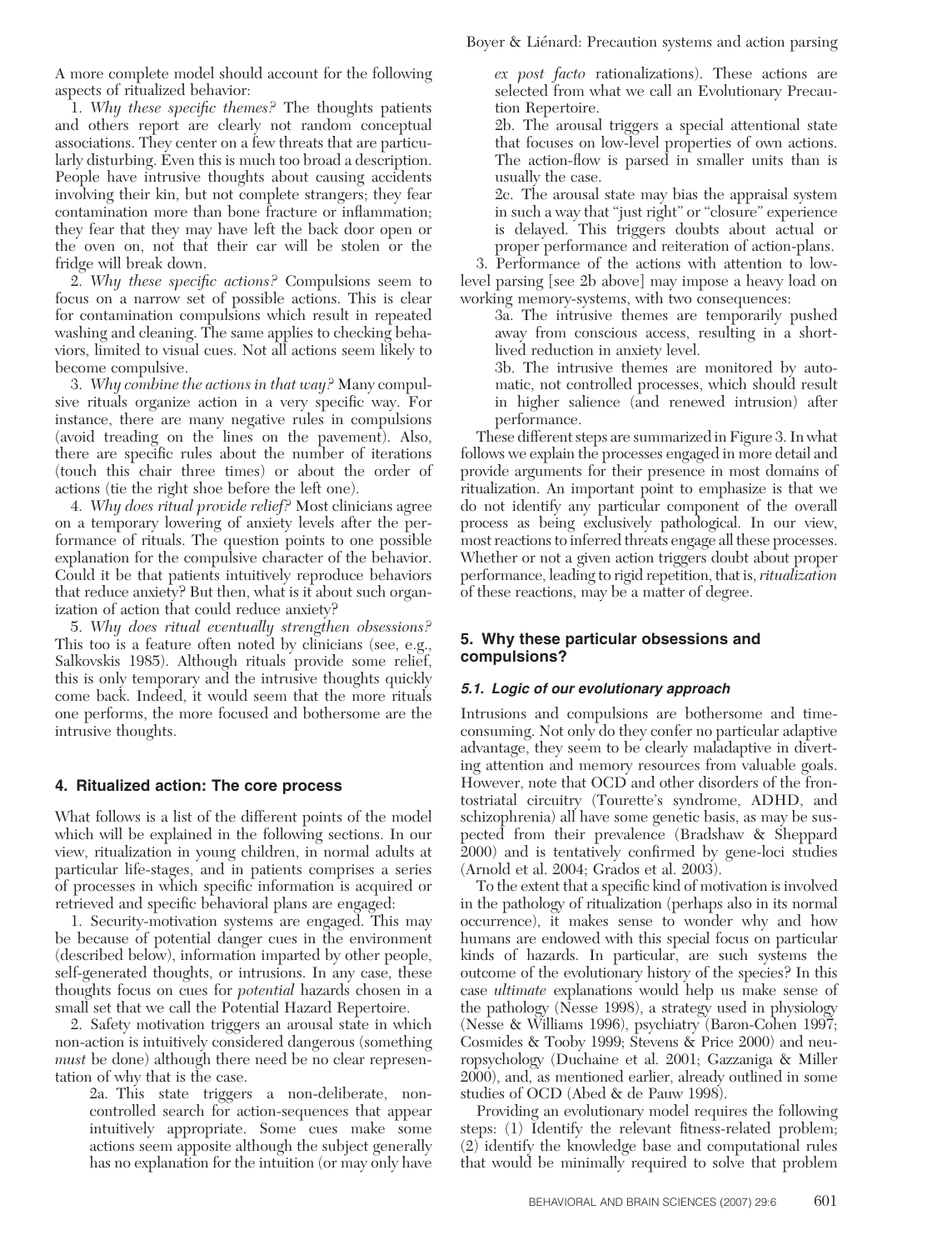

Figure 3 (Boyer & Liénard). Summary of our Potential Hazard and Precaution model. Boxes denote specific processes with corresponding neural systems. Rounded box describes performance. Dark call-outs describe some of their typical properties. Clues for danger must suggest hazards from the Potential Hazard Repertoire. Appraisal of the clues if modulated by anxiety, leading to activation of plans from Evolutionary Precaution Repertoire and action-monitoring systems. At the normal end of the spectrum, performance triggers satiety feelings with a negative feedback to danger appraisal systems. At the pathological end of the spectrum, doubts about proper performance lead to repetition and a positive feedback to danger appraisal.

in ancestral environments; and (3) provide experimental evidence for the actual operation of a mental system that meets this computational specification. Once this is accomplished, such a model may allow us to delineate possible pathogenic scenarios, causally deeper than the vague clusters identified in DSM-IV (Murphy & Stich 2000).

There are some indications that this approach may be appropriate for anxiety disorders and OCD in particular. First, negative emotions like anxiety or persistent low mood should not be considered as dysfunctional. They may consist in evolved warning systems whose negative rewards steer organisms away from fitness-reducing situations (Nesse 1998). Second, the specific thoughts and actions that compose the symptoms may be linked to evolutionary concerns (Leckman 2003; Mataix-Cols et al. 2005). Third, some of the conditions associated with fronto-striatal impairment may actually result in adaptive phenotypes (Bradshaw & Sheppard 2000).

#### 5.2. Two types of fitness-threats

We know enough of early primate and early human living conditions to identify broad categories of highly salient danger in our evolutionary past: reproductive risk (e.g., for females, mating with un-nurturing or low-fitness males; for males, cuckoldry or choosing unhealthy females); predation (failing to detect or deter predators); contamination from pathogens (bacteria, viruses, toxins); resource scarcity (e.g., failing to anticipate seasonal changes); social harm (e.g., ostracism, but also reduced cooperation).

From an evolutionary standpoint, we should expect (1) that such recurrent hazards, not more recent ones, would be the target of specific emotions, and (2) that different kinds of hazard require different decision rules. On the first point, it is clear that specific emotions target hazards of great evolutionary ancestry rather than more recent ones, even though the latter may be much more dangerous. Our danger-avoidance systems do not seem to rely on an unprejudiced tabulation of which features of the environment effectively predict harm or misfortune. If this were the case, we would observe in modern conditions many cases of anxieties, fear, or even phobic aversions to electricity, cars, and cigarettes, which cause vastly more deaths than do spiders and rats. But we observe the opposite. Second, it seems that different kinds of fitness-threats do activate different inferential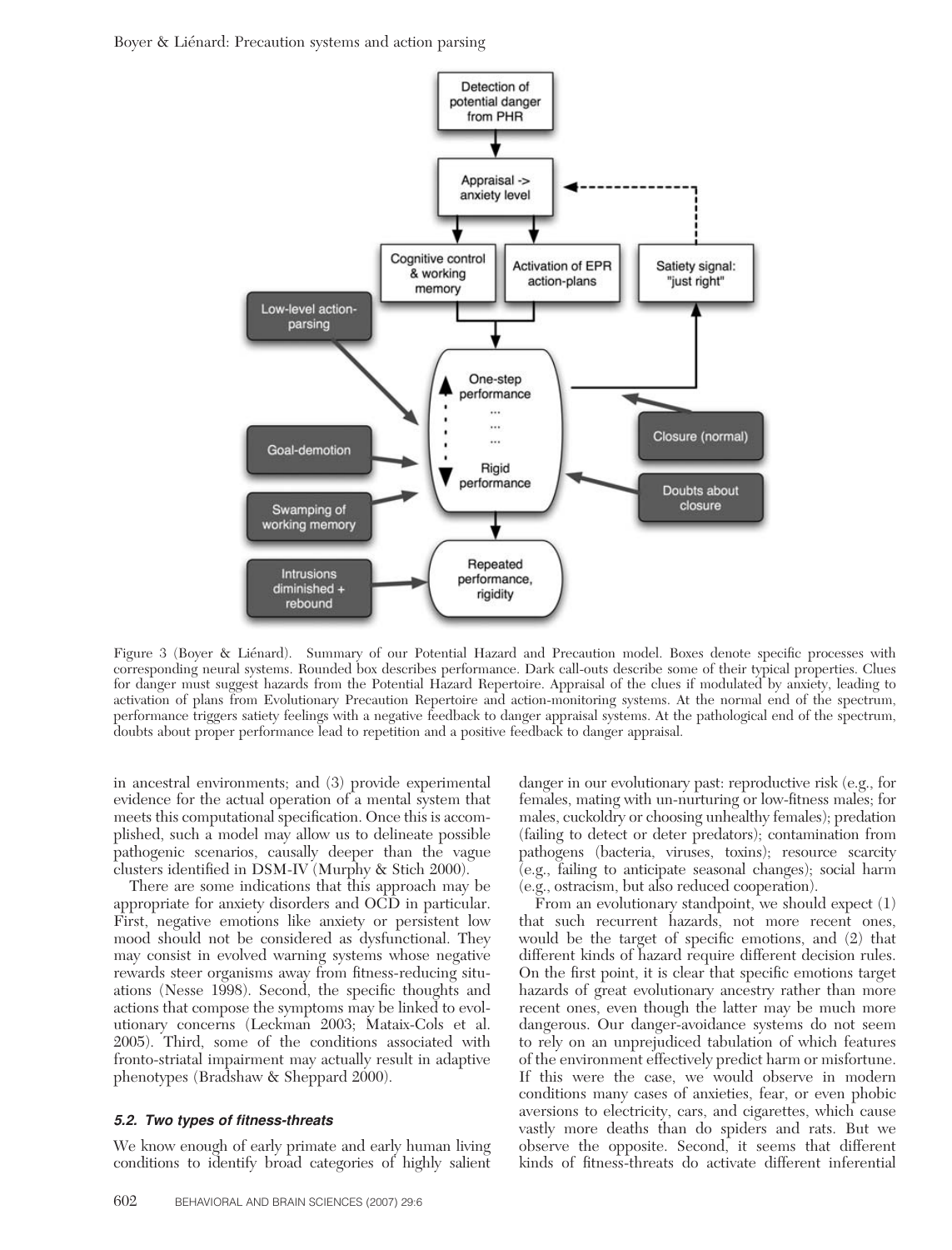rules. Specific principles inform the gender-specific perception of particular mates as more or less of a waste of reproductive potential (Buss 1989). Predator-prey interaction is governed by early-developed intuitions that do not apply to other interactions (Barrett 1999). Recurrent features of disgust reactions suggest a pathogen-minimizing system that adapts to local conditions (Fessler et al. 2003; Rozin et al. 1993) or to particular individual circumstances such as pregnancy (Fessler & Navarrete 2003a; Profet 1993). Problems of resource scarcity are handled by specific foraging strategies (Krebs & Inman 1994) which can override explicit reasoning (Rode et al. 1999). Finally, a host of "social intelligence" principles support the monitoring of social interaction, from the establishment of friendships and coalitions (Harcourt & de Waal 1992; Kurzban et al. 2001; Tooby & Cosmides 1996), to dominance (Sidanius & Pratto 1999) and punishment (Boyd & Richerson 1992; Kurzban & Leary 2001).

At this point we must introduce an important distinction between two types of fitness-threatening situations. First, there are cases of manifest threats, cases in which the organism receives signals about the presence of the source of danger: for example, a predator or enemy attack, or seeing one's infant in danger. Situations of this type are handled by specialized and context-specific fearmechanisms in humans as in other primates (LeDoux 2003; Maren & Quirk 2004) and result in aggression, freezing, or flight routines (Blair 2001; Payne 1998). Second, there are inferred threats, when the potential danger is probable given certain clues in the environment. For instance, the strange taste of a particular dish may be evidence of rotting; tracks may betray the recent passage of a dangerous predator; a particular person's attitude may indicate that they will not cooperate. Such circumstances typically engage what Abed and de Pauw called an "Involuntary Risk Scenario Generation." Naturally, the distinction is a rough one (many situations involve threats for which there are direct and indirect clues). It is also, obviously, species-specific since some situations are a threat to some organisms but not others.

#### 5.3. Potential danger as a specific domain

It may seem odd to hypothesize a domain-specific system whose activation is triggered by such disparate potential inputs as a footprint, a disgusting odor, or the fact that one's infant is out of sight for a moment. How specific is the system if it can encompass such physically different stimuli? But this objection assumes that domain-specific inference systems are tied to a physically specified range of stimuli, which is true for some perceptual systems (e.g., 3D vision) but certainly not for most higher-level functional systems. A human mind can parse linguistic input in just the same way on the basis of auditory, visual, or tactile information. Neuro-cognitive systems specialized in assessing the value of potential mates use information from conversations, from comparison of visual information to some ideal template, from observed interactions between the potential mate and other people, and so forth. Indeed, it would be surprising (and maladaptive) if a particular kind of physical input always triggered a unique inference-system. A man is a man is a man, but a father, a brother, an attacker, and a potential mate should activate different mental systems.

So the autonomy or specificity of a domain-specific system can be inferred, not from focus on a physically specific range of cues, but from specific processing principles, a specific kind of output, a specific learning logic, and – in some cases – a specific pattern of impairment. These are criteria that seem present in the case of the Hazard-Precaution system.

There is indeed some behavioral evidence that humans have specific inference rules for information relative to precautions. Fiddick and colleagues have demonstrated that when considering precautionary rules (e.g., "if you take oranges on board you will not get scurvy"), subjects pass logical tests for verification of rule-violation that they fail in other contexts (Fiddick et al. 2000). This is a replication, in another domain, of the performance on rule-verification in the Wason selection task observed when the rules allude to social contracts, however unfamiliar, as opposed to other deontic domains, however familiar (Cosmides 1989; Fiddick et al. 2000). Although these findings concern explicit judgment more than intuition, they suggest that potential hazard management might require cognitive processing that is quite different from other inferential tasks.

## 5.4. The limited range of obsessions and compulsions

To explain the recurrent features of both intrusions and compulsions, our model stipulates two kinds of databases, called Potential Hazard Repertoire and Precaution Repertoire respectively. Intrusions and compulsions have to do with a specific, narrow range of hazards, which, in our view, are best explained as recurrent threats to fitness in ancestral environments.

One reason for defending this hypothesis is that the actions combined in ritual sequences are generally (i) species-specific and (ii) precaution-related. Ritualists do not generally design entirely novel behavioral sequences from scratch. Rather, they combine familiar elements of actions (e.g., washing, cleansing, checking) into novel sequences. This is also manifest in animal models of the condition. The ritualistic behaviors triggered in rats treated with quinpirole (a dopamine agonist) are speciesspecific, consisting in checking with return to a homebase, similar to those of controls, but stylized, redundant, and time-consuming (Szechtman et al. 1998). Second, these actions are generally relevant ones as a protection against various kinds of fitness-threatening situations (Rapoport & Fiske 1998). A review of the different dimensions of OCD obsessions but also adult normal intrusions and children's anxieties should illustrate the point.

**5.4.1. Contamination.** Thoughts about contamination and contagion are too specific to be interpreted as the outcome of a general lowering of the anxiety threshold. They tend to center on invisible agents such as toxins, viruses, and microbes – of obvious evolutionary import. Besides, people's anxious thoughts about contamination focus on modes of contact (touching with the hand, kissing, licking, having sex, sharing food, breathing next to a particular source) that are actually used by pathogen vectors. In patients, the compulsions associated with these thoughts are not arbitrary either. They center on measures such as washing and cleansing, protecting oneself from intrusive material by staying at a distance,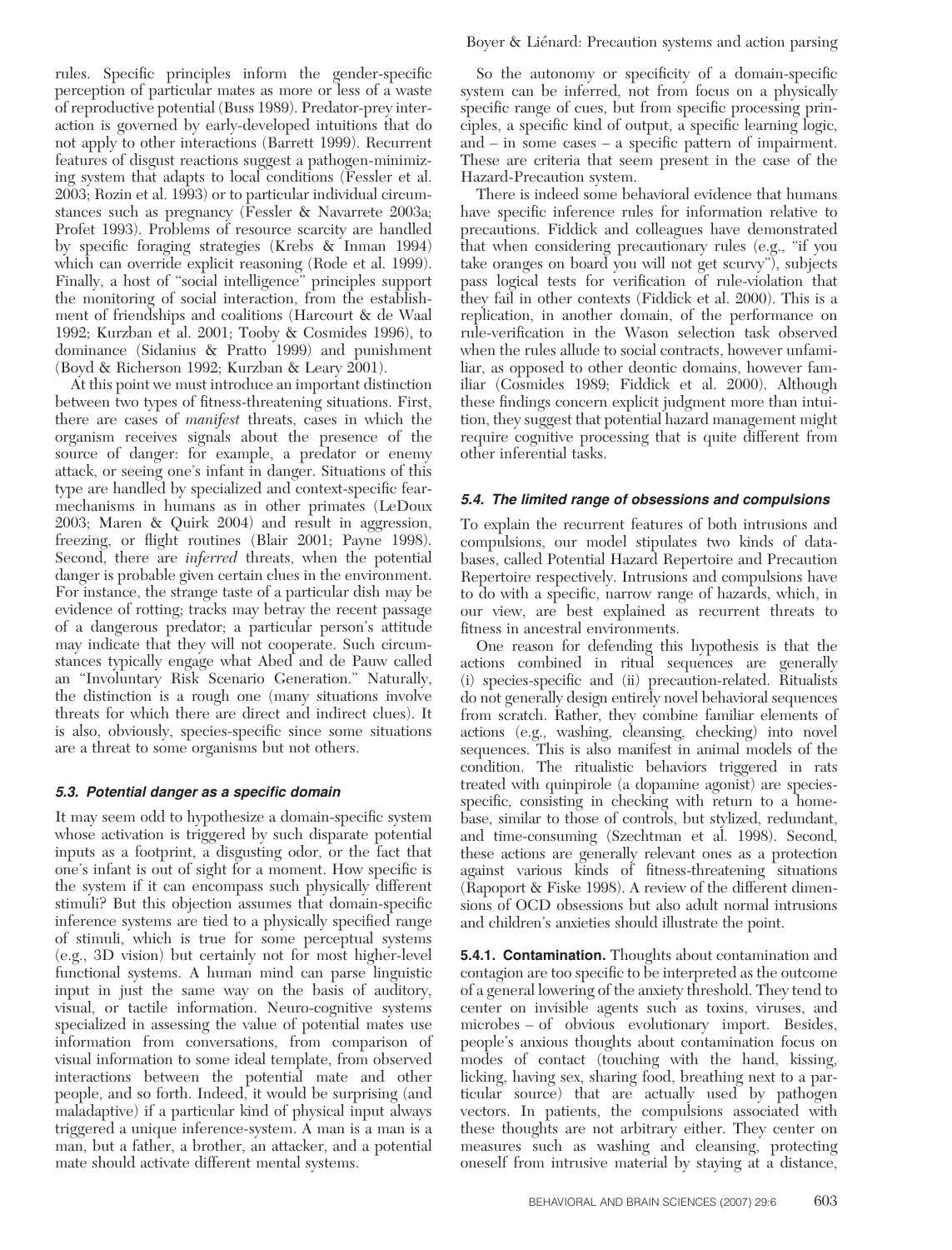avoiding contact, suspending breathing. In ancestral environments, before the discovery of asepsis, these procedures would indeed constitute the only measures to reduce or control contamination.

There is behavioral and cross-cultural evidence that a concern with possible contamination triggers specialized inferential circuitry in humans. For instance, Fessler and colleagues have documented the disproportionate representation of meat among the foods that are "good to taboo" in many cultures. They connect this to the specific challenges of meat consumption caused by protozoa and other pathogens (Fessler & Navarrete 2003b). In the same way, meat seems to be the chief target of earlypregnancy aversions, a period of dangerous immunodepression (Fessler 2002). More generally, many sources of disgust are also sources of contamination: decaying corpses but also rotting substances, faeces, spit, and so on.

5.4.2. Symmetry and order in one's environment. Many children and adults are concerned with creating an orderly environment. Children align toys in a particular order, ritual participants need to create elaborately ordered displays, and the same is true of many OCD "checkers." These behaviors are often construed, especially in the domain of children's rituals, as the expression of a need for reassurance; as the urge to create a recognizable and therefore reassuring environment.

However, this "therefore" is question-begging. What is reassuring about a predictable environment? True, predictability implies a reduction in computational load, but that cannot be the reason, as children and ritualists in general devote great amounts of time and cognitive resources creating their orderly world. So there might be other aspects of order and symmetry that motivate cognitive investment. In our view, ordered environments combine two properties that may explain this motivation.

First, alignments and symmetry are such that they make other agents' intrusions clearly visible. Anecdotal (but massive) evidence suggests that children but also various sub-clinical obsessive personality-types get quite upset when "intruders" such as parents or cleaners disrupt their sequences and alignments. We speculate that the point of the ordering may be precisely to detect such disruptions. Or rather, that the behavior may be a stored action-plan that would have this function in other environments. This is indeed the one explanation of some animals' "tidying up" routines as an anti-predator strategy (Curio 1993). So the creation of a non-trivial order that is not immediately detectable by intruders may be a powerful motivation in such compulsions. Note that childhood rituals center on the home environment and in particular on children's own personal space (usually their bedroom).

Second, the specific use of symmetry and conceptual order (alternating colors, corresponding shapes) is diagnostic of uniquely human dispositions to alter the environment. Bowerbirds may be among the few exceptions – and seem to resort to similar ways of making a display salient: pure colors, symmetry, and so on. Indeed, people readily detect such specific alterations – which has been used for millennia as a way of advertising human presence. Cairns are improbable pilings of rocks that no species other than human beings would build. Broken twigs, straight paths, and color markings serve as landmarks for the same reason. What makes

this possible is the combination of sophisticated symmetry and pattern-detection capacities in humans (Bornstein & Krinsky 1985; Bornstein & Stiles-Davis 1984; Fisher et al. 1981) and sophisticated tool-making capacities (Wynn 1993). This is particularly relevant to children's construction of ordered environments, which may consist of a period of systematic training in the construction of such signals of human presence.

These are bound to remain speculative as there is, to our knowledge, no systematic research on the cognitive and emotional processes involved in ordered displays, particularly in children's strong motivation to produce such environments.

**5.4.3. Social offence.** Some of the intrusive thoughts of obsessive people center on possible acts that would offend or harm other people, resulting in social exclusion. These fears also represent, in our view, a domain of evolutionary hazard. Given human dependence on conspecifics for all aspects of survival, it is not surprising to find that possible social strife is seen as extremely dangerous. Life in complex societies makes this dependence diffuse and impersonal. By contrast, in ancestral environments people depended on known members of the group. Conflict in such groups threatens each member's access to resources, cooperation, and information (Tooby & DeVore 1987). In this domain too, it seems that the precautionary measures taken by obsessives are in fact rather appropriate. For instance, one of the features of OCD patients (especially checkers) is a tendency to monitor actions, in particular the minutiae of one's own behavior, well beyond the "normal" limits. Another common feature is that people choose to avoid social contact lest they insult or assault others, which again is intuitively appropriate as a precautionary device.

**5.4.4. Harm to offspring.** Intrusive thoughts reported by adults often focus on possible harm to one's own offspring, accompanied by fears of handling tools and utensils in a dangerous way, smothering or dropping the infant, as well as forgetting about the baby and losing it (particularly in stores and other public places). Again, the danger is one of obvious evolutionary significance, as tools and weapons are part of our ancestral past. Also, shifting attention away from one's infant is risky but unavoidable in humans who need to attend to such tasks as foraging or processing food. Again, the compulsive precautions (hyper vigilance, neglect towards other people and social interactions, etc.) would seem appropriate given these hazards.

## 5.5. The Precaution System associates domain-specific repertoires

Specific reactions to inferred threats suggest a functional system that we called the Precaution System, whose specific input consists in inferences to non-manifest threat and whose output is selective activation of particular precautions. At both ends of its operation, the postulated system is highly specific. The Precaution System does not respond to all or most *actually significant* signals of potential danger, but to a limited repertoire of cues. As we said above, humans seem to infer fitness threats, with a specific anxiogenic response, from wounds or rotting carcasses, but not from tobacco smoke or electricity.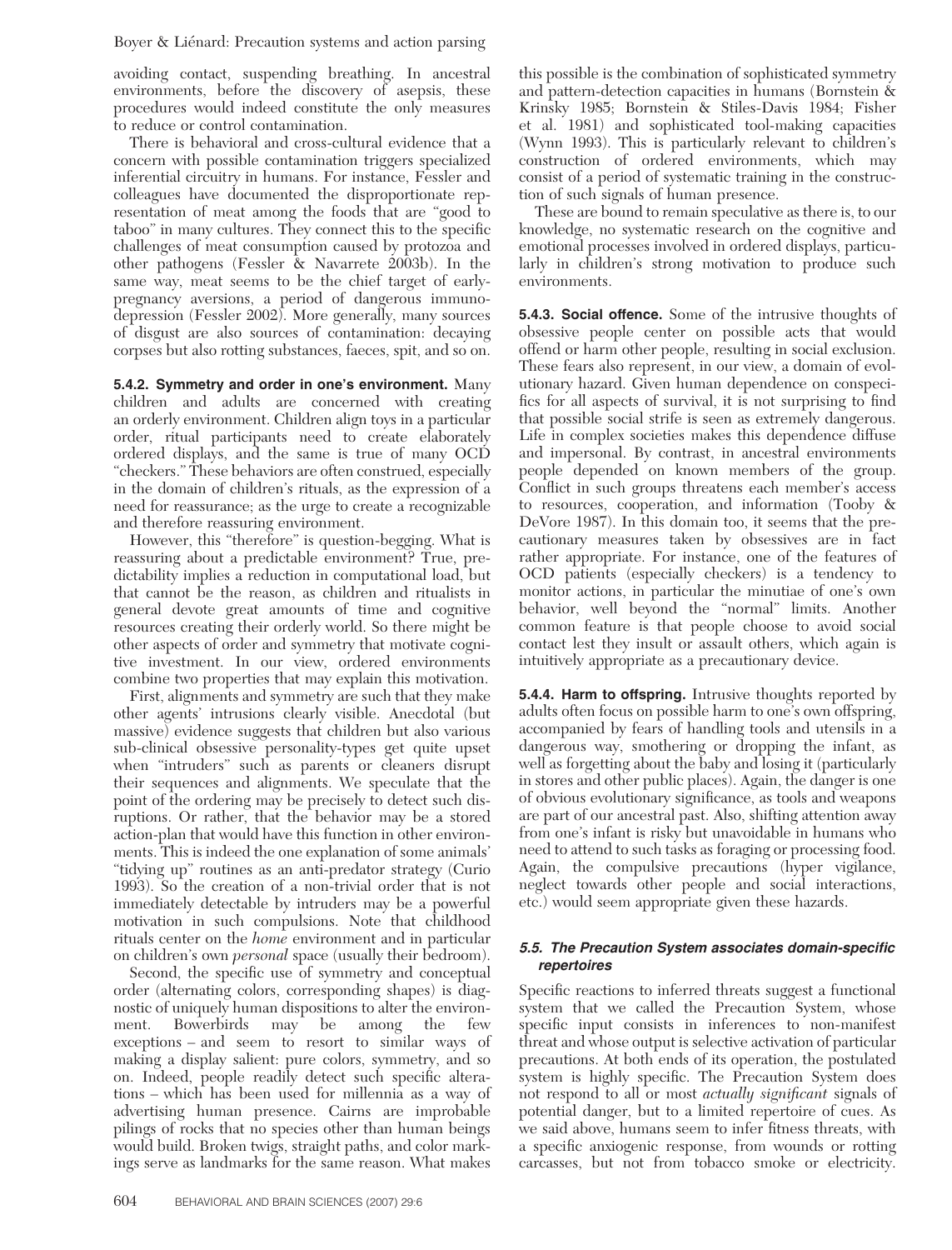The range of action-plans activated is also restricted to a few possible precautions (washing, avoiding contact, etc.) that may or may not be most appropriate given changing circumstances. Note that this model does not account for some sub-varieties of OCD symptomatology. Hoarding, for instance, does not seem to result in ritualized behavior in the precise sense described here. This may be because the underlying processes are different from other OCD dimensions, as is suggested by neuroimaging studies (Calamari et al. 2004; Saxena et al. 2004). In our model, the specificity of cues and responses maps a set of highly recurrent threats in human evolutionary history.

## 6. Why the complicated action?

#### 6.1. Ordinary action-parsing

The ritualization process imposes particular constraints on the performance and sequencing of action. This is why the features of ritual should be considered in the context of action representation in general. Human beings attend to each other's behavior and react to it, which means that they must "parse" other people's and their own behavior in meaningful units (Newtson 1973). The experimental study of such parsing mechanisms provides a background against which we can understand specific features of ritual.

People identify actions as belonging to particular categories (e.g., putting on one's socks) but also as part of larger sequences (putting on one's socks as part of getting dressed). This "partonomic" structure is general to action sequences in normal contexts. Small units are parts of larger units and the boundaries between large units tend to coincide with a boundary at a lower level. Zacks and colleagues distinguish between three levels of representation: that of simple gestures (sequences of a few seconds), that of behavioral episodes (an order of longer magnitude, actions like "getting dressed"), and that of a script (series that can span a much longer time, e.g., "eating out," "giving a talk") (Zacks & Tversky 2001; Zacks et al. 2001b).

In the absence of specific instructions to the contrary, people spontaneously describe and recall behavior in terms of middle-level behavioral units (Zacks & Tversky 2001; Zacks et al. 2001b), that could be called a "basic level" for event-taxonomies (Rifkin 1985). Indeed, people can generate far more categories of events at that middle-level than either super- or subordinates (Morris & Murphy 1990). Mid-level breakpoints also correspond to specific neural activity (Speer et al. 2003; Zacks et al. 2001a). It is certainly not a coincidence that this is also the level of description at which people typically ascribe goals to behavior. While gestures do not readily reveal intention, and scenes include many different intentions, behavioral episodes typically constitute the realization of a particular goal. Action-parsing develops early in infants and seems to focus on the intentional unit level from that early stage (Baldwin & Baird 1999; Baldwin et al. 2001).

#### 6.2. Goal-demotion in ritualized action

These studies converge to suggest that spontaneous parsing focuses on middle-level action-units connected to specific goals. It is very difficult for normal humans not to parse action at that level. Indeed, an excessive focus on a low-level, gestural description of behavior, with the attendant imprecision about goals, is characteristic of frontal lobe or schizophrenic patients (Janata & Grafton 2003; Zalla et al. 2003).

Now this focus on low-level gesture analysis of the action-flow is precisely what happens in cultural and individual rituals. People's attention is typically drawn to the details of performance, the particular direction of a gesture, the specific number of times an action should be performed, and so on. Conversely, the description of ritual action in terms of goals is either not available or in any case irrelevant.

This is what we call "goal-demotion." Although there may be a goal for the overall ritual script, there are no obvious sub-goals for its components. In typical patients' rituals or in developmental rituals, there may be an explicit goal. For instance, producing a particular alignment of twigs in a particular order is supposed to ward off intruders; or a sequence of familiar actions, for example, tying one's shoes in a very specific way, will prevent accidents. But the contribution of each part of the script is not connected to particular sub-goals. For some ritual actions it is impossible for the actor to imagine what contribution they would make as they reverse the results achieved through previous actions (e.g., piling up objects and carefully putting them back in a line before piling them up again). More generally, the actions are considered an indispensable part of the script although the subject has no representation of why he or she should be included in it. This contrasts with the standard parsing of action-flow, where the units identified at all levels of partonomic division correspond to specific goals. Indeed, in a typical example of routinized efficient practice, that of blacksmithing techniques, the correspondance between action-units and goals serves to mobilize different units of knowledge as they become relevant to the sub-task at hand (Keller & Keller 1996). This is emphatically not the case in ritualized behavior, the performance of which seems to be a "tunnel" in which each action only points to the following one in the prescribed sequence (Bloch 1974).

## 6.3. Swamping of working memory

There is very little study of the attentional effects of the focus on low-level features of action, combined with high control and hypersensitivity to possible mistakes, during performance of personal rituals. Our model suggests a specific, temporary effect on working memory which would explain some effects of rituals. Working memory is a specific memory system that holds information for a short time and allows updates and transformations of that information (Baddeley 2000). In typical working memory tasks subjects are asked to repeat a sequence of letters in the right order, repeat in inverse order, repeat the sequence formed by letters while ignoring digits provided in between, or specify which was the third letter before last in a series that ends unexpectedly. In all such tasks, the subject must consider a certain set of information units or chunks at the same time in order to perform the required operations (Baddeley 2000).

In our view, one of the effects of prescribed, rigidly compulsory action-sequences is a momentary overloading or "swamping" of working memory, especially if the action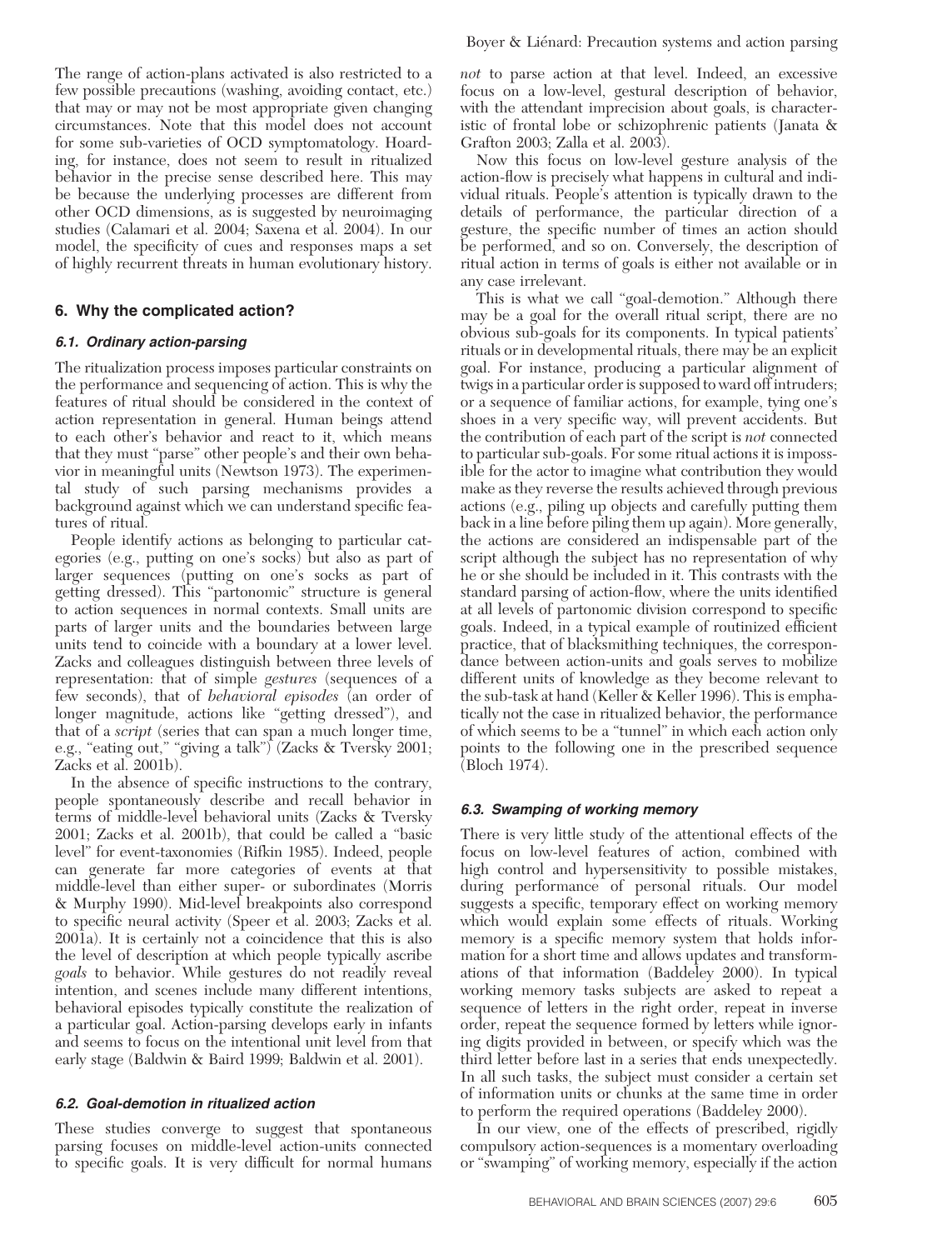sequences are represented at the fine-grain parsing level. This is very much what happens to some patients whose spontaneous action-parsing remains at this same low level of description. As Zalla puts it in her description of frontal lobe patients, "the weakening of the causal connections between the component actions leads to the decomposition and the fragmentation of the action representation. [...] The increased amount of fragmented information rapidly overloads subjects' working memory capacity" (Zalla et al. 2004). A similar point can be made about fragmentation of action in OCD compulsions (Ursu et al. 2003).

Many ritual prescriptions resemble the tasks designed by cognitive psychologists in the study of working memory. They require focused attention on a set of different stimuli and their arrangement. For instance, a requirement to turn round a ritual pole three times clockwise without ever looking down imposes executive control of two tasks at the same time. Also, the frequent combination of a positive prescription ("do  $x$ ...") and a negative one  $(\text{``...while avoiding doing } y\text{''})$  would seem to engage working memory and executive control in a way that is not usually present in everyday action flow.

## 6.4. Core ritualization is the opposite of routinization

In the model proposed here, ritualized acts are very different from other routines. However often an individual may perform a ritualized action, it does not seem to become automatic. On the contrary, it remains constrained by high-level cognitive control. Ritualized actions as described here require high cognitive control because the rules often apply to familiar actions (e.g., walking, talking, preparing food) and turn them into more difficult tasks (e.g., walking without treading on the line). This clashes with a commonsense notion that rituals only include actions that one performs "routinely" or "without thinking." Indeed, it is essential to our model that the component of rituals that we called Ritualized Behavior cannot be automatic.

## 7. Implications of the model: Individual ritual

## 7.1. Intrusions as context-sensitive adaptive algorithms

A surprising conclusion from the very few systematic studies of intrusions and mild compulsions in the normal population is that thoughts about potential dangers (contamination, social harm) and some compulsive reactions are not confined to the clinical population. Most normal people seem to experience the same kind of intrusive thoughts as patients do, and to some degree generate the same ritualized action-plans to avoid such dangers (Abramowitz et al. 2003; Rachman & de Silva 1978). The crucial difference, then, is not in the contents of the thoughts but in their appraisal (Salkovskis 1985).

The evidence available is insufficient to address the fundamental questions of the distribution, themes, intensity, and effects of intrusions in the normal population. Our model implies that intrusions are generally not dysfunctional. They are the outcome of systems geared to protecting the organism against potential dangers by over-interpreting specific inputs, which would suggest this prediction:

[P1] The position of an individual along fitness-related life-cycle dimensions (young vs. old, male vs. female, nulliparous vs. multiparous, high vs. low status) should predict the frequency, intensity and contents of intrusive thoughts.

So far, we only know that contagion and risk intrusions become highly salient during the perinatal period (Abramowitz et al. 2003; Leckman et al. 2004). This may also be true of other stages in the life-cycle, such as puberty, menarche, and the death of relatives. There is simply no general, population-sample study of thoughtintrusions and their correlates. Sampling bias is particularly likely in this domain. Perinatal intrusions get noticed only because pregnancy is a period of higher medical monitoring.

## 7.2. Spontaneous optimization and relief

Why the strange rules and prescriptions in compulsive action? Also, why should such performances induce temporary relief? Many patients explicitly associate their rituals with specific obsessions, stating that performing the ritual is one way of inhibiting or repressing the unwanted thoughts (Salkovskis 1985). Clinicians' observations and patients' reports converge in suggesting that the relief from unbearable anxiety, though temporary, is palpable. But there is nothing in current cognitive models to explain the fact.

In our view these two questions are related, and the common answer lies in the effects of ritualization on cognitive control and working memory. We suggested earlier that the performance of rituals, accompanied by numerous, specific, attention-demanding prescriptions, has the effect of "swamping" working memory. We propose that such rituals constitute spontaneous and moderately efficient forms of thought-suppression. The difficulties of thought suppression in everyday life (trying not to recall unpleasant experiences or not to mull over possible future misfortunes) are familiar to everyone. Dan Wegner and colleagues have studied the phenomenon in controlled environments and demonstrated the complex control processes at work in such attempts (Wegner & Erskine 2003; Wegner & Schneider 2003). One interesting feature of these experimental studies is that only a few techniques are available to effectively "push away" unwanted thoughts. They include focusing on emotional information of greater intensity than the target thoughts, or focusing attention on intrinsically difficult tasks like mathematical problems. These are difficult precisely because they recruit working memory to a greater extent than most everyday tasks and cannot be accomplished automatically.

Obviously, compulsive rituals are in many ways different from the phenomena observed in such studies. First, Wegner's subjects generally have no intrinsic motivation to avoid the suppressed thoughts, other than compliance with the experimenter's instructions. By contrast, OCD patients are strongly motivated. Second, the intrusions in patients are far stronger (more difficult to push away from consciousness) than a simple neutral theme suggested by an experimenter. Third, patients have a history of thought-intrusion and thought-avoidance, whereas experimental subjects are genuine beginners in the domain.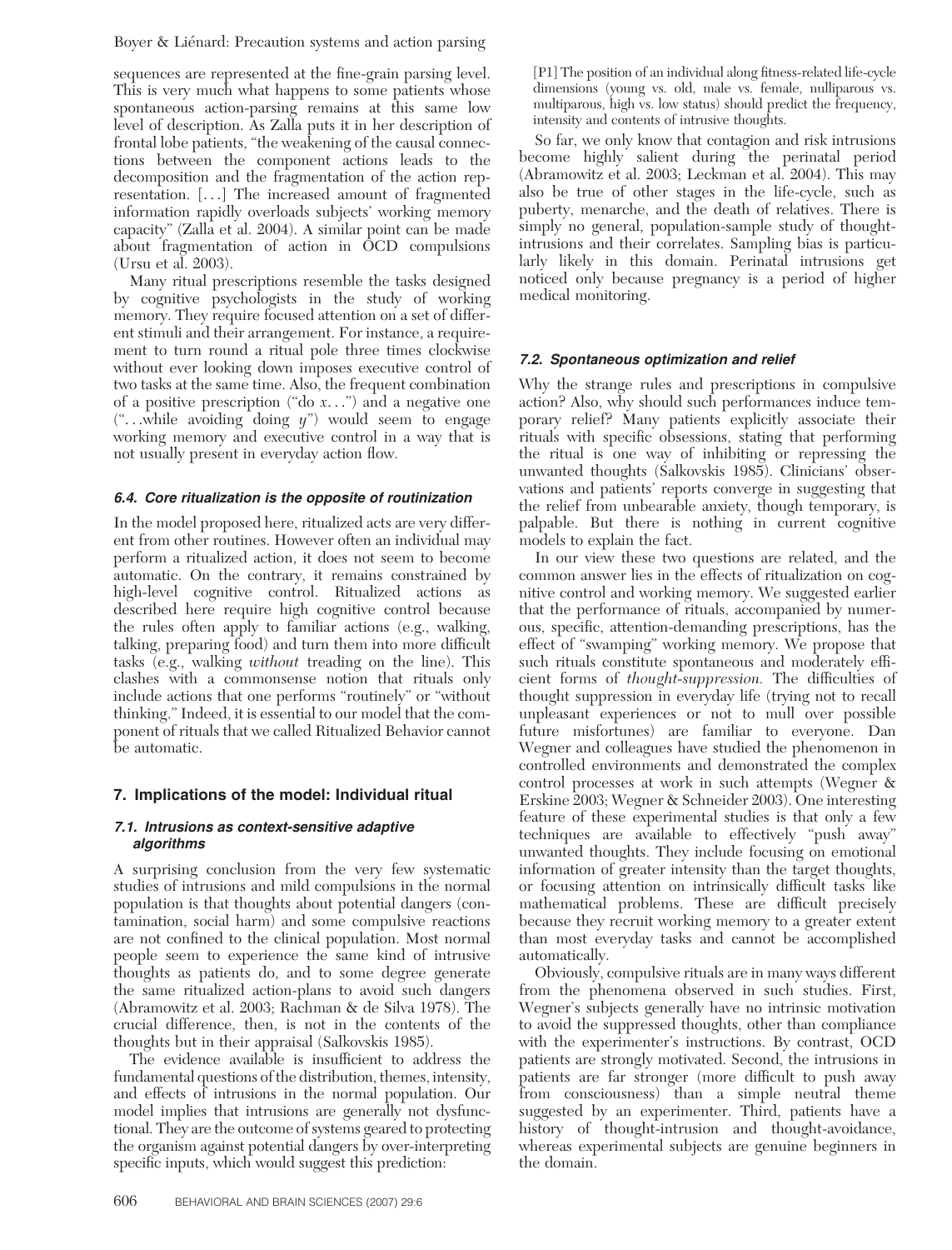Notwithstanding these differences, we think the studies on thought-suppression are important to suggest a possible mechanism for the elaboration and rigidity of ritual prescriptions. In our view, patients with complicated compulsions have spontaneously attained an optimal point in the kind of activity that is so demanding in cognitive control that intrusive thoughts can be, at least for a while, pushed away from consciousness.

This "trick" exploits certain features of the actionparsing systems reviewed (see sect. 6.1). Given that action-parsing processes are engaged when any behavior is witnessed or produced, there are not many tricks that could force attention to focus on the low-level description of action. Among these features is repetition, which results in goal-demotion. Another such gimmick, obviously, is to borrow a sequence from ordinary scripts and perform it in a context that makes goal-ascription impossible: for example, wash objects without using water, pretend to trace an imaginary line, and so on. What results from these "tricks" is what we called "goal-demotion" above. Actions are represented without attaching a goal to each behavioral unit, as would be the case in non-ritual contexts.

This has several implications for the organization of compulsive rituals:

[P2] Compulsive actions should be such that they mobilize working memory and require high degree of cognitive control. We have suggested that this is precisely what complicated prescriptions achieve, in particular when they result in

control of usually automatic actions, such as choosing which shoe to tie first, or whether to push the doorbell button with this or that finger.

[P3] Compulsive rituals may be the outcome of a trial-anderror process.

This means that patients more or less deliberately (usually not) try various behaviors with various prescriptive rules until they reach an optimum, that is, the maximal occupation of working memory that is compatible with the intrinsic limits of memory itself. This would carry another consequence:

[P4] The symptoms should become unstable if the actions become routinized.

Working memory is effectively swamped when usually automatic actions are submitted to cognitive control. But even demanding tasks (e.g., tying one's shoes in a particular order that changes with the time of the day) might become partly automatic with time. One would predict that this would result in diminished efficacy and the spontaneous search for different prescriptions, or for more complex sequences. Naturally, this dynamic model does not imply that patients are at any point aware of the effect of prescriptive rules on memory. They may simply come to associate slightly more controlled action to slightly diminished intrusion, which would be enough gradually to lead to the baroque complications of individual rituals. We do not have much comparative clinical evidence concerning the particular contents of obsessive-compulsive rituals, that is, the number of actions, their precise description, their prescribed order, and so on, as opposed to general descriptions such as "washing" or "checking." Nor do we have much in terms of longitudinal studies of ritual elaboration or progression; which is why these remain speculative predictions from the model.

## 7.3. Ironic outcomes

Studying normal subjects instructed not to think about a particular item, Wegner showed that thought suppression typically results in a "rebound" – in higher salience of the unwanted thoughts (Wegner & Schneider 2003). This, in Wegner's model, is caused by the combination of two distinct processes engaged in thought suppression. While an explicit process directs and monitors the suppression, implicit processes are engaged that detect material associated with the target item (Wegner & Erskine 2003). Here again, we do not wish to read too much in the parallel between an experimental paradigm and a long-lasting behavior pattern. However, an ironic outcome would seem to follow from the working-memory swamping scenario:

[P5] The precise intrusions that rituals can tone down should become more frequent or more difficult to resist as rituals are frequently practiced.

Although it has not been studied in precise quantitative terms, this ironic rebound does seem characteristic of compulsive rituals (Rachman & de Silva 1978). The patients who perform more rituals are typically more anxious, and also more bothered by their intrusive thoughts. In other words, the long-term effects of ritual performance are the opposite of its short-term results. Indeed, this may be why an effective cognitive and behavioral therapy for OCD, in particular exposure and reaction prevention (ERP), requires that the patient evoke the dangerous thoughts but restrain the compulsive response (Rachman et al. 1971).

## 7.4. Developmental calibration

Our model implies specific claims about the Hazard-Precaution system in children, suggesting that early childhood is a period of calibration of the system. Many cognitive systems require calibration, that is, a change in parameters as a function of specific information picked up in the child's environment (Bjorklund & Pellegrini 2002). A salient example is the development of food-preferences in young children, with a period of unlimited tolerance followed by "parameter-setting" when young children reject anything that does not taste familiar (Birch 1990). Another domain would be predator-prey relations, in which common assumptions are gradually refined in view of local circumstances (Barrett 2005).

We can make a similar point about the Potential Hazard Repertoire. As we said, the system should handle indirect clues and produce inferences about the potential presence of dangerous substances, predators, and conspecifics. But it immediately appears that the number of possible clues is multiplied by the fact that (a) any one of these dangerous situations could be detected using a large number of possible clues and (b) the situations themselves must have changed a great deal, and changed frequently, during human evolution. Indeed, modern humans have adapted to variable conditions of subsistence in primary forests, grasslands, and dry savannas. They also had to adapt to seasonal changes. Most important, cultural evolution led to rapid cultural change, or "life in the fast lane" (Boyd & Richerson 1995). Ecological and cultural change means that old predators are gone but new ones are present; that noxious substances are not found in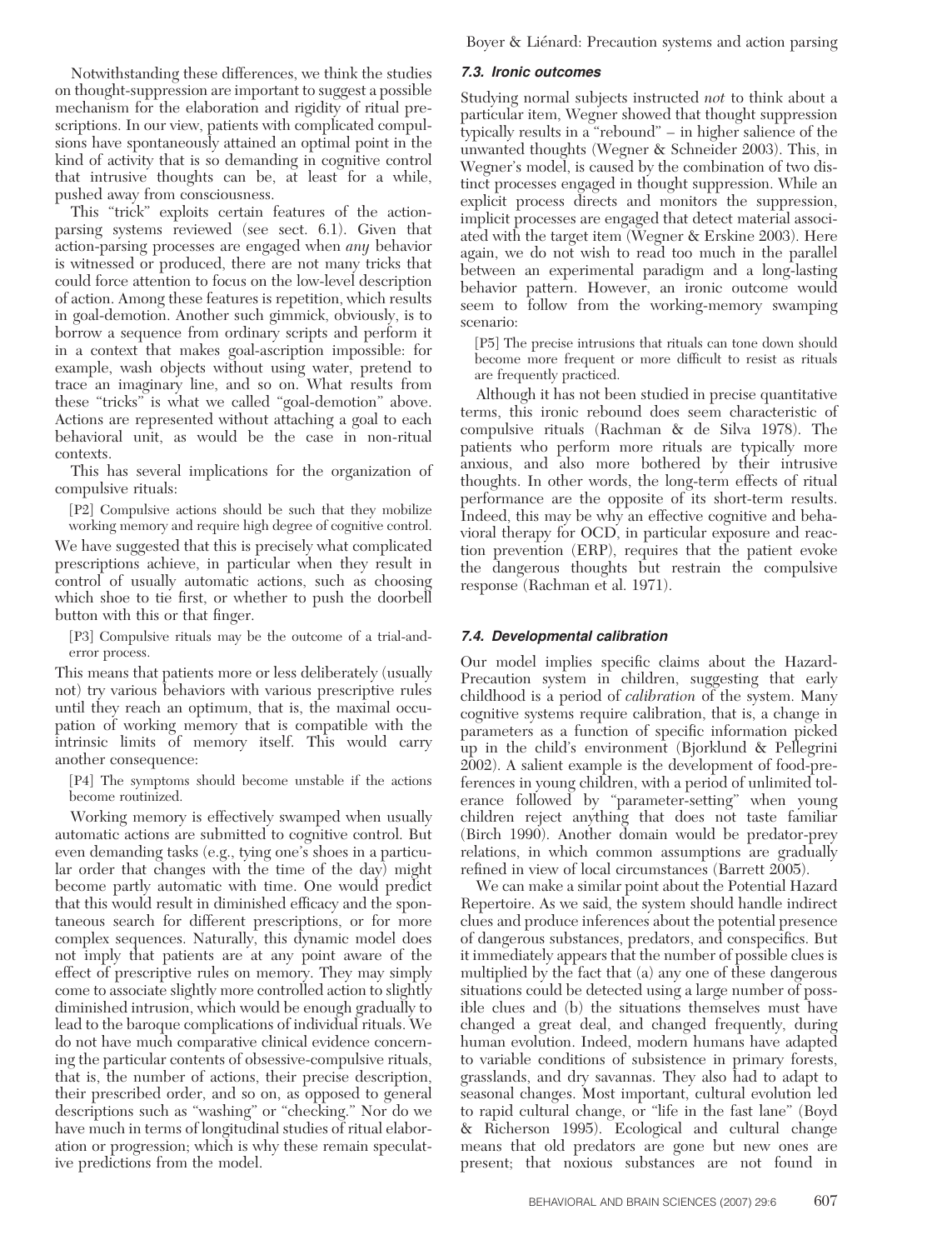the same plants or animals; and that social interaction is handled in significantly different ways.

In this way the security system is a learning system, that appears in infants as a disposition to pick up particular kinds of locally relevant information from the natural and social environment, and changes its parameters as a function of that information. This would explain not just why children perform ritualistic behaviors, but also why the phenomenon appears and subsides at particular stages of development and why its typical manifestations evolve from prepotent fears for which there is clear preparedness, to more complex inferred threats like social harm. The system is designed to address a specific question: How to create a secure environment and to provide a series of contextually relevant solutions like washing, cleaning, checking, or modifying one's interaction with other agents? This implies particular directions for development in the kinds of thoughts and compulsions found in childhood. If the system is in calibration during that period, we should observe the following:

[P6] Anxiogenic thoughts should become gradually more specific with development.

[P7] Compulsive reaction should become more specific with development.

In terms of anxiety, a fear of vaguely defined predators animals should become a fear of particular animals, a fear of strangers should become a fear of particular strangers, and so forth, as the system picks up information from the environment. This applies to compulsions, too. At an early stage, all recipes should be equiprobable. At a later stage, children should acquire locally relevant associations between a particular potential danger and a particular recipe. This also predicts differences in the rituals of older children from different groups. To the extent that different cultural groups live in different conditions, different kinds of dangers would be relevant and different clues significant:

[P8] Fears and compulsions should become more culturally specific as children get older.

We already have some fragmentary evidence that developmental trends in children's fears support these predictions. Fantasies and intrusive thoughts change with development, as mentioned earlier (Evans et al. 1999; Leonard et al. 1990).

#### 7.5. Cultural similarities and differences in pathological ritual

Our model assumes that there is a Precaution system focused on certain kinds of potential danger. We also suggested that this system undergoes calibration during childhood, given that clues about potential danger change with changing environments. This would imply specific predictions about cross-cultural variations in the condition:

[P9] Anxieties and fears that result in compulsion belong to the narrow range of ancestral potential dangers: contamination, intrusion, social offence, and resource-depletion.

[P10] We should observe important cultural differences in the relative prevalence of symptom clusters (or "subtypes").

There is very scant comparative anthropological evidence for anxieties or fears, although it seems to suggest something of this kind. In industrialized countries,

the notion of electricity and cars as massive killers is virtually absent from the repertoire of phobic and obsessive patients. Also, the few studies of OCD patients in non-Western environments report the familiar obsessive themes of social offence, contagion, and potential danger (Abdel-Khalek & Lester 1998; Arrindell et al. 2002; Barker-Collo 2003; Bertschy & Ahyi 1991; Sasson et al. 1997) and the prevalence of OCD as a general category is the same in different places (Weissman et al. 1994).

Cultural differences too are suggestive, although there are to date very few (reliable) comparative studies of the condition and most of them only bear on clinical populations (so we have no evidence of what intrusive thoughts are common or exceptional in the population at large). For instance, a study from Bali documents a culture-specific tweaking of the general OCD themes. The patient needs to identify all passers-by in terms of genealogy and status, and reports obsessions about spirits and witches (Lemelson 2003). Both are culturally specific variants of the social harm and social exposure obsessions, as hierarchy and status are fundamental to social interaction in Balinese society and social strife is expressed through witchcraft accusations (Barth, 1993). In Muslim countries, by contrast, many patients report concerns about pollution and contamination strongly influenced by religious prescriptions on hygiene and purity of thought (Al-Issa 2000; Mahgoub & Abdel-Hafeiz 1991; Okasha et al. 1994). A sample of Bahrain patients showed that the fear of blasphemy was prevalent (about 40% of cases), which may be a local expression of the fear of social harm and potential exclusion (Shooka et al. 1998).

This would suggest that an important calibrating factor is the range of cultural messages emphasizing potential danger. In particular, further epidemiological studies of the various dimensions of OCD (contagion, social offence, checking) may be correlated to the intensity of precautionary messages available in the environment of development. While Islam includes many descriptions of possibly impure actions or thoughts, Western children are bombarded with insistent warnings about invisible germs. Whether this results in significantly different normal and pathological intrusions is simply not documented yet.

## 8. Implications of the model: Cultural ritual as derivative

So far, we have not mentioned one of the most salient and socially important manifestations of ritualized behaviors, namely, collective, culturally sanctioned rituals. We consider that the model presented so far can help us understand why rituals are widespread the world over and why they are compelling – an argument summarized here and presented elsewhere in more ethnographic detail  $(Liénard & Boyer 2006).$ 

## 8.1. A capacity for ritual?

We start from the work of Fiske and colleagues. Comparing hundreds of ritual sequences with clinical descriptions of OCD cases, they showed that the same themes recur over and over again in both domains (Dulaney & Fiske 1994; Fiske & Haslam 1997). OCD-typical features that also enter into rituals include specific (lucky or unlucky)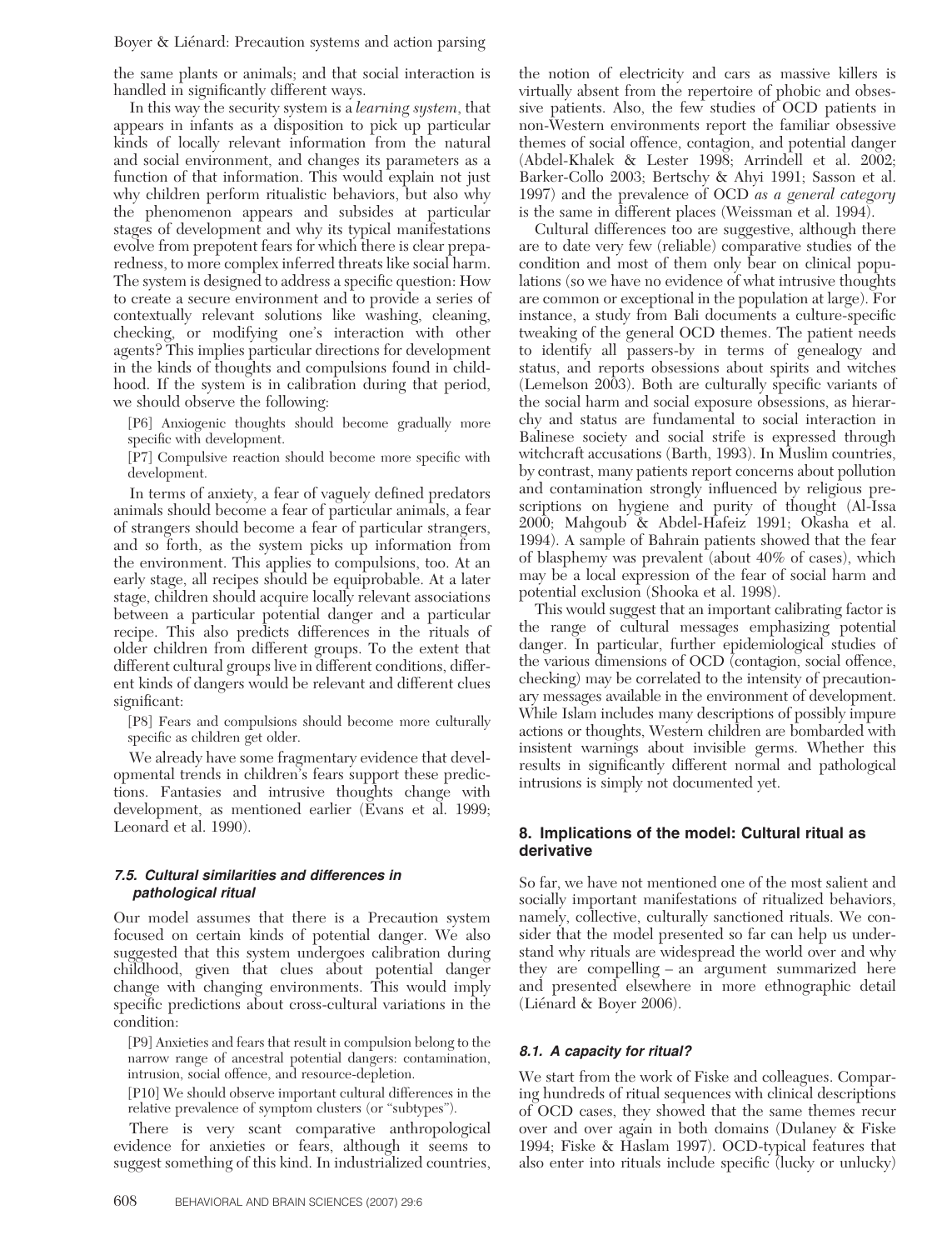numbers, use of special colors, repetition of actions, measures to prevent harm, ordering and symmetry, stylized verbal expressions, washing, concern with contagion, and so forth (Fiske & Haslam 1997).

Fiske and colleagues speculate that there may be a human capacity to perform cultural rituals, that is distorted or hyperactive in pathological individual ritual (Fiske & Haslam 1997). In Fiske's model, rituals are used to channel individual anxiogenic thoughts and make them bearable by providing a broader cultural context in which they can be shared and make better sense. Fiske and Haslam did not pursue the psychological and cultural implications of this hypothesis. It would provide a simple and elegant way of explaining the similarities in themes and actions between pathological and cultural ritual. Moreover, it would do so by connecting both to evolved, species-specific anxiogenic situations.

However, we consider that cultural rituals may be better explained in a different way, as partly parasitic on the Hazard-detection and Precaution systems described above. Our main reason for preferring this account is that it is more parsimonious. There is no empirical evidence that humans do have a specific capacity for ritual. There are no evolutionary grounds to consider that such a specific capacity would be adaptive (see our discussion of rituals as possible adaptation in section 9.1.) So this is a costly hypothesis. By contrast, we have seen that there is solid evidence for systems specialized in responses to potential hazard. So if the disposition to perform cultural rituals is a by-product of these systems, we do not need to posit additional mechanisms.

## 8.2. The cultural selection background

The first assumption in our treatment is that cultural rituals, like other forms of cultural behaviors, should be treated as the outcome of cultural selection (Boyd & Richerson 1985; Durham 1991; Sperber 1994). Representations that we call "cultural" occur with roughly the same content in other minds among people of a particular group. Indefinitely many factors (local or universal, psychological as well as physical) can in principle contribute to the spread of a particular mental representation. One type of factor of great interest to us is the set of general human dispositions that make certain representations, once they are expressed or conveyed by some people, particularly attention-grabbing or memorable or compelling, leading to their cultural transmission (Sperber 1985).

We observe that people seem compelled to perform particular ceremonies at particular junctures, and also that they seem compelled to perform them in (what they judge to be) the prescribed way. This is what we need to explain. Now, one way to explain this would be to posit that there must be a particular urge to perform such ceremonies, or that they may fulfill particular needs of the human mind or of human groups. However, there may be another kind of explanation, based on the fact that people who receive information about particular performances already have sets of mental systems designed to respond to particular classes of stimuli. The question becomes: What mental systems would be activated, such that performing this ceremony in these circumstances would seem compelling?

#### 8.3. Cultural information, mimicry, and cognitive capture

Cognitive systems can be functionally described in terms of their particular input format, their operating principles, and their *output*. The input formats of cognitive systems are, in some cases, well known. For instance, the auditory stream provides information about pitch and location, which is then routed to different systems (Kaas et al. 1999; Romanski et al. 1999). The pitch information is divided into linguistic input and non-linguistic input, transmitted to different parts of the auditory cortex (Liegeois-Chauvel et al. 1999). At each step, the transfer from one system to the other depends on the signals' format. This extends to higher cognitive systems.

The range of stimuli or internally generated information that meets the input format of a system is its domain. Now it is important to distinguish between an evolutionary or proper domain of stimuli and an actual domain (Sperber 1996). The proper domain includes those objects or situations that played a causal role in giving the particular system a selective advantage. The actual domain includes all objects or situations that trigger activation of the system. In most evolved cognitive systems, the actual domain is larger than the proper domain, giving rise to false alarms. The frog snaps at any small objects whizzing by in its visual field, not just to actual edible insects.

Any system of this kind is vulnerable to *capture* and mimicry. The terms describe situations in which the system reacts to an input that matches its input format, is part of its actual domain, yet is not among the classes of stimuli that the system was designed to process, its proper domain. We reserve the term "mimicry" for the situations in which a particular behavior or physical trait in an organism gains adaptive value by entering the actual domain of another organism's cognitive system. This is what happens in familiar cases, like that of Viceroy butterflies adopting the genuine poison-warning garb of Monarchs without having to manufacture the poison.

A different situation is what we call "cognitive capture." Consider a familiar example. Most visual art in humans (from tattooing to painting to architecture) seems strongly biased towards vertically symmetrical displays, while other symmetries are less salient. Vertical symmetry detection capacity appears in infancy (Bornstein & Krinsky 1985; Fisher et al. 1981), influences pattern recognition in childhood (Bornstein & Stiles-Davis 1984; Mendelson & Lee 1981), and has evolved for purposes other than the appreciation of aesthetic displays, most probably for detecting facing predators and healthy mates (Thornhill 1998). Music too is a good example, as it "hijacks" certain parts of the auditory cortex and provides auditory super-stimuli (Jerison 2000). Narratives about imagined persons can be, as we say, "captivating" because they capture our capacities for mind-reading and the explanation of behavior.

This is not mimicry since in the cases mentioned here the organism's Type I error does not benefit another organism. The important point about cognitive capture is that a great deal of human culture is acquired and transmitted because of this inevitable propensity of cognitive systems to "fire" beyond their proper functional range. Most items of "culture" in the sense of group-specific sets of norms and concepts depend for their transmission on cognitive capture of this kind (Sperber 1996).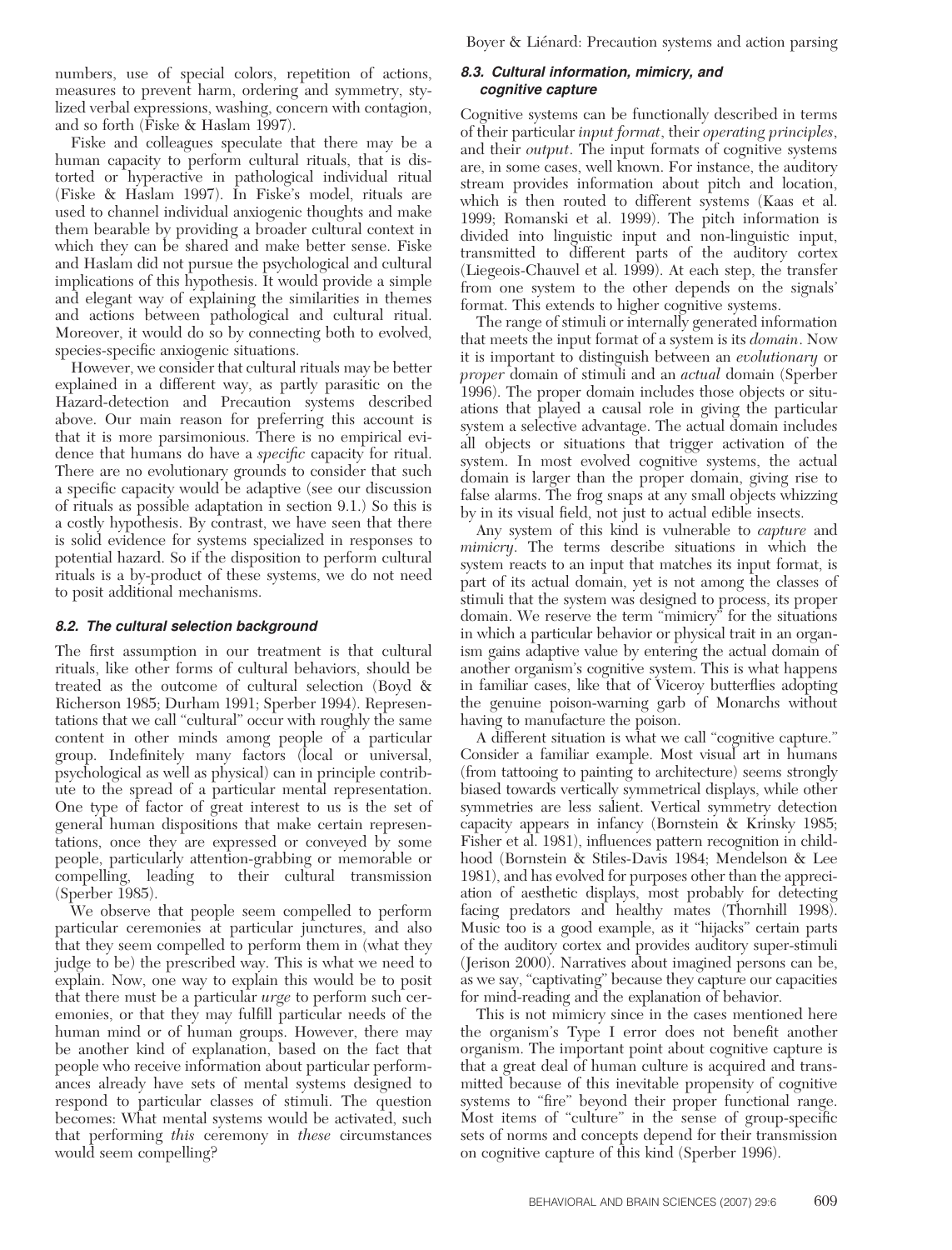## 8.4. Core ritualization in cultural rituals

To understand the cognitive effects of collective rituals, we must describe the kinds of information available to the participants. At first sight, it would seem that most people who participate in most rituals do not have much information at all. People do not generally hold a "theory" of their own rituals – this is what makes ethnography indispensable and difficult.

However, this is not to say that people participate in a ritual on the basis of mere imitation, peering at their cultural elders and simply performing similar gestures. This would be implausible, given that very little human cultural transmission actually involves such mindless imitation (Sperber 2000). In this particular case, some behavior activates some mental templates in the mind of observers, and triggers non-random inferences about what is accomplished by the behavior. This, we contend, may be sufficient to explain the cultural success of Ritualized Behavior.

To make comparisons simpler, we follow in our description the outline of action ritualization processes described earlier. The individual reaction to a particular cultural ritual can be functionally described as consisting in the following elements:

1. People receive specific information about the ritual: a. They are told that a ritual should be performed and are led to infer that non-performance is a dangerous option. For instance, one is told that because of a particular event (someone's illness, a death or a birth, the change of seasons, a war with another group, possible damnation), it is necessary to go through a particular ritual sequence.

b. People also receive information and produce inferences about the kind of danger against which the ritual is supposed to protect the group, for example, "pollution" by invisible substances, attacks by invisible predators like witches or spirits, threat of disease, possible famine, social strife, and so on. These themes substantially overlap with the Potential Hazard Repertoire.

2. This triggers a (dampened) activation of Hazard-Precaution system.

3. People are instructed to participate in the ritual in particular ways. That is, people are generally not allowed to just add to their ritual whatever action they think fit. They are enjoined, more or less explicitly, to follow a particular script. Information about the script has the following properties:

a. Action descriptions include themes that mimic some of the typical outputs of the Hazard-Precaution system: actions such as cleansing, washing, checking. b. Descriptions of prior conditions, particular taboos, substances to avoid, et cetera, reinforce activation of security motivation system.

c. There is great emphasis on the details of each action, inducing low-level parsing of the action flow during performance, especially because of negative prescriptions.

d. Description induces goal-demotion, by insisting on repetition, redundancy, apparently pointless acts, and so forth.

4. Performance enacted in these conditions temporarily swamps working memory because of the attentional demands of the tasks.

5. Performance ironically strengthens the salience of particular themes associated with gestures or situations to avoid during ritual.

These various elements and their putative causal relations are outlined in Figure 4. In the next sections we present some evidence for these various claims and for the psychological and cultural effects of the processes.

## 8.5. Cognitive capture in cultural rituals

Our model suggests that ritualized actions are culturally successful to the extent that they activate informationprocessing and motivation systems made manifest in other domains of ritualization. In this sense, cultural rituals result in *cognitive capture* of the systems described so far, and this is why they can seem attention-demanding and compelling to participants.

Many features of collective rituals activate the Hazard-Precaution system by including cues for potential dangers of the Evolutionary Potential Hazard Repertoire. First, occasions for ritual often allude to clues of possible danger that overlap with the Potential Hazard Repertoire: for example, threats to fitness such as famine or illness, invisible germs or miasma, dangerous invisible pollution present in newborn infants, dead bodies and menstruating women (Bloch & Parry 1982; Metcalf & Huntington 1991). Second, details of prescribed performance also include many security-related motifs. As we said previously, many collective rituals include such operations as washing and cleaning, checking and re-checking that a particular state of affairs really obtains, as well as creating a symmetrical or otherwise orderly environment (Dulaney & Fiske 1994; Fiske & Haslam 1997), so we will not comment on this any further.

In our model, precaution systems are activated to the extent that particular themes (e.g., "this village must be purified") and prescribed actions (e.g., "wash hands three times in this particular river") trigger activation of evolved Precaution systems. This, however, does not entail that the ritual as a whole should be explicitly and exclusively about these themes. Indeed, there are many ceremonies in which prescribed behavior is only weakly related to these themes, while other themes (e.g., procreation, social exchange, hierarchy) are at the forefront of people's attention. Our claim is only that the ritualization itself is derived from the operation of Precaution and action-parsing systems.

## 8.6. Ceremonies, ritualized action, and routinization

This model, in our view, provides at least elements towards an explanation of why ceremonies that include ritualized actions are found in most human groups and are generally stable within traditions. The model also has some implications that make it diverge from received anthropological usage and common intuitions about ritual.

Ritualized actions are not "rituals." Ritualized actions as described here are only a subset of what people actually do in what are called "rituals." For instance, a ceremony may include a typical example of what we described earlier, such as, a prescription to turn around a cow three times clockwise while avoiding to stare above the horizon and making sure to touch the cow with one's thumb only.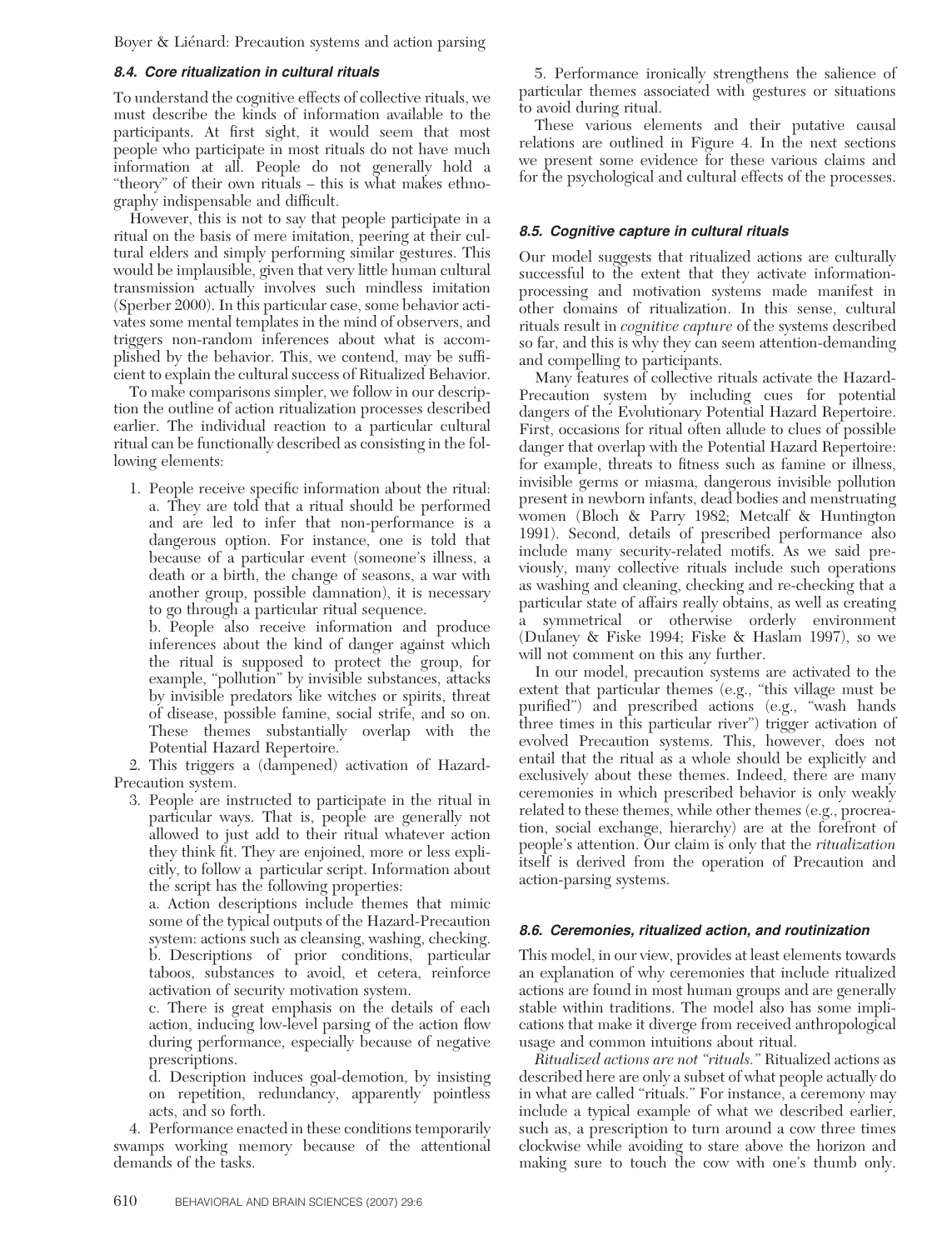

Figure 4 (Boyer & Liénard). A simplified model of action ritualization in cultural rituals. Boxes identity different functional systems in the same way as in Figure 3. Participants in rituals are provided with two kinds of information, (a) statements about potential danger and (b) scripted recipes for ritual action, that activate the security-motivation systems. Rules for ritual performance result in both goaldemotion and low-level action-parsing with the resulting swamping of working memory. These processes result in highly attentiondemanding and compelling performance of rigidly scripted actions. This in turn makes the associations more salient, which should make subsequent messages about ritual more intuitively compelling.

But the circumambulation of the cow may be an element of a larger ceremony that also includes singing, dancing, feasting, and all sorts of other behaviors that are not precisely scripted in the sense described here. In other words, ritualized behaviors are certainly not the whole of "rituals."

Ritualization is not routinization. The model has the slightly counter-intuitive implication, that ritualized action is described as quite different from routinized behavior, indeed as its opposite. In most ceremonies we expect to find an alternation between phases of ritualized action (high control, attentional focus, explicit emphasis on proper performance) and routinized action (possible automaticity, low attentional demands, lesser emphasis on proper performance).

Cultural ritual is not individual ritual writ large. We said that cultural ritualized actions are "derivative" and it is important to stress that they are a by-product of the Precaution systems and the action-parsing systems, not of individual ritualized behavior. Given the similarities between individual and cultural forms of ritual, it is of course tempting to take one as a scaled version of the other, as Freud suggested (Freud 1928). But this is clearly misguided. First, to maintain the parallel, cultural

rituals would need to be behaviors that social groups initiate because they perceive certain potential dangers. But groups as a whole do not literally behave or perceive, only their members do. Also, cultural rituals differ from individual ones in the way the information about compelling action is acquired – from other agents and from personal intuition, respectively. Most importantly, what compels performance is entirely different in the two situations. While individual ritualists (especially patients) may feel great anxiety at the prospect of not going through the ritual sequence, participants in a cultural ritual are likely to participate (among other reasons) to the extent that the particular sequence meets a minimal threshold of relevance. The idea of "scaling" would also predict all sorts of interesting phenomena that are simply not observed; for example, that people who become more religious would tend to become more obsessive, or that OCD patients would tend to be more religious than controls, that children during early childhood should be more interested in religious ritual than at other stages of development, and so on. Although there are connections between certain forms of religious practice and obsessionality (Fallon et al. 1990; Hermesh et al. 2003), they fail to support these general conjectures.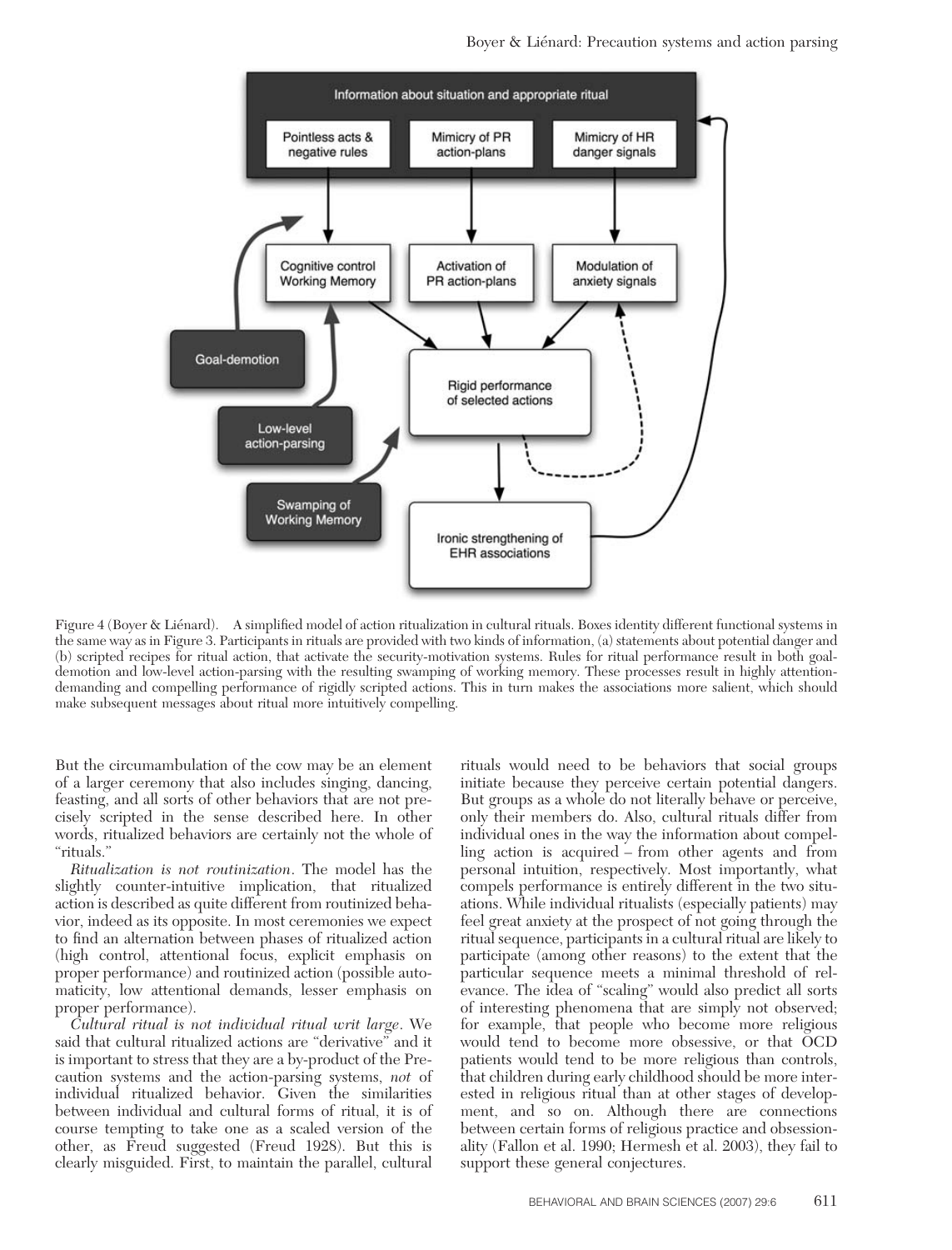## 9. Conclusions

## 9.1. Ritualization and cognitive adaptations

Our models of individual and cultural ritualization take as a starting point a specific connection between obsessive pathology and security motivation (Mataix-Cols et al. 2005; Szechtman & Woody 2004) but also a more general set of assumptions about the adaptive character of specialized neuro-cognitive function (Cosmides & Tooby 1999; Duchaine et al. 2001). We have assumed that the Hazard-Precaution system was the outcome of selective pressure for gradually finer-grained inferential detection of and appropriate response to recurrent hazards in ancestral environments. This naturally leads to the question, whether action-ritualization might constitute a cognitive adaptation, in the same way as other domain-specific capacities do (Cosmides & Tooby 1994). The question should be more specific and bear on either individual or cultural rituals, since the cognitive processes involved are so different.

Let us consider cultural rituals first. In the anthropological literature, there are various hypothetical models of the ways in which participation in collective ceremonial may have conferred adaptive advantage to individuals (Burkert 1996; Knight et al. 1998; Rappaport 1999; Sosis 2000; Watanabe & Smuts 1999). This stems from a long anthropological tradition of construing ritual as crucial to social organization and cohesion (Durkheim 1947; Hocart & Needham 1970; Smith 1889). We discuss the various hypotheses in more detail elsewhere (Liénard & Boyer 2006). Suffice it to say that these different models may well explain a disposition to participate in coordinated social action, but not why these common endeavors should include scripted, goal-demoted, redundant scripting of familiar actions.

The question of individual ritualization is more complex. In our model, the activation of the Precaution system normally results in performance of appropriate actions from the Precaution Repertoire – and this, in most circumstances, should produce enough of a closure or satiety experience (Szechtman & Woody 2004) to preclude reiteration. However, the closure experience probably is the outcome of continuous changes in the relevant circuitry, leading to various degrees of repetitiveness and anxiety about proper performance. So, in our model, it is not the ritualized behavior but the Precaution system itself that constitutes a cognitive-motivational adaptation. It has the hallmarks of such adaptations, such as a specific class of inputs, a specific mode of operation, a particular series of fitness-enhancing consequences, a non-trivial functional design – and, in this particular case, a specific neural implementation as well as specific impairment.

## 9.2. Phylogeny: Rituals and displays

What is the connection between human and other animal "ritual"? We use scare quotes here, as the term is stretched to encompass highly disparate forms of behaviors (Gluckman 1975). Nevertheless, one should comment on the obvious similarities between human rituals and various forms of animal communication, notably in the context of agonistic and sexual displays where stylized behavior,

repetition, and redundancy are clearly present. Is this evidence for the deep phylogenetic ancestry of ritual? In our view, this question suffers from several ambiguities:

First, although we may sometimes follow a "same effects, same causes" rule of thumb, this is rather misguided if it leads us to confuse observable behaviors with the neuro-cognitive systems that support them (Povinelli et al. 2000). Indeed, even in the limited domain of human rituals, apparently similar behaviors (in patients and in cultural ritual participants) actually stem from very different cognitive processes. This should a fortiori be expected when comparing widely different species.

Second, the question downplays the extent to which certain features of behavior are constrained. Consider OCD patients for instance. They are not motivated by a positive urge to ritualize. Rather, ritualized behavior happens to constitute an optimal response to the anxiety produced by cognitive impairment. Other forms of behavior would not seem appropriate given the anxious concerns; they would not produce temporary relief. So the redundancy, et cetera, in this case stems from the properties of action-parsing and precaution systems in humans. Now consider animal displays. They are strongly constrained too, in this case by the logic of signaling processes. For instance, signals must be clear and distinct enough to preclude ambiguities, which typically results in redundancy (Rowe 1999). The evolution of attentive receivers requires that signals maintain a relatively high level of accuracy (Bradbury & Vehrencamp 2000; Silk et al. 2000) and that the content of the signals be directly related to the fitness dimensions they advertise (Zahavi & Zahavi 1997). In other words, in both human rituals and animal displays, features like stylization, redundancy, and repetition are the outcome of external constraints, but these seem to be different in the two cases.

This would support the tentative conclusion that the presence of "ritual" in both cases is a case of behavioral analogy rather than the index of similar capacity and processes. (Obviously, this is not to deny that humans like other animals do engage in stereotypical displays, in situations of courtship or aggression). This is tentative in the sense that we do not know much about the phylogenetic history of ritualization (in the precise sense used here) in the hominin line. The evidence so far simply does not support the notion of a direct evolutionary homology.

## 9.3. Epilogue

It is a cognitive and evolutionary puzzle that humans perform rituals, given the waste of time and resources involved. We aimed to solve the puzzle by piecing together the evidence from neuroimaging, neuropsychology, clinical psychology, developmental studies, and evolutionary anthropology. Ritualization may be seen as an occasional by-product of specific precaution systems and actionparsing capacities in humans.

This explanation however compels us to discard the common intuition that there is a natural kind of phenomena called "rituals." If valid, our model does not explain "rituals" but a highly specific form of behavior that is found in many of them and occurs *for different reasons* in the behavior of most normal children and obsessive patients, on the one hand, and in the context of collective rituals, on the other.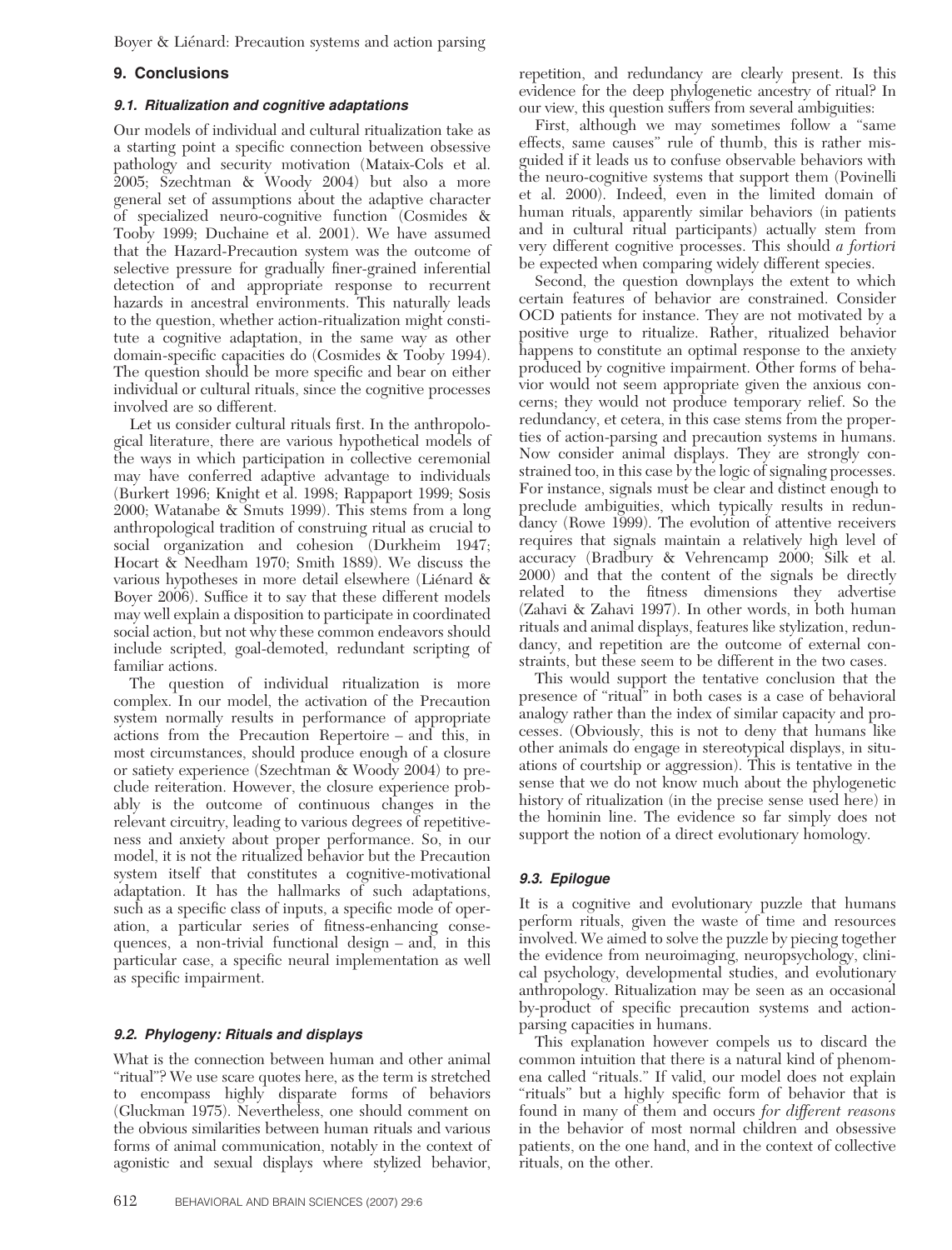Discarding misleading categories of behavior (like "ritual" – but there are many others) may well be the inevitable consequence and benefit of proposing integrated explanations. Our model is an attempt to bring together neural systems, evolutionary background, behavioral manifestations, and developmental trajectory to the understanding of action-ritualization. We consider this indispensable. True, much work remains to be done to understand the phenomenon. For instance, the cognition of children's ritual is still largely unexplored; the connections between ritual performance and anxiety relief in patients need a proper neurophysiological study; the persuasive power of cultural rituals is not properly explained. But we are confident that all these and other puzzles will be solved by the kind of "general behavioral science" that transcends fields and discipline boundaries.

#### ACKNOWLEDGMENTS

We are grateful to Leda Cosmides and John Tooby for initial inspiration, and to Dan Fessler, Thomas Lawson, Robert McCauley, Pascale Michelon, Mayumi Okada, Tom Oltmanns, Ilkka Pyysiäinen, Howard Waldow, Dan Wegner, Harvey Whitehouse, and Jeff Zacks, for detailed comments on a draft version of this article.

## Open Peer Commentary

## Why ritual works: A rejection of the by-product hypothesis

DOI: 10.1017/S0140525X06009344

## Candace Storey Alcorta<sup>a</sup> and Richard Sosis<sup>a,b</sup>

<sup>a</sup> Department of Anthropology, University of Connecticut, Unit 2176, Storrs, CT 06269-2176; <sup>b</sup>Department of Sociology and Anthropology, Hebrew University of Jerusalem, Mt. Scopus, Jerusalem 91905, Israel.

candace.alcorta@uconn.edu richard.sosis@uconn.edu www.anth.uconn.edu/faculty/sosis/

Abstract: We argue that ritual is not a by-product as Boyer & Lienard (B&L) claim, but rather an evolved adaptation for social communication that facilitates non-agonistic social interactions among non-kin. We review the neurophysiological effects of ritual and propose neural structures and networks beyond the cortical-striato-pallidalthalamic circuit (CSPT) likely to be implicated in ritual. The adaptationist approach to ritual offers a more parsimonious model for understanding these effects as well as the findings B&L present.

Why humans engage in "irrational," costly rituals is a perplexing evolutionary question. Boyer & Lienard's (B&L's) attempt to answer this question through the integration of evolutionary, neuropsychological, and neuroimaging evidence is an important first step in understanding both the proximate and causal mechanisms of ritual. Their inclusion of childhood, life cycle, and pathological rituals focuses attention on significant developmental, ecological, and population elements of ritual heretofore ignored. Moreover, their consideration of underlying neurophysiological components offers insights into specific neural pathways implicated in ritual behaviors. These elements are significant advances in the evolutionary study of ritual. Unfortunately, the model developed from this promising foundation fails to fulfill the potential of their approach. Most significantly, the authors' conclusion that "ritualization may be seen as an occasional by-product of specific precaution systems and action-parsing capacities in humans"

(target article, sect. 9.3) does not adequately explain the data presented throughout their discussion or advance our understanding of why ritual occurs so ubiquitously and frequently across species. We argue that a more compelling approach views ritual as behavior evolved for social communication that optimizes appraisal and learning, and facilitates non-agonistic social interactions among non-kin.

Laboratory experiments have shown that the core elements of ritual, that is, formality, pattern, sequence, and repetition, heighten and focus attention, promote associational learning, and enhance long-term memory (Rowe 1999). As noted by B&L, ritualized behaviors are neither routine, nor automatic, but instead require "high cognitive control." B&L argue that such control results in the "swamping" of working memory which permits the temporary suppression of intrusive thoughts. They claim, however, that ritual performed on a long-term basis has the "ironic outcome" (sect. 7.3) of actually strengthening such thoughts. In contrast, we view this effect of ritual to be a functional adaptation rather than an "ironic outcome." Neuroimaging studies have shown that tasks of sustained attention or vigilance increase activation of right hemisphere prefrontal and superior parietal cortices (Pardo et al. 1991). Increased right hemisphere activation has several important consequences: it promotes social-emotional information processing (Tranel et al. 2002); it forefronts negative appraisal systems (Cacioppo et al. 2002); and, it elicits holistic, gestalt thinking. Recent research has also shown that the right posterior association cortex is particularly important in the processing of new information, as well as in anticipating consequences and determining emergency reactions (Schutz 2005). Ritual's ability to engage these various right hemispheric functions, and its promotion of associational learning and strengthening of long-term memory would be particularly important in relation to complex social decisions involving unrelated and potentially dangerous conspecifics. It is precisely under such circumstances that ritual occurs in humans and nonhumans alike. In addition to right hemispheric dominance effects, the core elements of ritual are also likely to activate neural structures and pathways specific to the brain's vigilance and reward systems.

B&L review neuroimaging evidence regarding the corticostriatal circuits implicated in obsessive-compulsive disorder (OCD) ritualization. Although they propose a specialized "Precaution/Hazard" brain module, their discussion of neurophysiological pathways stops short of incorporating mesolimbic and corticolimbic vigilance and reward networks associated with the cortical-striato-pallidal-thalamic circuit (CSPT) (Cardinal et al. 2002; Dehaene & Changeux 2000). These pathways encompass limbic structures, such as the amygdala, which are critical for evaluating stimuli in relation to both physical and social threat (Adolphs 2002; Dolan 2000). They also include structures fundamental to the brain's reward system, such as the nucleus accumbens. While the amygdala has been shown to be critical for social judgments of trust (Adolphs 2002; Morris et al. 1998), recent neuroimaging studies show that the nucleus accumbens and other reward system structures are activated during episodes of mutual cooperation (Rilling et al. 2002). Both the amygdala and the nucleus accumbens are critical components in motivational pathways for approach/avoidance (Cardinal et al. 2002; Dehaene & Changeux 2000). These structures also provide evaluative input to the orbitofrontal cortex that is critical for both social judgment and effective personal decision-making (Dehaene & Changeux 2000; Schoenbaum et al. 2003). The dopaminergic corticostriatal associational networks that encompass orbitofrontal, limbic, and basal ganglia structures undergo a developmental shift during adolescence (Spear 2000). As we have discussed elsewhere (Alcorta & Sosis 2005), these pathways constitute likely neural networks for learning and emotionally valencing both the signals and symbols of ritual. These pathways encompass the neurophysiological counterpart of the "Precaution/Hazard" brain module proposed by B&L. In sharp contrast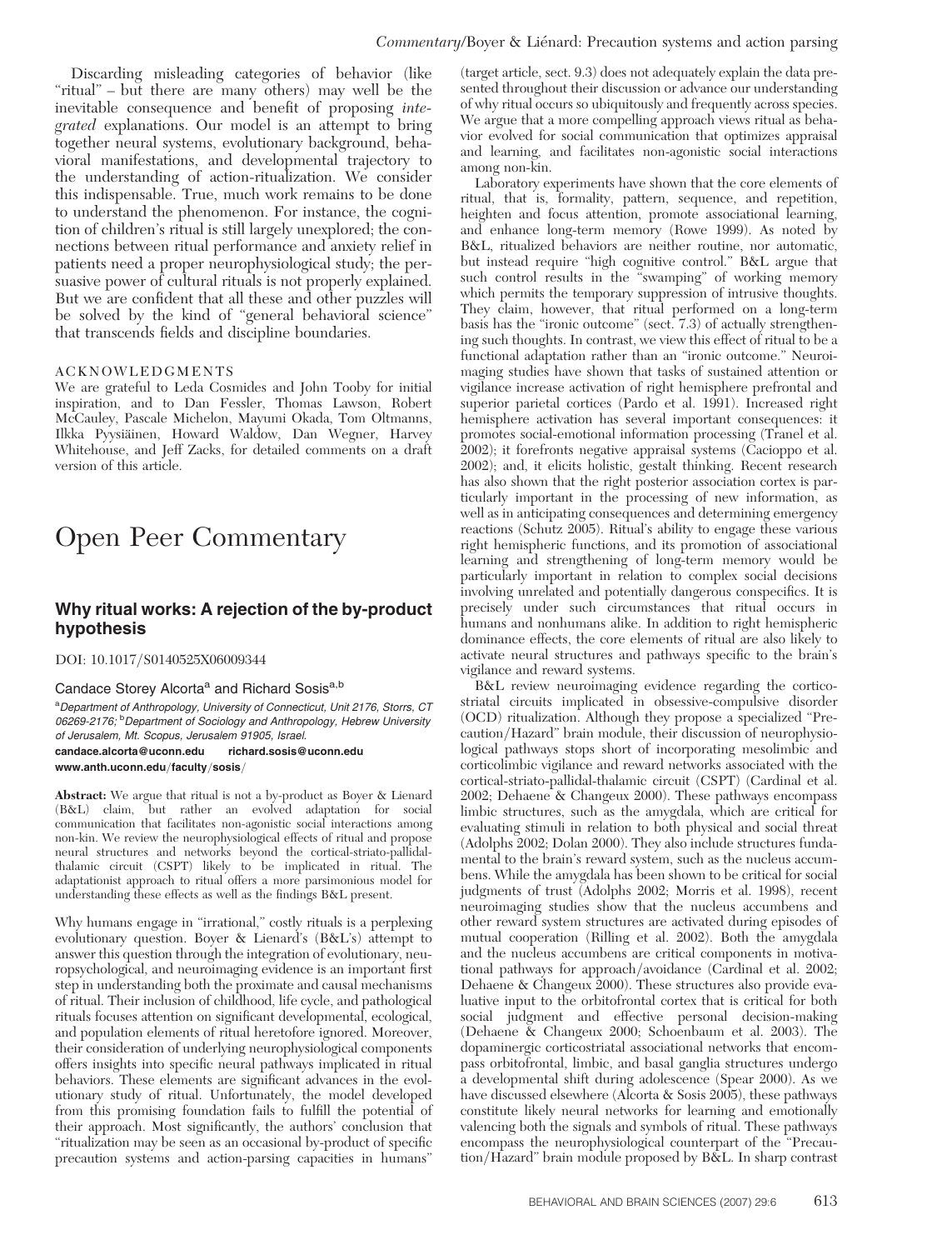to their model, however, we view ritual as an evolved adaptation that activates these pathways, rather than as a dysfunctional by-product of their operation. We propose that ritual activation of the cortico-limbic-striatal networks kicks socio-emotional appraisal and learning processes into high gear and initiates right hemispheric processing of the complex cost/benefit calculations associated with approach/avoidance decisions that lie at the heart of non-agonistic social interaction between unrelated conspecifics.

If the capacity for ritual is an evolved adaptation, then individual genetic propensities for ritual should display variation throughout a population. B&L note that just such variation has been proposed as an explanation of OCD. Ritual also exhibits considerable ontogenetic and socioecological malleability, as well (Alcorta & Sosis, forthcoming). The continuum of simple to complex behaviors found in both human and nonhuman ritual clearly includes a broad range of both "fixed" and "learned" elements. Within many species, such as songbirds (Marler 1999) and baboons (Watanabe & Smuts 1999), learning is both a necessary and developmentally sensitive component of ritual. As noted by B&L, and as we have discussed elsewhere, this appears to be true of human ritual, as well (Alcorta 2006). Although the capacity and the propensity for learning such behaviors is genetically encoded in each individual, the activation and development of the neural pathways specific to such behaviors requires that learning occur through social transmission. Such learning may be optimally accomplished during particular "experience expectant" developmental periods (Greenough 1986). This model of ritual predicts that ritualized behaviors will vary across the population, will occur predominantly in relation to social concerns, and will display a range of intensity and expression in response to differing individual, developmental, life cycle, and ecological factors. These predictions are borne out by the human data presented by B&L and by ethological research (Ball 1999; Marler 1999; Rogers & Kaplan 2000; Wingfield et al. 1999).

A robust evolutionary theory of ritual requires that we consider both human and nonhuman data, and that we shed false individual/cultural dichotomies, as well. Unlike the by-product theory of ritual, a theory of ritual as an evolved adaptation for social signaling and communication provides a parsimonious and integrated explanation of all the relevant data across disciplines and across species. Testing hypotheses derived from this theory can move us forward in understanding both the proximate and ultimate causes of ritual.

## Compulsions and cultural rituals: The need for a drive-motivational framework

#### DOI: 10.1017/S0140525X06009356

#### Ralf-Peter Behrendt

#### MRC Psychiatry, The Retreat Hospital, York, YO10 5BN, United Kingdom. rp.behrendt@btinternet.com

Abstract: Instinct theory parsimoniously clarifies the relationships between emotions, such as fear and anxiety, and perceptions, thoughts, and actions. Its acceptance allows more elegant insights into riddles of obsessions and compulsions. Their relationship to anxiety and dysexecutive function needs to be explained, as does their characteristic egodystonia, while avoiding the pitfalls of cognitivist, empiricist, and teleological thinking.

Left to itself, reason is like a ... wonderful system of wheels within wheels, without a motor to make them go round. The motive power that makes them do so stems from instinctive behaviour mechanisms much older than reason and not directly accessible to rational selfobservation. ... These deep strata of the human personality are, in their dynamics, not essentially different form the instincts of animals,

but on their basis human culture has erected all the enormous superstructure of social norms and rites whose function is so closely analogous to that of phylogenetic ritualization.

#### — Konrad Lorenz (1963/2002, p. 240)

McDougall (1924), who regarded instincts as the "prime movers of all human activity," discerned that the operation of each instinct "is accompanied by its own peculiar quality of experience which may be called a primary emotion" (p. 128). Fear is the "characteristic emotional accompaniment" of the "instinct of escape," which enacts, first, "a running to shelter" and, second, "a lying hid when the shelter has been attained" (pp. 150–51). For gregarious species, shelter may be represented by "the mass of the congregated herd." A loud noise "is perhaps the most nearly universal key" to the "gates of fear," another being "the sudden move of a large object" (p. 152). The impulse of the *gregarious instinct* is to approach conspecifics. Uneasiness and restlessness, and a craving to be back in the company of others, afflict the individual on his absence from the group (McDougall 1924). The likely emotional accompaniment of the gregarious instinct – anxiety – may be similar to that of the *instinct of escape*, suggesting the two instincts are evolutionarily related.

Situations or objects are perceived because "they are specific excitants of these instincts" (McDougall 1924, p. 273). An object recognised or thought about "evokes in [the subject] an impulse to effect some change"; conative experience in proportion to the strength of the underlying instinct – as the "felt impulse to action," – is integral to all our "sense-impressions" (p. 265). Thus, certain cues evoke fears of contamination, which lead to washing or cleaning rituals. Other cues evoke concerns about intrusion by others, leading to checking rituals, but anxiety indeed forms an important context for compulsive actions. Perception of threats and ideas about possible threats may represent displacements – unconscious attempts to convert overwhelming anxiety into concrete forms of fear that allow specific responses in form of specific rituals. The subject's attention to potential threats may be heightened inasmuch as his anxiety cannot be resolved through secure interpersonal relatedness (Heidegger's [1927/1962] notion of "fleeing anxiety"). Compulsive actions, then, may relieve a specific fear – the immediate motivational impetus behind these actions – but they would not substantially alter the background of anxiety. "Goal-demotion" (see target article) of normal fear responses and their repetition would be due to the fact that the ultimate motivational force – existential anxiety – is not addressed.

Although "patients who perform more rituals are typically more anxious," this does not mean that anxiety is one of "the long-term effects of ritual performance" (target article, sect. 7.3). If anxiety does increase in the course of obsessive-compulsive disorder (OCD) then this may be due to social debilitation. Conversely, helping the patient in therapy to develop secure interpersonal relatedness addresses his anxiety and can reduce obsessions and compulsions (Gabbard 1990). The key difference between *normal* "ritualized action-plans to avoid [...] dangers" (sect. 7.1, para. 1) and pathological compulsions may not lie in "appraisal" of dangers but in the presence or absence of background anxiety. Specific fears can be abreacted under most circumstances, but anxiety often cannot – because secure social relatedness may be beyond reach for the individual, particularly if *impulsivity* is a confounding problem.

Much of social behaviour is determined from a drive-motivational perspective by successive impulses of "aggression, fear, protection-seeking and renewed aggressiveness" (Lorenz 1963/ 2002, p. 55). In phylogenesis, ritualisation creates new instinctive motor patterns by welding together conflicting impulses (Lorenz 1963/2002). The display of such behaviours often acquires signal function in social situations. Submissive gestures are ritualised behaviour patterns that elicit in members of the same species an active inhibition against aggression. Norms of social behaviour developed by *cultural ritualisation* started to play an important part in human society "when invention of tools was beginning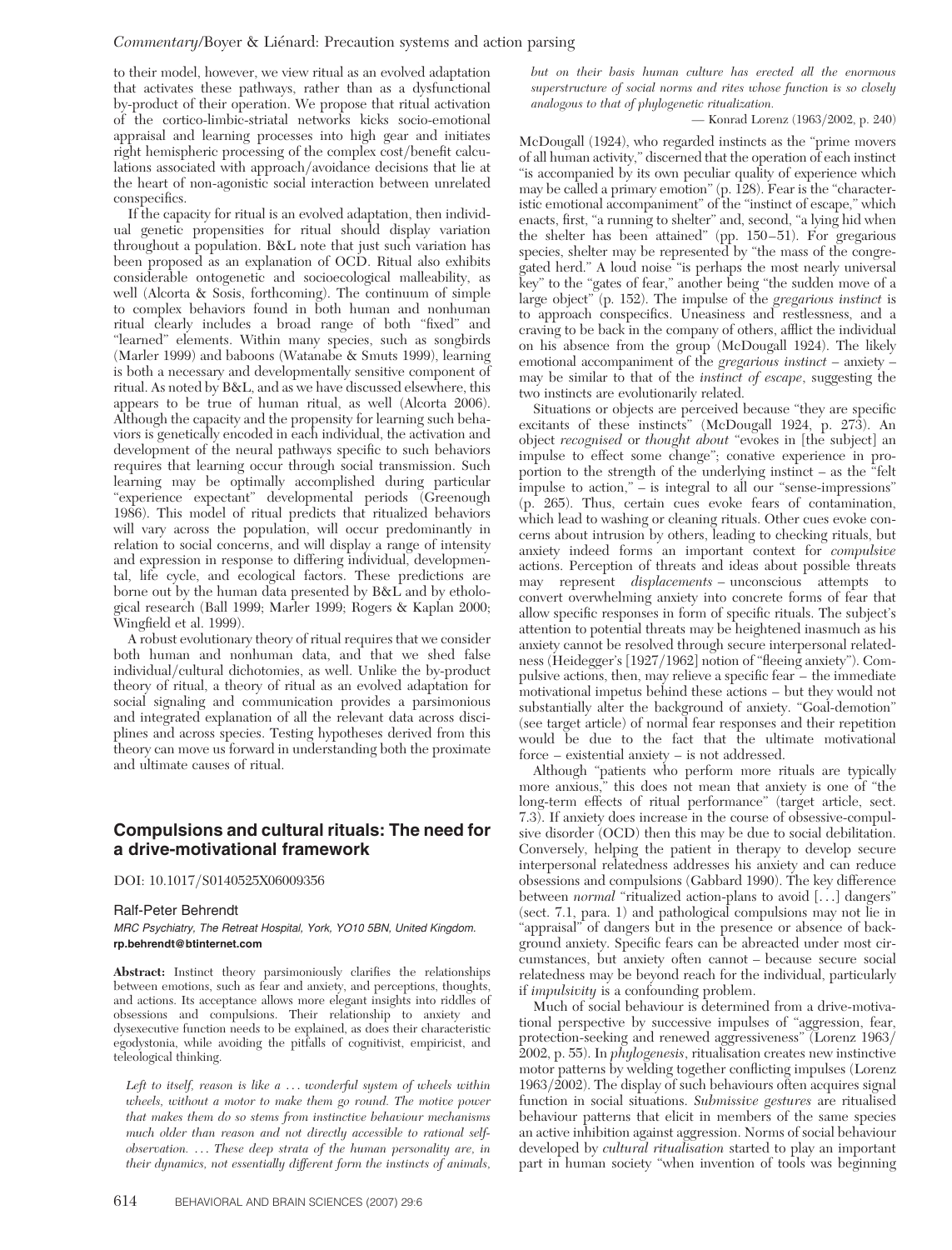to upset the equilibrium of phylogenetically evolved patterns of social behaviour" (p. 249). Social manners represent "culturally ritualised exaggerations of submissive gestures most of which probably have their roots in phylogenetically ritualised motor patterns conveying the same meaning" (p. 77).

Illness or misfortune may provide occasions for complex cultural rituals indeed, but it makes sense to insist that their function – like that of social manners – is to foster social cohesion in complex societies. What makes collective rituals attentiongrabbing and compelling is not their presumed ability to "activate the Hazard-Precaution system by including cues for potential danger" (sect. 8.5, para. 2); instead, their compelling nature and stability within traditions may stem from their role as a socially acceptable outlet for instinctive intraspecific aggression and culturally appropriate medium for negotiation of rank order. Participation in cultural rituals – and adherence to social norms in general – is not compulsive, but compulsory – that is, demanded by the group – insofar as it deflects instinctive intraspecific aggression from the group and signals submission and conformity. Deviation from norms and rituals is *dangerous* indeed because it leads to social rejection; and it is in this sense that fear plays a role.

Boyer & Lienard's (B&L's) suggestion that their attempt to "explain a disposition to participate in coordinated social action" stands out from other such attempts in that they resolved "why these common endeavors should include scripted, goaldemoted, redundant scripting of familiar actions" (sect. 9.1, para. 2), attests to today's ignorance of Lorenz's work. In contrast to Lorenz, B&L dispute that "obvious similarities between human rituals and various forms of animal communication, notably in the context of agonistic and sexual displays" could be seen as "evidence for the deep phylogenetic ancestry of ritual" (sect. 9.2, para. 1). Their model demands that apparently similar behaviours "actually stem from very different cognitive processes," – suggesting, for instance, that in animals "signals must be clear and distinct enough to preclude ambiguities." However, human cultural rituals too have a signal function: they signal social assertion or submission in aggressively motivated competition within the group for ranking positions and resources.

Obsessive and compulsive phenomena are not just exaggerated versions of risk avoidance behaviour, as B&L maintain. Compulsions and obsessions are characteristically egodystonic; they are accompanied by inner resistance reflecting a conflict between drives. This is usually between an urge to escape a specific hazard and fear of aggression. Expectations of punishment, which relate to patients' preserved insight into the abnormality and social unacceptability of their compulsions – psychoanalytically conceptualised as fear of the superego – are the source of much of their suffering. Obsessive thoughts about harming or offending others indeed elicit fears of social ostracism, representing a conflict between the individual's aggressive drive and his fear of becoming the target of others' aggression.

Rather than linking obsessive-compulsive disorder (OCD) to "a dysfunction in a satiety signal, plausibly generated in brainstem structures" (sect. 3.3, para. 4; emphasis in the original), we should emphasise the motivational instability between conflicting drives, ultimately between existential anxiety urging human relatedness (transformed into a specific fear) and the fear of aggression. As B&L recognise, "conflict in groups threatens each member's access to resources," so that the motivational conflict derives its immediacy precisely from the "human dependence on conspecifics for all aspects of survival" (sect. 5.4.3). These conflicts would be expected to activate the anterior cingulate gyrus in patients with OCD, consistent with findings by Fitzgerald et al. (2005), bearing in mind that the anterior cingulate cortex is more likely a structure representing basic motivational/emotional states, including fear and anxiety (Behrendt 2005; Ploghaus et al. 2003), rather than an "error-detection network" (Winterer et al. 2002). What may be of greater pathophysiological relevance is the association of OCD with prefrontal lobe/basal ganglia pathology, given

that compulsiveness is clinically related to impulsivity – part of the dysexecutive syndrome.

## What else is driving ritualized behavior, besides the "Hazard-Precaution system"? Developmental, psychopathological, and ethnological considerations

DOI: 10.1017/S0140525X06009368

#### Oana Benga<sup>a</sup> and Ileana Benga<sup>b</sup>

<sup>a</sup>Department of Psychology, Babes-Bolyai University Cluj-Napoca, 400015 Cluj-Napoca, Romania; <sup>b</sup>Folklore Institute of the Romanian Academy, 400015 Cluj-Napoca, Romania.

#### oanabenga@psychology.ro ileana\_benga@yahoo.it www.psychology.ro

Abstract: The target article presents arguments for a motivational system dedicated exclusively to the detection of, and reaction to, particular threats to fitness, the so-called "Hazard-Precaution System," which, according to the authors, drives ritualized behavior. We approach the issue of a motivational system from three perspectives – developmental, psychopathological, and ethnological.

The goal of an integrated model of ritualized behavior, put forward by Boyer & Lienard (B&L) in the target article, is both ambitious and laudable. Yet the search for commonalities might sometimes overlook differences between partly or superficially similar phenomena. Like the authors, we approach from three perspectives – developmental, psychopathological, and ethnological – a key aspect in this search: the issue of a motivational system dedicated exclusively to the detection of, and reaction to, particular threats to fitness, the so-called Hazard-Precaution system, driving ritualized behavior.

From a developmental perspective, one of the major claims by B&L draws our attention: that ritualized behavior cannot be routine-like or automatic, but rather, requires high-order cognitive control. The distinction between routines and rituals per se is conceptually a worthy one. However, there is a corollary claim that rituals involve an explicit emphasis of the agent on his or her own proper performance of actions – and, at the clinical end, that rituals even involve a patient's recognition of his own irrationality. But this self-reflection or autonoetic consciousness (Tulving & Markowitsch 1998) involves a degree of metacognition which is not easily present in the cognitive system of 2 to 4 years old children.

The positing of such self-consciousness is even more problematic with regard to what is the most flourishing period of compulsive behavior in normal children, that is, age 2 to 4 years (see Evans et al. 1997). Evans and Gray (2000) have suggested that younger mental age groups (MA) (2–5 years) exhibit a greater number of ritualistic behaviors than do older ones. Yet, far from functioning maturely, some "basic ingredients" of selfreflection are barely emergent during the same age interval: ingredients such as, self-concept (Howe & Courage 1993; Povinelli et al. 1996), understanding mental representations (Perner & Ruffman 1995), and episodic thinking about the personal past (Nelson 1993; Welch-Ross 1995) and future (Atance & O'Neill 2005). Therefore, it might be worthwhile to further explore the very construct of ritualization as proposed by B&L, in relation to early childhood compulsive behaviors.

In exploring the early beginnings of ritual behaviors, a closer look at child development suggests a possible link with knowledge structures, for example, scripts and narratives, rather than with fear management.

Script theory (Schank & Abelson 1977) assumes that people have generic knowledge structures that reflect an understanding of the temporal and causal sequences of actions. For early childhood, scripts are considered basic building blocks of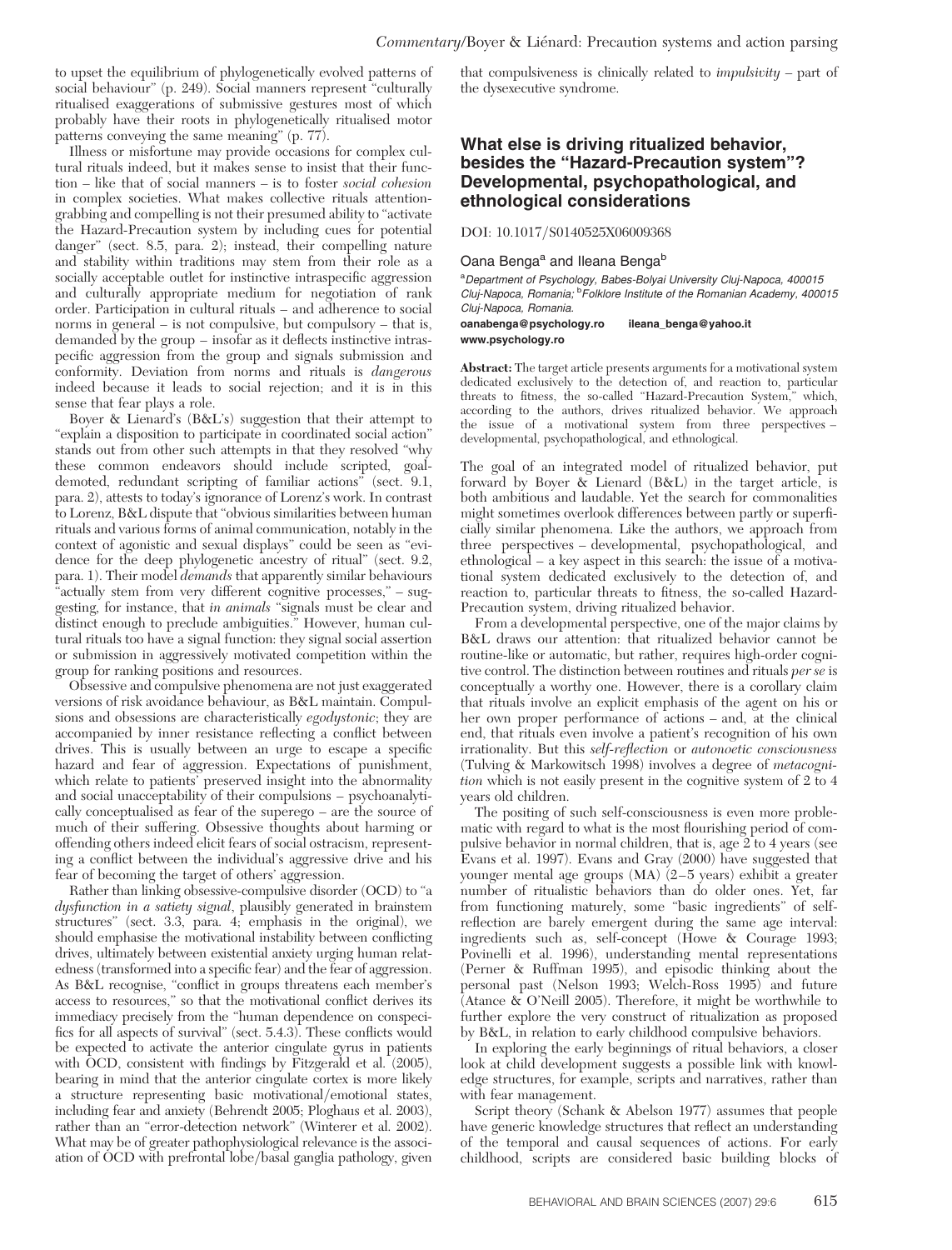cognition (Nelson 1986, 1996). Children easily establish these forms of knowledge representation when encountering repeated events (Bauer & Mandler 1990). Already at ages 1 to 2 years, children can retain and reproduce causal, temporal, and goaldirected structures of events (Bauer et al. 1998). Scripts become increasingly abstract or schematized with experience (Fivush & Slackman 1986). However, Farrar and Goodman (1992) indicate that younger children (aged 4 versus 7) are more schema-dependent when encoding an event.

Higher prevalence of ritualistic behavior, synchronized with the prevalence of script knowledge structures, may signal a child's need for cognitive mastery of the environment (see also Piaget 1952). Computational economy, rather than the notion of reaction to inferred threats to fitness, could better explain such a rich cognitive and behavioral canonical repertoire.

Shifting now to child psychopathology, one particular case unexplored by the target article is that of autistic spectrum disorders. Here again, rituals, as cornerstone psychopathological features, are performed without any clear connection to threat avoidance. "Need for sameness," restrictive interests, and repetitive behaviors are classical autistic symptoms (Kanner 1943). But autistic rituals are performed out of the realm of consciousness. And more basic brain mechanisms involved in change detection seem to function atypically in this case: people with autism have some difficulty in involuntary attention switching when processing unexpected infrequent stimuli (Gomot et al. 2006). Behavioral, ritualistic "avoidance of change" would then be a secondary dysfunction, an adaptive behavior aimed at keeping the environment as predictable as required by such an atypical neural/cognitive system.

The ethnological approach distinguishes coercion within tradition from compulsion within individual threat-responding ritual behavior.

In order to locate the segment of tradition we are addressing, we need to temporarily set aside the questions of origins of orally transmitted cultural facts. These are hardly reducible – in both shape and content – to sharply and easily recognizable items such as rituals, customs, and narratives. Therefore, we may safely hypothesize that their incidence at a given moment in time, for a certain community, represents far more than the sole transmission from a previous segment of time, subdued to rigidity within tradition; a snare of relations that makes both ceremonials (individually or collectively performed) and narratives (individually and collectively produced) be strongly a matter of active creativity, just as they continue to be a matter of "adherence to script" (see target article, sect. 2.5). Field results we were able to collect from within what we call Romanian folkloric culture of today, vividly show a continuum among folkloric genres of enacted tradition-transmitted knowledge (Benga 2005): to quote but one example, the complex choreutic therapy performed by the ritual dance of Căluş is explicitly linked to abundant local narrated mythology about the specific trance-like disease called luatul din iele, and about the mythic culprits – a category of fairies. Yet, new forms of coercion have lately replaced the old motivations, in the form of competition for stage virtuosity on the occasion of socialist-time flavored festivals. The ethnologist is himself compelled to treat these with just as much seriousness as he does treat the confessions of old peasants – because what he witnesses today is precisely one of several forms of survival of the old ceremonial/ritual dancing: in other words, a genuine form of cultural transmission.

This is why we favor, as much more fertile, the concept of "salient memories" in analyzing the transmission of tradition (Boyer 1990, pp. 8–20), over the somehow restrictive, although method fueling, framework that delineates religious behavior in cognitive terms (Boyer 1993, pp. 4–18; cf. target article, sects. 8.2, 8.3). For, whatever learning process our brains might be prepared for, that fact alone shall not provide a religion to the bearer (Boyer 2001a, p. 13) – which brings us nicely back to the subtle relation between the "what" and the "how" of transmission, be it, successively, more orally, or more ritually, salient.

## Ritualized behavior in animals and humans: Time, space, and attention

DOI: 10.1017/S0140525X0600937X

David Eilam

Department of Zoology, Tel-Aviv University, Ramat-Aviv 69978, Israel. eilam@post.tau.ac.il http://www.tau.ac.il/ $\sim$ eilam

Abstract: A study of the organization of obsessive-compulsive disorder (OCD) rituals in time and space illuminates a postulated mechanism on shifting focus in action parsing, from mid-ranged actions to finer movements (gestures). Performance of OCD rituals also involves high concentration rather than the automated, less attended performance of rituals in normal and stereotyped behaviors in animals and humans.

The target article suggests that two systems may account for the occurrence of ritualized behavior. One system is of "inferred threats to fitness," the second is of "action-parsing." Manifestation of movement parsing is overt and the actions that comprise rituals are visible and measurable by virtue of animal behavior studies that have scrutinized ritualized behavior, developing conceptual frameworks and analytic tools that are also applicable in studying ritualized behavior in patients with obsessivecompulsive disorder (OCD). Indeed, recent utilization of such an approach in studying OCD rituals (Eilam et al. 2006) revealed facets that coincide with the question raised by Boyer & Lienard (B&L). Specifically, the outstanding question is not only as posed in the target article, "why ritualized behavior," but also where and how does ritualistic behavior occur. "Where" refers to the typical coupling between rituals and specific locations or objects; "how" refers to the high concentration involved in compulsive performance.

In the target article, action parsing is described at three levels that correspond to those offered by Zacks and colleagues (Zacks & Tversky 2001; Zacks et al. 2001b) as: (1) simple gestures; (2) behavioral episodes; and (3) script. B&L hypothesize that an excessive focus on the level of simple gestures is what happens in cultural and individual rituals, in contrast to spontaneous focusing on the mid-ranged behavioral episodes in normal behavior. Indeed, this is precisely what was revealed when tools derived from studying the quinpirole-treated rat model of OCD (Ben-Pazi et al. 2001; Szechtman et al. 1998) were applied in studying rituals in OCD patients (Eilam et al. 2006). Parsing categories became obvious when described in the context of the location or object at which they were performed, especially since OCD rituals carry a remarkable spatial component with a strong affinity between compulsion and specific location or object (Eilam et al.  $2006$ ). Specifically, the space in which a ritual (=behavioral episode) is carried out may be viewed as the set of sites or objects at which actions (=movements or gestures) are performed. Behavior can then be scored by notating the movements at each location/object. This is illustrated in Table 1, describing the OCD ritual of car-locking.

First, the patient's ritual was divided into two distinct domains in which it was executed: acts performed inside the car (Table 1), and those performed outside the car (not shown here). Then, the locations at which the patient displayed acts were identified as the ignition key, light switch, and so on (top rows in Table 1). Finally, the set of acts in each of these locations was scored in terms of a verbal description of the acts. The resulting description shown in the table provides the sequence of acts, highlighting the repetitive performance in the OCD patient compared with a control individual who was asked to execute the same action (bottom of Table 1). The entire sequence of the control individual took 11 seconds, compared with 63 seconds taken by the OCD patient. The excessive duration of the OCD ritual was thus generated by the repetitive manner of the compulsive ritual, which becomes apparent when the number of acts  $( = gestures)$  is summed for each location, resulting in 30 acts  $(6 + 4 + 5 + 13 + 2)$  for the OCD patient, compared with four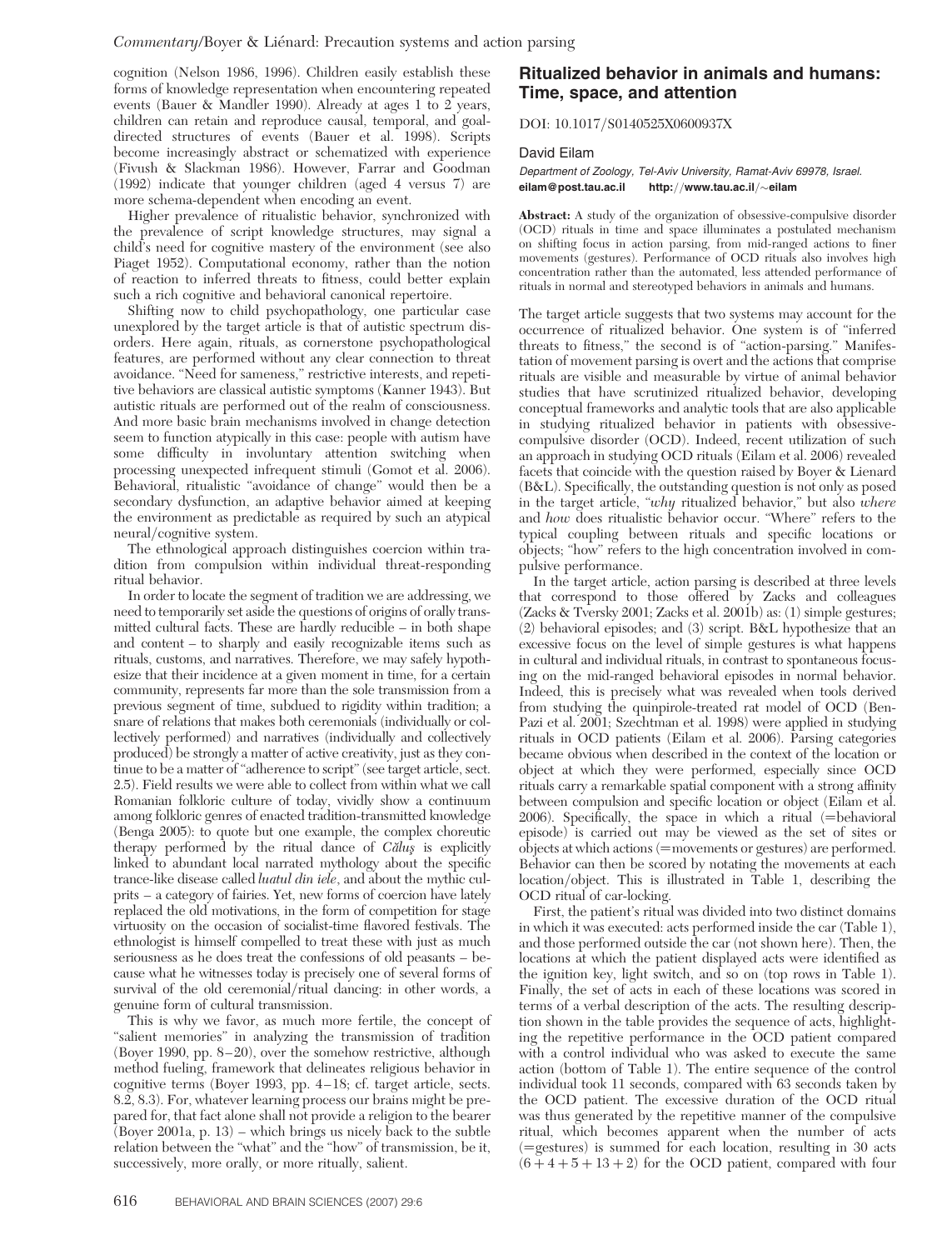## Commentary/Boyer & Liénard: Precaution systems and action parsing

| LOUILLUI JUULUI                     |                                |                |                                     |                    |
|-------------------------------------|--------------------------------|----------------|-------------------------------------|--------------------|
| Ignition key                        | Light switch                   | Steering wheel | Gear stick                          | Other actions      |
| A. Ocd Patient                      |                                |                |                                     |                    |
| Switch engine off                   |                                |                |                                     |                    |
| Take out the key                    | {Switch on and off} $\times$ 3 |                |                                     |                    |
| Insert the key<br>Switch on and off |                                | Hold it        | Lock it                             |                    |
|                                     |                                |                | {Move it forth and back} $\times$ 4 |                    |
|                                     |                                |                | Press it down                       |                    |
|                                     |                                |                | {Move it forth and back} $\times$ 2 |                    |
|                                     |                                | Rotate left    | Press it down                       |                    |
|                                     |                                |                | {Move it forth and back} $\times$ 2 | Collect handbag    |
|                                     |                                | Rotate right   |                                     |                    |
| Switch on and off                   |                                |                |                                     |                    |
| Take out the key                    |                                | Rotate right   |                                     |                    |
|                                     |                                | Rotate left    |                                     |                    |
|                                     | Switch on and off              |                | Move it forth and back              |                    |
|                                     |                                |                | Press it down                       | Get out of the car |
| Total acts:                         |                                |                |                                     |                    |
| 6                                   | $\overline{4}$                 | 5              | 13                                  | $\overline{2}$     |
| <b>B.</b> Control Individual        |                                |                |                                     |                    |
| Switch engine off                   |                                |                |                                     |                    |
| Take out the key                    |                                |                | Lock it                             | Get out of the car |
| Total acts:                         |                                |                |                                     |                    |
| $\overline{2}$                      | $\theta$                       | $\theta$       | 1                                   | 1                  |
|                                     |                                |                |                                     |                    |

## Table 1. Car-locking ritual in OCD patient (A) and control individual (B)

acts  $(2+0+0+1+1)$  for the control individual who performed the same task of car-locking  $(=script)$ . Moreover, a comparison of acts (gestures) at the various locations (episodes) in 14 OCD rituals revealed that there were 1–3 locations at which acts were repeated significantly more than any of the control movements, resulting in the repetitive manner of OCD rituals  $($  many repetitions of the same few movements). Thus, as suggested in the target article, OCD rituals consist of excessive focus on simple gestures (movements). Our current data (Eilam et al. 2006) add to this a spatiotemporal component: gestures are coupled with specific locations, and gesture repetition accounts for the extended ritual duration.

LOCATION/OBJECT

A central contention of the target article relates to the high concentration involved in displaying ritualized behavior. Indeed, the vigor, precision, and high concentration of OCD patients when displaying their rituals is striking to a bystander. B&L suggest that a swamp of working memory and an urge for precise performance account for the high concentration, resulting in the ironic outcome of higher anxiety in patients with more rituals. Our study adds to this the finding that high concentration is the discriminator of compulsive rituals from other rituals in animal and human behavior (Serruya & Eilam 1996). Repetitive, stereotyped, or well-practiced performance in animals and humans has been suggested as a mechanism for minimizing the involvement of information-processing systems that are required for motor performance, enabling the direction of attention elsewhere (Fentress 1976). For example, when driving along an unfamiliar road we are required to concentrate more compared with driving along a familiar road, where we are more relaxed and may direct attention elsewhere. In animals, familiar paths enable directing attention to other aspects of the environment, such as the presence of potential predators (Serruya & Eilam 1996). Thus, unlike compulsive rituals, other rituals involve lowered attention.

Nonetheless, the link between attention and performing rituals is bidirectional and rituals may be constructed in order to concentrate and avoid goal-demotion, as, for example, the intensive religious rituals that enhance concentration during rigorous prayer, or sportsmen rituals that facilitate concentration in performance and disassociation from spectators. In all, although some of B&L's contentions, such as the "threat to fitness" may remain hypothetical in being hard to assess or quantify, the data collected during our observations on OCD patients strongly support several of B&L's measurable hypotheses.

## Contextual features of problem-solving and social learning give rise to spurious associations, the raw materials for the evolution of rituals

#### DOI: 10.1017/S0140525X06009381

Daniel M. T. Fessler

Center for Behavior, Evolution, and Culture, and Department of Anthropology, University of California, Los Angeles, Los Angeles, CA 90095-1553. dfessler@anthro.ucla.edu http://www.sscnet.ucla.edu/anthro/faculty/fessler/

Abstract: If rituals persist in part because of their memory-taxing attributes, from whence do they arise? I suggest that magical practices form the core of rituals, and that many such practices derive from learned pseudo-causal associations. Spurious associations are likely to be acquired during problem-solving under conditions of ambiguity and danger, and are often a consequence of imitative social learning.

Boyer & Lienard's (B&L's) model describes the underpinnings of a Sperberian attractor (Sperber 1996, Ch. 5) in the cultural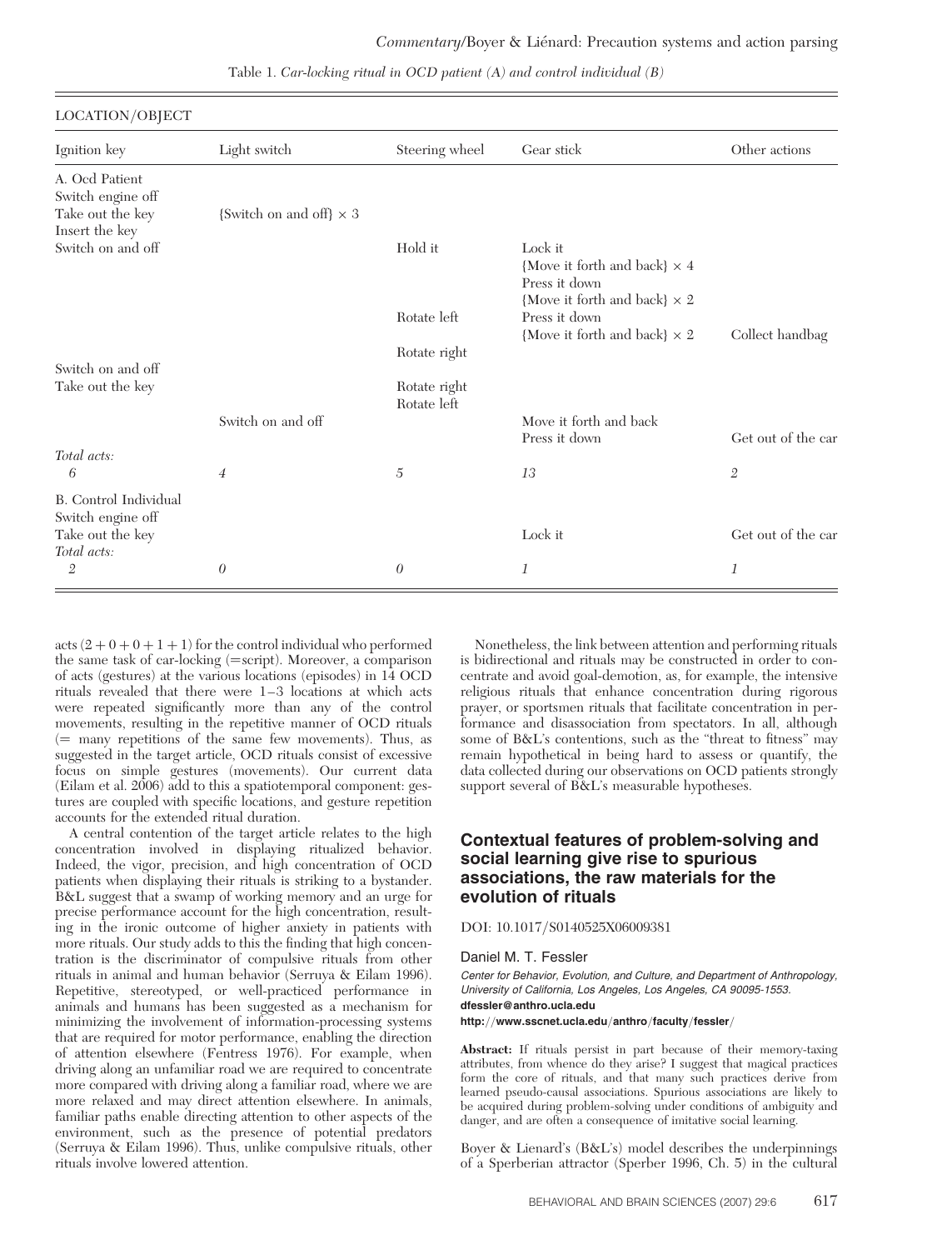evolution of rituals: the model generates the prediction that practices that produce the appropriate load on working memory are more likely to be maintained and spread, as they have an addictive component to them, temporarily ameliorating, but ultimately exacerbating, panhuman concerns. While this usefully explains why many rituals share core features, it does not address how rituals arise. To complement the authors' model, I therefore summarize here (with no claim to originality) some possibilities in regard to the latter, based on the premise that magical practices lie at the root of rituals, and spurious associations lie at the root of magical practices.

The relationship between actions and consequences is often difficult to discern. Consequences may be delayed, making the effects of actions unclear, or actions may be efficacious only in the presence of an undetectable mediator, such as microbes, that is sometimes absent. Ambiguity regarding the relationship between actions and consequences opens the door to learning spurious associations – people will often erroneously conclude that a given action produces a given consequence (cf. Bruner & Revusky 1961). This is particularly likely when no readily discernable avenues for influencing events exist – when the solution to a problem is not obvious, people will expand the scope of prior actions with which they compare a given outcome (cf. Gmelch 1978). Furthermore, both the acquisition of spurious associations and their stability over time will be enhanced when the goal involves avoiding substantial harm, as this simultaneously increases the benefits of searching for possibly efficacious actions and the costs of systematically putting such actions to the test.

Readers will recognize here elements of Malinowski's (1948) "theory of the gap"; paralleling aspects of B&L's model, Malinowski argued that magic arises as an attempt to assuage anxiety in situations of uncertainty and danger. Disaggregating the uncertainty of a situation and the anxiety generated by a situation, Felson and Gmelch (1979) found that both uncertainty and anxiety increase the use of magic, and that these effects are independent; that is, the anxiety attending a situation is a product of the stakes at issue, not of uncertainty. These findings are consistent with the factors postulated above – uncertainty is equivalent to ambiguity as to the most effective course of action, while anxiety reflects the goal of avoiding substantial harm. Note, however, that whereas Malinowski, like B&L, focuses on the anxiety-reducing function of the performance of magical rituals, I seek to highlight the contextual determinants of the acquisition of spurious associations – although the performance of magical rituals may indeed serve intrapsychic goals, uncertainty and danger lead to problem-solving strategies likely to generate spurious associations regardless of their affective consequences.

B&L stress that, to properly tax memory, rituals must involve multiple components, to be carried out with precision. Although spurious associations can be simple (e.g., a lucky rabbit's foot), such associations will often achieve the complexity demanded by B&L's model. All actions are potentially multiplex, as even simple motions can be broken down into many constituent movements. Because the causal contribution of any given facet of a multiplex action (a) is difficult to discern, and (b) can only be determined by process-of-elimination experimentation that is frequently avoided due to cost, actors will often attempt to reproduce an apparently efficacious action in its entirety. In turn, attempts to maintain complete fidelity in subsequent iterations lead to memory-taxing recipes of minutely specified behavior.

Spurious associations will often be produced by social learning. Imitating successful individuals can be an effective problem-solving strategy. Whenever it is difficult to identify which aspects of a successful individual's behavior led to her success, learners benefit from maximal fidelity of imitation, with the result that many irrelevant behaviors are incorporated into the action sequence (Richerson & Boyd 2004). The situation is complicated by the fact that, in the absence of explicit pedagogy (something frequently missing in small-scale

societies; Fiske, n.d.), even if the target of imitation understands which actions are actually efficacious, this distinction is easily lost during the process of imitation. Hence, the version of the action practiced by the learner will often become more complex than that practiced by the target. Iterated over multiple generations, the number of spurious associations incorporated into an action sequence can grow large. As the behavior becomes more complex, it necessarily also becomes harder to learn, whereupon mastery of the behavior can become an index of the intimacy of the learner's relationship with the prestigious target (see Henrich & Gil-White 2001). Because similarity to the target then generates prestige-by-proxy, a new goal – prestige acquisition – is introduced; because this goal is independent of the original pragmatic objective, its introduction further decreases the likelihood that spurious associations will be ferreted out and discarded.

The authors note that both completeness and sequentiality are heavily emphasized in ritual behavior. Both are also often features of complex behaviors that are efficacious, hence actors may adopt a quasi-ritualistic approach as a practical strategy – many rock climbers, for example, always follow the same sequence in donning their equipment. Observation suggests that such actions often become imbued with some of the psychology of rituals, as faithful reiteration of the specified actions leads to a reduction in anxiety, whereas interruptions or modifications enhance anxiety (cf. Gmelch 1978). This likely augments the concretization of a particular form of behavior – although equally effective alternative methods may exist, their negative affective entailments preclude their utilization. Although such behavior constitutes only a nascent ritual (since the actions are goaldirected and effective), when combined with social learning, this kernel may become increasingly ritual-like.

Pragmatic features of problem-solving and social learning thus make it likely that individuals will often acquire spurious associations. This result is particularly likely among persons having low evidential criteria (Brugger & Graves 1997) (probably including most children), making some individuals more vulnerable to the acquisition of spurious associations than others. Associations that are sufficiently complex and sequential as to overload working memory constitute the raw materials out of which rituals are born; these, in turn, are refined by cultural evolution.

## The rituals of explanation

DOI: 10.1017/S0140525X06009393

Jeffrey Foss

Department of Philosophy, University of Victoria, Victoria, British Columbia, V8W 3P4, Canada.

#### iefffoss@uvic.ca

http://web.uvic.ca/philosophy/aboutus/faculty.php

Abstract: Boyer & Lienard's (B&L's) explanation of ritualized behavior is plausible because it fits so well with elementary facts about evolution of plasticity in our behavioral repertoire. Its scope, however, may be broader than its authors explicitly admit. Science itself may be illuminated as ritual behavior. Science, like other rituals, can sustain both healthy and pathological forms.

One ritual of scientific explanation is to begin with a grand theory that later is qualified (sometimes to within an inch of its life) to yield a modest proposal. As Boyer & Lienard's (B&L's) title announces, they propose to explain "Ritualized Behavior" – and this is very exciting, Newtonian, one might say, in its scope. Just as Newton's physics explained terrestrial and celestial motions in one theory, so B&L propose to explain the full spectrum of ritual, from non-pathological forms like religion to unhealthy forms like obsessive-compulsive disorder (OCD). This heady promise propels readers through the article, where we observe the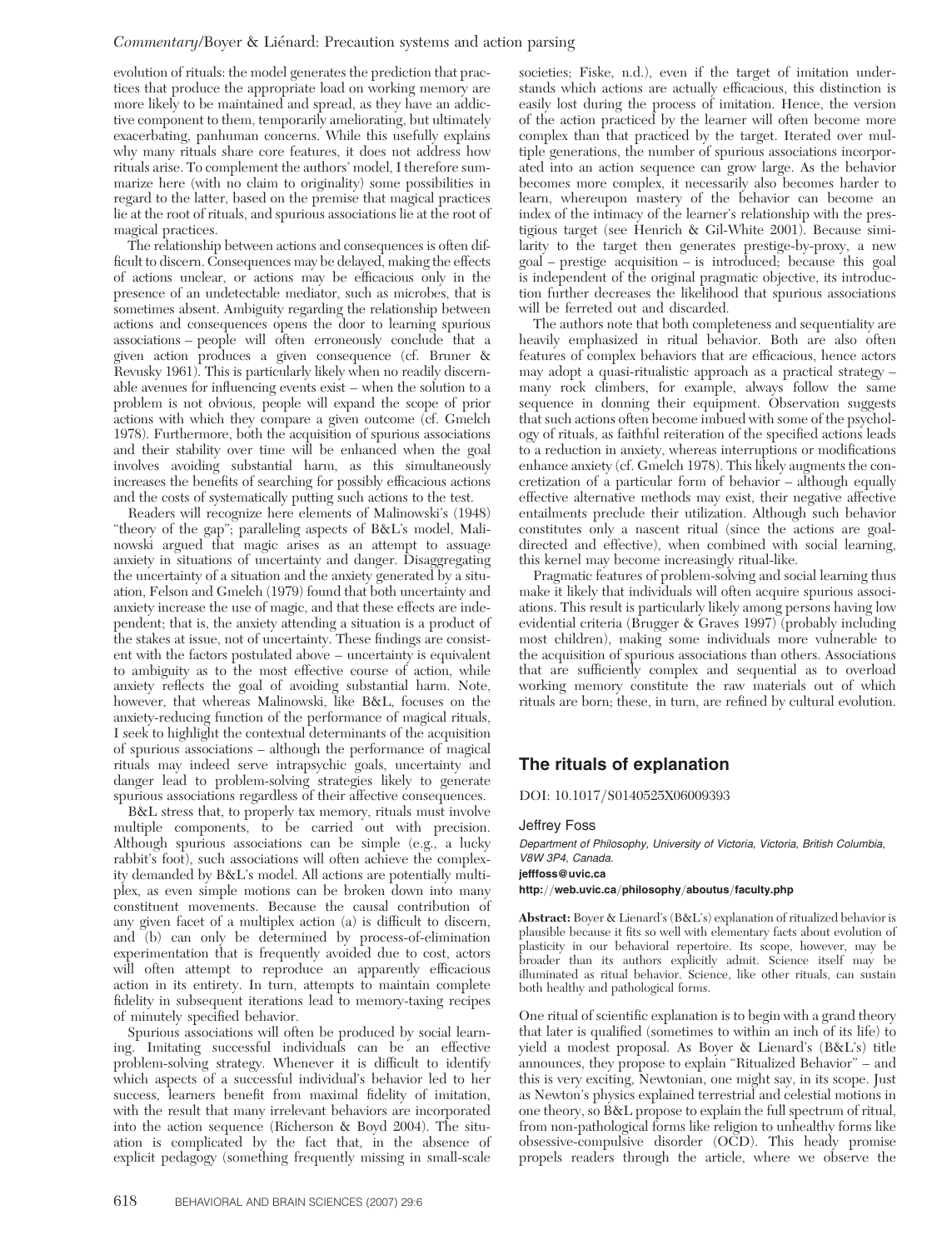ritual death by a thousand cuts of the grand theory. It can only come as a disappointment to discover B&L saying, "Ritualized actions are not 'rituals" and "Cultural ritual is not individual ritual writ large" (sect. 8.6; B&L's italics): this is no doubt true, but what, then, are we to make of their earlier explanation of religious rituals and cultural ceremonies? And when they urge us to "discard the common intuition that there is a natural kind of phenomenon called 'rituals'" (sect. 9.3), we might wonder what it is, then, that they take themselves to be explaining. B&L's answer is that theirs is merely a modest proposal to explain only the urge (sect. 8.2, para. 2) of individuals towards ritual, not its social organization.

This is in no way to say that this is a bad theory. In fact, I think it is a very good theory, one that illuminates ritual in an interesting way: OCD is a behavioral analogue of an auto-immune disease, a quite useful protective mechanism that has gone awry; religion is a harmless, if idle, capture of the same precautionary mechanism during its "calibration" (or recalibration). What this good science leaves out is itself – or so I will argue. Science, too, is, (at least in part) a ritual.

The plausibility of B&L's theory derives not so much from successful tests of it as from elementary facts about evolution. For example, complex multi-cellular organisms evolved from relatively simple single-celled organisms. The behavior of the simplest organisms is ritualized in the sense defined by B&L (see target article, Abstract): a single cell, for instance, has receptors on its surface which swing into action automatically, transferring materials into the cell stereotypically, rigidly, repetitively, and mechanically (without rational motivation). By contrast, the food-seeking, predator-avoiding, competitorbesting behavior of complex organisms is creative, plastic, original, and rational. The evolutionary strategy of Homo sapiens has been to free behavior from totalitarian genetic control so that individuals can adapt within their own lifetimes to the conditions that obtain, rather than waiting for the creeping, tectonically slow, genetic adaptation of behavior. Intelligence and learning permit a more rapid form of natural selection, namely selection for adaptability of behavioral repertoire.

So, what really demands explanation is how human behavior overcame ritualization, rather than how it remains in some ways ritualized. And yet, despite the fact that that their explanatory goal goes in precisely the opposite direction, it is B&L's presuppositions about the process of overcoming ritual that makes their explanation of ritualized behavior plausible. History teaches us that it is the unexpected explanatory dividends of a theory that convince us it is true, not the specific phenomenon it was cooked up to explain in the first place. This is the case with B&L's model. It assumes that our ancestors' Precaution System was a healthy evolutionary product with two components, a Potential Hazard Repertoire (sensory mechanisms that enabled the recognition of specific hazards) and an Evolutionary Precaution Repertoire (motor mechanisms that enabled defensive behavior). Though some of the resulting mechanisms are genetically hardwired (like more primitive creatures we automatically scratch what itches and spit out what tastes foul), some also permit "calibration" (sect. 7.4) or learning. Rituals arise during this learning process, specifically when the hazard repertoire is queued by an implicit hazard (one not consciously recognized as a hazard) even when the precaution repertoire contains nothing to adequately deal with it. This B&L denote, cleverly and plausibly, as an instance of capture. Capture is the Achilles' heel of our Precaution System. Because "any system of this kind is vulnerable to capture" (sect. 8.3), we hardly need be surprised by the ubiquity of religion or by the existence of OCD. Thus, the explanatory dividends begin to roll in.

Indeed, I would argue that the scope of this explanation is even broader than B&L claim. Given that learned responses to implicit hazards are included, science itself (or at least the scientific urge) is explained. Scientific method is our ritualized response to the implicit hazard of ignorance.

In religion there is at least the possibility that ritualized behavior may silence the queuing mechanism: through a religious ritual one might, for instance, expiate one's guilt before God (implicit hazard). But implicit hazards, being not consciously present (by definition?), may persist despite the ritual. The implicit queuing of the OCD sufferer's uncleanliness detection system might persist despite hand washing – permitting temporary relief only when attending to the washing itself (goal demotion, sects. 6.2–6.4): a formula for obsession if ever there was one, and a lovely explanation of OCD. Bravo! But note well that nothing prevents such pathology in religion: adherents who cannot shake off the implicit hazard of guilt may tirelessly repeat religious rituals to get momentary relief.

Running through B&L's account is an implicit (even unconscious?) distinction between the pathological and the healthy. Is it because the explanation of religious ritual as pathology is so implicitly hazardous that B&L ritually back away, protesting that there is more to cultural ritual than ritual behavior "writ large"? They point out that religion involves social organization – but isn't that an accidental difference? How hard is it to imagine an OCD religion based on the ideal of cleanliness and prescribing obsessive rituals to fend off the relentless uncleanliness of this world?

Darwin, too, hesitated to offend religious sensibilities. No wonder B&L don't even mention a more dangerous idea: science, too, is a ritual. Note well that it is at least capable of sustaining pathology – we needn't mention the arms race or eugenics to see that this is so. Scientific ritual may also be healthy, just as the normal ritual of washing before meals is healthy, only science defends us not from uncleanliness, but from ignorance – and this is a very good thing.

## Multicultural religious and spiritual rituals: Meaning and praxis

DOI: 10.1017/S0140525X0600940X

Joan H. Hageman PsyMore Research Institute, Inc., Tampa, FL 33694. psymore@verizon.net

Abstract: This commentary argues against the theory that cultural ritual behavior is meaningless or that ritual action is solely a by-product of fearbased precautionary and action-parsing systems. Humans demonstrate the ability to spontaneously change their use of proximate intentions and attribute ultimate intentions to ritual actions that are not dependent upon fear or physical and emotional/mental dysfunction.

Boyer & Lienard (B&L) theorize that ritual is not rationally based, and is an attempt to attain relief from anxiety-based cognitive intrusions. They base their theory on a premise, stemming from obsessive pathology etiology, security motivation theories, and neurocognitive adaptive functions, that ritualized actions emerged from an evolutionary fear-based system that acts to protect the human from inferred threats to fitness. They propose that ritual actions are a by-product of precaution and action-parsing systems.

The authors' stance is reminiscent of Freud's widely accepted idea (Strachey 1976) that adherence to a Western religious practice is a neurotic excursion as "wishing thinking," in that individuals feel the need: for protection from untamed nature, to reconcile with the privations of social life, and to fulfill longing for the lost father figure. Philosophically, these assumptions surface from the earlier biomedical and current psychobiomedical model in which the "interiors of the human" (e.g., perception, beliefs) are now recognized as having at least a semi-causal role in health. However, neither model allows for the possibility of Cartesian duality, which has been rejected by Western science for some time. Nonetheless, duality is central to most religious and/or spiritual rituals.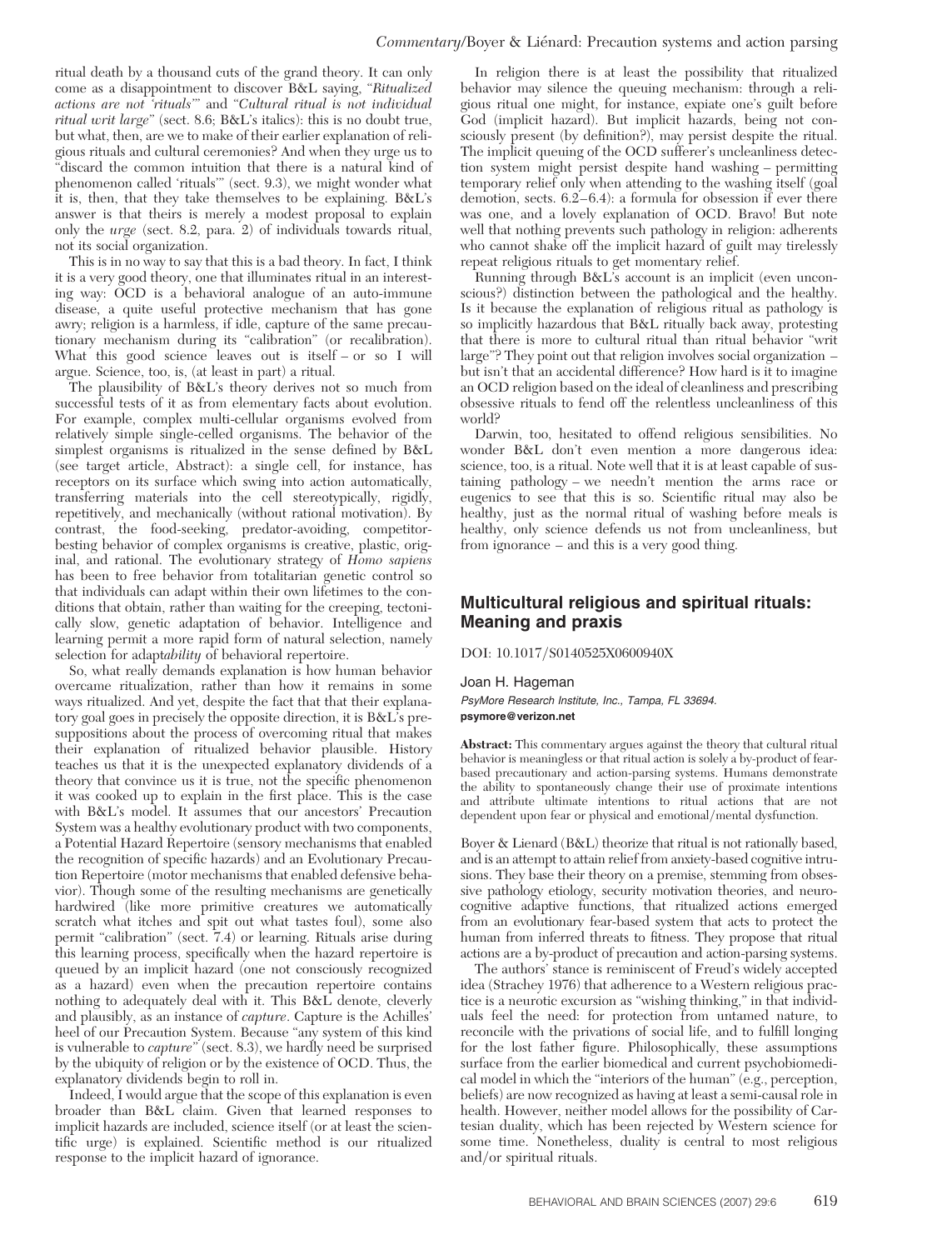This raises an ethical issue regarding the arbitrary imposition of Western ideology upon non-Western belief systems and practice, in addition to the likely misunderstanding of the non-Western religious and/or spiritual practice. This imposition also restricts a delineation of the meaning and teleology of the rituals employed. Thus, the understanding of ritual becomes constrained by the attempt to reduce ritual to neurological events originating from a built-in "self-protection" system. It severely limits a comprehension of multicultural rituals that typically involve varied aspects of duality.

Understandably, the neurological mechanisms that allow for ritual behaviors are very important in the clarification of a body-mind interaction, and the potential for the human to selfheal among other benefits. However, the fact that the neurological mechanisms may exist does not explain why they emerged, or their role in how individuals perceive awe or agency, whether or not during ritual. In fact, it is reasonable to argue that ritual behavior could not occur if the neurological mechanisms were absent.

The assumption that ritual stems from a fear-based multifunctional neurological system is limiting. It is more plausible to argue that both fear and pleasure (e.g., joy, awe) are likely motivators in the occurrence of ritual. Although it is important to understand ritual independent of esoteric foundations, the understanding of specific ritual teleology that incorporates some concept of duality is equally important in the delineation of a body-mindspirit (e.g., agency) interaction, especially when both ritual practice and beliefs are involved in examining health outcomes (Hageman 2002, 2005).

In support of the idea that ritual reduces anxiety, ritual is frequently employed when physical and emotional/mental health issues impact self-identity, the relationship to others, and the relationship to the transcendent (May 1991, p. 9–12). In ritual and ritual-like activities, *liminal* experiences engage the sympathetic and parasympathetic subsystems that alternatively arouse or quiet subcortical neural processing and hormonal involvement (Hogue 2006, p. 231), which may result in emotional engagement as well.

As an alternative to an "inferred threat-based" theory, it may be argued that neural mechanisms provide a "container" in which emotional memories can be encoded, retrieved, rehearsed, and re-encoded for spiritual formation and transformation (Hogue 2006, p. 231). D'Aquili and Newberg (1999, p. 112–16) provide support to this idea in that neural changes produce a self-reported lack of self-boundaries in the brains of experienced meditators. R. J. Davidson and colleagues (J. M. Davidson 1976; R. J. Davidson 2000, 2004; Davidson et al. 2003) offer support by showing that brain neuroplasicity and affective style may be significantly affected by meditation. All of these supportive arguments suggest that individual or group ritual and religious experiences, such as mystical states (D'Aquili & Newberg 1993), may result in similar experiences. Moreover, gesture, movement, posture, and state of arousal have a "bottom-up" effect on participants' experiences in which movement and gesture make use of the somatic subcortical experiences that deepen the experience of self (Hogue 2006, p. 237). However, affect or awe is not always fear-based.

Although ritual lacks a precise definition (Bell 1997, pp. xi, 253), ritual activities do have meaning and contribute to the continuity and the transformation of the personal and of communities (Hogue 2006, p. 230). It appears that less frequently performed rituals may require higher levels of pageantry in order to encode the details and significance of specific rituals. Participation in ritual strengthens their reliability, whereas the narrative construction of specific rituals unfolding over repeated instances serves to establish the extent of a ritual's meaningful impact. Others have suggested that the impact of specific rituals is largely determined by the initial heightened alertness during the ritual and the subsequent on-going vindication of the experience (e.g., cognitive alarm hypothesis proposed by McCauley & Lawson 2002, p. 78).

It is quite apparent that humans have the ability to spontaneously change their use of proximate intentions and attribute ultimate intentions to ritual actions that are not dependent upon physical or emotional/mental dysfunction. Rituals appear to act with intention to organize and orient individuals to act on the lived-in world (Handelman 1998; Sørensen 2005). In this regard, social factors may explain the form and content of ritual action. Evolutionary or neurological theories (e.g., precaution systems, mirror neurons) may explain how emotion and specific actions interplay in dysfunctional repetitive behavior, or in experiencing benefits while observing or participating in ritual. Cognitive theories may elucidate the concept of agency in religious ritual. These theories only partially demarcate why ritual emerged, and why it is a consistent phenomenon in normal human behavior.

In conclusion, a theory of ritual, as noted by Gerholm (1988, p. 197), should explain the effects of ritual, how ritual works in its own terms in ways that may not be recognized by indigenous theory (i.e., the embedded deeper beliefs of a particular culture's traditional practice of "being-in-the-world" that is defined during a specific time of the culture's history, which includes the esoteric explanations for how the ritual works), and illuminate the production of ritual effects in unknown and unanticipated ways. A theory of ritual behavior predicated upon the assumption that rituals lack meaning (e.g., Staal 1979) and a neurological explanation of inferred threat does not fully explicate normal ritual behavior.

## What is the relevance of Boyer & Lienard's model for psychosocial treatments?

DOI: 10.1017/S0140525X06009411

#### Jonathan D. Huppert and Shawn P. Cahill

University of Pennsylvania School of Medicine, Center for the Treatment and Study of Anxiety, University of Pennsylvania, Philadelphia, PA 19104. huppert@mail.med.upenn.edu scahill@mail.med.upenn.edu http://www.med.upenn.edu/ctsa/

Abstract: Boyer & Lienard's (B&L's) model of obsessive-compulsive disorder (OCD) rituals does not completely conform to our clinical experience with patients, and the clinical implications of their model is not described by the authors. We discuss potential differences of opinion regarding both the nature of OCD and the mechanisms involved in the maintenance of symptoms, and how emotional processing theories can account for treatment effects.

The authors present an interesting attempt to account for ritualized behaviors across a series of domains, including obsessive-compulsive disorder (OCD), from evolutionary, neurophysiological, cognitive, and anthropological perspectives. We are clinical researchers and experimental psychopathologists who focus on the nature and treatment of anxiety disorders including OCD. This viewpoint is one of the most underdeveloped features of the model presented by Boyer & Lienard (B&L), evidenced by the devotion of a single sentence to the issue of treatment (sect. 7.3). In their attempt to understand repetitive behaviors as disparate as children's ritualized actions, cultural rituals, and OCD, the authors contend that certain aspects of all rituals are similar enough to merit a common explanation. By contrast, as diagnosticians, clinicians, and psychopathologists our goal is to understand these behaviors in order to help patients eliminate them and improve functioning and quality of life. Specifically, we are interested in the question, "How do compulsions *differ* from apparently similar behaviors?" One of the basic distinctions between OCD rituals and cultural rituals are in the functions served by the behaviors, and therefore in the goals one has in affecting them. Compulsions are triggered by obsessions, maintain anxiety, and need to be reduced in order to improve quality of life. Cultural rituals, by contrast, are often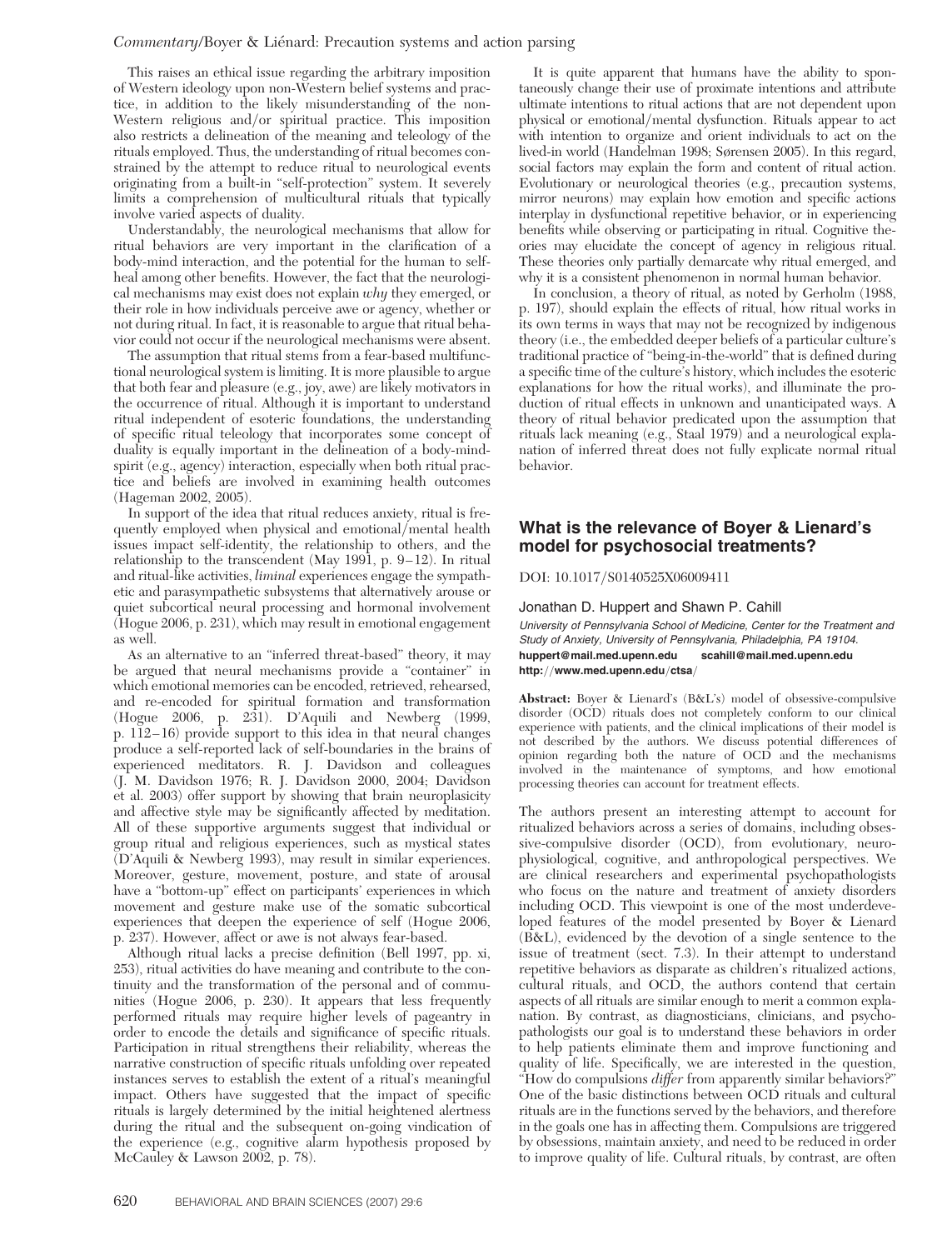adaptive behaviors promoted within society, assisting communal coherence.

Overall, there are some issues raised by B&L that do not reflect our knowledge of OCD. In fact, the psychosocial treatment of choice for OCD includes exposure and response prevention, which was derived from cognitive and behavioral theories that do not describe the necessary features of B&L's model (Franklin & Foa 2002).

Many of our differences of opinion lie in their characterization of the features of OCD. Although many fears (OCD obsessions being no exception) have a level of preparedness (Seligman 1971), it seems that the OCD can take on modern concepts as well as capturing evolutionarily based threats. For example, fears of sin and damnation, as well as rituals such as checking stoves, light switches, appliances are common issues in OCD (Foa et al. 1995). In addition, the concept of inferred danger characterizes most anxiety disorders, whereas rituals are more exclusive to OCD. Thus, it is not clear from the model why individuals with other anxiety disorders do not typically engage in rituals. Furthermore, other cognitive characteristics, such as thought-action fusion and hyper-responsibility, may be more unique to OCD (Rachman 1993) than other anxiety disorders, but the model does not clearly account for such important features.

Rituals are not always conducted in a repeated, systematically rigid fashion. While caricatures of patients with OCD portray individuals engaging in explicit, repeated behaviors, the clinical picture is much more complex. Individuals with OCD often have varied responses to adapt to a situation. Thus, individuals who typically use tissues as a barrier to avoid contamination when opening doors may instead allow others to open the door or use a sleeve as a barrier when a tissue is not available. Alternatively, they may seek reassurance from others, mentally review reasons why they are not contaminated, or decide to delay their ritual while taking measures to limit further spread of the contaminant along with keeping track of which body parts or personal items will later need to be cleaned. Patients can be extremely creative in working to obtain relief from anxiety through subtle reassurance seeking or other means. Our clinical experience is that patients with OCD are in fact quite flexible with their utilization of rituals, and elimination of all of the potential responses is a key to treatment.

The idea that rituals necessitate action parsing, goal demotion, and swamping of working memory also does not reflect our clinical experience. Contrary to B&L's suggestion, patients are often unaware of some of their rituals precisely because they have become so habitual. Ritual monitoring is the first stage of treatment, and many patients state that the process of recording their rituals makes them more aware of the rituals in which they are engaged. For example, a recent patient whose rituals involved repeatedly saying "I am sorry" reported being quite surprised by the high frequency with which she was offering unnecessary apologies. Patients also frequently report engaging in rituals prior to being aware that they are doing them. Furthermore, many OCD patients appear to be quite clear about their goals and do not lose sight of those goals as they begin to ritualize. Indeed, they frequently view their rituals as direct attempts to achieve their goals. Even when action parsing occurs, the ultimate goal of removing danger usually remains very much at the forefront of their thoughts.

We contend that overt rituals are best understood as a part of a larger class of avoidance behaviors seen in OCD, along with mental rituals, overt avoidance, and other emotion regulation strategies such as thought suppression. All of these behaviors and mental manipulations promote immediate relief of anxiety but serve to maintain fear and obsessions over the long run (Franklin & Foa 2002). The psychosocial treatment of choice for OCD is the combination of exposure situations and thoughts that elicit obsession-related anxiety and response prevention of the various avoidance behaviors, both of which are important components to treatment (cf. Foa et al. 1980). However, B&L omit the importance of exposure for treatment, and the mechanisms through which exposure is thought to work (Foa et al. 2006). Our view is that OCD, and other anxiety disorders, reflect the operation of a fear network which consists of pathological associations between neutral stimuli and representations of danger along with physiological, cognitive, and behavioral responses associated with fear (e.g., avoidance behaviors). Psychological treatment requires activation of the fear network and exposure to disconfirming information. In vivo exposure and imaginal exposure activate the fear network and the non-occurrence of feared consequences provides the disconfirming information. Rituals serve to reduce that activation through the inaccurate belief that the danger has been removed or eliminated, thereby maintaining anxiety. For example, a patient touching a doorknob without washing leads to learning that they did not get a disease and that relief occurred without ritualizing. The model offered by B&L seems to miss the importance of obsessions and the functional nature of compulsions in describing OCD. Consideration of the rich database on the psychological treatment of OCD serves to inform and constrain theories of OCD.

## Ritualized behavior in sport

DOI: 10.1017/S0140525X06009423

Robin C. Jackson and Rich S. W. Masters

Institute of Human Performance, The University of Hong Kong, Hong Kong, SAR, China.

robjacks@hku.hk mastersr@hku.hk

Abstract: We consider evidence for ritualized behavior in the sporting domain, noting that such behavior appears commonplace both before a competitive encounter and as part of pre-performance routines. The specific times when ritualized behaviors are displayed support the supposition that they provide temporary relief from pre-competition anxiety and act as thought suppressors in the moments preceding skill execution.

One domain in which a colorful raft of ritualized behaviors can be seen is sport. Superstitious behaviors are extremely common (Neil 1982) and many can be characterized as stereotyped, rigid, repetitive rituals, lacking in rational motivation. Performers may feel compelled to "gear up" in a particular order, to tie and retie their bootlaces, or to perform the same pattern of behavior each time they run onto the field of play.

Boyer & Lienard (B&L) explicitly contrast ritualized behavior with commonsense notions of rituals as actions that are performed routinely or without thinking. Ritualized behaviors are "recognizable by their stereotypy, rigidity, repetition, and apparent lack of rational motivation" (target article, sect. 1, para. 1), whereas routine actions are performed without thinking but with motivation. A defining feature of ritualized acts is that they do not seem to become automatic and remain subject to high-level cognitive control. B&L further note that ritualized acts in obsessive-compulsive disorder may swamp working memory and appear to result in a temporary reprieve from what may be extremely debilitating state anxiety.

In sport, the outcome of a competitive event – and with it the achievement of a status for which the performer will typically have invested many years and many thousands of hours of practice – often comes down to executing a skill successfully at a given moment. The resulting pressure leads many performers to "choke," or perform well below the level of which they are capable. There is considerable evidence that skill failure results from performers focusing on low-level units of behavior and, in particular, from attempting to exert conscious control over actions that normally "run off" automatically. Much evidence for this conscious processing hypothesis (Liao & Masters 2002; Masters 1992; Maxwell et al. 2003) has emanated from skills in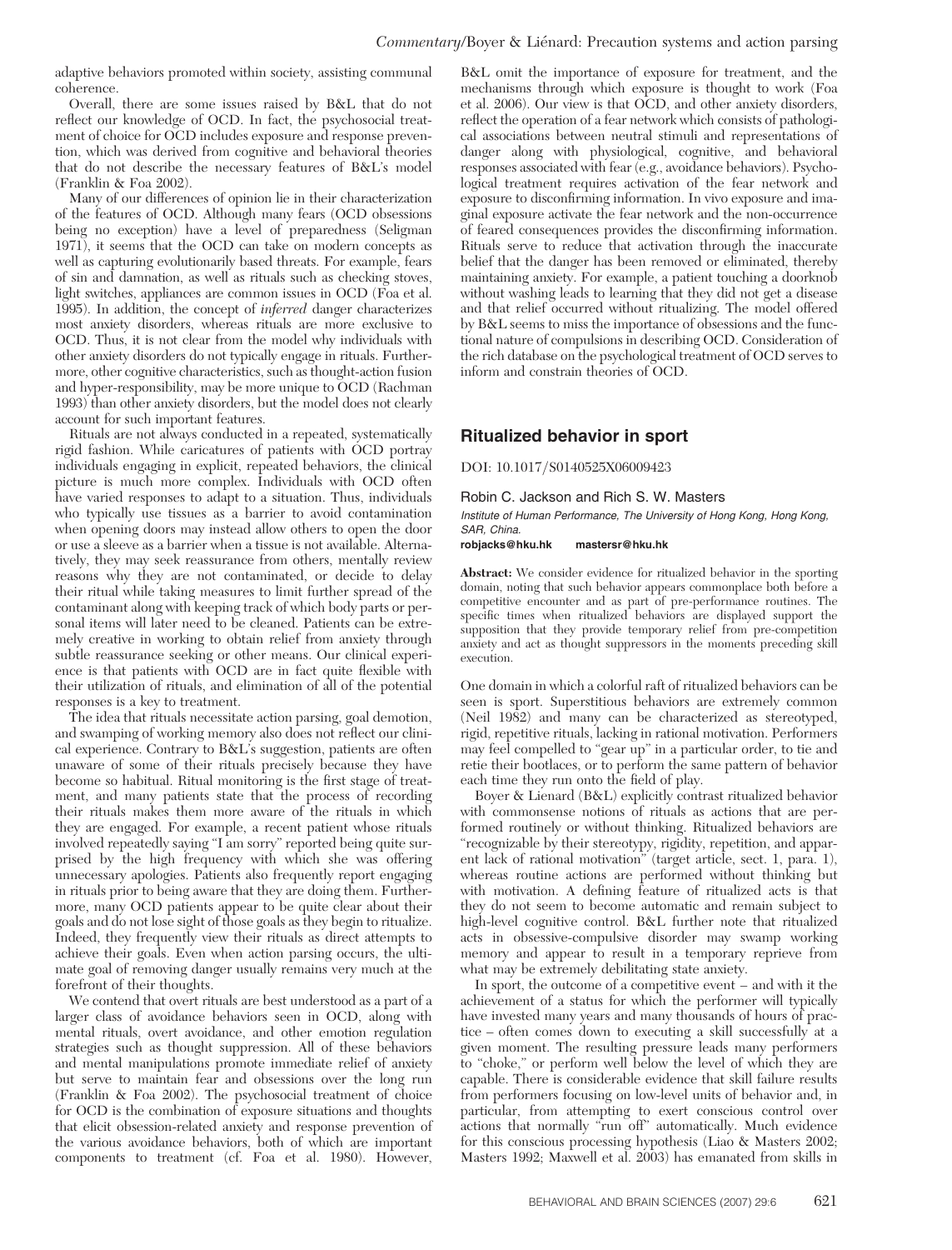which the performer has time to think prior to executing the skill (e.g., golf putting), but there is also evidence from reactive skills, such as baseball batting (Gray 2004). It may even be the case that conscious processing of one's movements, described by Masters et al. (1993) as "reinvestment," is potentially a mode of ritualistic intrusive thought that, hypothetically, may eventually mutate to become obsessive compulsive. Golfers with type II "yips," for example, are highly compulsive and analytical (Smith et al. 2003), and "what should be an automatic unified movement, becomes a complicated problem of consciously coordinating many separate movements" (Cochran & Stubbs 1968, p. 135).

One of the predictions generated by B&L's account is that ritualized behavior may be functional insofar as the temporary swamping of working memory prevents performers from "reinvesting" conscious control (Masters et al. 1993), as well as resulting in a temporary reduction in anxiety. Ritualized behaviors should be evident in abundance in the period immediately preceding a competitive encounter, as performers attempt to gain control of their emotions. They should also be present as "moderately efficient forms of thought-suppression" (target article, sect. 7.2, para. 2; emphasis in original) in the moments immediately before skill execution, particularly in self-paced skills. Consistent with these predictions, many performers do appear to engage in ritualistic behaviors before a competitive event (Neil 1982) and often include ritualistic elements in pre-performance routines (Foster et al. 2005).

There are also many examples of performers displaying ritualized behavior during breaks in competition. In tennis, Raphael Nadal takes great care to position and align his fluid replacement bottles at each change of ends, after drinking from both. Another top player, Justine Henin-Hardenne, reputedly avoids stepping on the lines on the court between points. While behavioral aspects of pre-performance routines, such as their timing, appear to be controlled at a sub-conscious level (Jackson 2003), performers often include conscious elements that may suppress conscious control processes. For example, Foster et al. (2005) showed, in a study of superstitious behavior in basketball free-throws, that some of the behaviors players felt compelled to perform included tapping their head three times before shooting, and touching their heels alternately before each throw.

As well as displaying the characteristics of compulsion and rigidity, other activities also appear consistent with the concept of goal demotion. A golfer clearly needs to grip the club correctly but when the player ritually re-grips the club a set number of times, the behavior becomes divorced from the observable goal. Indeed, this type of behavior sometimes appears similar to that of obsessive-compulsive "checkers." Golfers may be aware that re-gripping the club over and over is unnecessary but feel they have little control over their behavior. Similarly, while it would appear eminently sensible to look at the golf ball when preparing to putt, focusing intently on each letter of the manufacturer's name is not a necessity, though it may well be an effective way to suppress anxiety provoking or performance disruptive thoughts. Indeed, B&L suggest that patients may intuitively produce behaviors that reduce anxiety, and Neil (1982) has argued that superstitious behavior provides a means by which performers can cope with the stress of competition under pressure.

Although much of the evidence is anecdotal, there appear to be many examples of ritualized behavior in sport that are consistent with B&L's account. Sporting competition heightens anxiety, and skill failure often results from attempting to consciously control actions. Pre-competition ritualized behaviors may provide temporary relief from heightened anxiety while ritualized elements of pre-performance routines may help prevent the performer from "reinvesting" conscious control of the skill itself, a process that is implicated in "choking" or skill failure under pressure.

## Spectrum of child psychiatric disorders and ritualized behavior: Where is the link?

DOI: 10.1017/S0140525X06009435

#### Roumen Kirov

Laboratory of Cognitive Neurodynamics, Institute of Physiology, Bulgarian Academy of Sciences, 1113 Sofia, Bulgaria.

#### ru@bio.bas.bg http://www.bio.bas.bg

Abstract: There is a spectrum of child psychiatric and neurological disorders, in all of which a comorbidity with obsessive-compulsive disorder and ritualized behavior is very common. Therefore, they may appear as a basis for the rituals in children that cross into adolescence and adulthood. Resolving the nature of these disorders may help us to better understand "Why ritualized behavior?"

The model proposed by Boyer & Lienard (B&L) is essential in several respects. First, in that it takes into consideration an extended data base by engaging diverse domains of ritualization. Combining evidence from different fields of science, B&L suggest that a unitary "evolved Precaution System" is responsible for ritualized behavior, in particular in obsessive-compulsive disorder (OCD). Second, the authors' efforts to conceptualize and model the neural basis of ritualized behavior should be appreciated; their model can certainly enhance the understanding of this aspect of human behavior in both normal and pathological conditions.

What deserves particular attention from fundamental and clinical points of view, and may require further refinement, are the neural mechanisms responsible for the evolved Precaution System suggested by B&L. As emphasized by the authors, OCD is likely to underlie the pathophysiological mechanisms leading to deficits of that system in both children and adults. In this regard, it is of special interest that there is a spectrum of child psychiatric and neurological disorders such as attention deficit/ hyperactivity disorder (ADHD), tic disorder (TD) and/or Tourette syndrome (TS), oppositional-defiant disorder (ODD), pervasive developmental disorder (PDD), nocturnal enuresis, learning disability, separation anxiety, and depression, in all of which comorbidity with OCD is very common (Banaschewski et al. 2003; Becker et al. 2003; Biederman & Faraone 2005; Biederman et al. 1992; Geller 2006; Geller et al. 2004; Hounie et al. 2004; Leckman 2002; Leckman et al. 1997; Lewin et al. 2005; Masi et al. 2004; Nestadt et al. 2001; Peterson et al. 2001; Rothenberger & Banaschewski 2006; Rothenberger et al. 2000; Swanson et al. 1998; Yuen et al. 2005). Ritualized behavior is also frequently observed in girls with anorexia and abulia neurosa (Kaye et al. 2004; Sodersten & Bergh 2006; Yohanan et al. 2006).

Therefore, a broad continuum of child psychiatric disorders appears associated with rituals that may further cross into adolescence and adulthood. However, although still under research, the neurochemical and neurophysiological mechanisms of particular disorders are recognized to differ substantially. Various studies have provided converging evidence that the neuronal substrate underpinning ADHD is the dopamine deficit in the mesolimbic and meso-cortical circuits, with the norepinephrine system also being involved (Biederman & Faraone 2005; Castellanos & Tannock 2002; Sagvolden et al. 2005; Swanson et al. 1998). In contrast, tic disorder (TD, TS) is supposed to originate from an enhanced dopaminergic neurotransmission and a hypersensibility of dopamine receptors in the striatum (Leckman 2002; Leckman et al. 1997). Motor system excitability also differs in these two disorders (ADHD and TD). The application of transcranial magnetic stimulation has revealed a reduced intracortical inhibition in children with ADHD (Moll et al. 2000), whereas a deficient inhibition of sensorimotor cortico-subcortical circuits is found in children with TD (Zieman et al. 1997). In this line, although not definitely known, dissimilar pathophysiological mechanisms seem to be activated in ODD, PDD, nocturnal enuresis, learning disability, anorexia nervosa, and separation anxiety, all combined with ritualized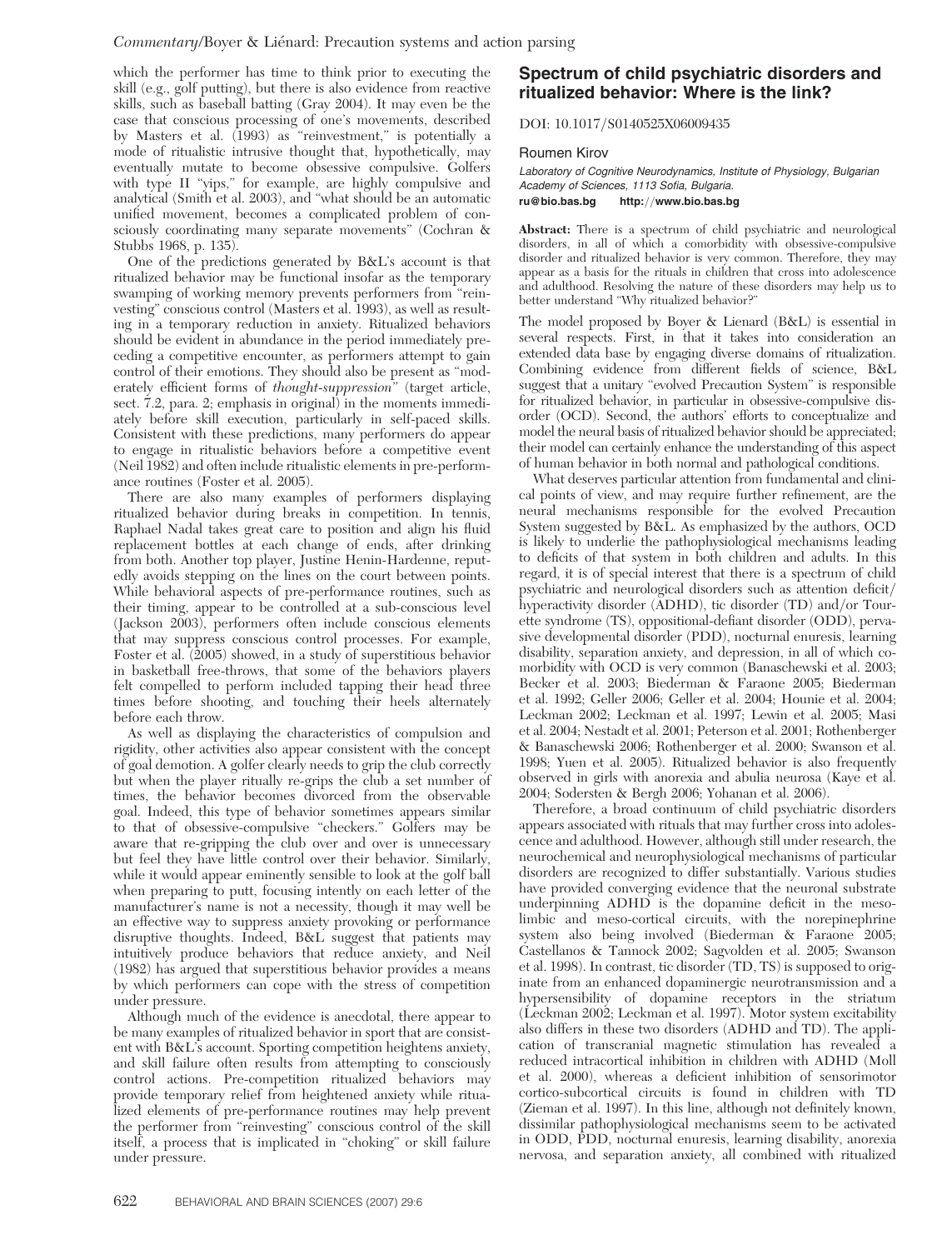behavior. In addition, a serotoninergic deficit has been shown in depression (Charney et al. 1981; Levinson 2006; Walitza et al. 2002) and selective serotoninergic reuptake blockers are generally recommended for the therapy of OCD and ritualized behavior (Blier et al. 2006; Pediatric OCD Treatment Team, 2004).

Taken together, such results imply that the mechanisms of the ritualized behavior can be linked with or facilitated (or even triggered) by very different neural pathogenic sources, meaning that these mechanisms may be more complex than B&L suppose. Hence, there are two major open questions. First, what are the neuropathological mechanisms of the ritualized behavior that may be common in all these child psychiatric entities; and second, whether and to what extent a genetic polymorphism plays a role (Castellanos & Tannock 2002; Leckman 2002; Rothenberger & Banaschewski 2006).

B&L further propose that cognition plays a role in ritualized behavior. In this respect, it is very important to note that the role for sleep in learning and memory is generally recognized. Hence, it would be of great interest to discuss the possible role of sleep in ritualized behavior. It is generally accepted that stage 2 of non-rapid eye movement (non-REM) sleep is associated with declarative memory consolidation, whereas REM sleep is supposed to play a role in procedural memory (Gais et al. 2006; Hobson 2005; Stickgold 2005; Stickgold & Walker 2005). This issue raises at least two questions: (1) whether ritualized behavior occurs in relation to sleep, and, if so, (2) which sleep stage consolidates it. Consequently, sleep research in children, adolescents, and adults who have OCD and/or ritualized behavior merits attention.

#### ACKNOWLEDGMENTS

The preparation of this commentary was supported by DFG, Germany (436-BUL-112/35) and National Council for Scientific Research, Bulgaria (L-1316).

## How far will an account of ritualized behavior go in explaining cultural rituals?

DOI: 10.1017/S0140525X06009447

Robert N. McCauley Department of Philosophy, Emory University, Atlanta, GA 30322. philrnm@emory.edu http://userwww.service.emory.edu/ $\sim$ philrnm/

Abstract: The theory of ritualized behavior should offer insight about cultural rituals. Considering ritualized behaviors' scripted actions and both the frequent absence of anxiety and the routinization of many cultural rituals, questions remain about how much and what precisely gets explained. Among religious rituals, ritualized behaviors arise more strikingly in special agent rituals, but that might be because they usually include novices.

The dogma that ritual will submit to a unified theoretical treatment has burdened cultural anthropology for decades. Attending to the psychological foundations of cultural rituals, Boyer & Lienard (B&L) join myself and Lawson (Lawson & McCauley 1990; McCauley & Lawson 2002) in questioning that presumption. B&L maintain that rituals do not constitute a natural kind but that individuals' "ritualized behaviors" are elements in many (individual and collective) cultural rituals, which other behaviors of individuals – including the rituals of obsessivecompulsives, of children, and of normal adults at pivotal points in their lives – exhibit as well. All such manifestations of ritualized behavior enlist dispositions of the human mind to (1) attend to potential hazards that were characteristic of ancestral environments, and (2) undertake associated precautions in response. B&L develop Boyer's (2001b) contention that cultural rituals persist because they exploit these mental dispositions.

Successful cultural rituals approximate a sufficient number of cues associated with items in the "Potential Hazard Repertoire" well enough to activate, if not engage, the programs connected with corresponding items in the "Hazard-Precaution Repertoire." They "cognitively capture" domain specific processing principles that elicit a narrow range of comparatively regularized motor (and affective) outputs such as hand washing.

B&L grant that ritualized behaviors are "not the whole of [cultural] 'rituals'" (sect. 8.6, para. 2). They also reject the view that differences between cultural rituals and other points on the spectrum of ritualized behavior that they envision are simply ones of degree, as they spurn the Freudian notion that cultural rituals are a "scaled" up version of individuals' ritualized behaviors. Still, they hold that their proposal should explain (a) why cultural rituals are widespread and compelling, (b) why they so often incorporate particular themes, and (c) "why these common endeavors should include scripted, goal-demoted, redundant scripting of familiar actions" (sect. 9.1, para. 2). Questions remain, however, concerning just how much and what precisely about cultural rituals B&L's account of ritualized behavior explains. Following are some considerations that may pertain to sorting those questions out.

B&L argue that cultural rituals seem compelling to participants because they cognitively capture the machinery of the potentialhazard detection and precaution systems. At least sometimes, though, the compulsion to perform cultural rituals that play on these themes is tepid at best, and the prospect of facing the consequences of failing to perform them provokes little, if any, anxiety. The opening ceremonies of the Olympic Games, the lighting of the torch, the athletes' recitation of the Olympic oath, and the head-of-state's public declaration of the Games' beginning, no doubt create considerable excitement and inspiration; but few would feel much anxiety about the ensuing two weeks of competition if these events were rained out, or many athletes were too distracted with taking pictures of the events to take the oath, or the head-of-state's inebriation led to an unrecognizable declaration. Why, as B&L concede, is the compulsion accompanying cultural rituals, which co-opt the forms of ritualized behavior, often so thin, and how do they manage to dispel the anxiety that should result concerning the possibility of non-performance?

B&L discuss both logical and psychological aspects of goaldemotion in cultural rituals. Patterns of actions such as reversals and repetitions undermine those actions' instrumental coherence, whereas a focus on low level parsing of ritual actions results in participants' inattention to either sub-goals or overall goals (at least in the course of carrying out the actions in question). This occasions two comments. First, the duration of any inattention to goals differs considerably from one ritual and one context to the next. On B&L's theory, ritualized behavior includes comparatively rigid adherance to a script. For example, in the aforementioned item (c), they twice describe these actions in terms of scripts, and scripts are typically characterized in terms of goals. Among the non-literate mountain Ok of New Guinea (Barth 1987), the script and its goal – not just what people happen to remember – determine what matters enough to get included in the "remembered pattern."

Second, B&L contend that goal-demotion prevents ritualized behaviors from becoming automatic or routinized and insist that this feature is "essential" to their account of the role of ritualized behaviors in cultural rituals. Perhaps so, but that does not discredit the commonsense view that cultural rituals often involve mindless routine. Addressing this matter, B&L speak of cultural rituals as "ceremonies," which alternate between nonautomatic ritualized behaviors and routinized, automatic actions. The proportion and prominence that B&L's ritualized behaviors enjoy, at least in religious rituals, can vary vastly. The frequency with which the Pomio Kivung repeat all of their rituals has guaranteed that those rituals have become thoroughly routinized even for the least involved participants (Whitehouse 1995). Participants find these familiar rituals so boring that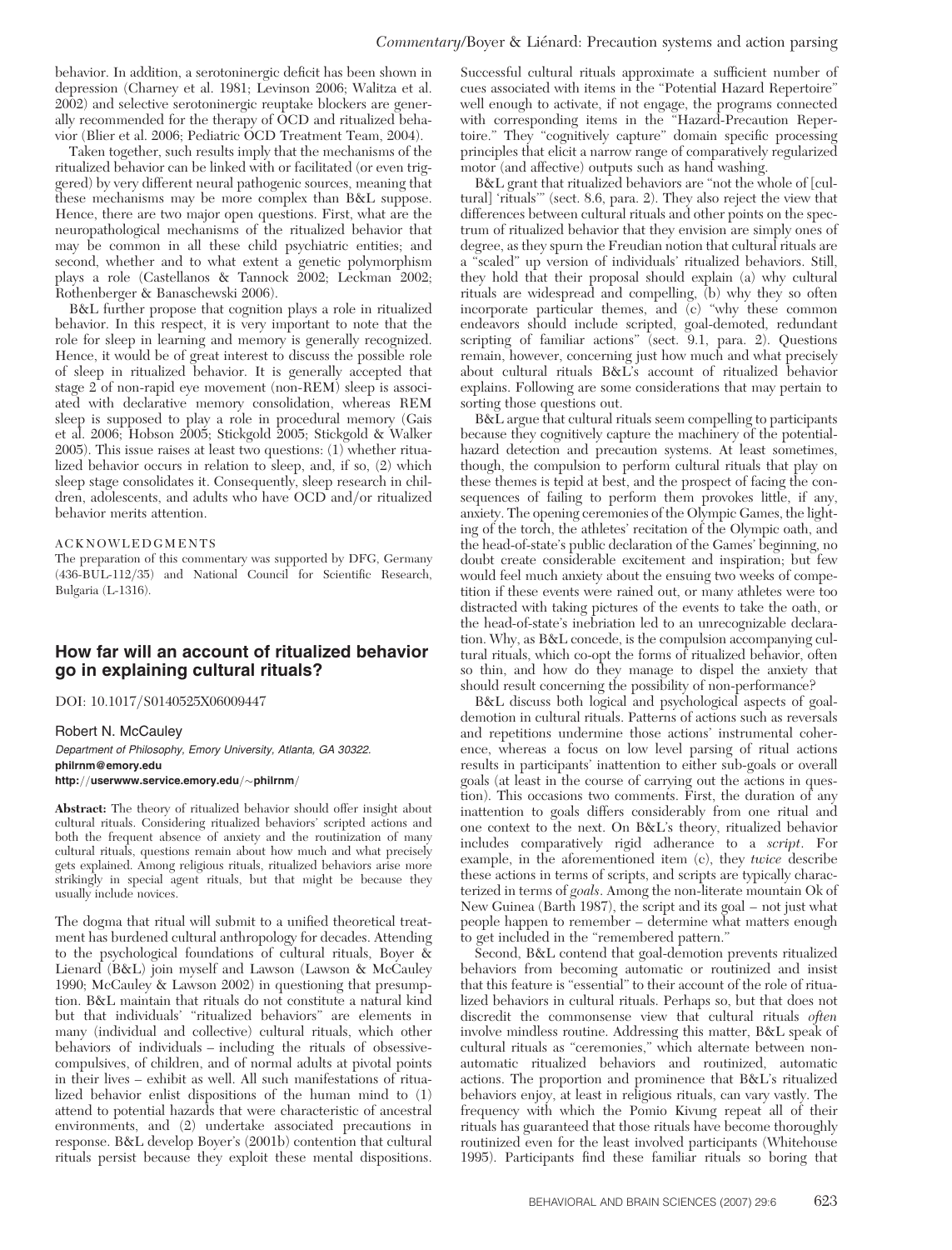they sometimes fall asleep during their performance. Even in religious ritual systems that include key rituals in which ritualized behaviors have a more salient role, at least some priests, in contrast to ritual novices, give every evidence of proceeding through utterly familiar routines automatically. Ritualized behaviors seem to arise more strikingly, if not more regularly, in what Lawson and I (see McCauley & Lawson 2002) have dubbed "special agent rituals," that is, religious rituals in which agents with counter-intuitive properties (or their ritually designated representatives) do things to participants that bring about permanent changes in those participants' religious and ritual statuses.

The crucial point is that these are rituals that participants typically undergo *only once* in their lifetimes, so *all* of the patients of these rituals are novices. (The most obvious but by no means sole illustrations are the classic rites of passage.) Since these novices may be comparatively unfamiliar with these rites or the rites may simply be so elaborate, in many cases (e.g., bar mitzvahs) they go through preparations for these ceremonies that can readily result in actions that display the characteristic earmarks of ritualized behaviors including goal-demotion and swamped working memory. Moreover, the publicity of these rituals and the representations religious systems deploy seem to foreclose on any pathologies analogous to OCD. The gods seemed to have mastered the trick of allaying the concomitant anxieties, since what the gods do, they need do only once.

## Ritual pathology and the nature of ritual culture

DOI: 10.1017/S0140525X06009459

Bjorn Merker Gamla Kyrkv 44, SE-14171 Segeltorp, Sweden. gyr694c@tninet.se

Abstract: Boyer & Lienard's (B&L's) biological model of ritual achieves a rather straightforward account of features shared by ritual pathology and the idiosyncratic rituals of children; but complexities accrue in extending it to human ritual culture generally. My commentary suggests that the ritual cultural traditions of animals such as songbirds share structural features, handicap-based origin, as well as the enabling neural mechanism of vocal learning with human ritual culture.

Boyer & Lienard (B&L) draw a number of convincing parallels between the phenomenology of ritual pathology and the idiosyncratic rituals developed by young children without apparent pathology. The family resemblance between the two domains is a strong point of their perspective, and supports the reality of the hazardprecaution system they outline for us. But what of the delightful handclapping and similar rituals of children at play? These complex, scripted, stereotypic, repetitive, and interactive play rituals can be found in diverse cultures around the world, but go unmentioned by B&L (Opie & Opie [1960] provide a striking sample from England). The ambience of merriment and camaraderie that sustains play rituals lies far from the negative emotions on which B&L's model turns. Moreover, sequences in play rituals are not idiosyncratic but are shared by the local or regional playground culture – though they differ across regions and cultures. The actions these sequences involve need in no way echo precautionary measures (e.g., mutual touching of hands without a hint of "washing"); they are not usually invented by participants but are acquired by a learning process involving coaching by peers and deliberate practice in conformity with a local prototype, which, like other cultural traditions, shows continuity as well as change across generations; and they typically feature vocal activity in the form of chanting, rhyming, singing, or recitation. In all these respects the play rituals of children are perfect miniatures of the normal human cultural rituals which cause B&L so much difficulty in the concluding sections of their article.

The reason for the difficulties, I suggest, is that normal human cultural ritual has a source other than the one suggested by B&L. The key to its identification is the very "waste of time and resources" that makes it so tempting to assimilate cultural ritual to ritual pathology, but which in the light of modern behavioral biology hints at another source. The point of the elaborateness, conspicuousness, and persistent repetition (often with variations) of animal ritual displays (which may require lengthy learning and practice for proficiency, as in birdsong) is the very waste of resources such attributes entail. This makes them "costly" and qualifies them as fitness indicators on the simple principle that whoever can sustain such waste on a regular basis commands resources over and above those required for merely "getting by," and thus is worth taking seriously. Contrary to B&L (sect. 9.2), these signals are never directly related to the fitness dimension they advertise. They function as *proxies* or *substitutes* for direct tests of fitness according to the handicap principle (Zahavi & Zahavi 1997). The length to which such indirectness can go is demonstrated by the awkwardly named "nutritional stress hypothesis," according to which the size of a songbird's repertoire, via brain size in turn dependent on early parental care becomes an indicator of fitness reflected in reproductive success of the adult singer (see Hasselquist et al. 1996; Nowicki et al. 2002).

The handicap principle helps us understand the "goaldemotion" which features so prominently in B&L's account of ritual, but remains unexplained there. Genuine cultural traditions among nonhuman animals (Fragaszy & Perry 2003) come in two kinds: instrumental culture and ritual culture (Merker 2005). The behaviors transmitted by an instrumental tradition pay their way by being usefully arranged to accomplish an invariant practical outcome (food washing, termite extraction, and nettle stripping traditions are primate examples). Contextattuned performance flexibility is the hallmark of instrumental behavior, whereas literal duplication of the actual details performed by an observational model is likely to impede rather than promote instrumental success.

Literal duplication, however, lies at the very heart of ritual. The need to *remember* and *reproduce* essentially arbitrary details on an obligatory basis burdens behavior with a handicap, and the ability to sustain that burden is proof of capacity, and hence tends to impress. Formally, ritual is identifiable by the fact that a hypothetical pattern substitution – such as a sequence reversal or inversion – does not on those grounds alone allow one to conclude that the altered sequence in principle is any less fit for its ritual purpose *qua* ritual than the canonical version, yet performing the altered version counts as ritual error (Merker 2005). The pattern substitution may even be canonical in a different subpopulation of the same species (say, of songbirds), thus proving its ritual adequacy. Ritual adheres to correct form, while the achievement of an instrumental outcome – assuming there is one – counts for little if ritual form is violated. Hence the goal-demotion, even goal-independence (in instrumental terms), that is intrinsic to ritual.

There is reason to believe that humans by nature are carriers of ritual culture in the sense just defined. We, in contrast to chimpanzees – indeed, alone among all the primates (Janik & Slater 1997; Snowdon & Elowson 1992) but like many songbirds and the humpback whale – are in possession of a neural mechanism that allows us to duplicate with our voice that which we have heard with our ears. Most mammals, who excel at learning in other respects, are incapable of doing so (see review by Janik & Slater 1997); yet we humans do so with every song we know how to sing and with every word we know how to pronounce. Through the duplicative logic of this mechanism – technically termed vocal learning, and supported by a "conformal motive" intrinsic to it (Merker 2005) – we are equipped with a natural facility for forms of imitative learning that faithfully duplicate their model to result in the lasting acquisition of formally patterned behaviors as integral parts of cultural traditions with ritual characteristics. It is the "watershed adaptation" of vocal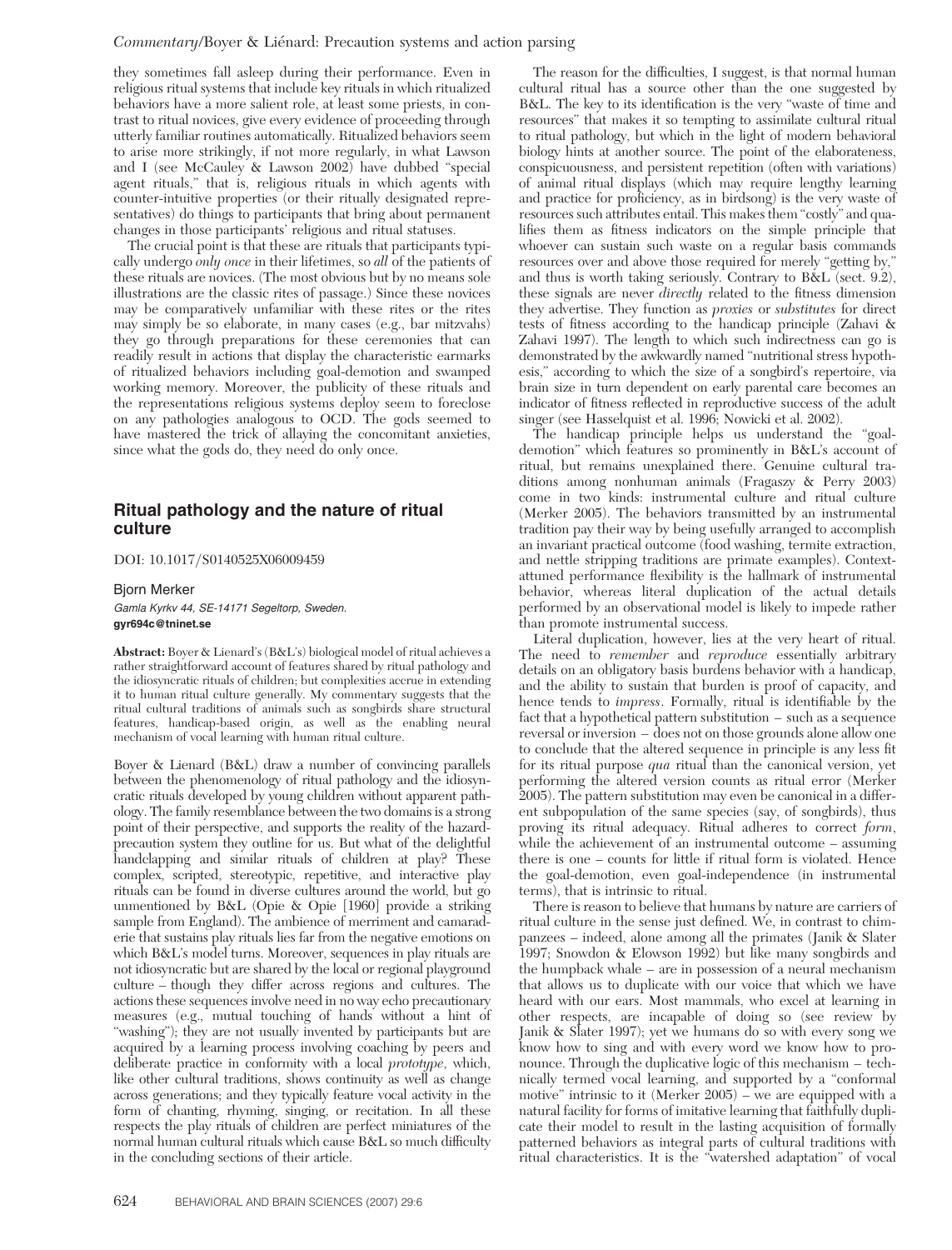learning (Nottebohm 1976), I suggest, that holds the key to what makes us – and not chimpanzees – a ritual species.

Such a perspective helps us understand why ritual form marks human culture not only in domains touched by precautionary concerns, but in well nigh every area of human pursuit. Many a prayer ritual certainly is directed at warding off potential threat, while others are directed at the acquisition of positive benefits such as wealth beyond the necessities of life (i.e., unassimilable to a scarcity context). Innumerable human rituals, moreover, have a frankly celebratory nature (naming rites, birthday ceremonies, and harvest rites – typically performed after rather than before the harvest – are cases in point). Hope and affirmation thus join fear in the emotional ambience of cultural ritual. Note also that a statistical skew in the thematic distribution of cultural rituals in a precautionary direction is easily accounted for by the general psychological asymmetry adhering to loss versus gain in human judgments, an asymmetry by no means confined to ritual circumstances (Kahneman & Tversky 2000). Much more could be said about the matters touched upon here (the interested reader may consult Merker [2005] and Merker [in press] for additional detail), but I conclude by thanking the authors for providing the occasion for these reflections through their interesting and timely article.

## Useful distraction: Ritualized behavior as an opportunity for recalibration

DOI: 10.1017/S0140525X06009460

#### John L. Orrock

National Center for Ecological Analysis and Synthesis, University of California, Santa Barbara, CA 93101. orrock@nceas.ucsb.edu http://www.nceas.ucsb.edu/ $\sim$ orrock

Abstract: Responding to potential hazards is likely to require precautionrelated recalibration, the extensive integration of complex variables related to inferred risk and fitness. By swamping working memory with goal-demoted actions and focusing recalibration on the inferred threat, ritualized behaviors may serve to increase the efficacy of precautionrelated recalibration. This benefit may be an important mechanism maintaining non-pathological ritualized behavior.

In addition to the specific actions described in the Potential Hazard and Precaution model, responding to potential hazards is also likely to require the activation of specific cognitive pathways for the timely, effective processing of complex, hazardrelated information and the updating of fitness-related variables, that is, precaution-specific recalibration (Cosmides & Tooby 2000). The swamping of working memory that occurs during ritualized behavior may have the additional advantage of effectively serving to free-up higher-level cognitive processes that are responsible for integrating and interpreting complex information (Dijksterhuis et al. 2006). Although working memory is necessary for making effective decisions, its role in decisionmaking is not absolute (Bechara 2004). Thus, the goal-demoted actions characteristic of ritualized behavior may represent useful distractions that create a cognitive environment where higher-level cognitive routines may be effectively freed from the yoke of working memory, facilitating more effective integration and processing of disparate forms of information.

By this view, ritualized behaviors have two consequences for information processing: (1) ritualized behaviors focus background processing explicitly on the inferred threat from the Potential Hazard Repertoire, and (2) ritualized behaviors swamp working memory, serving to further increase the effectiveness of precaution-related background processing. As a result, an intrusion or compulsion that arises because of inferred threats from the Potential Hazard Repertoire is also beneficial for promoting recalibration. This predicts that, in addition to being

triggered by an inferred threat, ritualized behaviors might be engaged once an information threshold is reached whereby further computational effectiveness requires extensive recalibration. This information can take any form related to fitness – it could be information that modifies the likelihood of successful mate acquisition, changes the nature of a social contract, provides opportunities for resource acquisition, and so on.

As a result, regardless of the original context in which ritualized behavior arose, it may serve the additional purpose of improving the processing of complex information and subsequently reinforcing ritualized behavior. For example, compulsive cleaning may have arisen primarily to restore symmetry and reduce contamination, but it may also have the benefit of providing a time when recalibration occurs. Thus, when faced with situations requiring recalibration (e.g., failure to get a promotion that you were sure you were going to get), some individuals engage in ritualistic cleaning, regardless of whether or not their home is actually dirty. Similarly, ritualized behavior promoting symmetry in one's environment, such as stacking and re-stacking poker chips while in a heated game, may be useful as a way to access cognitive routines for assessing complex probabilities relating to whether or not to call an opponent's bet.

Ritualized behavior is often associated with particular stages in life or specific circumstances (e.g., during stressful events, risky situations) when more efficient precaution-related background processing may be particularly advantageous. For example, ritualized behavior is often pronounced during early childhood and pregnancy, stages that are associated with an onslaught of diverse, fitness-related information and the need to make important choices. As development occurs and ritualized behavior becomes more culturally specific, the same ritualized behavior once enacted in response to a cue from the Potential Hazard Repertoire may be enacted in response to a situation that requires extensive recalibration. As the usefulness of situationspecific recalibration increases due to age or social circumstance, ritualized behaviors may be entirely motivated by the need for recalibration. For example, elderly individuals may exhibit greater ritualized behavior because they are more susceptible to inferred threats (e.g., less likely to escape a predator or survive a pathogen). However, such individuals might also exhibit more frequent ritualized behavior because age-related changes in social status, ability to acquire resources, or cognitive ability may require more frequent extensive recalibration.

Although the authors suggest that early cultural rituals may have parasitized ritualized actions, it is possible that the changes in background processing promoted by ritualized behaviors also promoted their use in cultural rituals. This may be the case because a tremendous amount of information is available during cultural rituals which often has direct bearing on an individual's social status, resource acquisition, and reproductive opportunities (Rappaport 1971). Assimilating and interpreting this information may require intensive recalibration, and may serve as an additional explanation for why goal-demoted, redundant behaviors are employed in cultural rituals. During the performance of a cultural ritual, the use of these strictly ritualized behaviors is typically interspersed with goal-oriented, non-ritualized components (e.g., a display performed by some members of the group while others observe). Thus, cultural rituals contain periods of explicit information gathering interspersed with periods of focused, fitness-related background processing, mediated by the use of ritualized behaviors.

Recalibration may also play a role in the pathology of obsessive-compulsive disorder (OCD) as outlined in Boyer & Lienard's (B&L's) model. In the authors' model, OCD may occur when ritualized behaviors are triggered, but doubt exists that the selected action from the Evolutionary Precaution Repertoire was properly executed. This situation creates a positive feedback loop that encourages continued intrusions and compulsions characteristic of OCD. However, if elevated background processing were part of the system, closure of the system might also occur once recalibration was sufficient (e.g., the poker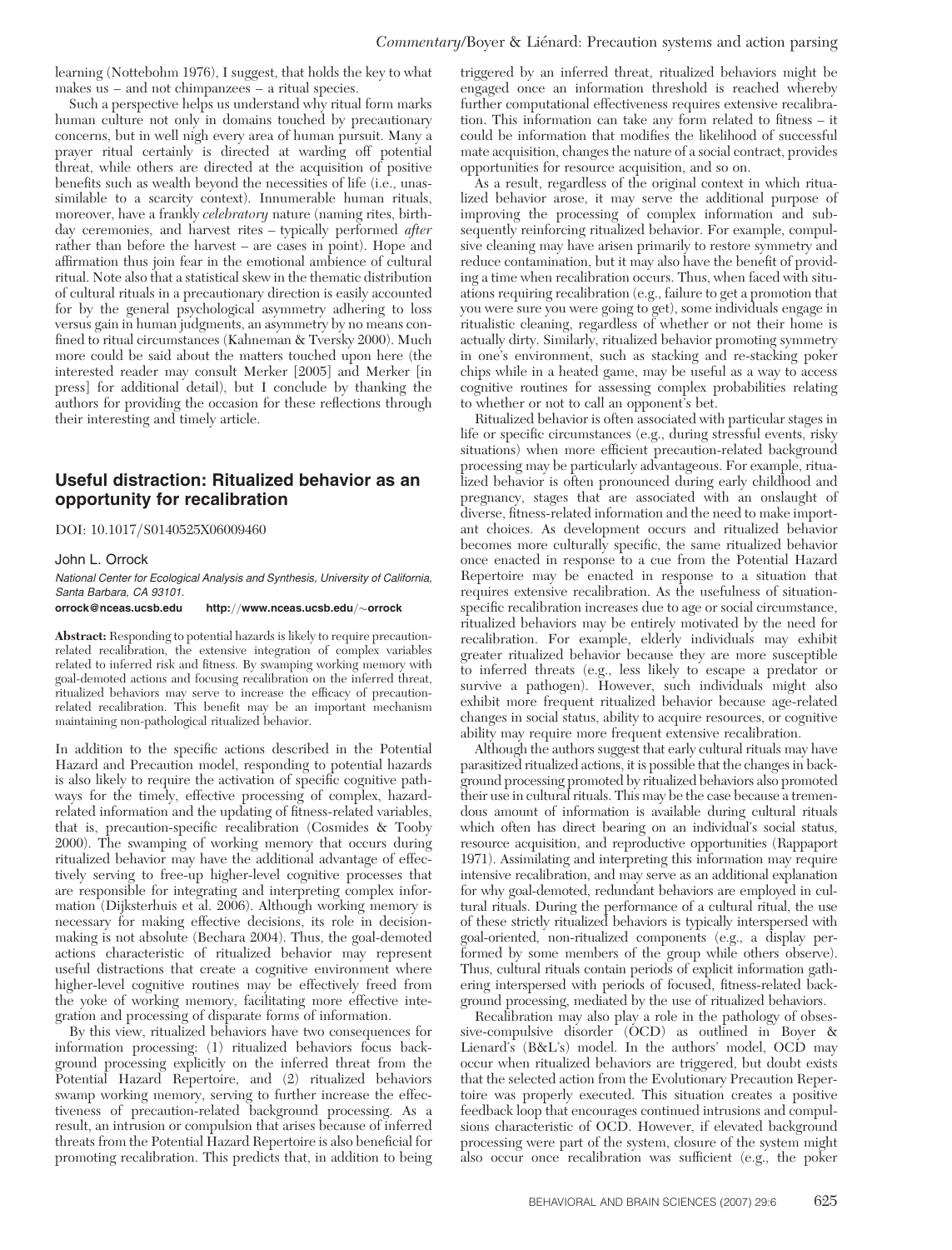player stops stacking and re-stacking his chips, not because they are finally in order, but because recalibration has finished). As such, in some OCD patients, an impairment in some component of recalibration may cause closure to be less frequent.

#### ACKNOWLEDGMENTS

Helpful comments from D. Pietraszewski greatly improved the manuscript, as did comments from O. J. Reichman, E. Damschen, and L. Cosmides. This work was conducted while the author was a postdoctoral associate at the National Center for Ecological Analysis and Synthesis, a Center funded by NSF (DEB-0072909), the University of California, and the Santa Barbara campus.

## Does meditation swamp working memory?

#### DOI: 10.1017/S0140525X06009472

#### Ilkka Pyysiäinen

Academy of Finland and Helsinki Collegium for Advanced Studies, University of Helsinki, FIN-00014 Helsinki, Finland.

#### ilkka.pyysiainen@helsinki.fi www.mv.helsinki.fi/home/ipyysiai/

Abstract: Religionists often presuppose that "mysticism" aims at somehow emptying the mind. In the light of evidence, however, meditation seems rather to consist of ritualized action without an explicit emphasis on subjective experience. Boyer & Lienard's (B&L's) theory of ritualized action as "swamping" working memory thus might help explain the effects of meditation without postulating experiential goals the "mystics" obviously do not have.

Rituals of meditation exemplify cultural rituals such as the ones Boyer & Lienard's (B&L's) hypothesis is meant to explain. They are of particular interest here because in religious studies meditation is a paradigmatic example of an activity that aims at emptying the mind (see Almond 1982; Andresen & Forman 2000; Tart 1969).

Scholars of meditation and mysticism are roughly divided into two camps. "Perennialists" (see Huxley 1946/1959) argue that meditation aims at a "mystical" experience that is everywhere the same, irrespective of culture and tradition (Forman 1990; 1993; Stace 1960). "Constructivists" argue that all experience is culturally constructed and that there thus is no pure experience, apart from its conceptualization (Gimello 1983; Katz 1983; 1985; Penner 1983; Proudfoot 1985).

Many authors also make a distinction between introvertive and extrovertive "mysticism." The basic idea is that one can strive for an experience of unity either by focusing attention on some external object, or by "diving inwards" as it were (Almond 1982; Pahnke & Richards 1969; Stace 1960). Robert Forman (1990, 1993) argues that the "pure consciousness" that Stace regards as the outcome of the introvertive way, is a state in which one is conscious, although one's consciousness is not directed towards any object and thus does not have any content.

In the light of neuroscience, it is more probable that what is known as "pure consciousness event" is an unconscious but wakeful state (Pyysiäinen 2001, p. 114). One cannot, however, use contemporary practices as "transparent windows to the past" in trying to find or reconstruct a timeless "mystical" experience (Sharf 1995, p. 235). Sharf has amply shown that the widespread idea of Eastern religions as laying a heavy emphasis on subjective, "mystical" experience is an unfounded Western projection (Sharf 1995; 1998).

Whether it is Theravada Buddhism, Tantrism, or Zen, historical and ethnographic reports clearly show that the emphasis is nearly always on rigid ritual practice and faithful repetition of the doctrine, not on any "altered states of consciousness" (Sharf 1995; 1998). As Robert Buswell (1992, p. 219) observes, the "testimony of Korean [Zen] monastic community [...] suggests that a disciplined life, not the transformative experience of enlightenment"

is the most important element in this form of religion. Stephan Beyer (1973) argues likewise that in the Tibetan Tantric rites he had observed, the visualization of deities always took place in a ritual context, while rhythmically reciting a text; this made visualization so difficult that even high-ranking incarnate lamas admitted that they really could not master it.

In Theravada Buddhism, the so-called marga-texts ("path texts"), regarded as meditation manuals, function "more as sacred talismans than as practical guides" (Sharf 1995, p. 241). Prior to the 19th century "Protestant Buddhism," which was a counter-reaction to colonialism and Christian missionary efforts, meditation mostly meant the recitation of Pali texts pertaining to meditation. Even today, most monks consider nirvana to be unattainable and rarely engage in meditation (Sharf 1995, pp. 241–42; 1998, pp. 105–106; see also Bond 1988; Gombrich 1988).

Also, in Zen monasteries the monks are primarily interested in ceremonial repertoires and mastering vast collection of kôans. Even the Japanese terms for "experience," keiken and taiken, were actually coined at the end of the 19th century to translate the German Erlebnis and the English "experience." Words such as *satori* do not originally refer to "enlightenment" as an unmediated experience, but rather, to the full comprehension of the Buddhist doctrines. Physical discipline and ritual competence are emphasized at the cost of inner experience (Sharf 1995, pp. 247–49). It is the faithful transmission of bodies of doctrine or of ritual practice that is important. The texts that speak of meditative experience are not first-person reports but rather elaborations of doctrinal ideals. Buddhist monks are explicitly forbidden from vaunting their spiritual accomplishments in public (Sharf 1995, p. 236).

We may thus conclude that in the Buddhist traditions meditation is a heavily ritualized practice. An explicit emphasis on some kind of transformative subjective experience as the ultimate goal of this activity is a modern Western idea having its roots in the Protestant ideal of lived experience at the heart of true religion (Proudfoot 1985). Sharf, however, says nothing of the effects that this practice might have on individuals without their knowing.

B&L's hypothesis, for its part, is based precisely on the assumption that ritualized behavior cannot be explained with reference to persons' explicit motives. First, rituals have effects of which the people concerned are not conscious; second, rituals cannot be explained by their effects alone. Rituals involve familiar actions (walking, etc.) that have been turned into difficult tasks requiring such cognitive control which "swamps" working memory.

It seems that the kôan rituals of Zen might work precisely this way. A novice is given a paradoxical problem to be solved, such as the question "what is the sound of one hand clapping." After pondering the question in meditation, the novice meets with the master and tries to provide a solution. There is no correct solution, however; the whole point seems rather to be in that one keeps going with the ritual process. At some point, the master may accept some solution as the correct one, but the "correctness" seems to be based on the master wishing to terminate the process rather than on anything in the details of the solution itself (see the classic collections of kôans, Hekiganroku 1961; Mumonkan 1966; cf. Buswell 1992, pp. 59, 150–58).

Thus, B&L's theory might help explain some of the psychological effects of rituals of meditation, without that we need to ascribe to people motives and goals they obviously do not have. Speculative interpretations can be replaced by an empirical explanatory strategy to explore whether religious rituals actually do swamp working memory.

One important implication for the study of religion is the effect such swamping might have for persons' attitude towards the doctrines in question. Sharf (1995, p. 236) points out that the prohibition to vaunt one's spiritual accomplishments has enabled Buddhists to attribute spiritual experiences to past masters without a need to find living masters claiming to have attained to these experiences. Whitehouse (2004, pp. 67–68) argues in the same vein that a frequent public rehearsal of religious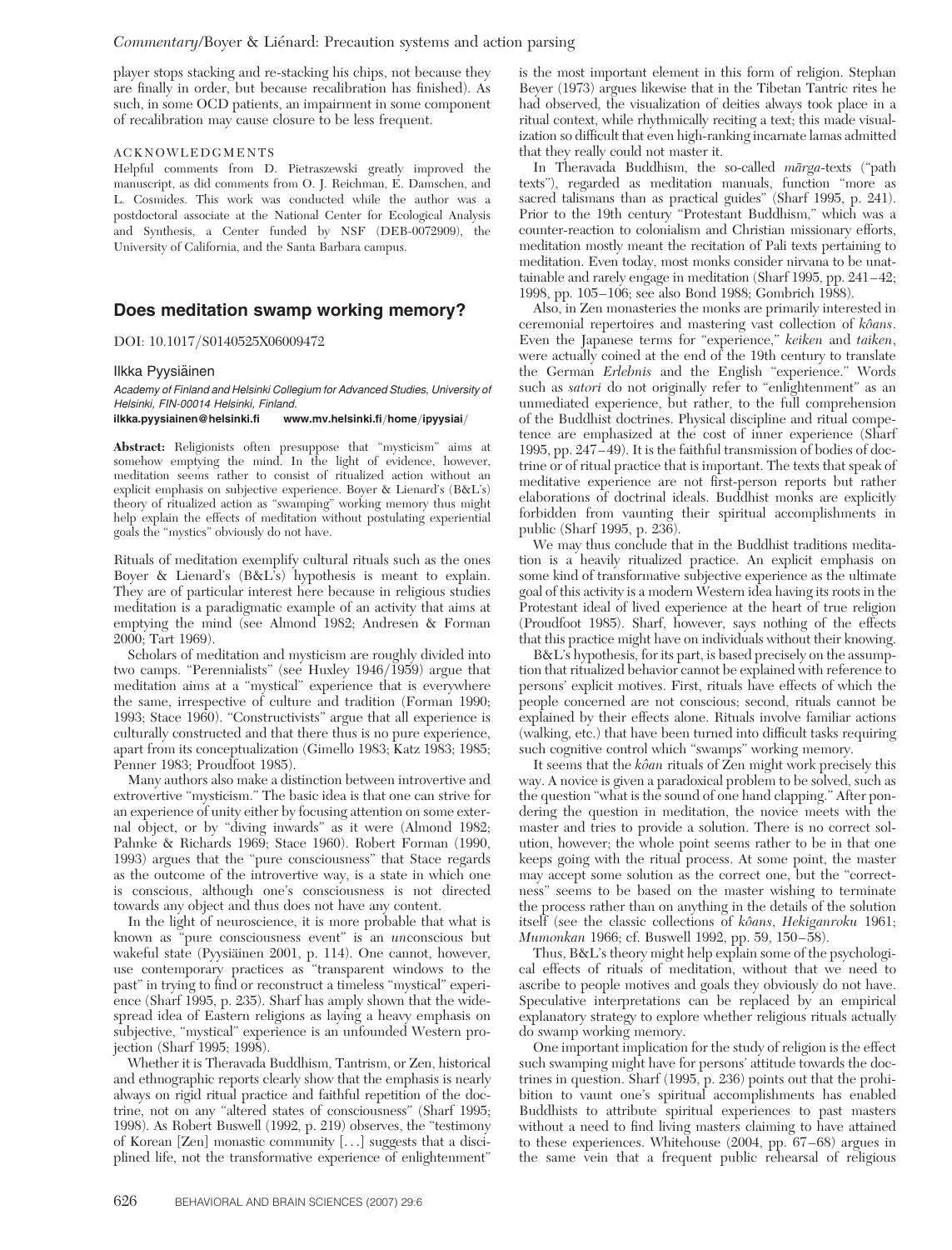teachings ensures that persons will not try to provide novel and unorthodox interpretations of the doctrine. Whereas Whitehouse presupposes that such blocking of "spontaneous exegetical reflection" takes place through a heavy routinization, B&L argue exactly the opposite: it is precisely the non-routine nature of rituals that does the swamping of working memory. Whether this leads to a blocking of unauthorized doctrinal innovation, is yet another empirical question that deserves to be explored.

## Habit formation in Tourette Syndrome with associated obsessive-compulsive behavior: At the crossroads of neurobiological modelling

DOI: 10.1017/S0140525X06009484

Aribert Rothenberger, Veit Roessner, and Tobias Banaschewski

Child and Adolescent Psychiatry, University of Goettingen, D–37075 Goettingen, Germany.

#### arothen@gwdg.de vroessn@gwdg.de tbanasc@gwdg.de

Abstract: Tourette Syndrome (TS) and Obsessive-Compulsive Disorder (OCD) are highly associated and often it is difficult to differentiate their symptomatology. In TS, habit forming neuronal systems may form habits of their own – sometimes similar to ritualized behavior. However, whereas in OCD merely the "affect-loop" is touched, in TS the "sensorimotor-loop" plays the major role, although some overlap can be seen in the clinical spectrum between TS and OCD. The latter is mainly related to the "just-right" phenomenon which shows a clear developmental course. An analogous behavioral model for TS and OCD with reference to "just-right" is suggested.

Tourette Syndrome (TS) is frequently associated with, and is pathophysiologically closely related to, obsessive-compulsive behavior/disorder (OCB/OCD; Roessner et al. 2005). TS, with its covert drumbeat of sensorimotor urges and its overt motor and vocal tics (which may give relief from the urges with the consequence of a "just-right" feeling), reveals that in this disorder habit forming systems may form habits of their own (Leckman & Riddle 2000; Leckman et al. 2006) – sometimes similar to ritualized behavior.

Habits are assembled routines that link sensory cues (either external or internal) with motor actions. Although no direct causal link between TS/OCD and habits has been established, there exists some evidence that patients with TS have impaired habit learning. This is probably because of their striatal deficit, which is based on a decreased inhibitory influence of the fast spiking neurons (FSNs) over matrisomal cells (MSs). This could allow the cortical sensorimotor inputs to more easily activate MSs, eliciting the premonitory urges experienced by individuals with TS (Banaschewski et al. 2003; Leckman et al. 2006). It is also suggested that FSNs are instrumental in orchestrating the oscillatory activity of the MSs in the dorsal lateral striatum. This seems to be related to normally occurring rhythmic oscillatory activity within basal ganglia circuits, which plays a key role in the emergence and performance of regular voluntary actions and habits. Further, these oscillations appear to be linked with oscillations from cortical regions (e.g., prefrontal, mesiofrontal) during the repetitive performance of learned behaviors and tic suppression (overview in Leckman et al. 2006).

Hence, different regions of the basal ganglia seem to oscillate in synchrony with specific cortical, cerebellar, and thalamic regions to guarantee neuronal homeostasis. It also implies that irritations in basal ganglia functions may lead to dysbalanced thalamocortical activity and thus to problems in habit forming and/ or habit execution, as it seems to be the case in TS. This view is supported by the fact that electrical deep brain stimulation (e.g., thalamus) may work by re-establishing more normal tic/OCB suppressing oscillatory patterns via its effect on striatal neurons (Leckman et al. 2006). In this respect, the error detection system of the anterior cingulate cortex (ACC) may play an important role for the monitoring of such processes. Its activity is increased in OCD and TS (Fitzgerald et al. 2005; Johannes et al. 2001; 2002).

In attempting to explain OCB and its abnormal control processes, Boyer & Lienard (B&L) give an interpretation of Szechtman and Woody's (2004) motivational model of OCD, trying to investigate emotions, perceptions of specific information, typical actions, and inhibition or disinhibition of automatic routines. The model is focusing on the "detection of potential danger" and the following steps. Unfortunately, B&L's interpretation of the model did not have a look at the association of OCB with TS but, fortunately, a slightly modified version of the model itself can be developed for TS as well (Fig. 1). The main difference is the first step where in OCB/ OCD the detection system recognizes a cognitive-emotional dissonance, whereas in TS a sensorimotor dissonance is prevailing without any anxiety. As a consequence, the "affect-loop" is not touched in TS while disturbances in the "sensorimotor-loop" are counter-balanced by repetitively acting out the tics which sometimes may mimic ritualized-compulsive behavior, but do not reflect activity of a "security-related-program-loop."

Similarly, this seems to be the case for another core process of ritualized action, namely safety motivation triggered arousal (see target article, sect. 3.3). The authors assume that the arousal state may bias the appraisal system in such a way that "just right" or "closure" experience is delayed. Although the latter assumption is close to what happens in patients with TS who show hyperarousal (Kirov et al., in press; Kostanecka-Endres et al. 2003), here again the aspect of danger/safety does not play any role concerning the "just-right" phenomenon in TS.

Thus, the link between OCB/OCD and TS is quite complex (Roessner et al. 2005) and it yields that the disorder specificity



Figure 1 (Rothenberger et al.). Cognitive-Sensorimotor Model of Tic-performance. Adapted from Szechtman and Woody's (2004) Emotional Model on obsessive-compulsive behavior as interpreted by Boyer & Lienard. White rectangles correspond to distinct systems activated, light grey boxes to behavioral results and dark grey boxes to aspects of the processing. Suppression of tics by activating frontal lobes is possible at any stage of the process.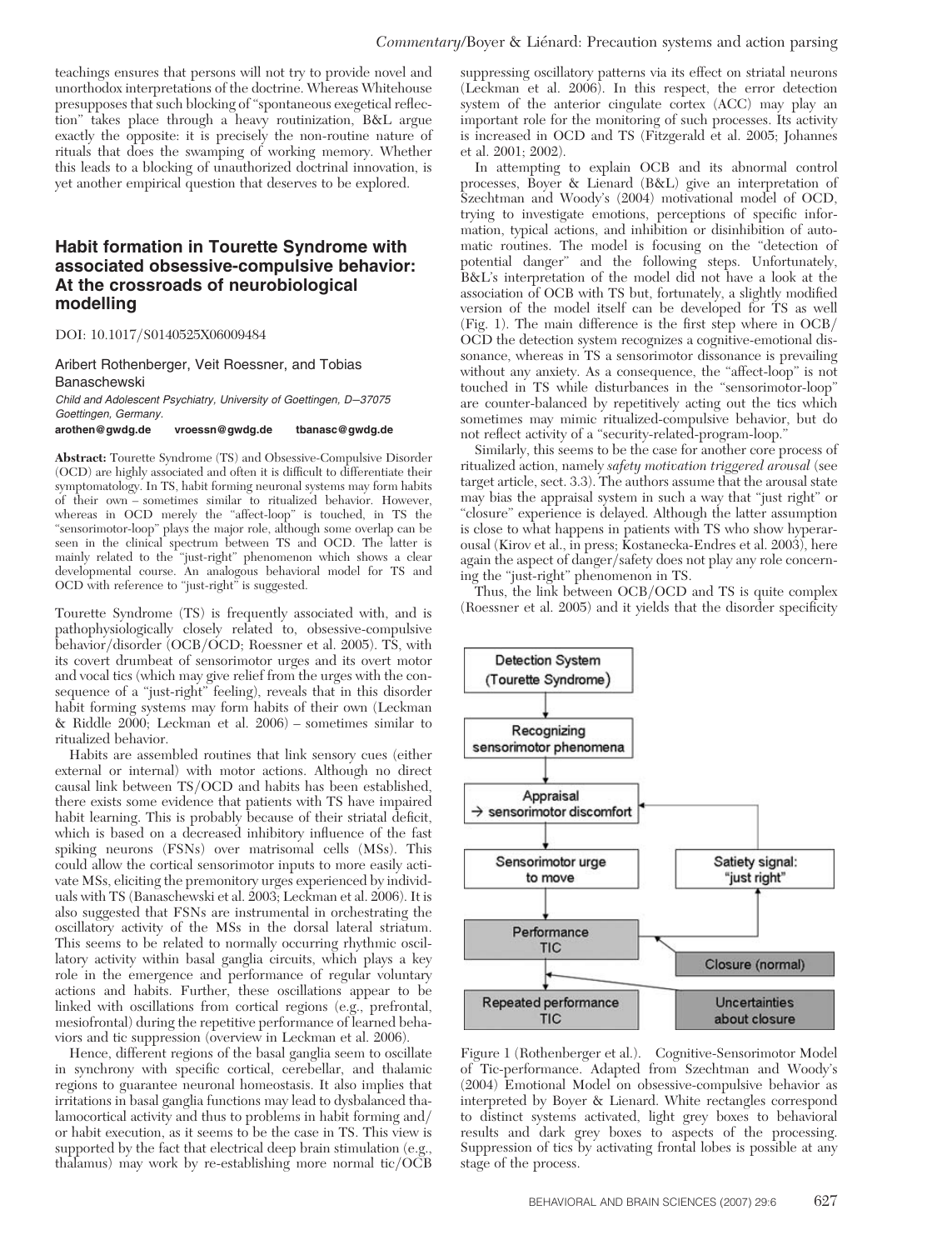## Commentary/Boyer & Liénard: Precaution systems and action parsing

of such explanatory models of frontostriatal disorders like TS and OCD is not easy to grasp. This point is strengthened by the information that in TS there exists a high frequency of particular sets of associated repetitive behaviors (e.g., nail biting, tooth grinding, nose picking) without the typical compulsory elements (Roger Freeman, personal communication), although these behavioral sets might sometimes be included in more complex OCB and rituals.

Finally, B&L have discussed the developmental aspect of ritualized behavior and focused on the "just-right" phenomenon. They have put it in relationship to anxiety, harm, separation and fears. This might be partly true, especially since many children and adults with OCD and/or TS report separation anxiety in early years. However, in the absence of a proper causal or predictor model a merely cognitive developmental framework would be also tenable. Especially since, in TS, the sensorimotor phenomena and the related behavior show a clear cognitively determined developmental course independent of the duration of the disorder. Usually, children are aware of sensorimotor phenomena as ego-dystonic around the age of ten only (Banaschewski et al. 2003). Also, children with early-onset of OCD have a higher association with TS and probably show more special repetitive behaviors (e.g., nose picking; Roger Freeman, personal communication; Roessner et al. 2005). But it is unclear if they are at higher risk for ritualized behavior in general. Hence, the suggested development of "functional calibration" needs to be included in such models.

To sum up, it may be assumed that in children with TS/OCD spectrum, the coordination and orchestration function of the striatum is more labile and patients need early therapeutic support to successfully calibrate their central nervous habitforming systems with growth and maturation.

## Rituals are rational for the imperfect experimentalist

DOI: 10.1017/S0140525X06009496

M. D. Rutherford

Department of Psychology, Neuroscience and Behaviour, McMaster University, Hamilton, Ontario L8S 4K1, Canada. rutherm@mcmaster.ca www.science.mcmaster.ca/psychology/rutherford

Abstract: Humans are, by design, imperfect experimentalists. The cost of testing each step of a process exceeds the benefit of knowing which steps can be eliminated. To an outsider who knows which steps are superfluous, the actors appear superstitious, even ridiculous. Nonetheless, the exact duplication of all steps is rational for the imperfect experimentalist. The case of ritual in autism illustrates this point.

People are imperfect experimentalists. Indeed, in the face of uncertain information, people may not seek and may actively avoid the information that would be necessary to test their working hypotheses, a phenomenon that has been called the "confirmation bias" (Wason 1960). Although this bias leads to inaccuracies, people are imperfect experimentalists by design. In the processes that are important to humans – cooking, childbirth, hunting, or warfare, for example – the cost of meticulously changing each variable to measure its effect on the outcome is much more than the benefit of that knowledge. If a person believes that boiling water during childbirth leads to a healthy birth, there will never be a point at which experimentally eliminating that step is worth the risk of losing a baby. If one believes that carrying a particular talisman into battle leads to success, there will never be a case when leaving it at home in order to test its value will be worth the risk of losing the battle. Humans are imperfect experimentalists by design, and a result of having imperfect information is that it is rational to follow a ritual, even if some steps in that ritual appear far removed from the ultimate goal of the process.

The model proposed by Boyer & Lienard (B&L) explains the ritualized behavior of humans as a product of a cognitive Precaution System. In fact, ritualized behaviors are a result of a more general decision-making process, of which precaution taking is a specific subset. Ritual is rational in situations where one has incomplete information. Imagine that one has to decide whether a precaution has been taken, for example, to ensure that a door has been locked. Once one is certain that the door has been locked, one can attend to something else. While the door is out of sight, one must decide between choice A (the door has been checked, I can relax) or choice B (the door may not have been checked, I need to check it.) Formally, this problem can be represented in terms of Signal Detection Theory. Deciding to check the door, if it is secure, is a False Alarm, if not secure, this action is a Hit. Leaving an unlocked door unchecked is a Miss, and leaving the door when it is secure is a Correct Negative. Signal Detection Theory describes how humans make such a decision under conditions of uncertainty, and it is capable of dealing with changes in the relative cost of each kind of mistake. In the case of the hypothetical Precaution System that B&L describe, the costs of each mistake are strongly unequal: the cost of a Miss (if one is attacked because of the unlocked door) is much greater than the cost of a False Alarm. Therefore, and entirely consistent with B&L's suggestion, there may be a natural bias towards checking.

However, the case of precautions is only one extreme type of decision-making problem, one in which the relative costs of the two types of mistakes are radically unequal. There are other more mundane examples of this problem, in which the cost of each mistake is less unequal, and these cases may also lead to ritual behaviors if people have incomplete information. Take cooking as an example. If a recipe has worked for an individual, for her mother and for her grandmother, it will rarely be worth eliminating an ingredient (or step) to test whether it was necessary. The risk is not dire: one stands to lose a meal, but even this relatively lower cost is not worth taking most of the time. Here too, ritualized behaviors may be maintained, if somewhat less inflexibly.

B&L describe typical behavior and behavior in some neurological disorders, but they fail to mention one disorder that is defined by its ritualistic behavior: autism. Can the rituals of individuals with autism be understood in term of B&L's model? Yes, ritual is rational for those with autism but only if we appreciate that the B&L model is a specific instance of a more general decision-making strategy. Autism is a developmental disorder that is characterized by difficulties in social cognition, language delay, and an unusual attraction to ritualistic behavior. Children and adults with autism can be extremely tied to rituals that they feel compelled to perform, and routines become very rigid. A child with autism may insist that the family remote controls be lined up in a particular order and be touching each other, or that the pillows on the couch be in a particular configuration, or that photos on a shelf be displayed at a particular angle, for example. Although other developmental disorders such as schizophrenia and some learning disabilities may include ritualistic behavior, the rituals of autism are distinct in kind (Baron-Cohen & Wheelwright 1999) and quantity (Szatmari et al. 1989).

In spite of this, B&L do not mention autism in their discussion. The rituals of autism may be difficult to understand in the relatively narrow view of rituals as a product of a cognitive Precaution System, but easier to understand if seen as a product of a more general decision-making strategy, of which precaution is a subset. Children with autism cannot easily make use of social information due to their difficulty understanding and making inferences from the mental states of others, and incomplete information leads to a dependence on rituals. In the autism literature, explanations for rituals are offered that describe a homeostatic mechanism: children with autism perform a ritual to reduce arousal, or to return to a more comfortable state (Hutt & Hutt 1970). This explanation is a viable proximal explanation but lacks any attempt at understanding the ultimate causes of the ritualized behavior. In contrast, we can understand the ritualized behavior of children with autism as an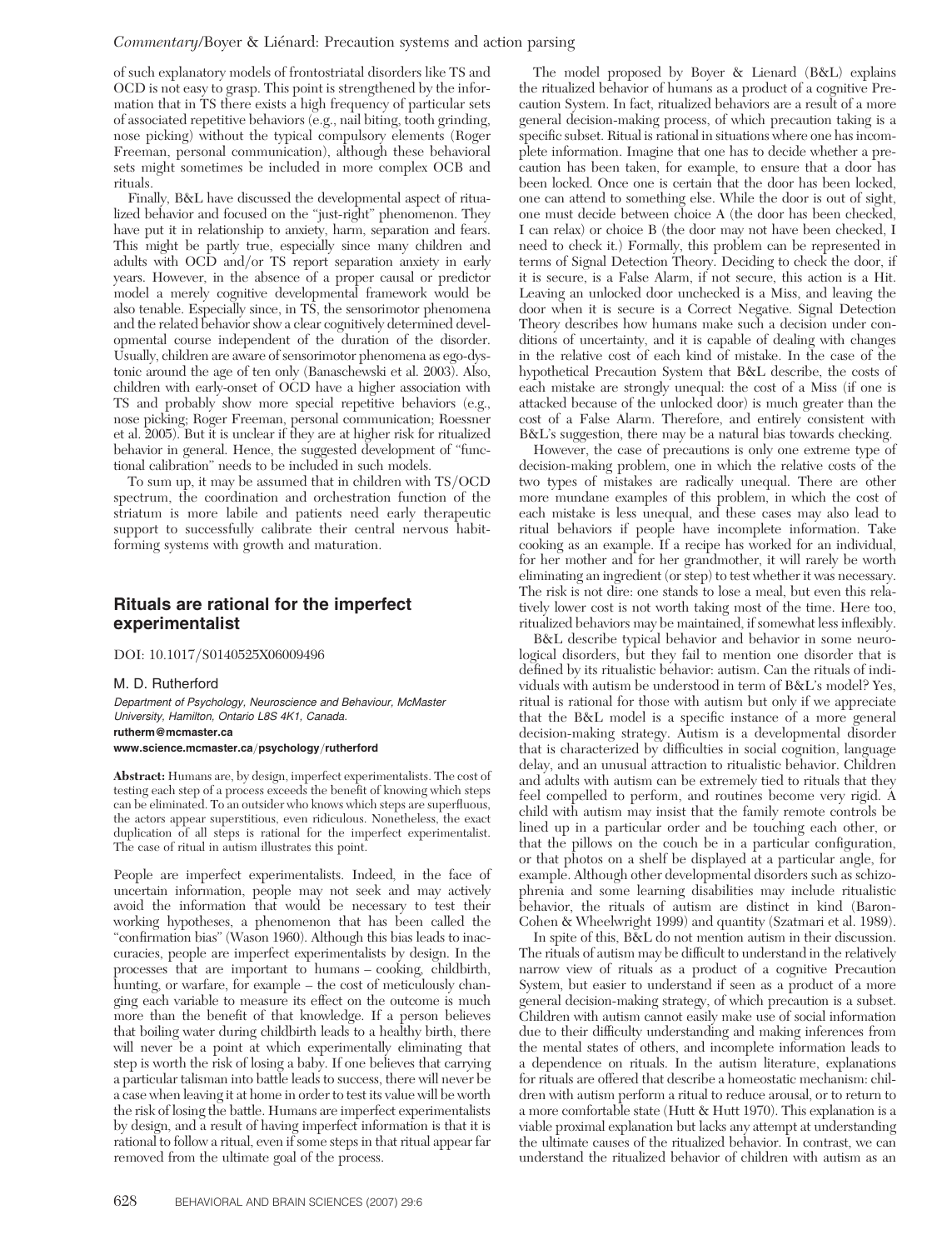attempt to continue to produce acceptable outcomes when those with autism have imperfect information. Those with autism are dependent upon ritual precisely because they have imperfect information, particularly social information. One result of this perspective is the prediction that those with autism may be even more tied to rituals in situations that are more socially demanding. Indeed, repetitive behaviors are more pronounced when children with autism are in the presence of unfamiliar adults (compared to familiar adults; Charlop 1983). For imperfect experimentalists with or without autism, the benefits of adhering to a routine that works exceed the risks of testing each step.

## Universal sex-specific instantiations of obsessive-compulsive disorder

#### DOI: 10.1017/S0140525X06009502

## Gad Saad

## Marketing Department, John Molson School of Business, Concordia University, Montreal, Quebec H3G 1M8, Canada.

#### gadsaad@jmsb.concordia.ca

Abstract: Numerous sex differences in obsessive-compulsive disorder (OCD) instantiations are likely universal, as the associated evolutionary threats and concerns onto which they map were differentially important to the two sexes. Hence, although some ritualized behaviors or thoughts are indeed culture-specific, others are both culturally and temporally invariant as they are rooted in universal Darwinian etiologies (e.g., the sex differences in OCD symptomatology posited here).

Boyer & Lienard (B&L) have heeded admirably E. O. Wilson's call for the development of consilient research paradigms (Wilson 1998). They have managed to unify disparate research traditions, operating at both the proximate and ultimate levels of analyses, into a coherent and parsimonious model of ritualized behavior. I fully concur with the central premise that obsessivecompulsive disorder (OCD) involves the over-activation of warning systems in evolutionarily relevant areas (Saad 2006), a tenet that is consistent with B&L's ninth proposition (P9; target article, sect. 7.5). In their first proposition (P1; sect. 7.1), B&L posit that fitness-relevant life cycle variables (including biological sex) should serve as strong predictors of the rate of occurrence, the strength, and the contents of intrusive thoughts. This is a very reasonable proposition whose explanatory power can be augmented in two ways: (1) recognizing that P1 applies to a much broader range of OCD instantiations (i.e., it need not be restricted to intrusive thoughts); (2) positing specific hypotheses for a given life cycle variable (in this case, biological sex). Specifically, to the extent that one's biological sex is a defining human polymorphism (certainly the case for a sexually reproducing species), one might reasonably expect sex differences in the symptomatology of OCD (see Saad [in press a] for additional details). This point serves as the crux of my commentary.

Although many social and physical ancestral threats are equally relevant to both sexes (hence no sex differences are expected in OCD manifestations that map onto these threats), some evolutionarily relevant dangers tend to be more sex-specific (and hence yield sex-specific instantiations of OCD). Intrusive thoughts related to the harming of one's infant are more common in women while sexual compulsions are more frequent in men. Women's contamination fears seem to fluctuate as a function of various important fitness-relevant stages including pregnancy status and menstrual cycle. Each of the latter sex-specific findings is perfectly congruent with evolutionary-based predictions. I would posit that ruminative thinking associated with loss of social status (e.g., "I am sure that I say idiotic things at company meetings causing everyone to think that I am a moronic buffoon") is more likely to occur in men, whereas that linked to beauty-related threats (e.g., "I am certain that people think that I am hideously fat and hairy") is much more common in women. In general then, while many ritualized behaviors might indeed be culturespecific (as per B&L's tenth proposition, P10; sect. 7.5), numerous sex-specific forms of OCD-related ritualized behaviors are likely universal as they map onto sex-specific evolutionarily relevant threats and concerns. Tangentially, in discussing culture-specific examples of ritualized behavior, B&L allude to purity of thought concerns in Islam (sect. 7.5). I am uncertain of this example's validity given that this concern is equally inherent to many other religions. For example, religious and moral scrupulosity has been documented quite extensively amongst Christians and Jews (both Inigo de Loyola and Martin Luther were thought to suffer from religious scrupulosity). Hence, religious scrupulosity along with its various forms of ritualized behavior is more likely linked to religiosity per se (irrespective of the religious tradition).

My present point with regard to the evolutionary roots of sex differences in the instantiation of OCD symptoms applies to other psychiatric conditions as well (see Kessler [1998] for a discussion of sex differences across a wide range of psychiatric conditions, albeit void of any evolutionary-based theorizing). I have argued elsewhere that numerous psychiatric afflictions appear to have universal sex-specific manifestations either in their forms and/or their incidence across the two sexes. For example, pornography addicts and pathological gamblers are overwhelmingly more likely to be male, whereas compulsive buyers and individuals suffering from eating disorders are extremely more likely to be females (Saad, in press b). These sex-specific effects are both temporally and culturally invariant and hence seem to have a Darwinian etiology. Incidentally, B&L state that hoarding is a form of OCD that is outside of their evolutionary purview perhaps because the ritualized behaviors in hoarding are not as apparent as those in other forms of OCD. I should mention that the items that women hoard when engaged in a compulsive buying binge typically relate to beauty-enhancing products, hence the evolutionary-based mechanisms are apparent in this case (Saad, in press b). Evolutionarily-congruent findings/explanations have been obtained/proposed for a wide range of psychiatric and medical disorders including De Clérambault's syndrome (Brüne 2001; Brüne  $\&$  Schröder 2003), erectile dysfunction (Cellerino & Jannini 2005; Gofrit 2006), perfectionism (Dunn et al. 2005), envy (Habimana & Masse´ 2000; Saad & Gill 2005), social stress (Troisi 2001), sexual disorders (Troisi 2003), persecutory delusions (Walston et al. 1998; Zolotova & Brüne 2006), depression (Mackey & Immerman 2000), body dysmorphic disorder (Phillips et al. 2006), and suicide (Saad, in press a). Generally speaking, key triggers of envy, suicide, perfectionism, social stress, body dismorphic disorder, erotomania, and persecutory delusions assort along sex-specific lines precisely because many evolutionary threats are differentially important to the two sexes.

Two final points: First, to the extent that B&L are applying an evolutionary-based approach in exploring ritualized behavior (including OCD), two non-cited albeit highly relevant papers are those by Polimeni et al. (2005) and Feygin et al. (2006). The former paper argues for the adaptive benefits of OCD via a group selectionist argument, whereas the latter article explores the manifestations of OCD in several domains of evolutionary import including parental and romantic love. Second, B&L repeatedly state that there are no evolutionary/adaptive reasons for humans to engage in wasteful rituals (e.g., the opening line of the epilogue, sect. 9.3). This is puzzling given that B&L are well aware of the costly signaling mechanisms that explain the evolutionary roots of such behaviors (cf. Sosis 2003; Sosis & Alcorta 2003; Sosis & Bressler 2003; also, Hagen & Bryant 2003). The latter point notwithstanding, I accept B&L's distinction between ritualized behaviors and rituals.

To summarize, B&L have provided a powerful conceptual model for exploring ritualized behavior. One proposed area for future research would be to explore universal sex-specific instantiations of ritualized behaviors (as occurs with OCD), a suggestion directly relevant to B&L's propositions 1, 9, and 10.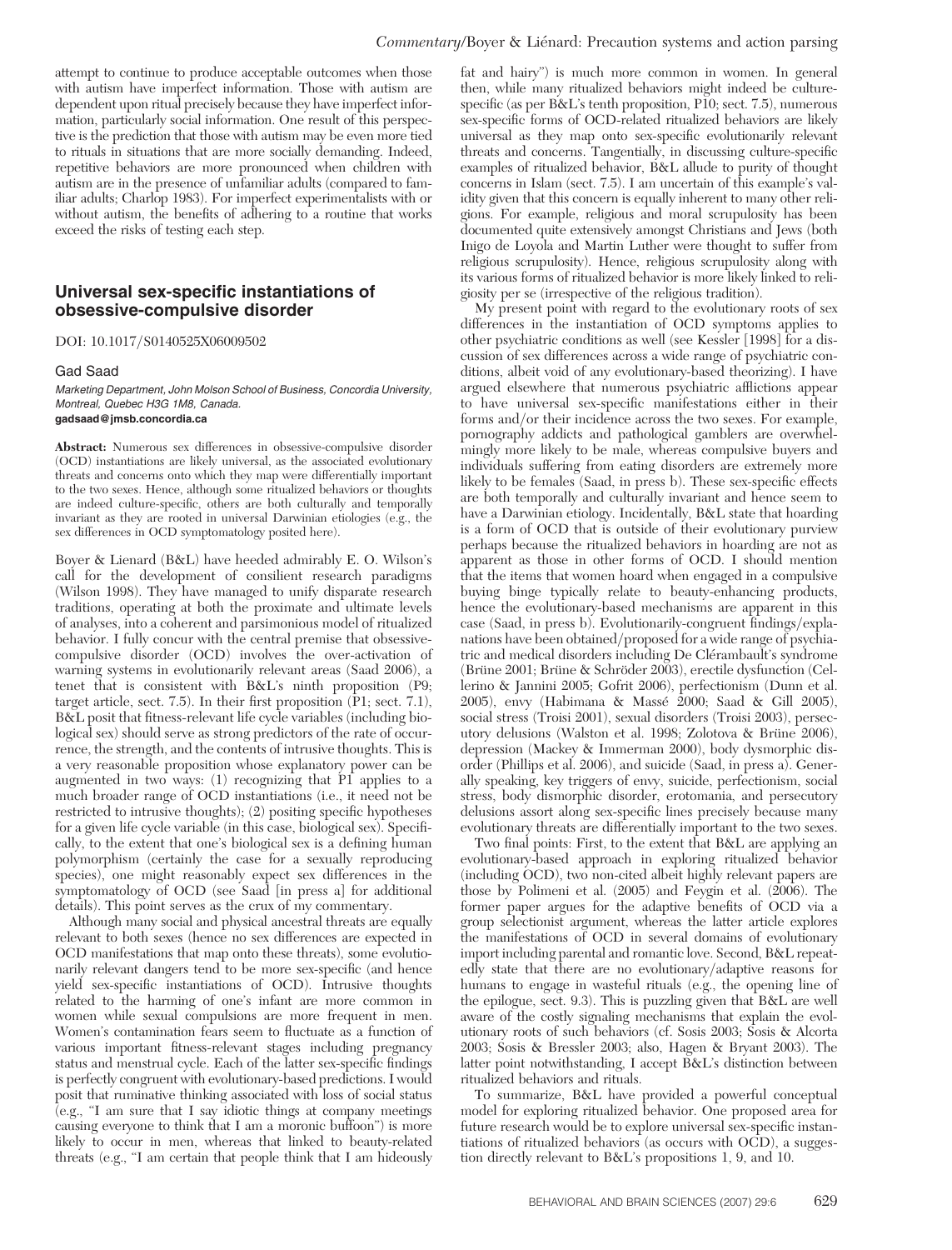## Morbid jealousy as a function of fitnessrelated life-cycle dimensions

DOI: 10.1017/S0140525X06009514

#### Lucas D. Schipper,<sup>a</sup> Judith A. Easton,<sup>b</sup> and Todd K. Shackelford<sup>a</sup>

<sup>a</sup>Department of Psychology, Florida Atlantic University, Davie, FL 33314; <sup>b</sup> Department of Psychology, The University of Texas at Austin, Austin, TX 78712.

#### lschippe@fau.edu jeaston1@mail.utexas.edu tshackel@fau.edu http://www.ToddKShackelford.com

Abstract: We suggest that morbid jealousy falls on the extreme end of a jealousy continuum. Thus, many features associated with normal jealousy will be present in individuals diagnosed with morbid jealousy. We apply Boyer & Lienard's (B&L's) prediction one (P1; target article, sect. 7.1) to morbid jealousy, suggesting that fitness-related life-cycle dimensions predict sensitivity to cues, and frequency, intensity, and content of intrusive thoughts of partner infidelity.

Jealousy is a universally experienced emotion proposed to be serving the adaptive purpose of preventing costly partner infidelity (Buss 2003). Jealousy mechanisms may exist on a normally distributed continuum, ranging from extreme hyposensitivity to extreme hypersensitivity (Buss 2000; Easton et al., in press). Individuals diagnosed with Delusional Disorder, Jealous Type (Diagnostic and Statistical Manual of Mental Disorders; American Psychiatric Association 2000) or "morbid jealousy" display this perceptual hypersensitivity and tend to exhibit extreme behaviors. These individuals incessantly accuse their partner of infidelity and often without actual verification (Kingham & Gordon 2004; Shepherd 1961). They monitor their partner's whereabouts by calling them incessantly, following their partner everywhere, and spying on their partner (Enoch & Trethowan 1979; Vauhkonen 1968). They show up unexpectedly at their partner's workplace or home. They use non-physical and physical abuse against their partner and may attempt to murder or actually murder their partner as a result of these intense and persistent feelings of jealousy (Buss 2000; Kingham & Gordon 2004; Mowat 1966).

If morbid jealousy is on an extreme end of a jealousy continuum, we hypothesize that individuals with normal jealousy and individuals diagnosed with morbid jealousy may experience many of the same intrusive thoughts and behaviors. As Boyer & Lienard (B&L) note, an important distinction lies not in the thought content but in the appraisal of those thoughts. Consistent with B&L's Precaution System Model, hypersensitive jealousy mechanisms may not be dysfunctional in all cases; in fact, by over-interpreting specific cues to partner infidelity, the mechanisms may serve the adaptive purpose of preventing partner infidelity. The perception, interpretation, and reaction to cues to partner infidelity may depend on specific contextual factors. We argue that the position of an individual along fitness-related lifecycle dimensions will predict the sensitivity to cues to partner infidelity and the frequency, intensity, and contents of intrusive thoughts of partner infidelity. These fitness-related life-cycle dimensions are experienced in a number of different ways.

It has been shown that men more than women are upset when asked to imagine their partner engaging in sexual intercourse with someone else, whereas women more than men are upset when asked to imagine their partner falling in love with someone else (Buss et al. 1992; Buss et al. 1999). Thus, men are more apt to display sexual jealousy whereas women are more apt to display emotional jealousy. We expect to find the same pattern in individuals diagnosed with morbid jealousy, such that a greater percentage of men than women diagnosed with morbid jealousy will focus on a partner's sexual infidelity, and that a greater percentage of women than men diagnosed with morbid jealousy will focus on a partner's emotional infidelity. Furthermore, we expect that men diagnosed with morbid jealousy will obsess on the details of a partner's sexual contact with other men and that women diagnosed

630 BEHAVIORAL AND BRAIN SCIENCES (2007) 29:6

with morbid jealousy will obsess on the details of a partner's emotional contact with other women.

Research has also shown that men more than women report a potential rival's social status/wealth as a jealousy eliciting characteristic and that women more than men report physical attractiveness/youth as a jealousy eliciting characteristic in a potential rival (Brase et al. 2004; Buss et al. 2000). We expect to find the same thought pattern in men and women diagnosed with morbid jealousy. In fact, the intensity and frequency of these thoughts may vary as a function of fitness-related life-cycle dimensions. For example, a young man with few resources may be especially likely to focus on a rival's social status/wealth. An aging woman may be particularly attuned to the attractiveness/youth of potential rivals.

We also expect shifts in mate value in one partner relative to the other partner to predict sensitivity to cues of infidelity, and the intensity and frequency of jealous thoughts and feelings. Individual mate value can increase. One partner may experience sudden financial success, career advancement, or social status enhancement, or perhaps increased physical attractiveness through exercise, dieting, or cosmetic surgery. Individual mate value can also decrease. One partner may physically age faster than the other, become seriously ill, handicapped, or infertile. A career setback or a loss in social status may also decrease mate value. The individual with the newly acquired lower mate value may feel less attractive, sexually inadequate, or unworthy as a partner; and may now be perceived by their partner as an unworthy mate (Buss 2000). It may benefit those individuals with the lower mate value to attend to this discrepancy and to be more vigilant in their mate guarding efforts, including experiencing frequent and intense feelings of jealousy, increasing their sensitivity to cues of partner infidelity, and behaving accordingly to prevent partner infidelity.

Finally, we expect rates of actual partner infidelity to reflect the sensitivity to and the frequency, intensity, and contents of intrusive thoughts of partner infidelity. A diagnosis of morbid jealousy requires that the individual's partner is not or has not been unfaithful. However, if jealousy mechanisms are designed to perceive cues to partner infidelity, it is possible that these hypersensitive jealousy mechanisms are functioning as designed, that is, accurately detecting partner infidelity. Perhaps these persistent and obtrusive feelings of jealousy are grounded in reality. By not considering the functionality of jealousy mechanisms, clinicians may be too quick to dismiss the perception of their patients.

A complete understanding of morbid jealousy may come from examining morbid jealousy in relation to normal jealousy. We concur with B&L's Precaution System Model proposal that intrusive thoughts are generally not dysfunctional; and we offer that an examination of the individual context through fitness-related lifecycle dimensions may predict sensitivity to cues to partner infidelity, and the frequency, intensity, and content of intrusive thoughts of partner infidelity. The application of this model to morbid jealousy may help researchers and clinicians enrich their understanding of the disorder and thereby improve treatment of individuals diagnosed with morbid jealousy.

## Critical developmental periods of increased plasticity program ritualized behavior

DOI: 10.1017/S0140525X06009526

#### James E. Swain

Child Study Center, Yale University School of Medicine, New Haven, CT 06520.

james.swain@yale.edu

Abstract: The consideration of humans going through sensitive periods of life, such as childhood and the early postpartum, may be helpful in understanding the cognitive and evolutionary puzzle of human rituals. During such periods, certain brain systems may mediate an increased susceptibility to learn new behaviors, rational or irrational.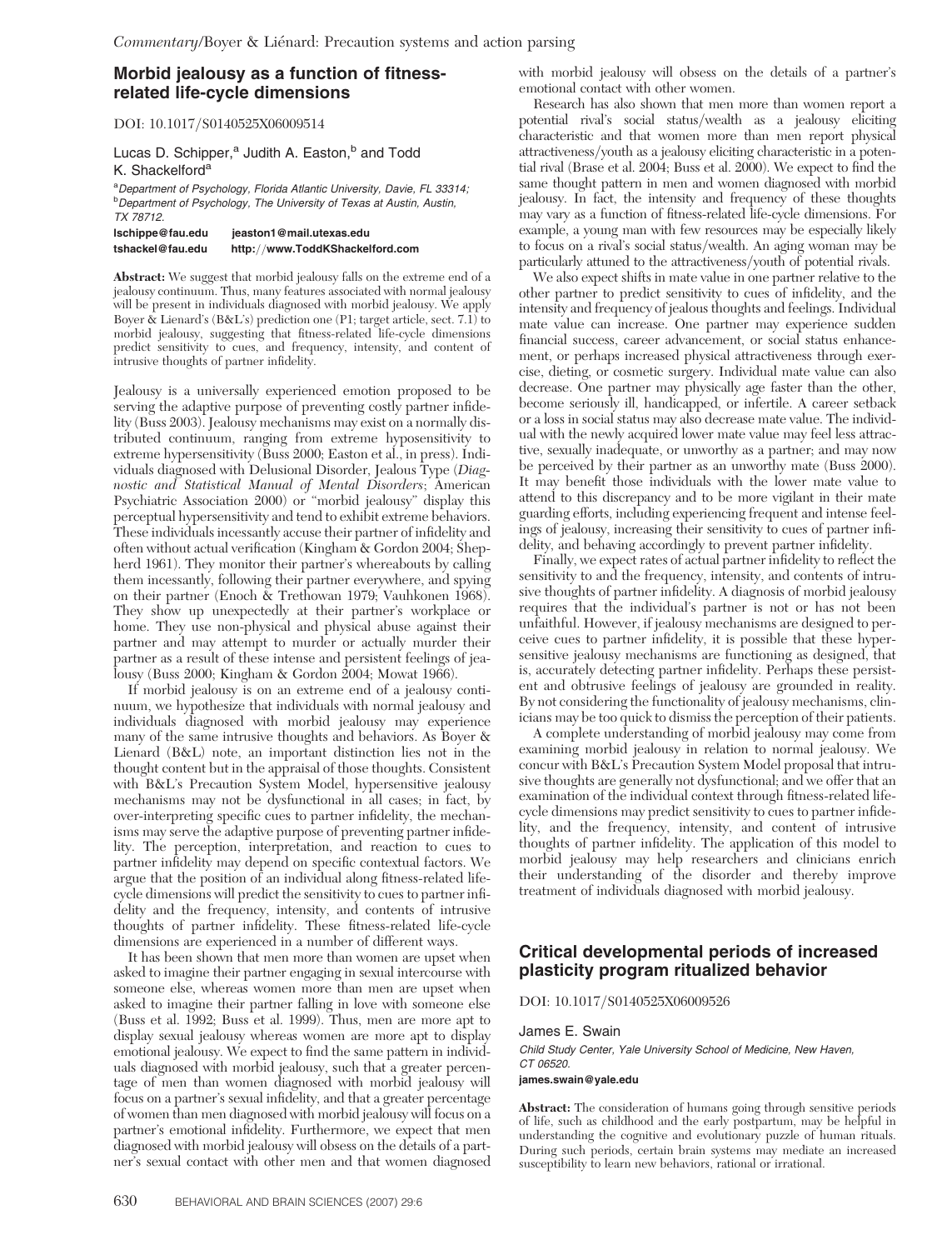The apparently irrational ritual behaviors discussed by Boyer & Lienard (B&L) may be related to the double-edged sword of having windows of increased plasticity. There is considerable evidence from epidemiology, ontogeny, ethology, and neurobiology that patterns of "normal" and adaptive ritual through childhood, romantic love, family life, and religious experience overlap with obsessive-compulsive disorder (OCD) (Feygin et al. 2006). During vulnerable periods, the capacity to recruit reward systems to motivate and learn survival behaviors without reasoned justification might confer significant evolutionary advantages. However, these periods might also render humans susceptible to irrational or psychopathological behaviors transmitted through the impact of comorbid psychopathology, culture and family.

Much of human behavior may be thought of as the result of reward-seeking or harm avoidance so that one might imagine behavior is based on an overall cost function associated to each action in which rational decisions are based on the conscious weighing of "pro's and con's." However, when time is limited, stress is increased, or dangers are great, perhaps survival has evolutionarily favored brains that acted without rational review – that is, that performed rituals. Ritual behavior, then, would include behaviors that do not stand up to rational review, such as behaviors in which faith, rather than verifiable facts, determine actions. Children may represent a developmental window when threats are greater, cognitive capacity is lower, and perhaps even reward/learning circuits are primed to accept whatever they are told, with little rational review. Further, the behavior of children is influenced by the introduction of false positives and negatives. For example, children are told, and they accept, that if they do certain things then fictional entities such as Santa Claus or religious figures will be pleased and perhaps reward them. In the case of the Santa Claus myth, actual material rewards are provided by parents in addition to other parental caring behaviors. Alternatively, children may be threatened with negatives such as imaginary monsters or religious concepts like "hell" for failure to conform to whatever is required of them. Ideas of harm befalling a parent (reminiscent of OCD) may also be introduced. The capacity to be irrational, then, may be programmed during childhood to support a wide variety of fallacious cognitions that may go on to be part of rituals and OCD. It appears that a tendency toward magical thinking may underlie links between superstition and OCD severity (Einstein & Menzies 2004). In the case of religious beliefs, the acceptance of patently un-testable hypotheses (such as the nature of life after death) can even be rewarded, under the general guise of "faith." It is an interesting observation that early-onset OCD is more severe (Rosario-Campos et al. 2001). It might be interesting to study the converse – that is, would a delay of ritual-based teachings to mid-late adolescence result in a decrease in ritual behavior and OCD?

As we might predict, then, increased religiosity (significantly mediated by childhood instruction) is associated with increased OCD. For example, Catholics with a high or moderate degree of religiosity scored higher on measures of OCD-related obsessional thoughts, compulsive washing, intolerance for uncertainty, need to control thoughts, beliefs about the importance of thoughts, and inflated responsibility, than did less religious Catholics (Sica et al. 2002). In another study using self-report questionnaires, differences in OCD-related phenomena between highly religious Protestants, moderately religious Protestants, and atheist/agnostic participants drawn from an undergraduate sample were studied (Abramowitz et al. 2004). Highly religious versus moderately religious Protestants reported greater obsession symptoms and compulsive washing. Also, compared with atheists and agnostics, the highly religious had more obsession symptoms, including compulsive washing, intolerance for uncertainty, need to control thoughts, beliefs about the importance of thoughts, and inflated responsibility. In another study of 45 outpatients with OCD, 42% of patients had religious obsessions (Tek & Ulug 2001). Relationships between religious practices and OCD have also been reported among Hindus (Khanna & Channabasavanna 1988), Orthodox Jews (Greenberg & Shefler 2002), and Muslims (de Bilbao & Giannakopoulos 2005), underscoring the influence of particular religious affiliations on the expression of OCD.

It is likely that many brain systems are involved in ritual, including the fronto-striatal networks mentioned by B&L. Also of particular importance would be the reward systems that normally motivate various behaviors involved in learning and affiliation (Depue & Morrone-Strupinsky 2005). These might, however, be vulnerable to hijacking, such as in the acquisition of irrational, ritualistic, and pathological behaviors in OCD (Leckman & Mayes 1999), and addictions (Kufahl et al. 2005; Swain et al. 2005). Some of these systems have been shown to be activated in parents who are also undergoing a period of increased stress, learning, and preoccupation in the first few months after childbirth (Leckman et al. 1999). Several groups are also contributing to this field using different functional brain imaging experimental paradigms and populations (Swain et al., in press). These imaging studies hold the promise of identifying brain circuits associated with the formation of parent–infant attachment during the critical postpartum period. Some of these areas overlap with the ritual areas suggested by B&L and with OCD regions (Friedlander & Desrocher 2006). For example, first-time parents responding to their own infant's cries versus those of other infants' at 2 weeks postpartum, had activated basal ganglia, orbitofrontal cortex and caudate. These activations were also correlated with measures of OCD-like postpartum preoccupations.

Certain neurotransmitters may be critical to rituals. For example, CSF levels of the affiliative neuropeptide oxytocin are elevated in some individuals with OCD (Leckman et al. 1994). Another example is serotonin since serotonergic drugs are commonly used to treat OCD. In addition, serotonin has been associated with spiritual experiences (Borg et al. 2003), and OCD-related moral or religious scrupulosity can be effectively treated with serotonin reuptake blockers (Fallon et al. 1990). Indeed, much more research is needed on the common and distinct neural correlates of various OCD symptom dimensions with symptom provocation paradigms, combined with neuropsychological tasks and neuroimaging techniques. Certain groups that bear particular attention include "normal" subjects during critical periods such as childhood, or high stress.

#### ACKNOWLEDGMENTS

J. E. Swain is supported by a grant from the National Alliance for Research on Schizophrenia and Depression. Thanks to J. D. Swain for providing valuable comments on an earlier draft of this commentary.

## The evolved architecture of hazard management: Risk detection reasoning and the motivational computation of threat magnitudes

#### DOI: 10.1017/S0140525X06009538

## John Tooby<sup>a</sup> and Leda Cosmides<sup>b</sup>

aDepartment of Anthropology, Center for Evolutionary Psychology, University of California, Santa Barbara, CA 93106-3210; <sup>b</sup>Department of Psychology, Center for Evolutionary Psychology, University of California, Santa Barbara, CA 93106.

tooby@anth.ucsb.edu http://www.psych.ucsb.edu/research/cep/ cosmides@psych.ucsb.edu

http://www.psych.ucsb.edu/research/cep/

Abstract: The architecture of the hazard management system underlying precautionary behavior makes functional sense, given the adaptive computational problems it evolved to solve. Many seeming infelicities in its outputs, such as behavior with "apparent lack of rational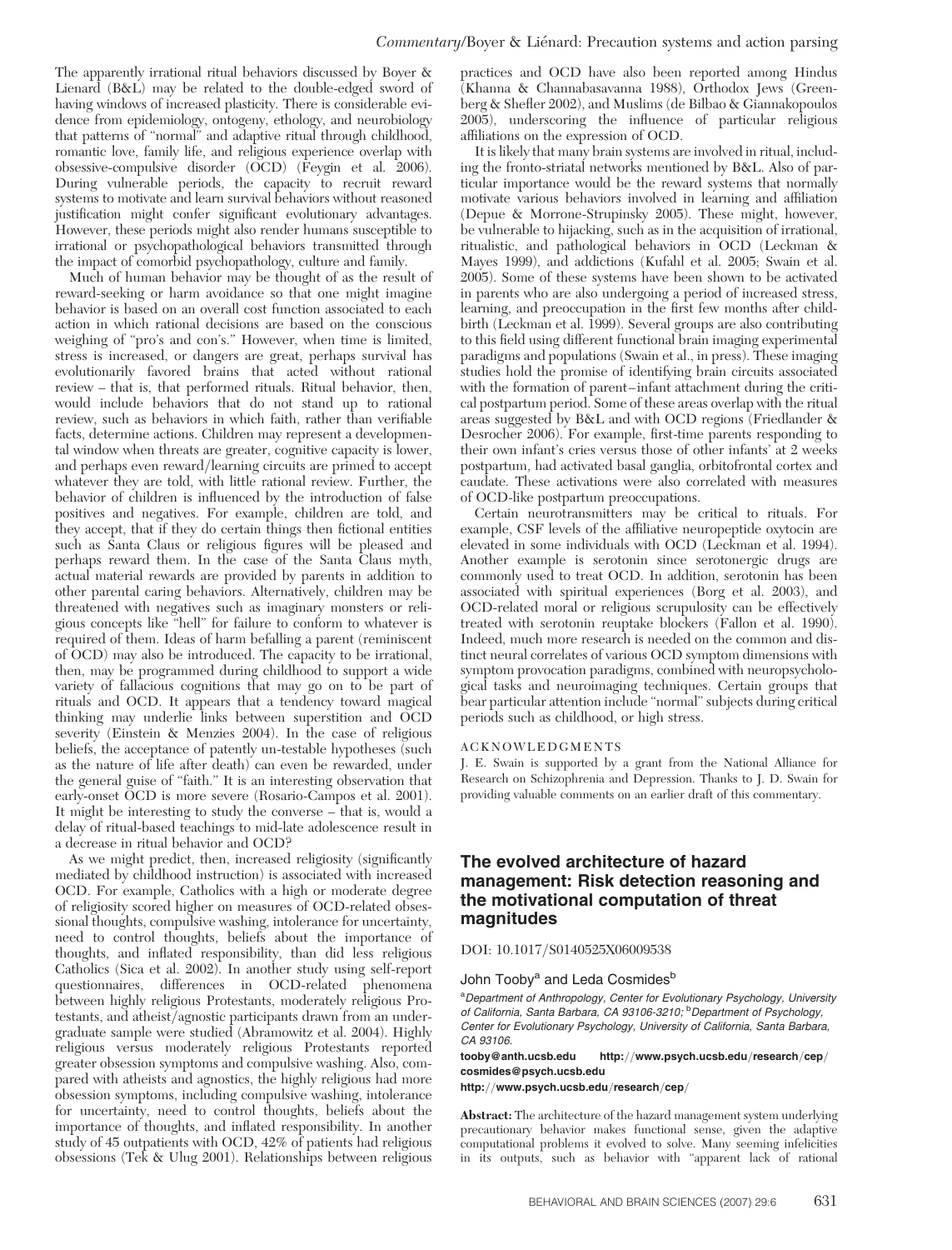motivation" or disproportionality, are susceptibilities that derive from the sheer computational difficulty posed by the problem of cost-effectively deploying countermeasures to rare, harmful threats.

Boyer & Lienard's (B&L's) landmark work represents a decisive advance in our understanding of the evolutionary psychology of ritual behavior, viewed as a byproduct of adaptations for avoiding danger. We strongly endorse the view that there is an evolved, species-typical suite of neurocomputational adaptations designed to deal effectively with dangers and the deployment of countermeasures – what we have called *hazard management* or *precaution* systems (Fiddick et al. 2000). We also agree that the themes of ancestrally recurrent danger (e.g., contagion, danger to offspring) that pervade obsessive-compulsive disorder (OCD) ideation, together with the hyperactivation of precautionary checking subroutines, indicate that OCD results from breakdowns in these evolved systems (Cosmides & Tooby 1999). In particular, we have been pursuing the hypothesis that there is an evolved domain-specific inferential specialization designed to reason about whether an appropriate precaution has been taken, conditioned on the presence of the danger it protects against. A growing body of evidence suggests that such a risk detection specialization exists (somewhat parallel to the cheater detection system) and is cognitively distinct (Fiddick et al. 2000), neuropsychologically dissociable (e.g., from reasoning about social contracts; Stone et al. 2002), and involves distinct patterns of neural activation, as judged by neuroimaging findings (Ermer et al., in press).

This risk detection reasoning (and attentional) subsystem appears to use cognitive primitives at the level of  $hazard_i$ (present/absent), countermeasure for i (in effect, not in effect), and it draws attention to conditions in which a danger may be present but its appropriate precaution may not have been taken. We believe that when this checking subroutine produces the inference that a specific hazard<sub>i</sub> might be present in the absence of its specifically associated countermeasure, this output potentiates the regulatory circuitry governing motivations to take associated safeguards. We suspect that this same system, to accomplish its detection function for evolutionarily prepared dangers, accesses what B&L call the Potential Hazard Repertoire, and the Evolutionary Precaution Repertoire. We therefore view these as evolutionarily prepared subsets of two more encompassing repertoires that include all represented hazards, and all represented countermeasures, respectively. That is, the risk detection subsystem not only functionally links "innate" countermeasures (e.g., washing) to ancestral hazards (e.g., disease exposure), but also links evolutionarily novel countermeasures (e.g., backing up) to evolutionary novel dangers (e.g., hard disk crashes).

The adaptive computational problems posed by reasoning, however, are dwarfed by the magnitude of the design problems posed by the task of computing valuations in a fitness enhancing way (Tooby et al. 2004). The selective intensity of an adaptive problem is a function of the frequency of the selective event, multiplied by the magnitude of its fitness consequences. Events that  $(1)$  happen frequently over the lifespan,  $(2)$  where outcomes follow rapidly, and (3) where outcomes can be readily assayed for their value allow the evolution of feedback systems that shape and weight actions reliably (allowing, e.g., motor skill acquisition). In contrast, a selectively significant set of detrimental events (threats) will be sufficiently harmful (e.g., disease, predation, ambush, social disgrace) to make it potentially cost-effective to take countermeasures even when their incidence is low. Because their incidence is low, however, sampling error and a paucity of observations will make uncertainty great, accurate ascertainment of their true probabilities difficult, and the change in their probability associated with a given countermeasure or predictive cue even harder to determine. Indeed, a successful precaution may preclude a harmful event from happening, so that it is never observed by an individual. How can the observer tell whether a threat has disappeared, whether the precaution remains necessary, or whether good luck was responsible for the

apparent disappearance of a threat that remains real? The rarer an event is, the more its true probability will be hidden from an observer among a large range of possible values.

Indeed, because many threats are produced by design by antagonistically co-evolving organisms, selection often makes threats maximally unpredictable to their victims. Yet the motivational system, in order to allocate effort among possible precautionary actions and other fitness-promoting activities, must compute and assign to each threat (given a set of cues) a value, as an approximate function of its expected cost and its expected probability. That is, for each represented threat, the system must compute a regulatory variable: a threat index. It also needs to compute values for cues that predict changes in the probability of the threat, as well as values for the effectiveness of countermeasures. (The categorization of threats ought not to be just a function of their "objective" external resemblance to each other, but more importantly of how similar their countermeasures are: That is, "pollution" is an evolved idea not because it represents a single kind of threat – it does not – but because the environmental threats it lumps together can be attenuated using the same kinds of countermeasures.) Because of their different evidentiary bases, threat indices cannot be computed in the same way in which positive payoffs driving reward-seeking decisions can be. Accordingly, the precautionary system is adaptively designed to produce feelings of "compulsion" (action motivated in a way that is divorced from any proximate goal or confirmatory payoff – unlike, say, foraging). Normally, precautionary compulsions should be trumped whenever situations invite alternative actions whose payoffs exceed the threat index. Although what might be called optimal defense theory has some powerful analogies with optimal foraging theory, it also has disanalogies which would have selected for the hazard management system to become a computationally differentiated part of the motivational architecture.

A well-engineered system should supplement observations of the incidence of rare costly events and countermeasures with other sources of information. These include (1) correlated cues to conditions of heightened threat (Neyman-Pearsonian decision theory suggests that the system ought to be biased to overinterpret the diagnosticity of candidate predictors, as in posttraumatic stress disorder [PTSD]); (2) non-frequentist causal models of countermeasures (e.g., physical barriers to threats); (3) decoupled imaginative simulations (Tooby & Cosmides 1990) and quasi-counterfactual representations such as "near misses" (when dysregulated, these recalibrations constitute obsessions); (4) possible transgenerational epigenetic reweighting (see Tooby et al. 2003); (5) genetic inheritance (the heritable personality dimension psychoneuroticism may exist as an adaptation to allow local and transgenerational recalibration of threat indices through genetic or epigenetic reweighting (see Tooby et al. 2003); and (6) social sources of information.

The social dimension especially illuminates collective ritual behavior. Observations gathered by multiple conspecifics provide more accurate estimates of actual threat magnitudes – the adaptationist rationale for circuits that reset threat indices partly based on observed fear reactions in others (Cook & Mineka 1987). Moreover, the high uncertainty hovering over incidences and countermeasure effectiveness leaves the hazard system susceptible to error, volatile reweighting, individual differences, and social entrainment (including manipulation). Seeing others devote considerable effort to a collective ritual presented as a countermeasure advertises their threat indices, inducing observers to reweight. Finally, because of human improvisational intelligence (Tooby & DeVore 1987), we think there is a proper domain for some precautionary ritual behavior, where it functions as preparation for complexly managed, instrumental activity in dangerous and unpredictable environments whose negotiation necessitates high levels of skill acquisition, rapid reaction time, and organized material readiness. Aspects of military training, seamanship, katas, mountain climbing – even medicine concoction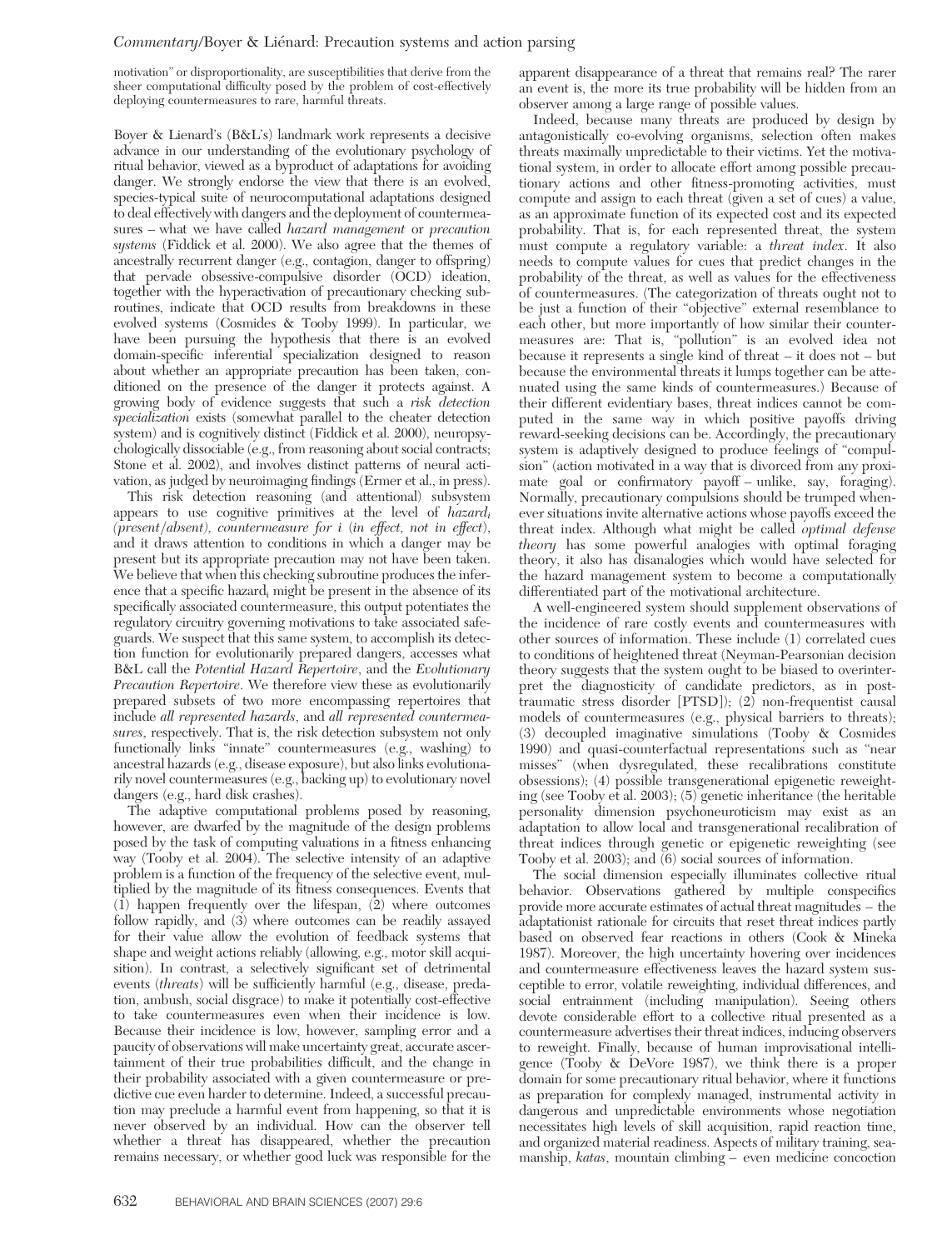and some cooking – exemplify aspects of functional precautionary ritual behavior. This minor caveat aside, B&L have powerfully illuminated underlying commonalities in ritual behavior.

## Ritual: Meaningful or meaningless?

DOI: 10.1017/S0140525X0600954X

#### Robert Turner

Wellcome Department of Imaging Neuroscience, Institute of Neurology, University College London, London WC1 N 3BG, United Kingdom. r.turner@fil.ion.ucl.ac.uk http://www.fil.ion.ucl.ac.uk/Turner/

Abstract: In conflating opposing meanings of the term "ritual," arising from historical Western cultural conflicts regarding church and state, this target article begs fundamental questions. Its appeals to cognitive science concepts such as "working memory" are poorly informed and obfuscate what could have been a far more penetrating and less biased discussion of stereotyped human action.

In English, it is not unusual for the same word to come to possess two almost opposite meanings – for example, the word "sanction" – which require careful distinction. The term "ritual" is similar, denoting pointless actions and also those with great meaning for participants. Boyer & Lienard (B&L) (and Cosmides and Tooby, whom they acknowledge as inspirations for this study) seem to have been foxed by this etymological quirk. Otherwise, their use of the term "ritual" to refer simultaneously to both opposite meanings might be regarded as disingenuous.

Much ethnography has been devoted to teasing out authentic interpretations of the rituals that are found universally in every culture (even those of university academics). Cultural anthropologists' definitions of the term "ritual" are indeed vague, for excellent reasons. Because the meanings of rituals are generally deeply embedded in the local network of social institutions and collective representations, which are to a large extent taken for granted by participants in a given culture, it is often difficult to find simple interpretations for specific component actions of any given ritual. For instance, Sperber (1975) found it quite impossible to understand why members of the tribe he studied applied butter to their hair. But absence of evidence is not evidence of absence, as all good scientists are aware.

B&L have adopted their compatriot Sperber's rationalistic bias and are content, at least at the outset of their article, to fully equate cultural ritual with the pathological and apparently irrational behaviour of humans suffering from obsessive-compulsive disorder (OCD), and with the repetitive actions of small children (who perhaps delight in their freshly-acquired ability to give order to their personal space and time). But they do not appear to appreciate that their definition of "ritualized behavior" as "stereotypy, rigidity, repetition and apparent lack of rational motivation" (target article, sect. 1), applies precisely as well to more approved, adult, and non-pathological cultural forms such as theatre, music, and poetry. It is not at all clear how these latter forms might relate to "inferred threats to fitness" arising from a "Hazard-Precaution System" (as the authors call it, perhaps using the term "system" to distance themselves from Pinker's wholesale misuse of the term "module"; see, e.g., Pinker 1997). In any case, cultural ritual clearly serves many purposes, such as worship, dedication, marking a social commitment, enacting a rite of passage, which it would be ridiculous to associate with inferred threats to fitness. Ritual is often effective in these contexts because of its dramatic power, bringing together in a choreographed and synergistic process symbols that have great resonance in the cultural understanding of its protagonists (cf. Victor Turner 1969). Perhaps B&L have had no personal experience of this power, which would explain how easily they have confused the two opposite senses of the term "ritual."

It is also important to stress that religious ritual, like other performative genres, is rarely rigidly repetitive. On the contrary, it is often tailored to suit the occasion and/or the individuals concerned, particularly in rituals that are intended to be curative. Ritual experts frequently draw from an extended repertoire of approved variants, as do Western medical practitioners (e.g., E. L. B. Turner 1992). The relatively invariant form of the proceedings can easily be seen to provide an acceptable context or frame (see Goffman 1974) for social actions, enabling the participants to interpret them appropriately.

Far from "swamping working memory," repetitive ritual actions are typically easily memorized, and thus rapidly become overlearned, relieving any potential burden on working memory and allowing a greater focus on the affective and cognitive content of the ritual context. The reader should be aware that "swamping working memory," a favourite phrase of Boyer, is not an accepted cognitive science concept – perhaps the authors mean "increased attentional load" (e.g., Lavie 2006). Over-learning is also a vital aspect of musical performance. Indeed, humans very often rely on over-learned behaviours, consciously or unconsciously fitting themselves into predictable and thus interpretable roles. Ritual action is thus a particularly striking example of role-play.

To argue that such adherence to custom results from a narrowly defined brain Hazard-Precaution System is question-begging and has limited explanatory power, like Molière's virtus dormitiva. In my view, this aspect of human social behaviour is supported by a more "domain-general" brain system (or systems!) for planning, scenario development, and prediction, which uses Bayesian computational algorithms to imaginatively assess the potential benefits and costs of a range of possible actions. Cognitive scientists are familiar with this system as the "central executive" (Baddeley 1990; Norman & Shallice 1980). It is obvious that the ability to acquire, learn, and represent stereotypical patterns for action greatly increases the efficiency of such neural computations by limiting the range of possibilities, and could thus increase evolutionary fitness. B&L are tendentious in separating out actions which they happen to believe are "pointless," as the products of a special evolutionary module which could give rise to the pathological behaviour of patients with OCD.

The appeals to brain science made in this target article are also unconvincing. The authors ascribe a major role in the production of ritualized behaviour to the anterior cingulate cortex (ACC), and ascribe the symptoms of OCD to its defective performance. However, this is one of the largest anatomically defined cortical areas, and recent studies (e.g., Chein & Schneider 2005) show that regions within it support a wide variety of functions, such as domain-general learning, emotional response, placebo effect, and internally directed attention. While indeed part of the subgenual ACC might possibly support the postulated Hazard-Precaution System (Van Laere et al. 2006), this area has also been firmly implicated in mood disorder (Mayberg et al. 2005). The functional anatomy of the ACC is an area of intensive research, and the authors have reached premature conclusions.

Ultimately, B&L reveal their disdain for what quite clearly gives most of us our major motivation, delight, and satisfaction – participation in social rituals such as weddings, funerals, christenings, sporting occasions, graduations, and other initiation ceremonies – by referring to them as a "waste of time" (sect. 9.3). Such an elitist viewpoint undermines the credibility of much of this article.

## Ritualized behavior as a domain-general choice of actions

DOI: 10.1017/S0140525X06009551

#### Hongbin Wang<sup>a</sup> & Paul Bello<sup>b</sup>

a School of Health Information Sciences, University of Texas Health Science Center at Houston, Houston, TX 77030; <sup>b</sup>Air Force Research Laboratory, Information Directorate, Rome, NY 13441.

Hongbin.Wang@uth.tmc.edu http://www.shis.uth.tmc.edu Pello.Bello@rl.af.mil http://www.pbello.com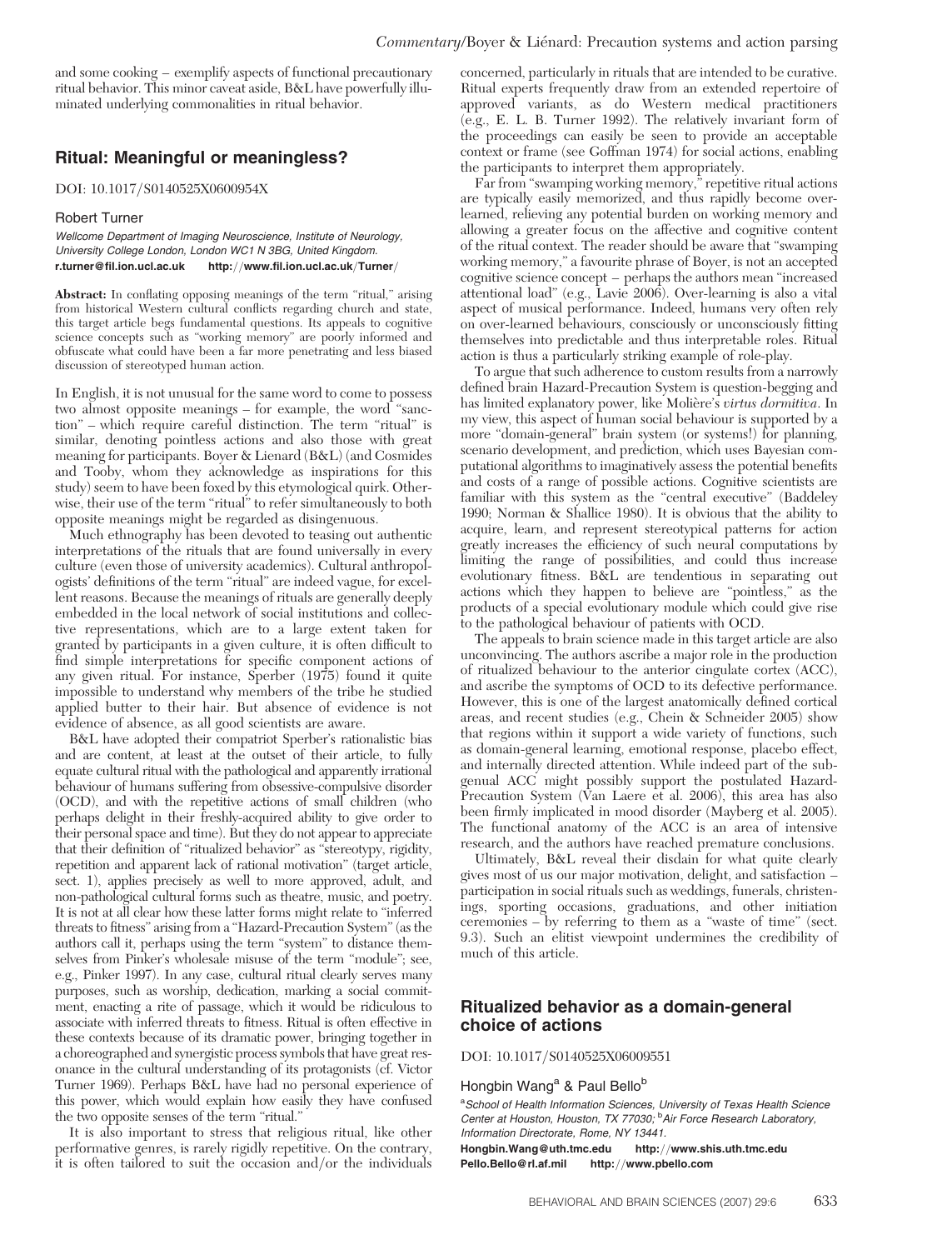Abstract: Although we agree that ritualized behavior is a mystery that calls out for an explanation, we do not think that the proposed domainspecific two-component system offers an empirically well-justified and theoretically parsimonious description of the phenomena. Instead, we believe that the deployment of domain-general mechanisms based on choice of actions could also explain the essential features of ritualized behavior.

Fully recognizing that ritualized behavior manifests itself in vastly diversified forms, Boyer & Lienard (B&L) have taken a bold and admirable step in proposing to find a common mechanism that is capable of explaining what they claim to be "core features" across different manifestations of ritual: from pathology in obsessive-compulsive disorder (OCD) to routinely invasive thoughts in adults to various elaborate cultural rituals. Based on various pieces of neuropsychological evidence that link the ritualized behavior observed in OCD sufferers to specific brain pathology in the basal ganglia and cortico-striatal loops, a domain-specific two-component system account has been suggested.

While the account seems quite reasonable in the case of OCD (as well as in other motor and cognitive disorders such as Parkinson's disease), we wonder how far it can be extended to explain ritualized behavior in more complex personal and cultural rituals. In particular, we are not fully convinced by the suggestion that the relatively low-level motor control functions of basal ganglia are primarily responsible for the higher-level ritualized behavior demonstrated in various cultural rituals such as religious ceremonies, ancestor worship, and death rituals. Even the authors constrain their definition of "ritualized behavior" to be "a precisely defined way of organizing a limited range of action" (sect. 1, last para.) (i.e., action ritualization); the gap between motor control functions and ritualized behavior seems too wide to be easily filled. Ritualized behavior in various social scenarios clearly involves more than a failure of motor control, though it may be manifested by rigid, stereotypic, and aimless action sequences.

The authors' proposal for a domain-specific "Hazard Precaution System" for ritualization is also partially based on their observation that most, if not all, ritualized actions have to do with dangers, threats, and hazards that somehow impair individuals' fitness or survival. They argue, for example, that "washers" compulsively seek purity while "checkers" desire security. On their account, when adequate satiation of these desired states is not perceived to have been achieved, precautionary actions have to be taken to correct the situation and from this ritual behavior often arises. Although intuitively appealing, these arguments are difficult (if not impossible) to falsify. First, even from an evolutionary point of view, fitness-related features are quite diversified – food, sex, and pleasure-seeking, to name a few of many, can all be motivating forces for certain types of behavior. It seems that those most commonly observed ritualized actions, such as "washing" and "checking," only cover a tiny subset of these features. To adequately link fitness and ritualized actions, one has to explain this "asymmetry," that is, why some types of fitness features (e.g., "purity" for "washers") are more important (and thus more commonly ritualized) than others. Second, it seems that there is a conflict in the authors' arguments that ritualized actions are often fitnessdriven, on one hand, and goal-demoted, on the other. Seeking health and security, which arguably motivates ritualization in the first place, is clearly goal-oriented. The compulsiveness and rigidity demonstrated in ritualized actions may seem senseless on the surface but may not be so beneath. A theory of ritualization has to strike a balance between ultimate fitness-seeking and superficial goal-demotion.

Finally, hazard detection and precaution taking are basic and general neuropsychological mechanisms. In a certain sense, all forms of human behavior can be cast as results of this detection-and-reaction operation. Supplementing this point, many production rule based cognitive architectures, such as ACT-R (Anderson & Lebiere 1998) and Soar (Newell 1990), actually

model large domains of human cognitive functions using domain-general rules that are just condition-action pairs. If we conceive of conditions as hazard-related features and actions as precautions plans, these systems, with certain additional constraints, seem to be capable of explaining most of the ritualized behavior mentioned by the authors. In order to claim that hazard detection and precaution generation are specialized systems responsible for ritualized actions, one has to explain why such domain-general mechanisms are insufficient or implausible explanatory devices.

We tend to believe that such domain-general mechanisms are sufficient and may offer a more parsimonious and flexible account for ritualization than the domain-specific two-system proposal. A large body of neuropsychological evidence has suggested that the human brain be viewed as a holistic modular system – while individual modules possess functional specialties embodying rich cognitive functions, causing behavior to emerge when all modules are unified in principled and constrained ways (Farah 2000; O'Reilly & Munakata 2000). The difficulty lies in defining sufficiently rigorous criteria for claiming that some of these modules are part of our evolutionary inheritance, rather than using them as convenient explanatory devices when one doesn't sufficiently consider other alternatives. A striking example concerns the function of Broca's area. Whereas it has long been accepted that Broca's area is specialized for language, it has recently been discovered that the area also plays a role in hierarchical event processing and planning (Koechlin & Jubault 2006). Therefore, it is at least conceivable that contextualized usage of domain-general mechanisms implicated in reasoning and making decisions about simple (but survival-necessary) domains, such as navigating the physical world, could adequately account for ritualization behaviors without sacrificing parsimony. In particular, if we accept that human behavior is generally goaloriented and that goals are naturally multifaceted due to genetic, evolutionary, social, and cultural constraints, then it is plausible to assume that different modules are evolved to emphasize different types of goals and therefore value actions differently. When the choice of actions preferred by different systems differs, they compete to determine the final decision. Note that this account has been the essence of reinforcement learning (Sutton & Barto 1998) and is supported by a body of neuropsychological and neurocomputational studies (Daw et al. 2005; Sanfey et al. 2003; Wang et al. 2006). Since this account emphasizes the role of executive control in choice of actions, it more closely associates ritualized behavior with the domain-general functions of executive control rather than domain-specific mechanisms.

## Uncertainty and rituals

DOI: 10.1017/S0140525X06009563

#### Erik Z. Woody<sup>a</sup> and Henry Szechtman<sup>b</sup>

<sup>a</sup> Department of Psychology, University of Waterloo, Waterloo, Ontario, N2L 3G1, Canada; <sup>b</sup>Department of Psychiatry and Behavioural Neurosciences, McMaster University, MUMC 4N82, Hamilton, Ontario L8 N 3Z5, Canada. ewoody@uwaterloo.ca

#### http://www.psychology.uwaterloo.ca/people/faculty/ewoody/ index.html

szechtma@mcmaster.ca http://szechtman.com

Abstract: Boyer & Lienard (B&L) elegantly elaborate the links between normal motivational systems and psychopathology and address the evolutionary and cultural context of ritualized behaviors. However, their model omits a key property of the security-motivation (hazardprecaution) system, and this property suggests that ritualized behavior may generate an alternate satiety signal by substituting, in place of uncertainty, a problem that is verifiably solvable.

In the target article, Boyer & Lienard (B&L) build elegantly on our theory that absence of negative feedback in a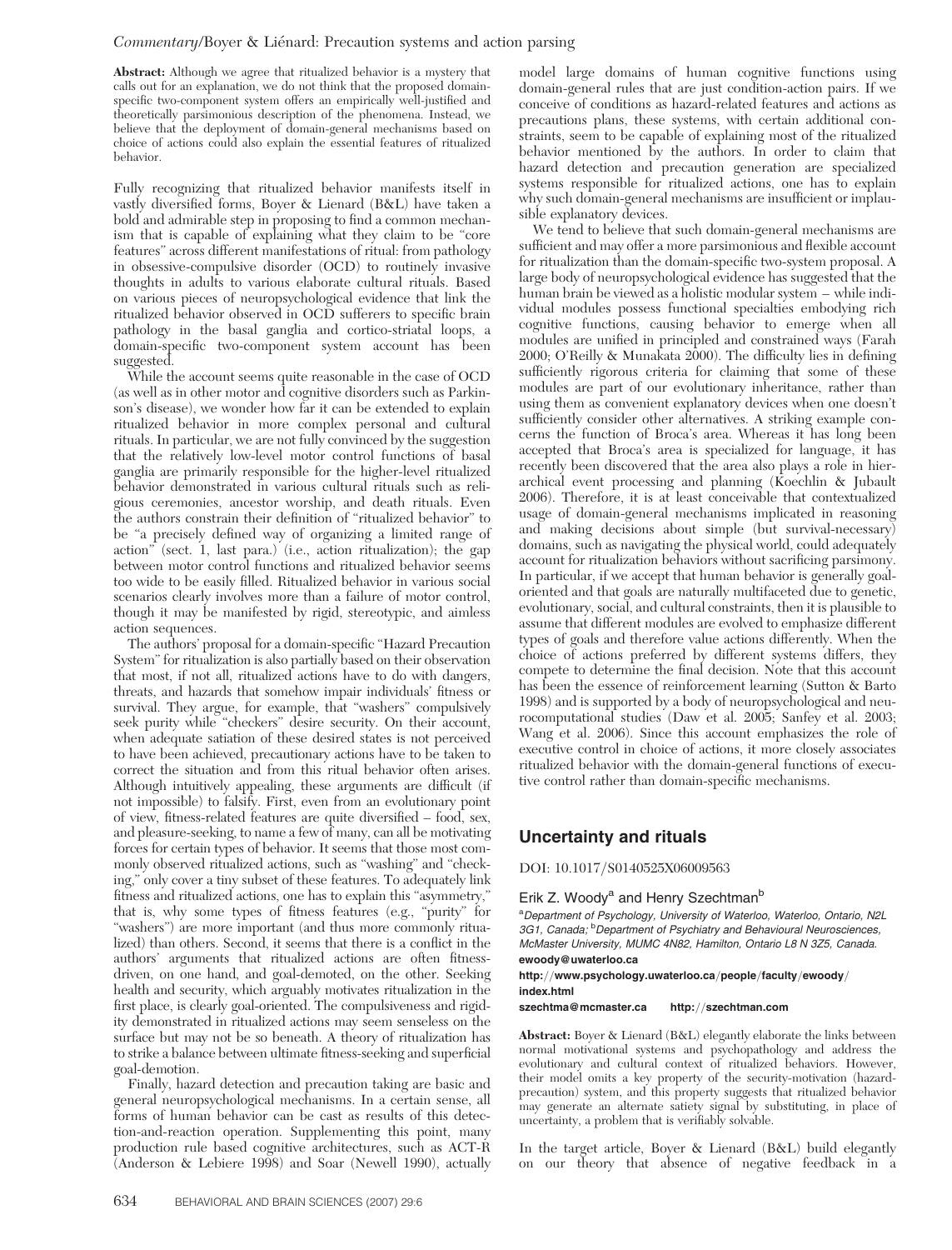security-motivation system generates the symptoms of obsessive-compulsive disorder (OCD) (Szechtman & Woody 2004; Woody & Szechtman 2005). Their article makes contributions to the important theme of conceptualizing psychopathological disorders as dysfunctions of motivational systems (Szechtman & Woody 2006). It does so by elaborating on the normal properties of the security motivation system. In particular, the authors address several important issues, including the evolutionary context of potential danger cues and relevant species-typical behaviors, the developmental and cultural origins of relevant variations in normal behavior, and the importance of learning and cognitive processes in elaborating the workings of the motivational system.

The authors frame their article with the intriguing question, "Why ritualized behavior?" From our perspective, a crucial part of the answer stems from what we consider to be a key property of the security motivation system, but one that was not featured in the authors' interpretation of this system. Namely, the problem addressed by the security motivation system is potential threat, and this problem is inherently open-ended in the following sense: Once the system is activated, there are no stimuli in the external world that provide unequivocal assurance that potential danger is absent. In fact, it is logically impossible to demonstrate that there is no potential danger. Hence, the external environment cannot provide cues for terminating the activity of the security motivation system. It is for this reason that we proposed that the system relies on the performance of security-related behavior itself to provide a satiety signal (which we termed yedasentience) as feedback to shut down the system.

The problem of potential threat is also open-ended in the sense that it concerns the prospect of future events, which are inherently uncertain. The issue of uncertainty provides a perspective on the reasons for ritualization that contrasts with those advanced in the target article. In particular, rather than serving to demote goals and swamp working memory, as emphasized by the authors, ritualized behavior may serve to substitute a clearly defined, closed-ended task for the uncertain, open-ended problem of potential threat. A crucial aspect of ritualized behavior is that the question of whether it was performed "just right" is logically answerable, because there are clearly defined rules governing performance of the behavior. Working memory is fully engaged to make sure the behavior is being done correctly, accounting for the high level of concentration during the ritual. In essence, when security-related behaviors do not readily generate the satiety signal in the usual fashion, ritualized behavior may substitute a goal that is verifiably solvable, and thereby generate a substitute satiety signal.

What empirical tests would differentiate the view we are advancing from the authors' interpretation of ritualized behavior? If the function of ritualized behavior is to swamp working memory, then deviations from the ritual should not reduce the effectiveness of the ritual or interrupt its flow. In contrast, if ritualized behavior functions to generate a "just right" satiety signal (yedasentience), then deviations from the ritual should interfere with its effectiveness and provoke starting over from the beginning.

The issue of uncertainty inherent in managing potential danger raises some unique challenges for any organism. One important challenge is how much time to allot to security-related behavior rather than to other survival-related activities. This trade-off admits of no straightforward solution, because it is always possible that further investment in security-related behavior would have been worthwhile, given future events. And yet, an overinvestment in security-related activity may deplete resources necessary to cope with danger when actual danger does materialize. For example, consider a grazing animal. The more time it spends being vigilant for potential predators, the less time it has to graze and nourish itself (Mooring et al. 2004). Paradoxically, if it over-invests in vigilance, it may be insufficiently nourished to cope when real danger does materialize.

Humans are faced with similar uncertainties and a similar trade-off in the allocation of time and resources to being vigilant for potential dangers versus engaging in other survival-related endeavors. Although a rational analysis of potential dangers would take account of their probabilities, our natural, intuitive evaluations are quite different from this (Kahneman et al. 1982). For example, according to Suskind (2006, p. 62), Vice-President Cheney articulated the position that potential threats, rather than being evaluated on the basis of "our analysis, or finding a preponderance of evidence," should instead be evaluated according to a one-percent doctrine: If there is a one percent chance of the reality of the threat, "we have to treat it as a certainty in terms of our response." In essence, if the probability of the threat is more than zero, we need to respond as if it were a certainty. Such a doctrine seems to be a misappropriation of the security motivation system, in the sense that it indicates we should act, once the system is activated, as if the danger were real rather than potential.

It is a trap to seek a sure answer to the question of the absence of potential danger. Nonetheless, in the face of stimuli suggesting potential threat, the security motivation system is readily activated. In this context, we would propose that rituals are more important than B&L suggest in their summary characterization of them as an "occasional byproduct," involving a "waste of time and resources" (sect. 9.3, Epilogue). Rather, rituals, both individual and collective, may serve a necessary role in limiting counterproductive vigilance toward potential threats and providing closure in response to a security-motivation-driven focus on unresolvable uncertainty. We need rituals, even today. Moreover, this potential usefulness of rituals lends considerable importance to further research on the issues advanced in the target article.

## Authors' Response

## Precaution systems and ritualized behavior

#### DOI: 10.1017/S0140525X06009575

#### Pascal Boyer<sup>a</sup> and Pierre Liénard<sup>b</sup>

<sup>a</sup>Departments of Psychology and Anthropology, Washington University in St. Louis, St. Louis, MO 63130; <sup>b</sup>Department of Psychology, Washington University in St. Louis, St. Louis, MO 63130.

pboyer@artsci.wustl.edu http://artsci.wustl.edu/-pboyer plienard@artsci.wustl.edu http://artsci.wustl.edu/ $\sim$ plienard

Abstract: In reply to commentary on our target article, we supply further evidence and hypotheses in the description of ritualized behaviors in humans. Reactions to indirect fitness threats probably activate specialized precaution systems rather than a unified form of danger-avoidance or causal reasoning. Impairment of precaution systems may be present in pathologies other than obsessive-compulsive disorder (OCD), autism in particular. Ritualized behavior is attention-grabbing enough to be culturally transmitted whether or not it is associated with group identity, cohesion, or with any other social aspect of collective ceremonies.

#### R1. Introduction

Apart from uncertainties caused by the word "ritual," most commentators provided useful suggestions and muchneeded additions to our theory of ritualized behavior on several fronts, in particular with regard to the computational and neural requirements of a hazard-management system; the process of ritualization in patients; the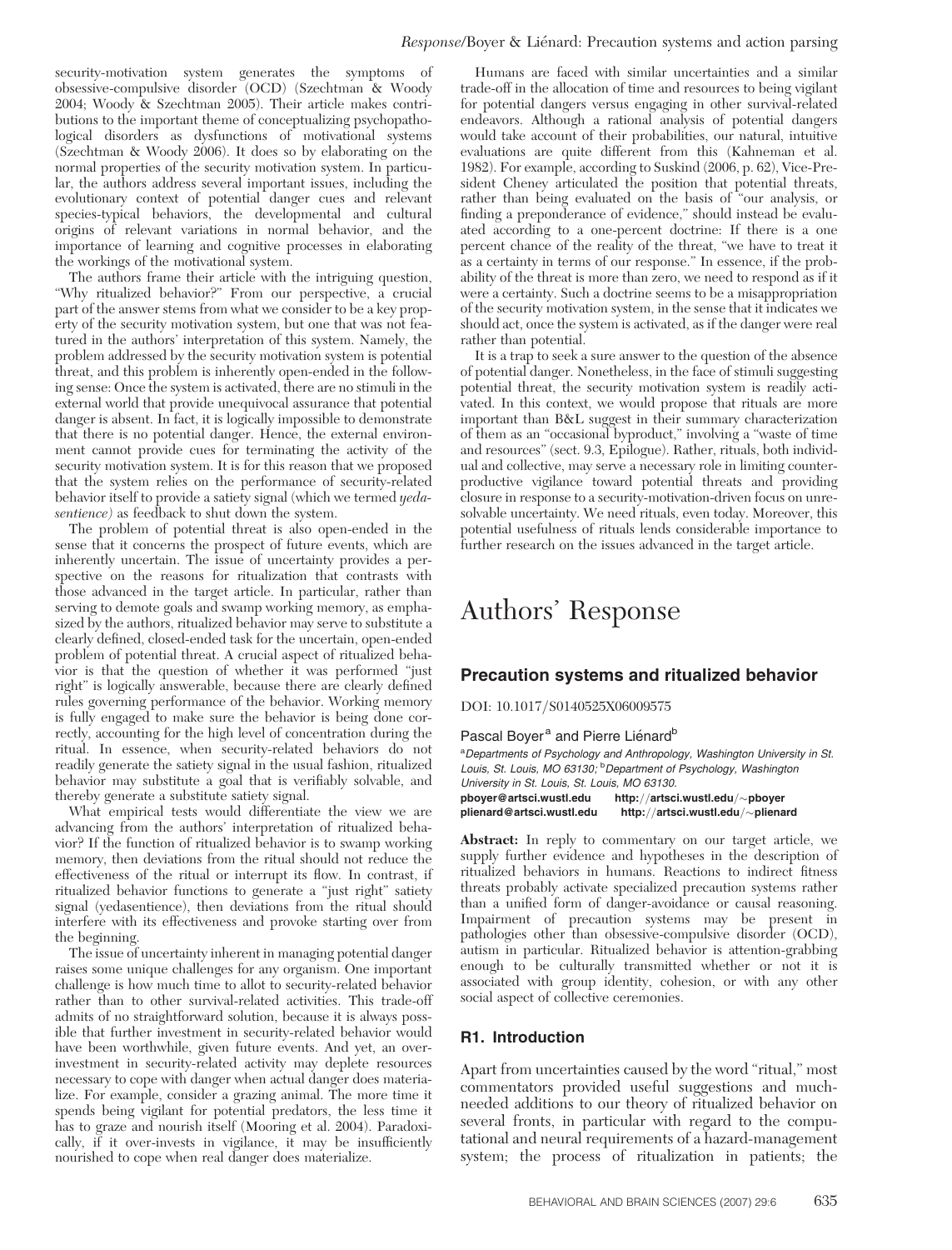question of a possible comparison between ritualized behavior in obsessive-compulsive disorder (OCD) and in other pathologies; and the dynamics of cultural ceremonies that include ritualized behavior. We discuss each of these themes in turn.

## R2. Why no theory of "rituals"?

From the outset, we knew that it would be of some importance to characterize in the most precise terms the domain of behavior we were trying to explain in the target article. This is why we clearly stated (sect. 1 of the target article) that our model was not at all about the vague category of "rituals" but about "ritualized behavior," a precisely identified form of behavior. It is not too uncommon in empirical research programs to abandon ordinary language and create terms that cut across its common categories. So we thought that particular move should be unproblematic – especially given how heavily, explicitly, and repeatedly we labored the point. But the lure of ordinary language is powerful, perhaps irresistible, together with the illusion that its categories must correspond to genuine kinds of objects in the world. This may explain why, for instance, Turner sets great store by the etymology of the word "ritual," admittedly a topic of immense interest, although perhaps not for us as we tried to explain behavior. Also, Hageman and **Turner** chide us for saying that (cultural) rituals are meaningless, while Merker, Hageman, and Foss are appalled by the notion that all rituals are about fear and anxiety. But, again, we did not make any claims about "rituals." We do not even believe it is possible to say anything specific and explanatory about this vague and confusing category.

Let us just reiterate, then, that "ritual" is a category we can and should dispense with. Instead, we chose to focus on a set of behaviors characterized by goal-demotion, scriptedness, redundancy, and compulsion. These behaviors may or may not be present in any particular situation that we want to call "ritual." What matters to us is why ritualized behavior is compelling and intuitively natural, why it appears at particular points in typical child development, why it becomes pathologically inflated in some conditions, and, most important, why it centers around recurrent themes such as contagion-contamination, assault-predation, and coalitional psychology. Whether a model of this intriguing phenomenon squares with standard or historical understandings of the word "ritual" is a question that can be safely ignored, or left to the philologically minded.

#### R3. The functional logic of hazard-management

The Hazard-Precaution model starts with the assumption that indirect threats to fitness create a specific adaptive problem: (1) they are quite diverse  $-$  as **Eilam** and others point out, it is difficult to see where such threats begin and end; (2) there is no straightforward feedback demonstrating that a threat has been removed, as **Woody**  $\&$  **Szechtman** point out, since it is in the nature of such threats that they are not directly observable; (3) appropriate measures cannot be mapped one-to-one on to physically different classes of threats, since each of the latter may require very different precautions

depending on the situation, as **Tooby & Cosmides** emphasize. The cognitive systems underpinning such appropriate responses must be (a) smart and (b) specialized, two points that we should emphasize here.

The responses should be smart. In our view, precautionary behavior requires complex computation rather than simply a collection of "instincts" (in the sense of straightforward, unsophisticated reactions to restricted classes of stimuli) as **Behrendt** suggests. Avoiding charging predators may require a unique response, but avoiding potential detection by predators requires context-dependent measures. The same applies, a fortiori, to more complex sources of fitness-threats like contaminated substances or social threats.

The responses should be specialized. It is a consequence of their ecology and fitness effects. A distinction between specific precautions systems may be necessary, as they may have different learning logics and calibration processes during cognitive development. For instance, there seems to be in humans a general preference for open landscapes with plenty of potential refuge and escape routes but also good visibility, which may be interpreted as an evolved precaution against predators (Orians & Heerwagen 1992; Silverman  $\&$  Choi 2005). There is also a general distaste for festering meats, most probably as a prevention against pathogen ingestion (Fessler 2002; Fessler & Navarrete 2003b). We would assume that these two forms of precautionary processes are handled by distinct specific systems, which orient attention to different cues, trigger specific reactions, and allow learning of associated aspects of situations in different ways. More generally, precautionary behaviors probably correspond to the operation of a variety of systems geared to such special threats as, for example, predation by large animals, assault by conspecifics, social exclusion and status-loss, contamination, and others (we are obviously in no position at this stage to determine the exact contents of this "catalogue"). These different systems have different input formats, follow inferential principles, and produce different outputs.

So, to reformulate what may have been ambiguous in the target article, we did not assume that one should expect to find a unique, integrated Precaution-System in the cognitive architecture of our species. We use the term "precaution system" in the same general way as one would talk about a "mating preference system" or a "foraging system," without specific presumptions as to the diverse neuro-cognitive systems that may support such large functions.

As **Tooby & Cosmides** emphasize, it may make sense to start by considering two encompassing repertoires, of all represented hazards and all represented countermeasures, respectively. But the role of specific inference systems is to establish the particular connections between these repertoires. Functional diversity may be relevant to explaining differences in the extent to which precaution systems are flexible, context-dependent, and open to cultural input. In particular, while some systems seem to take environmental cues as input (e.g., a position in a landscape is intuitively perceived as protected or vulnerable), others require vast amounts of calibration to local conditions or norms (e.g., preserving friendships and coalitions).

Importantly, as **Tooby & Cosmides** point out, each domain of threat is *cognitively* defined. That is, there are no definite physical features that would necessarily mark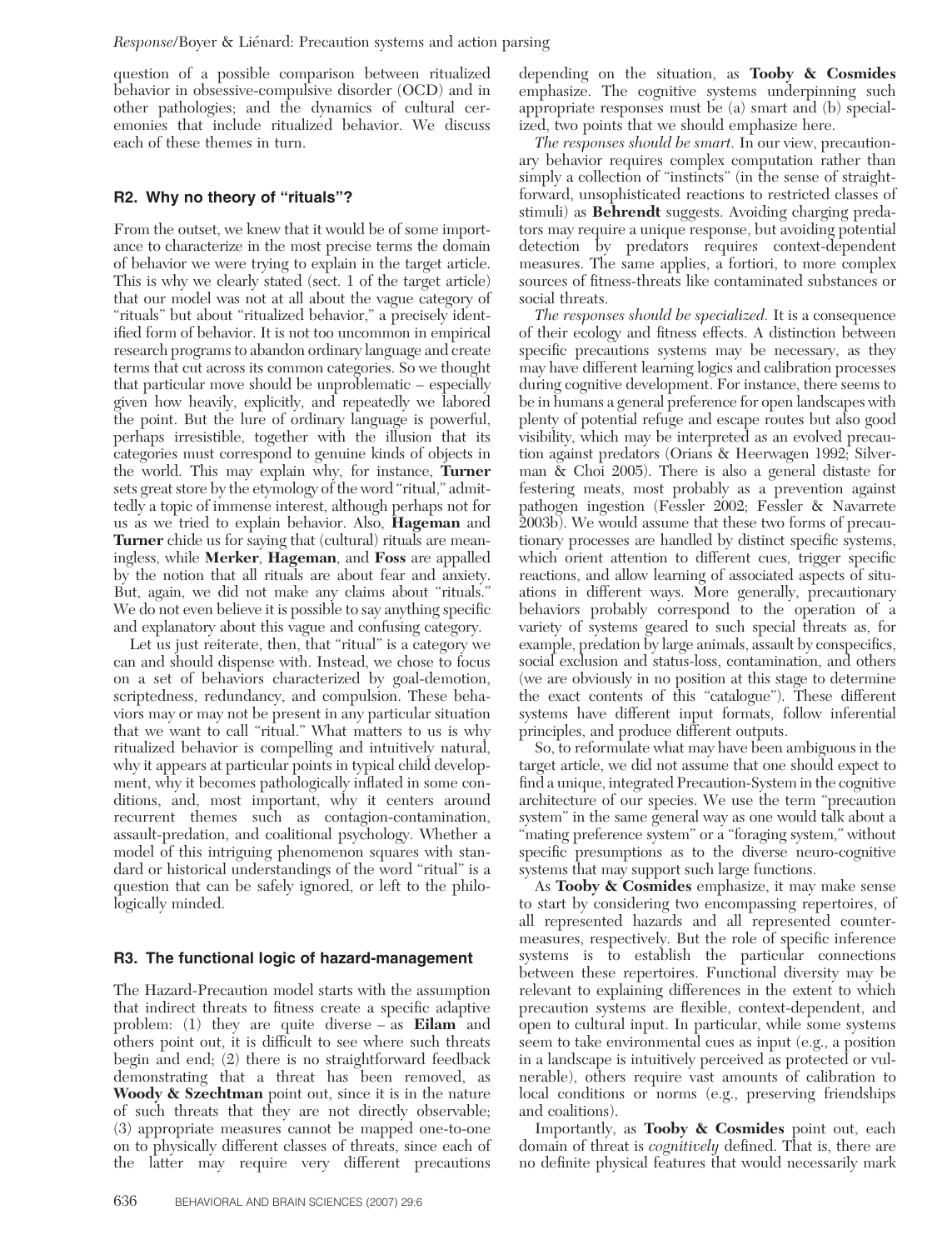off social exclusion threats from assault threats. It is only by interpreting accessible information in a specific way that the organism can identify a particular situation as an example of the former or latter kinds of threat. So the different precaution systems are not specialized in physically distinct types of situations, but in types of situations that represent different kinds of threat and require different appropriate counter-measures for agents at specific stages of their development and belonging to specific social categories. As such we should expect systematic variations in agents' appraisal, between females and males (Saad), infants, children, adolescents, and adults. Social threats, for instance, may consist in a huge variety of utterances, gestures (or in the absence thereof), which only a long chain of inferences can convert into threats to the person's fitness. There may be an infinite number of ways to diminish someone's status – ways that, moreover, differ according to the person's status – but an efficient precaution system should associate them with the unique threat of status-loss. This is why, as **Huppert & Cahill** point out, some pathological obsessions and their normal counterparts often include "modern" themes (e.g., car accidents), which shows that precaution systems are learning systems, not situation-driven fixed responses.

Such flexibility and complexity does not entail the operation of domain-general, all-purpose reasoning processes, as Wang & Bello propose. In our view, the general reasoning models proposed are less than compelling descriptions of the computations required. Productionrules are only as good as their fit to particular domains of action, and the problem here is, precisely, that specific rules are required to nudge organisms towards the most appropriate precautions. Moreover, our aim was to model, not the way computational systems in general could handle information about threats and precaution, but how specific biological systems actually do it. Evidence from selective phobias and obsessions, as well as neurofunctional evidence, suggest specialization rather that the operation of general reasoning.

## R4. Ritualization process and satiation in OCD

The Hazard-Precaution model does not require a strict demarcation between normal and pathological situations, contrary to what Foss contends. Indeed, we emphasized the continuum between normal, sub-clinical, and clinical manifestations. We are content with the assumption that ritualization is pathological to the extent that it constitutes "harmful dysfunction" (Wakefield 1992; 2003), which implies no straightforward demarcation between pathology and the normal case. Also, it is certainly true, as Huppert & Cahill point out, that ritualized behavior as described here is not the sole component of OCD symptomatology. But our aim was to describe a specific form of behavior, not to provide a unified account of "OCD" as a clinical construct (which may be a futile pursuit in any case). However, these confusions may result from our own description, as we did not specify to what extend ritualized behaviors could be expected as outcome of the activation of precaution systems.

The main point in the model is that precaution systems trigger particular, species-specific, and contextually appropriate precautionary behaviors. Among these could be

included a great many intrusive thoughts and other apparently "irrational" manifestations common in non-clinical populations (Rachman & de Silva 1978). In general, these behaviors span the entire range from elementary actions to highly scripted precautionary sequences. Humans perform many precautionary behaviors on account of the socially transmitted information that such behaviors are appropriate (e.g., burning the sheets and clothes of infected patients), and they often take care to perform these actions in the precise way prescribed. People do not care to modify the established recipes, either because it is simply efficient to adopt the process without much scrutiny or because there is no effective means of verification. What marks off the pathological extreme of precautionary behavior from intricate precautionary behavior recipe are such features as the intensity of the compulsion, the anxiety level in case of non-performance, the compulsion to repeat the precautionary behaviors, and the extend to which the behavior's ritualization is felt as intrusive and overbearing. Obviously, the pathology can include many other responses to obsessive intrusions, as **Huppert & Cahill** emphasize. Those symptoms that do not include ritualized behavior fall outside the scope of this model. In the case of OCD, Huppert & Cahill also point out that the compulsive aspect of ritualized behavior is often driven by hyperresponsibility, typical in the "thought-action fusion" observed in many patients (Foa et al. 1993). This last feature, in precaution-based interpretations, may well be an outcome rather than a cause of the pathology. To the extent that precaution systems orient attention and motivation to potential unwanted effects of own actions, their impairment might result in such inflated construals of one's responsibility.

As we noted above, precautionary behaviors, by their nature, cannot be terminated by the perception that the precaution has been effective. You cannot decide through observation that you have reduced the probability of an event that never happened, as **Eilam**, **Woody**  $\&$ Szechtman, Rutherford, and Tooby & Cosmides point out. So it is likely that precaution systems include some termination mechanism, which limits the fitness cost of taking excessive precaution. In principle, this may reside in the precaution scripts themselves as selfterminating processes. However, it would then be difficult to understand why OCD patients, who have the same scripts as normal individuals for precaution actions, still cannot help repeating the actions.

On the basis of animal models and neuro-psychological evidence, Szechtman and Woody proposed that a special circuit provides a satiety signal (Szechtman & Woody 2004) which itself allows a shift to other, nonprecaution-related goals. We did include this in our model of the neural circuitry involved in ritual, but perhaps did not do justice to this important component of the neural processes involved.

This may be why **Woody & Szechtman** criticize us for not providing a clear explanation of the use of ritualized behaviors. They also highlight the contrast between the respective predictions of their model and ours. In our view, there is not such a great discrepancy. We accept the central contention of the Szechtman-Woody (henceforth SW) model, that security motivation results (in the normal case) in behaviors that themselves trigger some satiety or just-right signal. We also accept that this signal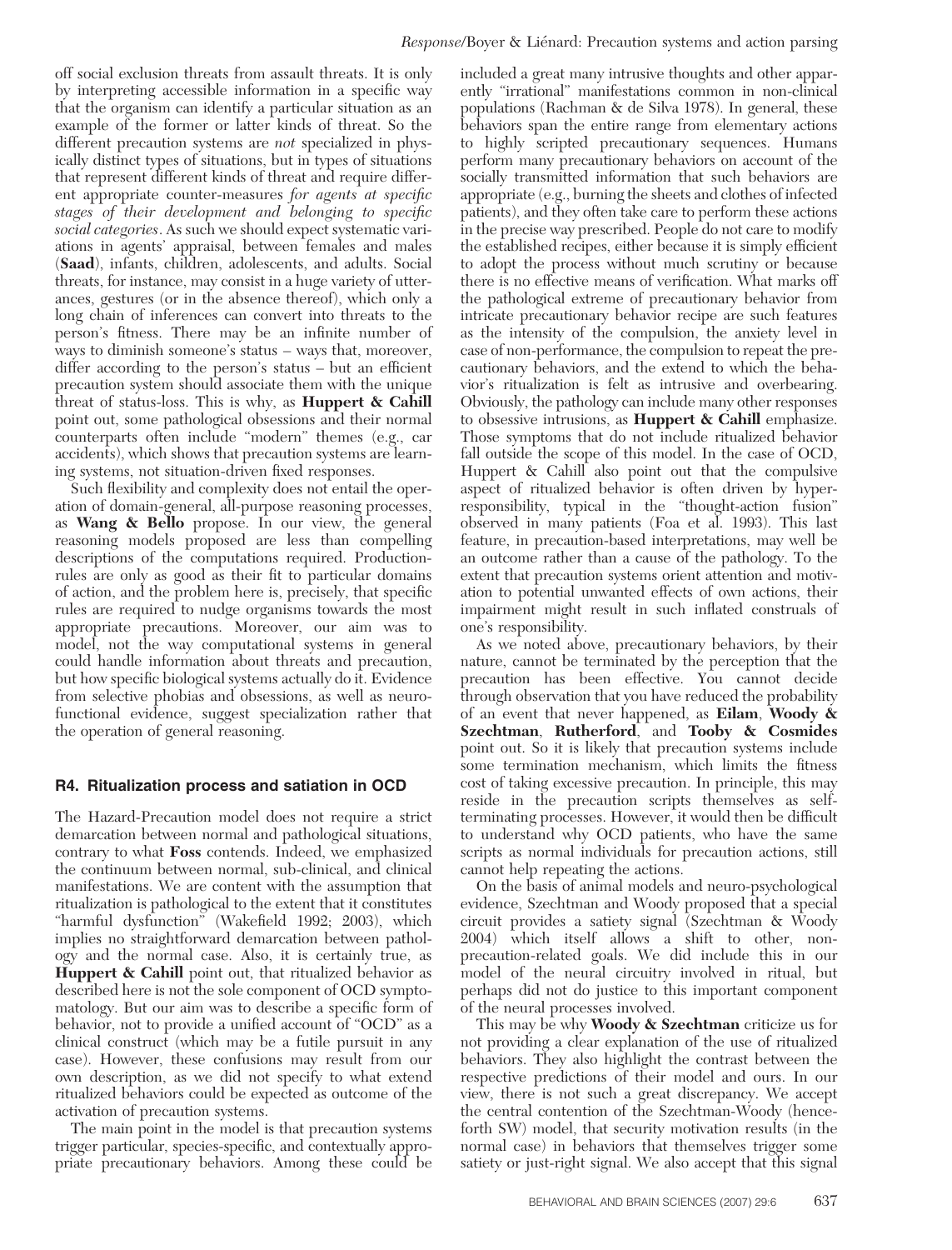is not produced by feedback about the objective elimination of threats, since the system's only possible effect is to reduce the likelihood of threats. We agree that the absence or weakness of such a signal is a fundamental piece of the OCD pathology. The real contrast is in the account of the ritualization process in OCD pathologies. In the SW model, the ordinary satiety signal is provided by visceral systems, with input to the limbic system. In cases of excessive ritualization, SW suggest that there is displacement, in the sense that a controllable routine is substituted for the appropriate precaution behaviors, and the fact that it is accomplished as planned triggers the satiety signal. The picture we propose is both a refinement of this idea and a slightly different interpretation.

In our view, the OCD pathology comprises two manifestations that are not usually distinguished in the theoretical models:

(a) Unstoppable reiteration. The behaviors cannot be stopped because they are not felt to be completed: for example, as with patients who incessantly wash their hands or check their door locks. The action is reiterated until (usually) some external occurrence forces the patient to stop, or the satiety signal finally saturates the appraisal system.

(b) Scripted behavior, for example, tapping several pieces of furniture with a particular hand in a particular order, before leaving the room, or washing each body part a certain number of times in a certain order. In this case, the action is terminated once the script is properly performed.

Obviously, the actual symptomatology in most cases includes many combinations of these two types. But it is important to keep this distinction in mind, because it may provide the elements of a (speculative) reconstruction of the dynamics of ritualization. The evidence suggests that unstoppable reiteration is generally concentrated on actions (washing, checking) that are directly relevant to the security concerns of hazard-management systems, such as assault-predation and contamination. On the other hand, at least some of the scripted behaviors escape from this domain. This is why, for instance, some patients have rituals in which the prescribed behavior (e.g., tying one's shoe laces a certain number of times) ends up being detached from the usual precautionary repertoire.

Woody & Szechtman are of course right that one should explain why patients persist in their rituals and why performance must be rigid. In our view, this is not because a substitute satiety signal is provided. Indeed, in cases of unstoppable reiteration, there is no just-right feeling (or it exists in an inefficient or too attenuated form to succeed in decreasing at once the level of anxiety). A solution might be at hand if we follow **Swain** in suggesting the involvement of a reward. What ritualized behavior produces, on the other hand, seems to be a specific reward, in the form of a lowered anxiety level, which we interpreted as the result of making intrusive thoughts less accessible for the duration of the precaution system's activation. So in our view the "substitution" is the replacement of a (absent or inefficient) just-right or satiety signal by a positive reward. The latter is associated with attentional focus on the rules governing exact performance, and therefore reinforces adherence to these rules. In this sense, then, we would include in the model decision-making

considerations of the kind suggested by Cavedini and colleagues, consistent with excessive discounting observed in many OCD patients (Cavedini et al. 2006).

## R5. Comparison of ritualistic pathologies

Since OCD is characterized by compulsive repetition of apparently unmotivated behaviors, it makes sense to compare it to other pathologies with unwanted or purposeless repetition and stereotypy, notably autism and Gilles de la Tourette's syndrome as well as some forms of Parkinson's disease and schizophrenia. This seems all the more relevant as there is a clear comorbidity between some of these conditions and OCD.

However, we should introduce a caveat here, concerning the use of such terms as "stereotypic" or "ritualistic" in the clinical literature. These terms, when used for symptomatologies as diverse as Huntington's chorea, Tourette's syndrome, and OCD, denote vastly different ways of organizing action. For instance, stereotypy in Tourette's syndrome concerns an idiosyncratic but restricted domain of gestures and utterances, repeated in various situations, outside the patient's control. Autistic repetition also concerns gestures and utterances, but within a larger repertoire, and these are not perceived as alien by the patient. Both Tourette's syndrome and autism contrast with the unstoppable behaviors of OCD patients (generally about evolutionary threats) and their scripted rituals (with high cognitive control). To bring together these disparate phenomena under the umbrella term "stereotypy" may be more misleading than illuminating.

This being said, the problem of stereotypy in autism, underlined by Kirov, Rothenberger, Roessner, & Banaschewski (Rothenberger et al.), Benga & Benga, and Rutherford, is of great interest to models of OCD. About 90% of adolescent and adult autistic patients display abnormal repetitive behaviors, both stereotyped and purposeless (Seltzer et al. 2003). Do these constitute ritualized behavior in the sense describe in our model? Autistic stereotyped behavior (and to some extent similar behaviors in schizophrenia) differs from typical OCD manifestations: (1) The former are highly variable (all sorts of gestures or movements are used) rather than concentrated (on such themes as checking and cleaning). (2) They are non-motivated (the subject is not aware of any reason for acting stereotypically) rather than motivated (e.g., to prevent accidents or disasters). And, (3) as we discuss further on in this response, though the autistic patient might often be motivated to rehearse precise sets of acts in particular situations felt as threatening or challenging, behaviors and threats seem not to be conceptually linked in autism, whereas the linkage is more often than not the case in OCD. Despite these differences, it makes sense to notice the overlap in the compulsion and repetition and to try and make sense of its possible neural correlates in both disorders.

This is difficult because the neural underpinnings of the autism spectrum are much less circumscribed than those of OCD. In terms of anatomical differences, structural imaging has shown differences between autistic patients and controls in the orbitofrontal cortex (Carper & Courchesne 2000; 2005) and in the cerebellum (Allen et al. 2004).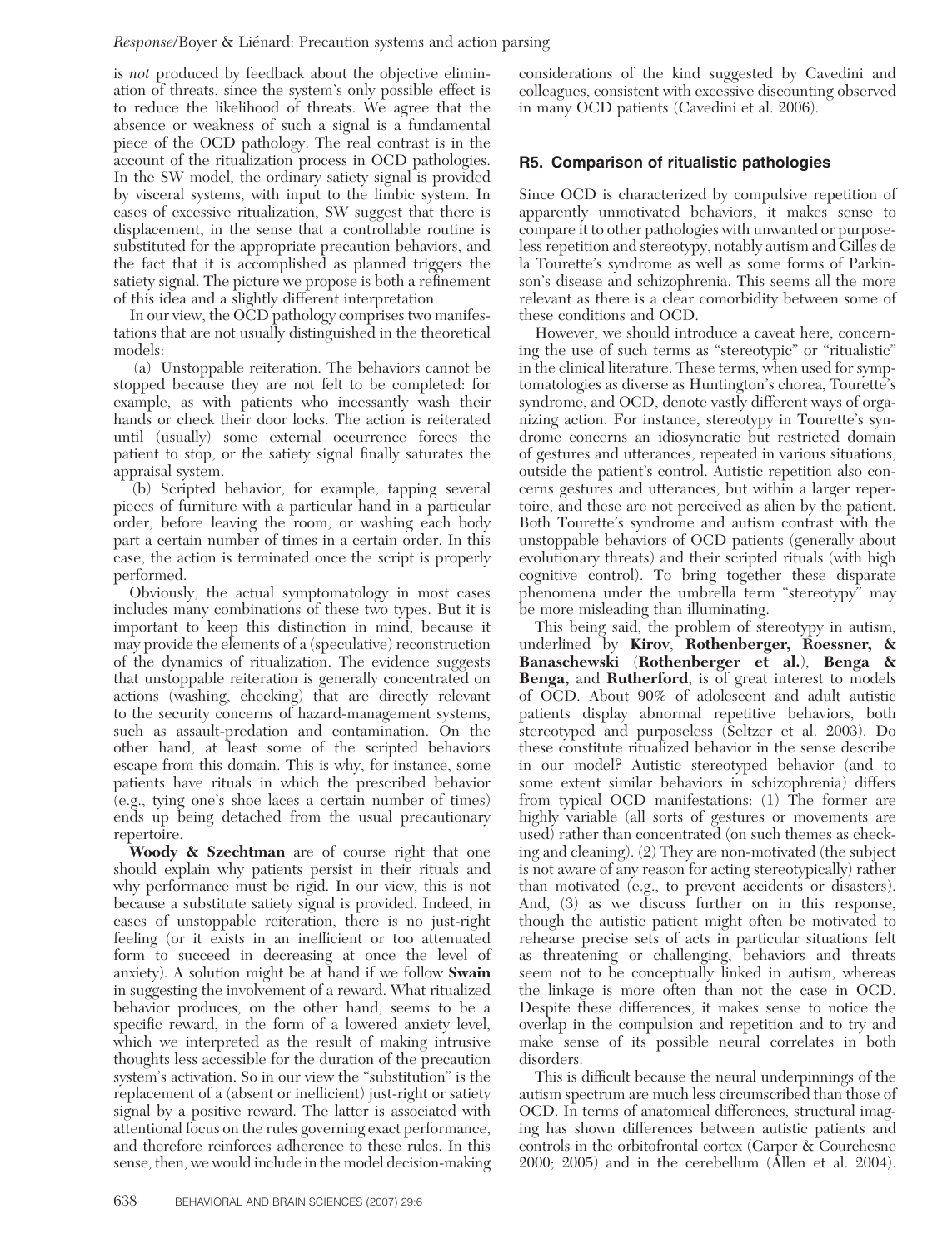Functional differences are also numerous, from the orbitofrontal-amygdala connection (Bachevalier & Loveland 2006) and the activation of the Broca and Wernicke language areas (Harris et al. 2006), to more clearly social circuits like medial prefrontal areas (Frith 1996; Happe et al. 1996) and superior temporal sulcus (STS) (Pelphrey et al. 2005). That functional imaging finds so many specific activations in autism is not surprising as the condition typically develops from infancy and therefore affects the overall brain development. In comparison, OCD is often a late developing condition in a partly- or fully-formed brain.

Despite all this, the comparison is highly informative. There are relevant differences between autistic patients and controls in caudate volumes (Sears et al. 1999), as well as hemispheric differences in the caudate in patients (Hollander et al. 2005). Furthermore, the divergence from controls in basal ganglia volume correlates with the severity of stereotypic behavior (Hollander et al. 2005). Specific alteration of the striatum would be consistent with stereotypy symptoms. This would suggest that part of the typical impairments associated with autism might consist in a similar failure to reach closure after performance of particular actions.

There may be deeper similarities, too. The evidence suggests that some aspects of autistic stereotypy may be very close to an impairment of security systems. Benga & Benga state that in autism rituals seem to be performed without any clear connection to threat avoidance. In terms of conceptual content, it seems indeed that behaviors and threats are not linked. Note, however, that stereotyped behavior in many autistic patients is triggered or intensified in anxiogenic situations, such as the presence of strangers or forced social interaction (Ahearn et al. 2003). Systematic studies of the onset of stereotypy show that it generally follows the occurrence of an aversive stimulus, and the offset correlates with appearance of attractive stimuli (Gal et al. 2002). Also, one of the major symptoms of autism is reduced exploration of the environment, correlated with restricted growth in particular cortical structures and the cerebellum (Pierce & Courchesne 2001). This would suggest that, for the autistic patient, at least a subset of the stereotypy symptoms are proximally triggered by situations we identified as typical of indirect fitness threats: the presence of strangers, and the need to explore one's environments beyond familiar confines. This certainly does not contribute to an explanation of autism, but may help clarify the true and the misleading similarities.

In this view, then, stereotypy may be a specific distortion of behavior that may or may not be associated with the other features typical of OCD. This also makes it easier to understand the presence of stereotypy in other animal species. Similar pathologies are observed in animals, especially in caged animals that develop stereotypic and purposeless behaviors. One interesting point is that these behaviors are invariable taken from the normal range of (predatory, exploratory, sexual, precautionary) behavior typical of the species. Second, the appearance and severity of the symptoms depend on external factors. For instance, stereotypy is greatly reduced when caged animals are provided with security cues (a covered place out of sight) and with later weaning (in lab rats) (Wurbel et al. 1998).

## R6. Ritualized behavior and cultural material

Many commentators focused on our description of ritualized behavior in the context of what are generally called collective ceremonies or rituals. Since this was the least-developed part of the model, we welcome the opportunity to make it more specific. First, we must reiterate that the model is not about "cultural rituals" in general, for the same reason that it is not about "rituals" in general, as explained earlier. According to Hageman, and to some extent by Alcorta & Sosis and Merker, the model proposed carries the assumption that collective ceremonies (to use a fairly neutral term) in general consist in ritualized behavior. But we are only concerned with the occurrence of ritualized behavior, its effects, and its conditions of transmission.

Now, one feature of ritualized behavior is goal-demotion, a disconnection between action-sequences and goalrepresentations. To the extent that ceremonies include ritualized behavior, they include actions for which an overall goal can be formulated but without the hierarchy of sub-goals that usually accompany parts of the action (Zacks & Tversky 2001). While a sequence of actions is associated with a goal, its components or sub-actions are not related to sub-goals. Consider a typical blessing ritual among the Turkana of Eastern Africa, in which the elders smear chyme on the bodies of juniors (Liénard & Boyer 2006). By such smearing elders are said to bestow their protection unto the young men. But why would the operation have to follow a very specific and precise sequence (ritualized behavior) to make that person safer? The overall goal, to protect a person, is not accompanied by sub-goals that would correspond to each of the sub-actions required, namely smearing the forehead first, then the shoulders and the chest repeatedly, then plucking a small quantity of chyme between the big toe and the next toe. The overall goal of the ceremony does not explain why all this should be precisely scripted and rigidly performed. Nor will it be of much use, as most anthropologists know, to invoke the idiosyncratic rationalizations for ritual sequences – rationalizations that people in small-scale societies sometimes provide after much prodding – or the literate theological justifications produced by literate theologians. These justification and rationalizations are fascinating cultural creations, but they do not explain the scriptedness and rigidity which are our object.

Goal-demotion is difficult to understand and may easily lend itself to misinterpretation, if one tries to frame it within everyday categories. For instance, Turner seemed distressed by our alleged description of collective rituals as "meaningless," apparently under the influence of our "compatriot" [sic] Dan Sperber. This would be very bad indeed. But we certainly eschew any claims about "meaning" or its absence – the sort of issues we would rather leave to professional philosophers. To ask whether any action has "meaning" or not seems to us even more nebulous than asking whether or not the action belongs to a "ritual." What people understand by the "meaning" of actions is so unconstrained that participants in ceremonies can state either that their actions are extremely meaningful (Bell 1992), or that they are utterly meaningless (Humphrey & Laidlaw 1993); and both can be right, as it is unclear what these claims amount to in terms of cognitive processes, the object of our model.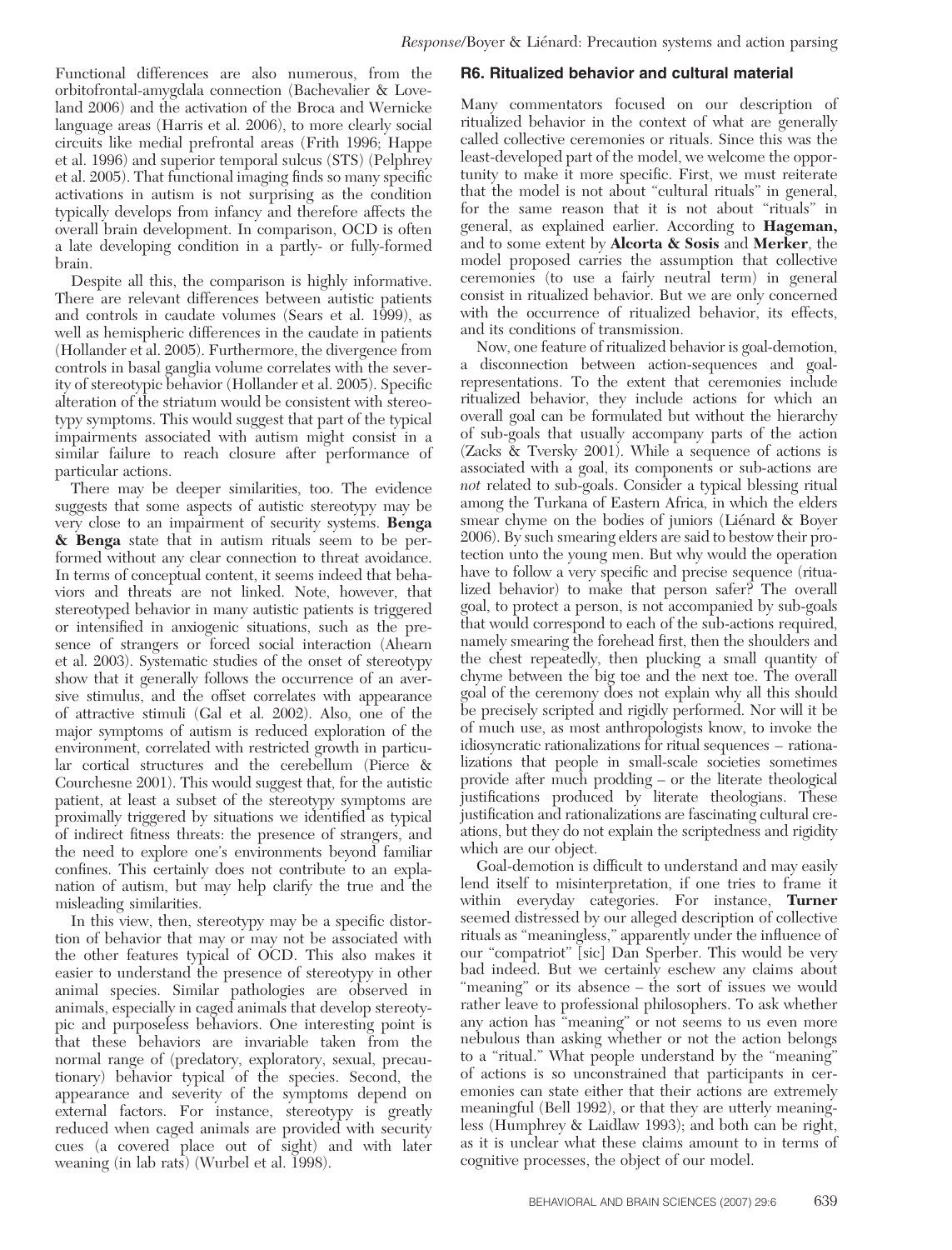Features of ritualized behavior include not just goaldemotion and compulsion, but also internal redundancy and rigidity in repetition. In our view, the co-presence of these different features suggests a specific way of processing action-representations. This is why we would resist analogies with other forms of behavior in which we find, singly, either rigidity, or goal-demotion, or other features. For instance, as Fessler points out, many recipe-like behaviors would seem to show goal-demotion. True, most people who follow long cooking recipes may do so without representing the particular goals achieved by each step of the recipes. This might count as goal-demotion, but the comparison between cooking and ritualized behavior is not very informative, as it does not say much about the crucial differences: the presence of compulsion, rigidity and internal redundancy in the latter, but not in the former.

This is also why we beg to differ from Fessler's tempting suggestion that most cultural ceremonies may be founded on "magical" associations. The anthropological evidence does suggest that many ceremonies do trigger some spurious causal associations. That is, some action is presented and its result is assumed to obtain. Fessler sees this as a fundamental feature of ritualized action. This would suggest an alternative to our model. In that view, people would be likely to represent spurious causation for uncertain outcomes, and act accordingly (in a "magical" way). The presence of precaution themes would be only a consequence of that process, unsurprising since precautionary thinking is itself generally based on imagined (if not imaginary) causation. However, a problem for that view is to explain why the spurious associations represented should invariably center on the themes of predation, attack, social threat, and contagion.

From our point of view, it seems more parsimonious to see the "magical" flavor of many ceremonies as a predictable consequence of the activation of precaution systems, in itself triggered by precaution themes (invisible danger, for instance). Since precaution systems always combine the representation of a distant threat with the representation of a preventative action, they necessarily suggest courses of action for which there is no easy demonstration of efficacy. You cannot demonstrate that the absence of predator attacks was caused by your camouflage, since the former is a null effect, as it were.

This goes to the heart of the distinction between "rituals," a loosely organized category of actions, situations, and behaviors, and the specific phenomenon of ritualized behavior that we described in our model. Note that ritualized behaviors can be found outside of the realm of cultural ritual, for example, in sport, as a way of alleviating anxiety prior to a competition, as Jackson & Masters propose. Interactions that comprise ritualized behavior may also include all sorts of other phenomena. Indeed, some forms of cultural transmission may easily piggyback on the attention-grabbing potential of ritualized behavior, and even share some features with it. As **Pyysianien** points out, the effects of ritualized behavior on working memory may be found in a whole variety of techniques, including some forms of meditation and mysticism. We certainly concur that the cultural effects of ritualized behavior – for instance, enhancing the salience of particular associations, or making particular events memorable if not explicable – are usually accompanied by a host of other manipulations of mental processes, from music to

dancing to alterations of consciousness. These, however, are secondary from the point of view of our discussion in the target article and here: that is, to provide an explanation for the recurrence of ritualized behavior. The fact that ritualized behavior is associated with, for example, magical claims, or hierarchy displays, or the reinforcement of ethnic affiliation, does not explain the compelling nature and rigidity of the ritualized behavior itself.

Our model suggests that ritualization is really diametrical to routinization. In actual ceremonies, one is bound to find both highly routinized and highly ritualized behavior. The Precaution model also suggests that, *inasmuch as* there is ritualized behavior in collective ceremonies, one would find activation of precaution systems. Now, as McCauley points out, the commitment of some participants in most ceremonies or of most participants in some of them is minimal. This entails that, as far as those participants are concerned, the sequence of behavior does not constitute ritualized behavior as defined here, and is therefore outside the scope of this model. For that same reason, the model does not entail that collective ceremonies in general are about "anxiety" or "precaution," as Foss and Turner imagined. Many forms of collective action are indeed a source of innocent merriment as much as anguished precaution. But that is clearly irrelevant. What our model implies, in a more precise manner, is that, inasmuch as there is ritualized behavior in rituals and ceremonies, it is liable to activate precaution systems in at least some of the participants, and thereby enjoy some transmission advantage.

This is intrinsically an epidemiological claim (Sperber 1996). We are not making claims about the "origins" of particular cultural institutions or the ultimate "reason" why people perform ceremonies – indeed we are not sure that these questions make much sense. We are only considering transmission, and arguing that transmission is intrinsically entropic, as it depends on imperfect acquisition and communication processes. Against this, the presence of highly recurrent features in many collective ceremonies (Dulaney & Fiske 1994) requires an explanation.

We proposed that ceremonies that include such precaution-relevant themes would be more likely to be transmitted than those that do not. Also, as **Orrock** points out, an important effect of ritualized behavior may be to allow recalibration of defenses against indirect threats, which is why we should and do observe connections between particular points in the life-cycle and particular forms of individual and collective ritualization. As **Schip**per, Easton, & Shackelford (Schipper et al.) suggest, the specific stage of the life-cycle at which an agent is indeed predicts that agent's sensitivity to specific problems. All this, obviously, is not the same as saying that "low-level motor control functions of basal ganglia are primarily responsible for higher-level ritualized behavior demonstrated in various cultural rituals," a claim that **Wang**  $\&$  **Bello** find odd – perhaps because it could not be found in the target article.

## R7. Ritualized behavior as adaptation

A central question is whether evolved mental capacities are specifically geared to the production of collective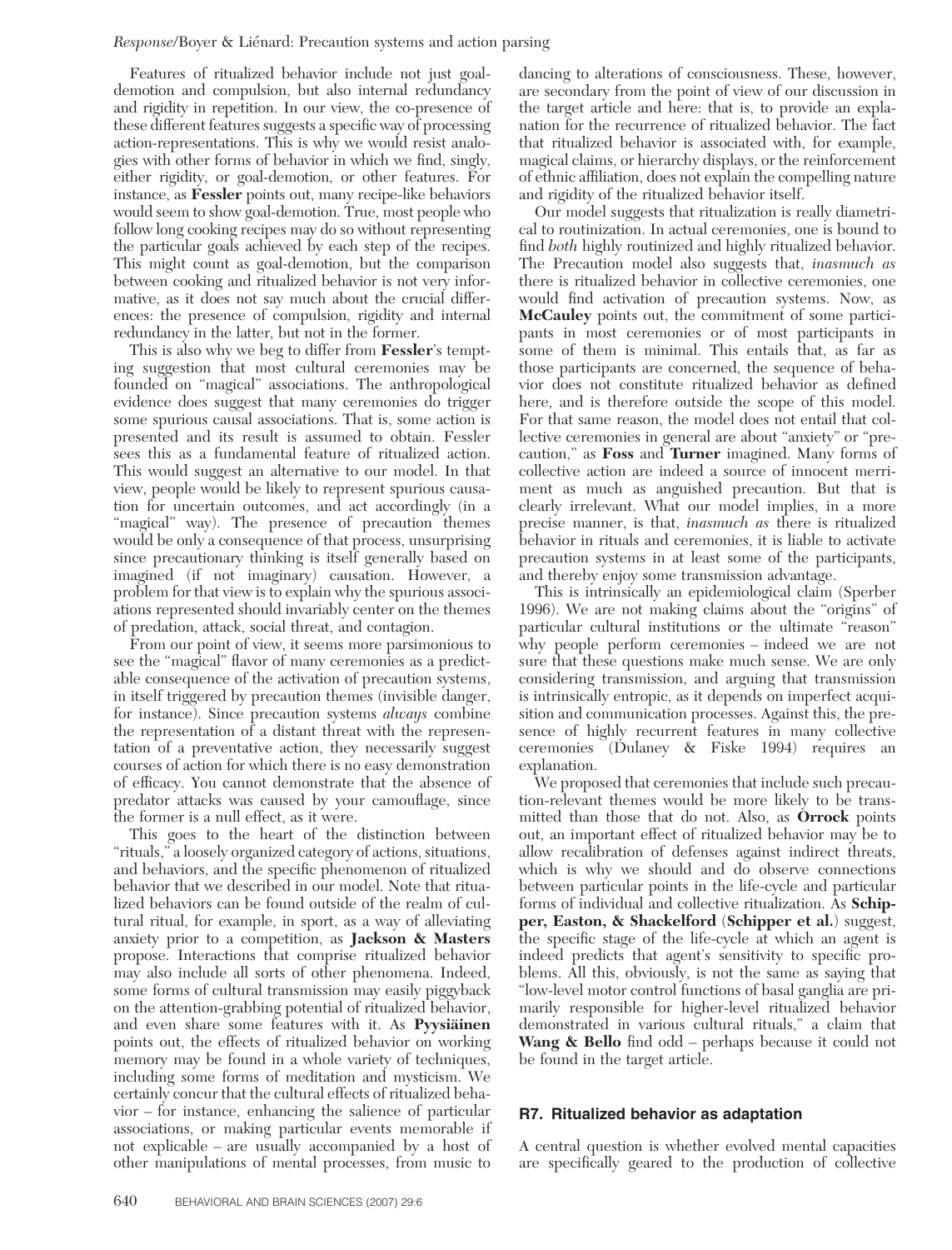action with ritualized behavior. As we said in the target article, most functionalist accounts of ritualized behavior so far flounder because they provide an account of social or cognitive outcomes that would be optimally provided without scripted, rigid, goal-demoted, et cetera, actionsequences. If "rituals" convey religious knowledge or maintain social identity, many non-ritual forms of interaction do that just as well.

By contrast, Merker and Alcorta & Sosis offer a more refined explanation, centered on the costly nature of many ceremonies – costly not only in terms of resources but also in pain and danger – suggesting that a deliberate diminution of one's own fitness is the point of the whole exercise. In this sense human ceremonies could be compared to various traits and behaviors that impose a handicap on their bearers and therefore advertise a surplus of fitness potential (Zahavi & Zahavi 1997). They could be more precisely defined as a strategic form of costly signaling (Grafen 1990).

We briefly – perhaps too briefly – discussed this possible interpretation. We think **Merker** and **Alcorta**  $\&$ Sosis suggest something both plausible and important, namely, that some forms of social behavior may constitute self-imposed fitness-losses, and that we may have evolved dispositions for identifying such behaviors and interpreting them as paradoxical fitness-signals, according to the handicap principles (Zahavi & Zahavi 1997). However, we have reservations on two fronts.

First, the association between ritualized behavior and costly performances do not explain the features of ritualized behavior. We agree that ritualized behavior may be co-present with various forms of signaling, including costly, handicap-based signaling, in a great many social ceremonies. However, as we said in the target article, a whole variety of social interaction processes are contingently associated with specific episodes of ritualized behavior in specific groups. That is, it is certainly impossible to engage in ritualized behavior with other people without, at the same time, communicating some information about status, or about commitment, or about conflicts, and so forth. In our view, however, these processes – including the occurrence of costly signaling – are not good candidates for a general model of ritualized behavior because (a) they are not invariably associated with the latter, and (b) even if they were frequent enough, they would not explain why the behavior is *ritualzed*. For example, blood letting (through penile incisions, for instance) can be done ritualistically (in the precise sense adopted here) or matter-of-factly in front of everyone. Both behaviors could be conceived of as costly signaling. But this would not account for the differences between the two kinds of behavior.

Second, our challenge was to explain why ritualized behavior is so consistently associated with such themes as contagion, assault, and other fitness threats. This is where the association with signaling, even if it was general, would be of little explanatory help, without additional specific hypotheses.

We have similar reservations about the various uses of "ritual" as described in cultural anthropology. For instance, Alcorta & Sosis are probably right in suggesting that, in many cases, an outcome of ritualized behavior is that particular conceptual associations are strengthened as a result of attention-grabbing experience.

However, we should also note that in many situations of ritualized behavior, the main focus of possible query would be the connection between goals and recipes, and that is precisely what remains obscure to most participants. Most rituals do not communicate much or communicate very well, in terms of transmitting unambiguous norms or concepts (see reviews in Bloch 1974; Lawson & McCauley 1990; Liénard & Boyer 2006; Sperber 1975; Staal 1990).

## R8. Outstanding questions

Our aim was to contribute to an integrated explanation of ritualized behavior, starting from deep models of neurocognitive function (Szechtman & Woody 2004) and of hazard-management (Cosmides & Tooby 1999). Although there has been substantial progress in the neuropsychology and neurophysiology of such conditions as OCD, there remain great lacunae in our understanding of normal and pathological threat-management. Some of these uncertainties stem from a lack of relevant evidence, particularly in the description of OCD (and other conditions') symptomatology.

First, theoretical models, such as the one put forward in our target article but also most current interpretations of ritualization, would require specific descriptions of symptomatic evolution in patients, from the first manifestations to the clinical presentation observed by the therapist or neuropsychologist. The paucity of detailed case histories makes it very difficult to test any claims about the dynamics of ritualization, which is crucial to validating models in terms of security-motivation or working memory processes.

Second, we have only rather vague, impressionistic descriptions of what we call ritualized or stereotypic behaviors in the various pathologies, from Tourette's syndrome to OCD, schizophrenia, and autism. As noted above, there are important differences between purposeless reiterated gestures, unstoppable goal-directed behaviors, and complexly scripted precautionary measures. But this distinction is only the beginning. Very few clinical descriptions provide us with a detailed account of who does what, when, and how often. A brilliant exception is **Eilam**'s research into the parameters of ritualized behavior in some OCD patients (Eilam et al. 2006). We consider that such highly specific ethological descriptions of patient presentation should constitute a major element in our understanding of the underlying impairment.

## REFERENCES

The letters "a" and "r" before author's initials stand for target article and response references, respectively.

- Abdel-Khalek, A. M. & Lester, D. (1998) Reliability of the Arabic Obsessive-Compulsive Scale in Kuwaiti and American students. Psychological Reports 83(3):1470. [aPB]
- Abed, R. T. & de Pauw, K. W. (1998) An evolutionary hypothesis for obsessive compulsive disorder: A psychological immune system? Behavioural Neurology 11(4):6. [aPB]
- Abramowitz, J. S., Deacon, B. J., Woods, C. M. & Tolin, D. F. (2004) Association between Protestant religiosity and obsessive-compulsive symptoms and cognitions. Depression and Anxiety 20(2):70–76. [JES]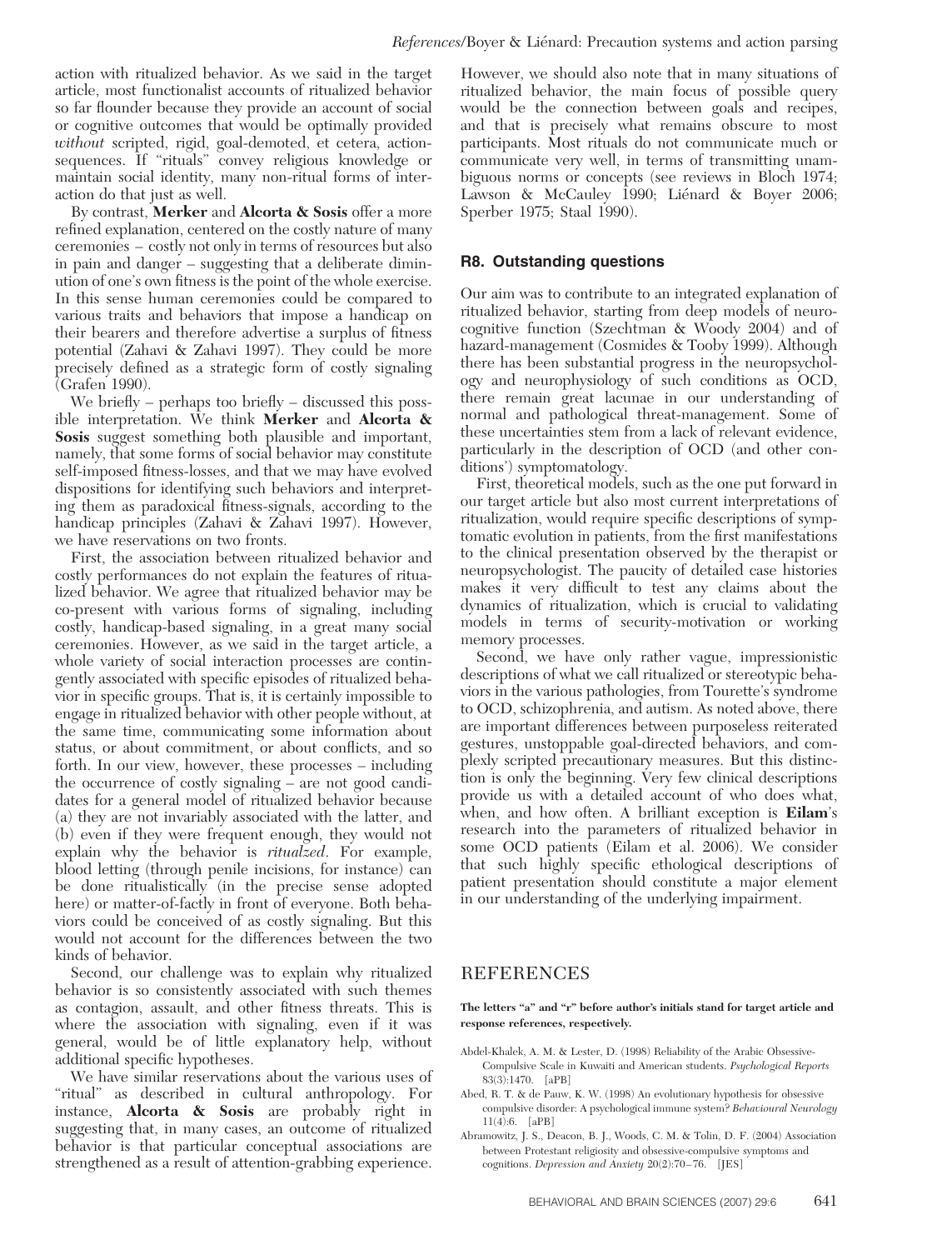Abramowitz, J. S., Schwartz, S. A., Moore, K. M. & Luenzmann, K. R. (2003) Obsessive-compulsive symptoms in pregnancy and the puerperium: A review of the literature. Journal of Anxiety Disorders 17(4):461–78. [aPB]

Adler, C. M., McDonough-Ryan, P., Sax, K. W., Holland, S. K., Arndt, S. & Strakowski, S. M. (2000) fMRI of neuronal activation with symptom provocation in unmedicated patients with obsessive compulsive disorder. Journal of Psychiatric Research 34(4–5):317–24. [aPB]

Adolphs, R. (2002) Social cognition and the human brain. In: Foundations in social neuroscience, ed. J. T. Cacioppo, G. G. Berntson, R. Adolphs, C. S. Carter, R. J. Davidson, M. K. McClintock, B. S. McEwen, M. J. Meaney, D. L. Schacter, E. M. Sternberg, S. S. Suomi & S. E. Taylor, pp. 313–32. MIT Press. [CSA]

Ahearn, W. H., Clark, K. M., Gardenier, N. C., Chung, B. I. & Dube, W. V. (2003) Persistence of stereotypic behavior: Examining the effects of external reinforcers. Journal of Applied Behavior Analysis 36(4):439–48. [rPB]

Alcorta, C. (2006) Religion and the life course: Is adolescence an "experience expectant" period for religious transmission? In: Where God and man meet: How the brain and evolutionary sciences are revolutionizing our understanding of religion and spirituality, ed. P. McNamara, pp. 55–80. Praeger. [CSA]

Alcorta, C. & Sosis, R. (2005) Ritual, emotion and sacred symbols: The evolution of religion as an adaptive complex. Human Nature 16:323–59. [CSA]

Alcorta, C. & Sosis, R. (forthcoming) Ritual: Signals, songs, and sentiments. In: Encyclopedia of human-animal relationships, ed. M. Bekoff. Greenwood. [CSA]

Al-Issa, I. (2000) Does the Muslim religion make a difference in psychopathology? In: Al-Junun: Mental illness in the Islamic world, ed. I. Al-Issa, pp. 315–53. International Universities Press. [aPB]

Allen, G., Müller, R.-A. & Courchesne, E. (2004) Cerebellar function in autism: Functional magnetic resonance image activation during a simple motor task. Biological Psychiatry 56(4):269–78. [rPB]

Almond, P. (1982) Mysticism and religious doctrine. Mouton. [IP]

American Psychiatric Association (1995) Diagnostic and statistical manual of mental disorders, 4th edition. American Psychiatric Association. [aPB]

(2000) Diagnostic and statistical manual of mental disorders, 4th edition (Text revision). American Psychiatric Association. [LDS]

Anderson, J. R. & Lebiere, C. (1998) The atomic components of thought. Erlbaum. [HW]

Andresen, J. & Forman, R. K. C., eds. (2000) Cognitive models and spiritual maps: Interdisciplinary explorations of religious experience. Imprint Academic. [IP]

Arnold, P. D., Zai, G. & Richter, M. A. (2004) Genetics of anxiety disorders. Current Psychiatry Reports 6(4):243–54. [aPB]

Arrindell, W. A., de Vlaming, I. H., Eisenhardt, B. M., van Berkum, D. E. & Kwee, M. G. (2002) Cross-cultural validity of the Yale-Brown Obsessive Compulsive Scale. Journal of Behavior Therapy and Experimental Psychiatry 33(3–4):159–76. [aPB]

Atance, C. M. & O'Neill, D. K. (2005) The emergence of episodic future thinking in humans. Journal of Learning and Motivation 36:126–44. [OB]

Bachevalier, J. & Loveland, K. A. (2006) The orbitofrontal-amygdala circuit and self-regulation of social-emotional behavior in autism. Neuroscience and Biobehavioral Reviews 30(1):97–117. [rPB]

Baddeley, A. D. (1990) Human memory: Theory and practice. Oxford University Press. [RT]

(2000) Short-term and working memory. In: The Oxford handbook of memory, ed. E. Tulving & F. I. M. Craik, pp. 77–92. Oxford University Press. [aPB]

Baldwin, D. A. & Baird, J. A. (1999) Action analysis: A gateway to intentional inference. In: Early social cognition: Understanding others in the first months  $of$   $life,\,$  ed. P. Rochat, pp. 215–40. Erlbaum.  $\,$   $\,$   $\,$   $\,$   $\,$   $\,$   $\,$  [aPB]  $\,$ 

Baldwin, D. A., Baird, J. A., Saylor, M. M. & Clark, M. A. (2001) Infants parse dynamic action. Child Development 72(3):708–17. [aPB]

Ball, G. F. (1999) The neuroendocrine basis of seasonal changes in vocal behavior among songbirds. In: The design of animal communication, ed. M. D. Hauser & M. Konishi, pp. 213–54. MIT Press. [CSA]

Banaschewski, T., Siniatchkin, M., Uebel, H. & Rothenberger, A. (2003) Compulsive phenomena in children with tic disorder and attention deficithyperactive disorder. Zeitschrift für Kinder- und Jugendpsychiatrie und Psychotherapie 31:203–211. (Article in German). [RK]

Banaschewski, T., Woerner, W. & Rothenberger, A. (2003) Premonitory sensory phenomena and suppressibility of tics in Tourette Syndrome – developmental aspects in children. Developmental Medicine and Child Neurology 45:700–703. [AR]

Barker-Collo, S. L. (2003) Culture and validity of the Symptom Checklist-90-Revised and profile of mood states in a New Zealand student sample. Cultural Diversity and Ethnic Minority Psychology 9(2):185–96. [aPB]

Baron-Cohen, S. (1997) The maladapted mind: Classic readings in evolutionary psychopathology. Psychology Press. [aPB]

Baron-Cohen, S. & Wheelwright, S. (1999) Obsessions in children with autism or Asperger syndrome: A content analysis in terms of core domains of cognition. British Journal of Psychiatry 175:484–90. [MDR]

Barrett, H. C. (1999) Human cognitive adaptations to predators and prey. Doctoral Dissertation, Department of Anthropology, University of California, Santa Barbara. [aPB]

(2005) Cognitive development and the understanding of animal behavior. In: Origins of the social mind: Evolutionary psychology and child development, ed. B. J. Ellis & D. F. Bjorklund, pp. 438–67. Guilford Press. [aPB]

Barth, F. (1987) Cosmologies in the making: A generative approach to cultural variation in inner New Guinea. Cambridge University Press. [RNM] (1993) Balinese worlds. University of Chicago Press. [aPB]

Bauer, P. J. & Mandler, J. M. (1990) Remembering what happened next: Very young children's recall of event sequences. In: Knowing and remembering in young children, ed. R. Fivush & J. Hudson. Cambridge University Press. [OB]

Bauer, P. J., Kroupina, M. G., Schwade, J. A., Dropik, P. L. & Wewerka, S. S. (1998) If memory serves, will language? Later verbal accessibility of early memories. Development and Psychopathology 10:655–79. [OB]

Bechara, A. (2004) The role of emotion in decision-making: Evidence from neurological patients with orbitofrontal damage. Brain and Cognition 55:30–40. [JLO]

Becker, K., Jennen-Steinmetz, C., Holtmann, M., El-Faddagh, M. & Schmidt, M. H. (2003) Comorbidity of compulsive disorders in childhood and adolescence. Zeitschrift für Kinder- und Jugendpsychiatrie und Psychotherapie 31:175–85. (Article in German). [RK]

- Behrendt, R. P. (2005) Passivity phenomena: Implications for the concept of self. Neuro-Psychoanalysis 7:185–207. [R-PB]
- Bell, C. M. (1992) Ritual theory, ritual practice. Oxford University Press. [rPB] (1997) Ritual: Perspectives and dimensions. Oxford University Press. [JHH]

Benga, I. (2005) Folkloric tradition and its oral transmission. Ecco Cluj. [OB]

Ben-Pazi, A., Szechtman, H. & Eilam, D. (2001) The morphogenesis of motor rituals in rats treated chronically with the dopamine agonist quinpirole. Behavioral Neuroscience 115:1301–17. [DE]

- Bertschy, G. & Ahyi, R. G. (1991) Obsessive-compulsive disorders in Benin: Five case reports. Psychopathology 24(6):398–401. [aPB]
- Beyer, S. (1973) The cult of Tara: Magic and ritual in Tibet. University of California Press. [IP]

Biederman, J. & Faraone S. V. (2005) Attention-deficit hyperactivity disorder. Lancet 366:237–48. [RK]

Biederman, J., Faraone, S. V., Keenan, K., Benjamin, J., Krifcher, B., Moore, C., Sprich Buckminste, S., Ugag, K., Jellinek, M. S. & Steingard, R. (1992) Further evidence for family genetic risk factors in attention deficit hyperactivity disorder: Patterns of comorbidity in probands and relatives psychiatrically and pediatrically referred samples. Archives of General Psychiatry 49:728–38. [RK]

Birch, L. L. (1990) The control of food intake by young children: The role of learning. In: Taste, experience, and feeding, ed. E. D. Capaldi & T. L. Powley, pp. 116–35. USical Association. [aPB]

Bjorklund, D. F. & Pellegrini, A. D. (2002) The origins of human nature: Evolutionary developmental psychology. American Psychological Association. [aPB]

Blair, R. J. R. (2001) Neurocognitive models of aggression, the antisocial personality disorders, and psychopathy. Journal of Neurology, Neurosurgery and Psychiatry 71(6):727–31. [aPB]

Blier, P., Habib, R. & Flament, M. F. (2006) Pharmacotherapies in the management of obsessive-compulsive disorder. Canadian Journal of Psychiatry [Revue Canadienne de Psychiatrie] 5:417–30. [RK]

Bloch, M. (1974) Symbols, song, dance, and features of articulation: Is religion an extreme form of traditional authority? European Journal of Sociology 15:55–81. [arPB]

- Bloch, M. & Parry, J., eds. (1982) Death and the regeneration of life. Cambridge University Press. [aPB]
- Bond, G. D. (1988) The Buddhist revival in Sri Lanka. South Carolina University Press. [IP]

Borg, J., Andree, B., Soderstrom, H. & Farde, L. (2003) The serotonin system and spiritual experiences. American Journal of Psychiatry 160(11):1965–69. [JES]

Bornstein, M. H. & Krinsky, S. J. (1985) Perception of symmetry in infancy: The salience of vertical symmetry and the perception of pattern wholes.  $Journal$   $of$ Experimental Child Psychology 39(1):1–19. Available at: http://elsevier.com; http://www.academicpress.com/jecp [aPB]

Bornstein, M. H. & Stiles-Davis, J. (1984) Discrimination and memory for symmetry in young children. Developmental Psychology 20(4):637–49. [aPB]

Boyd, R. & Richerson, P. J. (1985) Culture and the evolutionary process. University of Chicago Press. [aPB]

<sup>(1992)</sup> Punishment allows the evolution of cooperation (or anything else) in sizable groups. Ethology and Sociobiology 13(3):171–95. [aPB]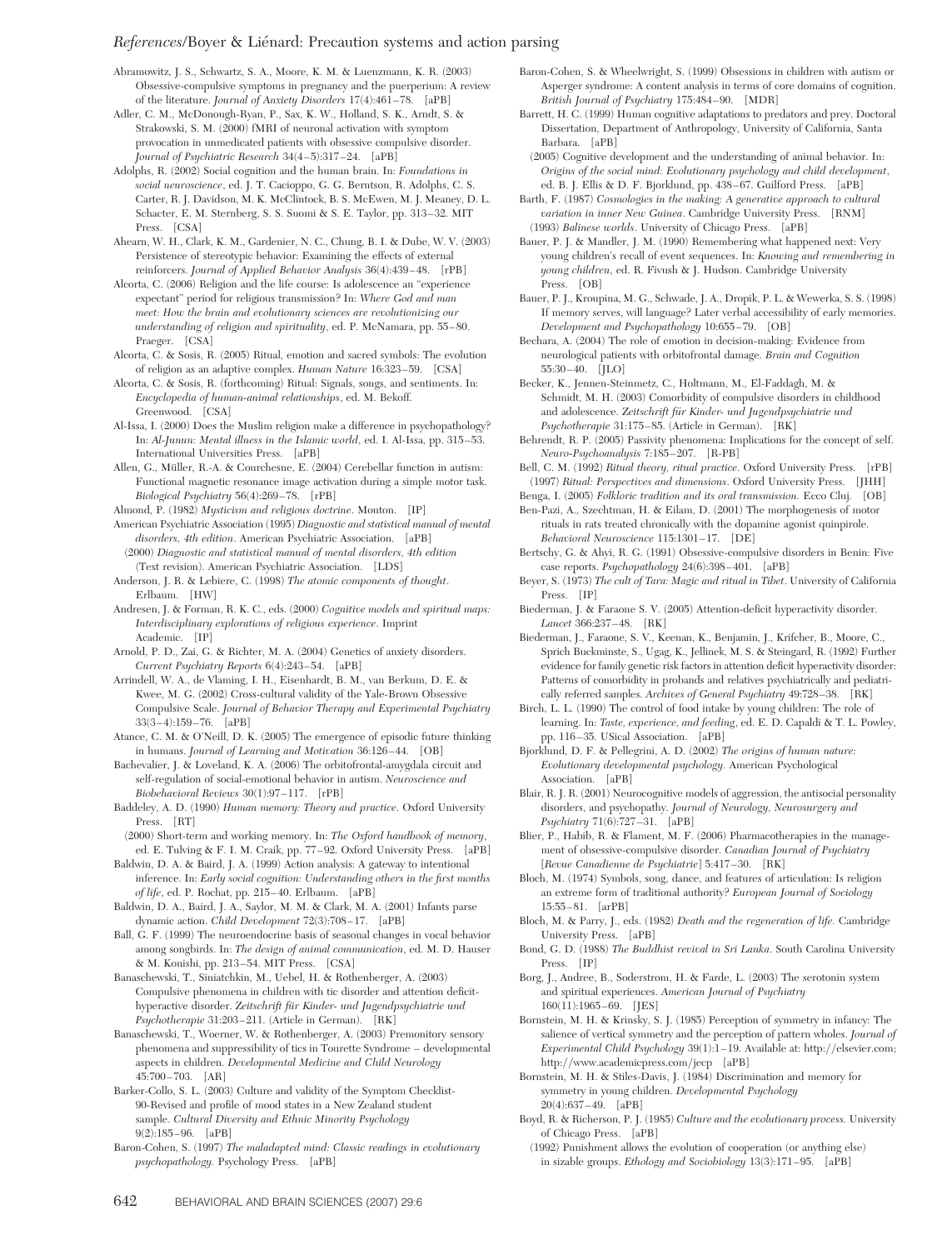- (1995) Life in the fast lane: Rapid cultural change and the human evolutionary process. In: Origins of the human brain. Symposia of the Fyssen Foundation, ed. J. C. Jean-Pierre Changeux, pp. 155–69. Clarendon Press/Oxford University Press. [aPB]
- Boyer, P. (1990) Tradition as truth and communication. Cambridge University Press. [OB]
- (1993) Cognitive aspects of religious symbolism. In: Cognitive aspects of religious symbolism, ed. P. Boyer. Cambridge University Press. [OB] (1994) The naturalness of religious ideas: A cognitive theory of religion.
- University of California Press. [aPB] Boyer, P. (2001a) Et l'homme créa les dieux. Gallimard. [OB]
- (2001b) Religion explained: The evolutionary origins of religious thought. Basic Books. [RNM]
- Bradbury, J. W. & Vehrencamp, S. L. (2000) Economic models of animal communication. Animal Behaviour 59(2):259–68. [aPB]
- Bradshaw, J. L. & Sheppard, D. M. (2000) The neurodevelopmental frontostriatal disorders: Evolutionary adaptiveness and anomalous lateralization. Brain and Language 73(2):297–320. [aPB]
- Brase, G. L., Caprar, D. V. & Voracek, M. (2004) Sex differences in responses to relationship threats in England and Romania. Journal of Social and Personal Relationships 21:763–78. [LDS]
- Brugger, P. & Graves, R. E. (1997) Testing vs. believing hypothesis: Magical ideation in the judgement of contingencies. Cognitive Neuropsychiatry 2(4):251–72. [DMTF]
- Brüne, M. (2001) De Clérambault's syndrome (erotomania) in an evolutionary perspective. Evolution and Human Behavior 22:409–15. [GS]
- Brüne, M. & Schröder, S. G. (2003) Erotomania variants in dementia. Journal of Geriatric Psychiatry and Neurology 16:232–34. [GS]
- Bruner, A. & Revusky, S. H. (1961) Collateral behavior in humans. Journal of the Experimental Analysis of Behavior 4(4):349–50. [DMTF]
- Burkert, W. (1996) Creation of the sacred: Tracks of biology in early religions. Harvard University Press. [aPB]
- Buss, D. M. (1989) Sex differences in human mate preferences: Evolutionary hypotheses tested in 37 cultures. Behavioral and Brain Sciences 12:1–49. [aPB] (2000) The dangerous passion: Why jealousy is necessary in love and sex. Free Press. [LDS]
- (2003) The evolution of desire: Strategies of human mating (revised edition). Basic Books. [LDS]
- Buss, D. M., Larsen, R. J., Westen, D. & Semmelroth, J. (1992) Sex differences in jealousy: Evolution, physiology, and psychology. Psychological Science 3:251–55. [LDS]
- Buss, D. M., Shackelford, T. K., Choe, J., Buunk, B. P. & Dijkstra, P. (2000) Distress about mating rivals. Personal Relationships 7:235–43. [LDS]
- Buss, D. M., Shackelford, T. K., Kirkpatrick, L. A., Choe, J., Lim, H. K., Hasegawa, M., Hasegawa, T. & Bennett, K. (1999) Jealousy and the nature of beliefs about infidelity: Tests of competing hypotheses about sex differences in the United States, Korea, and Japan. Personal Relationships 6:125–50. [LDS]
- Buswell, R. E., Jr. (1992) The Zen monastic experience: Buddhist practice in contemporary Korea. Princeton University Press. [IP]
- Cacioppo, J. T., Gardner, W. L. & Berntson, G. G. (2002) The affect system has parallel and integrative processing components: Form follows function. In: Foundations in social neuroscience, ed, J. T. Caccioppo, G. G. Berntson, R. Adolphs, C. S. Carter, R. J. Davidson, M. K. McClintock, B. S. McEwen, M. J. Meaney, D. L. Schacter, E. M. Sternberg, S. S. Suomi & S. E. Taylor, pp. 493–522. MIT Press. [CSA]
- Calamari, J. E., Wiegartz, P. S., Riemann, B. C., Cohen, R. J., Greer, A., Jacobi, D. M., Jahn, S. C. & Carmin, C. (2004) Obsessive-compulsive disorder subtypes: An attempted replication and extension of a symptom-based taxonomy. Behaviour Research and Therapy 42(6):647–70. Available at: http://elsevier. com; http://www.elsevier.com/inca/publications/store/2/6/5/. [aPB]
- Campbell, K. M., de Lecea, L., Severynse, D. M., Caron, M. G., McGrath, M. J., Sparber, S. B., Sun, L.-Y. & Burton, F. H. (1999) OCD-like behaviors caused by a neuropotentiating transgene targeted to cortical and limbic  $D1+$  neurons. Journal of Neuroscience 19(12):5044–53. [aPB]
- Canales, J. J. & Graybiel, A. M. (2000) A measure of striatal function predicts motor stereotypy. Nature Neuroscience 3(4): 377–83. Available at: http:// www.nature.com/ [aPB]
- Cardinal, R., Parkinson, J., Hall, J. & Everitt, B. (2002) Emotion and motivation: The role of the amygdala, ventral striatum and prefrontal cortex. Neuroscience and Biobehavioral Reviews 26:321–52. [CSA]
- Carper, R. A. & Courchesne, E. (2000) Inverse correlation between frontal lobe and cerebellum sizes in children with autism. Brain: A Journal of Neurology 123(4):836–44. [rPB]
- (2005) Localized enlargement of the frontal cortex in early autism. Biological Psychiatry 57(2):126–33. [rPB]
- Castellanos, F. X. & Tannock, R. (2002) Neuroscience of attention-deficit/ hyperactivity disorder: The search for endophenotypes. Nature Reviews. Neuroscience 3:617–28. [RK]
- Cavedini, P., Gorini, A. & Bellodi, L. (2006) Understanding obsessive-compulsive disorder: Focus on decision making. Neuropsychology Review 16(1):3–15. [rPB]
- Cellerino, A. & Jannini, E. A. (2005) Male reproductive physiology as a sexually selected handicap? Erectile dysfunction is correlated with general health and health prognosis and may have evolved as a marker of poor phenotypic quality. Medical Hypotheses 65:179–84. [GS]
- Charlop, M. H., Schreibman, L., Mason, J. & Vesey, W. (1983) Behavior-setting interactions of autistic children: A behavioral mapping approach to assessing classroom behaviors. Analysis and Intervention in Developmental Disabilities 3:359–71. [MDR]
- Charney, D. S., Menkes, D. B. & Heninger, G. R. (1981) Receptor sensitivity and the mechanism of action of antidepressant treatment. Implications for the etiology and therapy of depression. Archives of General Psychiatry 38:1160–80. [RK]
- Chein, J. M. & Schneider, W. (2005) Neuroimaging studies of practice-related change: fMRI and meta-analytic evidence of a domain-general control network for learning. Brain Research. Cognitive Brain Research 25(3):607–23. [RT]
- Clark, D. M. (1999) Anxiety disorders: Why they persist and how to treat them. Behaviour Research and Therapy 37: S5–27. [aPB]
- Cochran, A. & Stubbs, J. (1968) The search for the perfect swing. Heinemann. [RCJ]
- Cook, M. & Mineka, S. (1987) Second order conditioning and overshadowing in the observational conditioning of fear in monkeys. Behaviour Research and Therapy 25:349–64. [JT]
- Cosmides, L. (1989) The logic of social exchange: Has natural selection shaped how humans reason? Studies with the Wason selection task. Cognition 31(3):187–276. [aPB]
- Cosmides, L. & Tooby, J. (1994) Origins of domain specificity: The evolution of functional organization. In: Mapping the mind: Domain specificity in cognition and culture, ed. L. A. Hirschfeld, S. A. Gelman, pp. 85–116. Cambridge University Press. [aPB]
- (1999) Toward an evolutionary taxonomy of treatable conditions. Journal of Abnormal Psychology 108(3):453–64. [arPB, JT]
- (2000) Evolutionary psychology and the emotions. In: Handbook of emotions, ed. M. Lewis, pp. 91–115. Guilford Press. [JLO]
- Curio, E. (1993) Proximate and developmental aspects of antipredator behavior. Advances in the Study of Behavior 22:135–238. [aPB]
- D'Aquili, E. G. & Newberg, A. B. (1993) Religious and mystical states: A neuropsychological model. Zygon 28:177–200. [JHH]
- (1999) The mystical mind: Probing the biology of religious experience. Fortress. [JHH]
- Davidson, J. M. (1976) The physiology of meditation and mystical states of consciousness. Perspectives in Biology and Medicine 19:345–80. [JHH]
- Davidson, R. J. (2000) Affective style, psychopathology, and resilience: Brain mechanisms and plasticity. Philosophical Transactions of the Royal Society of London B 359:1395–411. [JHH]
- (2004) Well-being and affective style: Neural substrates and biobehavioural correlates. American Psychologist 55:1196–214. [JHH]
- Davidson, R. J., Kabat-Zinn, J., Schumacher, J., Rosenkranz, M., Muller, D., Santorelli, S. F., Urbanowski, F., Harrington, A., Bonus, K. & Sheridan, J. F. (2003) Alterations in brain and immune function produced by mindfulness meditation. Psychosomatic Medicine 65:564–70. [JHH]
- Daw, N. D., Niv, Y. & Dayan, P. (2005) Uncertainty-based competition between prefrontal and dorsolateral striatal systems for behavioral control. Nature Neuroscience 8:1704–11. [HW]
- de Bilbao, F. & Giannakopoulos, P. (2005) Effect of religious culture on obsessive compulsive disorder symptomatology: A transcultural study in monotheistic religions. Revue Medicale Suisse 1(43):2818–21. [JES]
- Dehaene, S. & Changeux, J. P. (2000) Reward-dependent learning in neuronal networks for planning and decision-making. In: Cognition, emotion, and autonomic responses: The integrative role of the prefrontal cortex and limbic structures, ed. H. B. M. Uylings, C. G. van Eden, J. P. D. deBruin, M. G. P. Feenstra & C. M. A. Pennartz, pp. 219–30. Elsevier. [CSA]
- Depue, R. A. & Morrone-Strupinsky, J. V. (2005) A neurobehavioral model of affiliative bonding: Implications for conceptualizing a human trait of affiliation. Behavioral and Brain Sciences 28(3):313–50; discussion 350–95. [JES]
- Dijksterhuis, A., Bos, M. W., Nordgren, L. F. & van Baaren, R. B. (2006) On making the right choice: The deliberation-without-attention effect. Science 311:1005–1007. [JLO]
- Dolan, R. (2000) Emotional processing in the human brain revealed through functional neuroimaging. In: The new cognitive neurosciences, 2nd edition, ed. M. Gazzaniga, pp. 1115–32. MIT Press. [CSA]
- Douglas, M. (1982) Natural symbols: Explorations in cosmology. Pantheon Books. [aPB]
- Duchaine, B., Cosmides, L. & Tooby, J. (2001) Evolutionary psychology and the brain. Current opinion in neurobiology 11(2):225–30. [aPB]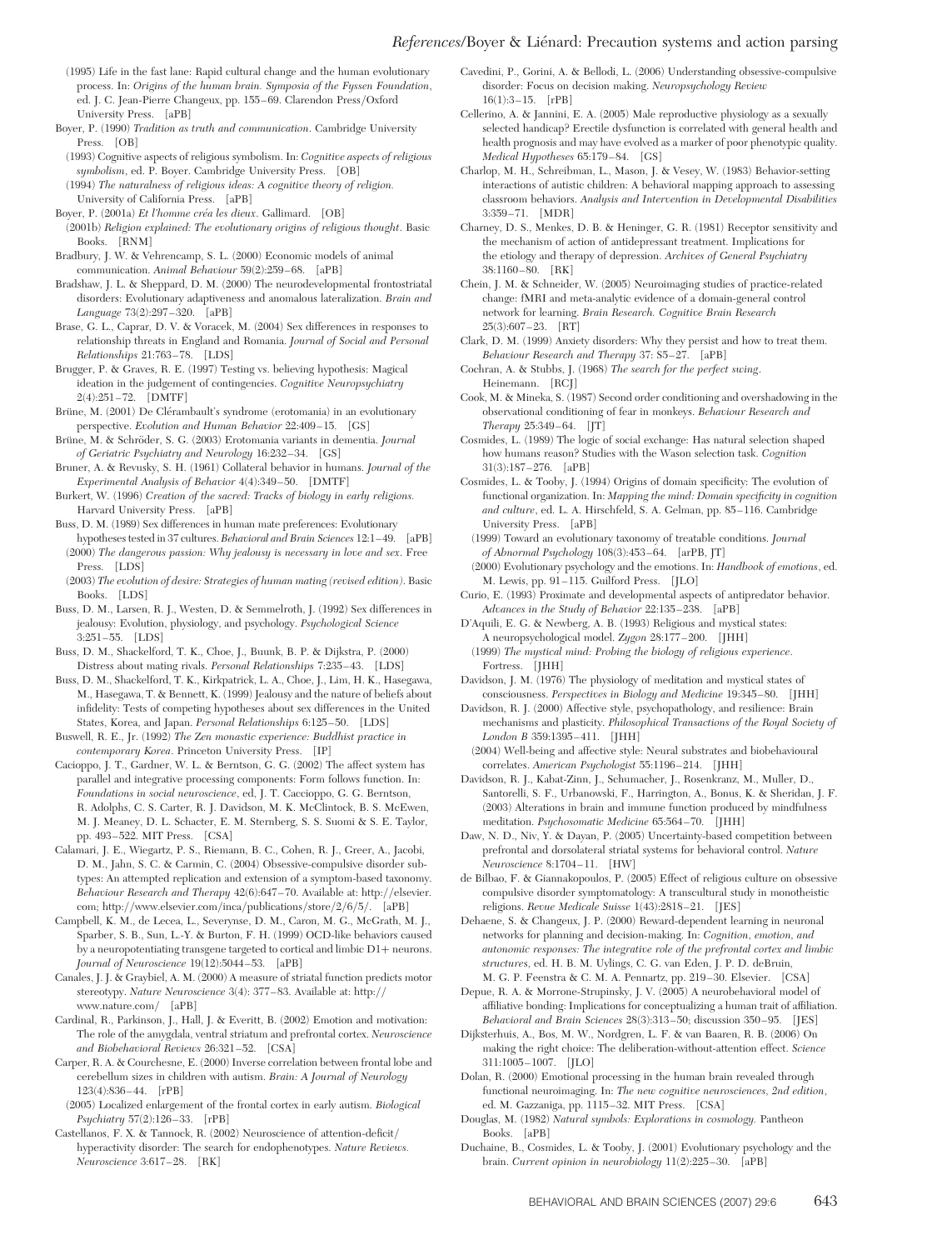Dulaney, S. & Fiske, A. P. (1994) Cultural rituals and obsessive-compulsive disorder: Is there a common psychological mechanism? Ethos 22(3):243–83. [arPB]

Dunn, J. G. H., Gotwals, J. K. & Dunn, J. C. (2005) An examination of the domain specificity of perfectionism among intercollegiate student-athletes. Personality and Individual Differences 38:1439–48. [GS]

Durham, W. H. (1991) Coevolution: Genes, cultures and human diversity. Stanford University Press. [aPB]

Durkheim, E. (1947) The elementary forms of the religious life. Collier Books. [aPB]

Easton, J. A., Schipper, L. D. & Shackelford T. K. (2006) Why the adaptationist perspective must be considered: The example of morbid jealousy. Behavioral and Brain Sciences 29(4):411–12. [LDS]

Ecker, W. & Engelkamp, J. (1995) Memory for actions in obsessive-compulsive disorder. Behavioural and Cognitive Psychotherapy 23(4):349–71. Available at: http://www.cup.org; http://uk.cambridge.org/journals/bcp/ [aPB]

Eilam, D., Zor, R., Szechtman, H. & Hermesh, H. (2006) Rituals, stereotypy and compulsive behavior in animals and humans. Neuroscience and Biobehavioral Reviews 30(4):456–71. [rPB, DE]

Einstein, D. A. & Menzies, R. G. (2004) The presence of magical thinking in obsessive compulsive disorder. Behaviour Research and Therapy 42(5):539–49. [JES]

Eisen, J. L., Phillips, K. & Rasmussen, S. A. (1999) Obsessions and delusions: The relationship between obsessive-compulsive disorder and the psychotic disorders. Psychiatric Annals 29:515–22. [aPB]

Enoch, M. D. & Trethowan, W. H. (1979) The Othello syndrome. In: Uncommon psychiatric syndromes. John Wright. [LDS]

Ermer, E., Guerin, S., Cosmides, L., Tooby, J. & Miller, M. (in press) Theory of mind broad and narrow: Reasoning about social exchange engages TOM areas, precautionary reasoning does not. Social Neuroscience. [JT]

Evans, D. W. & Gray, F. L. (2000) Compulsive-like behavior in individuals with Down syndrome: Its relation to mental age level, adaptive and maladaptive behavior. Child Development 71:288–300. [OB]

Evans, D. W., Gray, F. L. & Leckman, J. F. (1999) The rituals, fears and phobias of young children: Insights from development, psychopathology and neurobiology. Child Psychiatry and Human Development 29(4):261–76. [aPB]

Evans, D. W., Leckman, J. F., Carter, A., Reznick, J. S., Henshaw, D., King, R. A. & Pauls, D. (1997) Ritual, habit and perfectionism: The prevalence and development of compulsive-like behavior in normal young children. Child Development 68:58–68. [OB, aPB]

Evans, D. W., Milanak, M. E., Medeiros, B. & Ross, J. L. (2002) Magical beliefs and rituals in young children. Child Psychiatry and Human Development 33(1):43–58. Available at: http://www.wkap.nl; http://www.wkap.nl/ journalhome.htm/0009-398X [aPB]

Fallon, B. A., Liebowitz, M. R., Hollander, E., Schneier, F. R., Campeas, R. B., Fairbanks, J., Papp, L. A., Hatterer, J. A. & Sandberg, D. (1990) The pharmacotherapy of moral or religious scrupulosity. Journal of Clinical Psychiatry 51(12):517–21. Available at: http://www.psychiatrist.com/ [aPB, JES]

Farah, M. J. (2000) The cognitive neuroscience of vision. Blackwell. [HW] Farrar, M. J. & Goodman, G. S. (1992) Developmental changes in event memory. Child Development 63:173–87. [OB]

Felson, R. B. & Gmelch, G. (1979) Uncertainty and the use of magic. Current Anthropology 20(3):587–89. [DMTF]

Fentress, J. C. (1976) Dynamic boundaries of patterned behavior: Interaction and self-organization. In: Growing points in ethology, pp. 135–67. Cambridge University Press. [DE]

Fessler, D. M. T. (2002) Reproductive immunosuppression and diet: An evolutionary perspective on pregnancy sickness and meat consumption with CA comment. Current anthropology 43(1):43. [arPB]

Fessler, D. M. T. & Navarrete, C.D. (2003a) Domain-specific variation in disgust sensitivity across the menstrual cycle. Evolution and Human Behavior 24(6):406–17. Available at: http://elsevier.com; http://www.elsevier.com/ inca/publications/store/5/0/5/7/6/0/ [aPB]

Fessler, D. M. T. & Navarrete, C. D. (2003b) Meat is good to taboo: Dietary proscriptions as a product of the interaction of psychological mechanisms and social processes. Journal of Cognition and Culture 3(1):1–40. Available at: http://www.brill.nl [arPB]

Fessler, D. M. T., Arguello, A. P., Mekdara, J. M. & Macias, R. (2003) Disgust sensitivity and meat consumption: A test of an emotivist account of moral vegetarianism. Appetite 41(1):31–41. Available at: http://elsevier.com; http:// www.academicpress.com/appetite. [aPB]

Feygin, D. L., Swain, J. E. & Leckman, J. F. (2006) The normalcy of neurosis: Evolutionary origins of obsessive-compulsive disorder and related behaviors. Progress in Neuro-Psychopharmacology & Biological Psychiatry 30(5):854–64. [GS, JES]

Fiddick, L., Cosmides, L. & Tooby, J. (2000) No interpretation without representation: The role of domain-specific representations and inferences in the Wason selection task. Cognition 77(1):1-79. [aPB, JT]

Fisher, C. B., Ferdinandsen, K. & Bornstein, M. H. (1981) The role of symmetry in infant form discrimination. Child Development 52(2):457–62. Available at: http://www.blackwellpublishing.com [aPB]

Fiske, A. P. (n.d.) Learning a culture the way informants do: Observing, imitating, and participating. [DMTF]

Fiske, A. P. & Haslam, N. (1997) Is obsessive-compulsive disorder a pathology of the human disposition to perform socially meaningful rituals? Evidence of similar content. Journal of Nervous and Mental Disease 185(4): 211–22. [aPB]

Fitzgerald, K. D., Welsh, R. C., Gehring, W. J., Abeslon, J. L., Himle, J. A., Liberzon, I. & Taylor, S. F. (2005) Error-related hyperactivity of the anterior cingulated cortex in obsessive-compulsive disorder. Biological Psychiatry 57(3):287–94. [aPB, R-PB, AR]

Fivush, R. & Slackman, E. (1986) The acquisition and development of scripts. In: Event knowledge: Structure and function in development, ed. K. Nelson. Erlbaum. [OB]

Foa, E. B., Huppert, J. D. & Cahill, S. P. (2006) Update on emotional processing theory. In: The nature and treatment of pathological anxiety, ed. B. O. Rothbaum, pp. 2–24. Guilford Press. [JDH]

Foa, E. B., Ilai, D., McCarthy, P. R., Shoyer, B. & Murdock, T. (1993) Information processing in obsessive-compulsive disorder. Cognitive Therapy and Research 17(2):173–89. Available at: http://www.wkap.nl; http://www.wkap.nl/journalhome.htm/0147–5916 [arPB]

Foa, E. B., Kozak, M. J., Goodman, W. K. & Hollander, E. (1995) DSM-IV field trial: Obsessive-compulsive disorder. American Journal of Psychiatry 152:654. [JDH]

Foa, E. B., Steketee, G. & Milby, J. B. (1980) Differential effects of exposure and response prevention in obsessive-compulsive washers. Journal of Consulting and Clinical Psychology 48:71–79. [JDH]

Forman, R. K. C. (1990) Introduction: Mysticism, constructivism, and forgetting. In: The problem of pure consciousness: Mysticism and philosophy, ed. R. K. C. Forman. Oxford University Press. [IP]

(1993) Mystical knowledge: Knowledge by identity. Journal of the American Academy of Religion 61:705-38. [IP]

Foster, D. J., Weigand, D. A. & Baines, D. (2005) The effect of removing superstitious behavior and introducing a pre-performance routine on basketball freethrow performance. Journal of Applied Sport Psychology 18:82–86. [RCJ]

Fragaszy, D. M. & Perry, S., eds. (2003) The biology of traditions: Models and evidence. Cambridge University Press. [BM]

Franklin, M. E. & Foa, E. B. (2002) Cognitive behavioral treatments for obsessive compulsive disorder. In: A guide to treatments that work, 2nd edition, ed. P. E. Nathan & J. M. Gorman, pp. 367–86. Oxford University Press. [JDH]

Freud, S. (1928) Die Zukunft einer Illusion. Internationaler Psychoanalytischer Verlag. [aPB]

Friedlander, L. & Desrocher, M. (2006) Neuroimaging studies of obsessivecompulsive disorder in adults and children. Clinical Psychology Review 26(1):32–49. [JES]

Frith, C. D. (1996) Brain mechanisms for "Having a theory of mind." Journal of Psychopharmacology 10:9–15. [rPB]

Gabbard, G. O. (1990) Psychodynamic psychiatry in clinical practice. American Psychiatric Press. [R-PB]

Gais, S., Lucas, B. & Born, J. (2006) Sleep after learning aids memory recall. Learning and Memory 13:259–62. [RK]

Gal, E., Dyck, M. & Passmore, A. (2002) Sensory differences and stereotyped movements in children with autism. Behaviour Change 19(4):207–219. [rPB]

Gazzaniga, M. S. & Miller, M. B. (2000) Testing Tulving: The split brain approach. In: Memory, consciousness, and the brain: The Tallinn Conference, ed. E. Tulving, pp. 307–11. Psychology Press. [aPB]

Geller, D. A. (2006) Obsessive-compulsive and spectrum disorders in children and adolescents. The Psychiatric Clinics of North America 29:353–70. [RK]

Geller, D. A., Biederman, J., Faraone, S., Spencer, T., Doyle, R., Mullin, B., Magovcevic, M., Zaman, N. & Farrell, C. (2004) Re-examining comorbidity of Obsessive Compulsive and Attention Deficit Hyperactivity Disorder using an empirically derived taxonomy. European Child and Adolescent Psychiatry 13:83–91. [RK]

Gerholm, T. (1988) On ritual: A postmodernist view. Ethnos 53:191–203. [JHH]

Giedd, J. N., Rapoport, J. L., Garvey, M. A., Perlmutter, S. & Swedo, S. E. (2000) MRI assessment of children with obsessive-compulsive disorder or tics associated with streptococcal infection. American Journal of Psychiatry 157(2):281–3. http://www.appi.org http://ajp.psychiatryonline.org/  $\;$  [aPB]

Gimello, R. M. (1983) Mysticism in its contexts. In: Mysticism and religious traditions, ed. S. Katz. Oxford University Press. [IP]

Gluckman, M. (1975) Specificity of social-anthropological studies of ritual. Mental Health and Society 2(1–2):1–17. http://www.karger.ch [aPB]

Gmelch, G. (1978) Baseball magic. Human Nature 1(8):32–40. [DMTF]

Goffman, E. (1974) Frame analysis: An essay on the organization of experience. Harper and Row. [RT]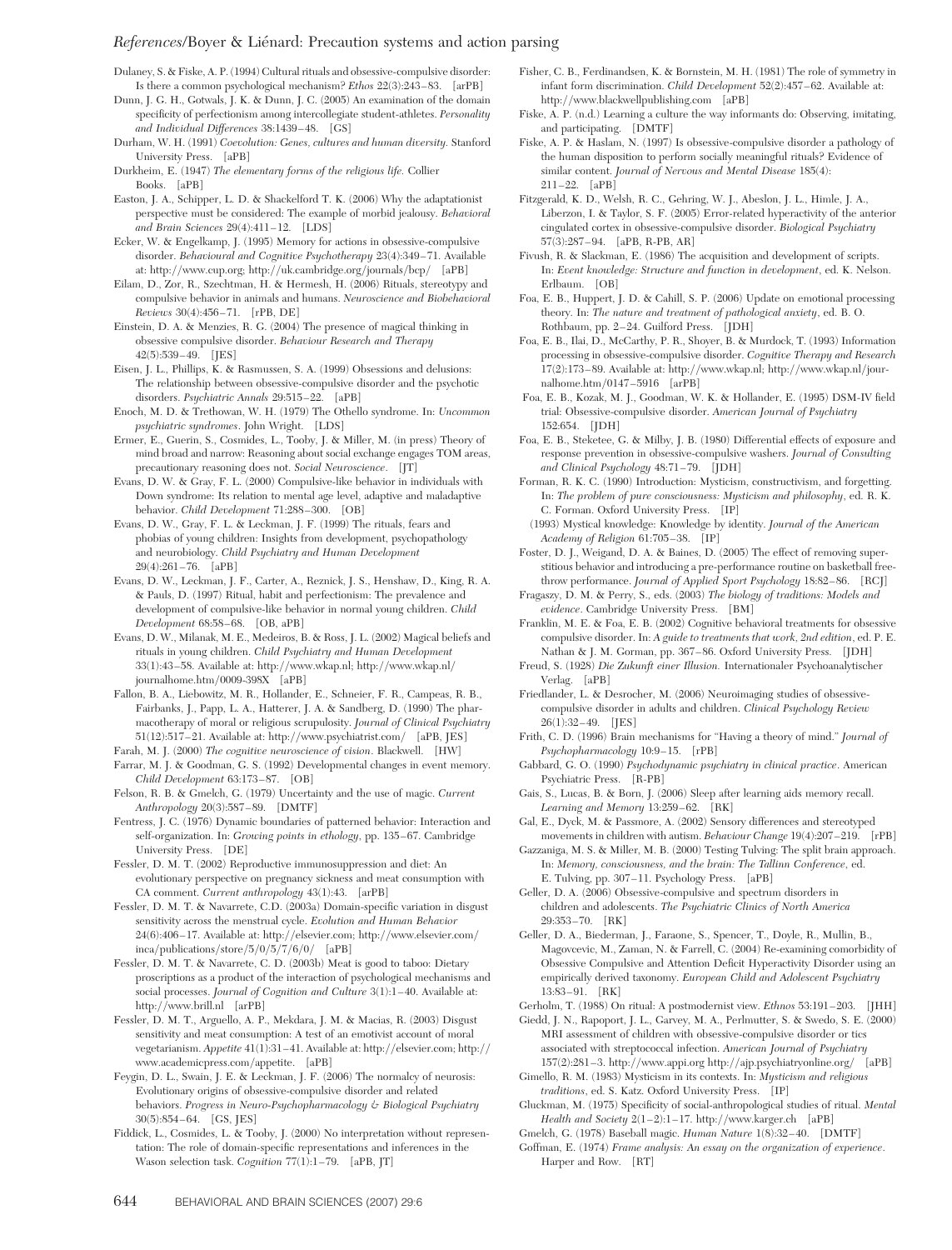- Gofrit, O. N. (2006) The evolutionary role of erectile dysfunction. Medical Hypotheses 67:1245–49. [GS]
- Gombrich, R. (1988) Theravāda Buddhism: A social history from ancient Benares to modern Colombo. Routledge. [IP]
- Gomot, M., Bernard, F. A., Davis, M. H., Belmonte, M. K., Ashwin, C., Bullmore, E. T. & Baron-Cohen, S. (2006) Change detection in children with autism: An auditory event-related fMRI study. Neuroimage 29:475–84. [OB]
- Grados, M. A., Walkup, J. & Walford, S. (2003) Genetics of obsessive-compulsive disorders: New findings and challenges. Brain Development 25: S55–61. [aPB]
- Grafen, A. (1990) Biological signals as handicaps. Journal of Theoretical Biology 144(4):517–46. [rPB]
- Gray, R. (2004) Attending to the execution of a complex sensorimotor skill: Expertise differences, choking, and slumps. Journal of Experimental Psychology: Applied 10:42–54. [RCJ]
- Graybiel, A. M. (1998) The basal ganglia and chunking of action repertoires. Neurobiology of Learning and Memory 70(1–2):119–36. [aPB]
- Greenberg, D. & Shefler, G. (2002) Obsessive compulsive disorder in ultraorthodox Jewish patients: A comparison of religious and non-religious symptoms. Psychology and Psychotherapy 75(2):123–30. [JES]
- Greenough, W. T. (1986) What's special about development? Thoughts on the bases of experience sensitive synaptic plasticity. In: Developmental neuropsychobiology, ed. W. T. Greenough & J. M. Juraska, pp. 387–408. Academic Press. [CSA]
- Habimana, E. & Massé, L. (2000) Envy manifestations and personality disorders. European Psychiatry 15:15–21. [GS]
- Hageman, J. (2002) Assessing the implications of spiritual self-healing paradigms. Unpublished manuscript, Saybrook Graduate School and Research Center, San Francisco. [JHH]
- (2005) Hypnotizability and dissociation in spirituality: Cross-cultural experiences related to health and well-being. Dissertation Abstracts 66(5):2805B. (UMI No. AAT 3175360) [JHH]
- Hagen, E. H. (2002) Depression as bargaining: The case postpartum. Evolution and Human Behavior 23(5):323–36. Available at: http://elsevier.com; http:// www.elsevier.com/inca/publications/store/5/0/5/7/6/0/ [aPB]
- Hagen, E. H. & Bryant, G. A. (2003) Music and dance as a coalition signaling system. Human Nature 14:21–51. [GS]
- Handelman, D. (1998) Theorizing through models and mirrors, in models and mirrors: Towards an anthropology of public events. Berghahn Books. [JHH]
- Happaney, K., Zelazo, P. D. & Stuss, D. T. (2004) Development of orbitofrontal function: Current themes and future directions. Brain and Cognition 55(1):1–10. [aPB]
- Happe, F., Ehlers, S., Fletcher, P., Frith, U., Johansson, M., Gillberg, C., Dolan, R., Frackowiak, R., Frith, C. (1996) "Theory of mind" in the brain: Evidence from a PET scan study of Asperger syndrome. NeuroReport: An International Journal for the Rapid Communication of Research in Neuroscience 8:197–201. [rPB]
- Harcourt, A. H. & de Waal, F. B., eds. (1992) Coalitions and alliances in humans and other animals. Oxford University Press. [aPB]
- Harris, G. J., Chabris, C. F., Clark, J., Urban, T., Aharon, I., Steele, S., McGrath, L., Condouris, K. & Tager-Flusberg, H. (2006) Brain activation during semantic processing in autism spectrum disorders via functional magnetic resonance imaging. Brain and Cognition 61(1):54–68. [rPB]
- Hasselquist, D., Bensch, S. & von Schantz, T. (1996) Correlation between song repertoire, extra-pair paternity and offspring survival in the great reed warbler. Nature 381:229–32. [BM]
- Heidegger, M. (1927/1962) Being and time, trans. J. Macquarie & E. Robinson. Blackwell. [R-PB]
- Hekiganroku (1961) The blue cliff records, trans. and ed. R. D. M. Shaw. Michael Joseph. [IP]
- Henrich, J. & Gil-White, F. J. (2001) The evolution of prestige: Freely conferred deference as a mechanism for enhancing the benefits of cultural transmission. Evolution and Human Behavior 22(3):165–96. [DMTF]
- Henry, M. C., Perlmutter, S. J. & Swedo, S. E. (1999) Anorexia, OCD, and streptococcus. Journal of the American Academy of Child and Adolescent Psychiatry 38(3):228. [aPB]
- Hermans, D., Martens, K., De Cort, K., Pieters, G. & Eelen, P. (2003) Reality monitoring and metacognitive beliefs related to cognitive confidence in obsessive-compulsive disorder. Behaviour Research and Therapy 41(4):383–401. [aPB]
- Hermesh, H., Masser-Kavitzky, R. & Gross-Isseroff, R. (2003) Obsessivecompulsive disorder and Jewish religiosity. Journal of Nervous and Mental Disease 191(3):201–3. Available at: http://www.lww.com/; http:// www.jonmd.com/ [aPB]
- Hobson, J. A. (2005) Sleep is of the brain, by the brain and for the brain. Nature 437:1254–56. [RK]
- Hocart, A. M. & Needham, R. (1970) Kings and councillors: An essay in the comparative anatomy of human society. University of Chicago Press. [aPB]
- Hodgson, R. J. & Rachman, S. (1972) The effects of contamination and washing in obsessional patients. Behaviour Research and Therapy 10(2):111–7. Available at: http://elsevier.com; http://www.elsevier.com/inca/publications/store/2/ 6/5/ [aPB]
	- (1977) Obsessional-compulsive complaints. Behaviour Research and Therapy 15(5):389–95. Available at: http://elsevier.com; http://www.elsevier.com/ inca/publications/store/2/6/5/ [aPB]
- Hogue, D. A. (2006) Healing of the self-in-context: Memory, plasticity, and spiritual practice. In: Spiritual transformation and healing: Anthropological, theological, neuroscientific, and clinical perspectives, ed. H. D. Koss-Chioino & P. Hefner, pp. 223–38. Altamira Press. [JHH]
- Hollander, E., Anagnostou, E., Chaplin, W., Esposito, K., Haznedar, M. M., Licalzi, E., Wasserman, S., Soorya, L. & Buschsbaum, M. (2005) Striatal volume on magnetic resonance imaging and repetitive behaviors in autism. Biological Psychiatry 58(3):226–32. [rPB]
- Hounie, A. G., Pauls, D. L., Mercadante, M. T., Rosario-Campos, M. C., Shavitt, R. G., de Mathis, M. A., de Alvarenga, P. G., Curi, M. & Miguel, E. C. (2004) Obsessive-compulsive spectrum disorders in rheumatic fever with and without Sydenham's chorea. The Journal of Clinical Psychiatry 65:994–99. [RK]
- Howe, M. L. & Courage, M. L. (1993) On resolving the enigma of infantile amnesia. Psychological Bulletin 113:305–26. [OB]
- Humphrey, C. & Laidlaw, J. (1993) Archetypal actions. A theory of ritual as a mode of action and the case of the Jain Puja. Clarendon Press. [rPB]
- Hutt, C. & Hutt, S. J. (1970) Stereotypies and their relation to arousal: A study of autistic children. In: Behaviour studies in psychiatry, ed. C. Hutt & S. J. Hutt, pp. 175–204. Pergamon Press. [MDR]
- Huxley, A. (1946/1959) The perennial philosophy. Collins Fontana. [IP]
- Jackson, R. C. (2003) Preperformance routine consistency: Temporal analysis of goal kicking in the Rugby Union World Cup. Journal of Sports Sciences 21:803–14. [RCJ]
- Janata, P. & Grafton, S. T. (2003) Swinging in the brain: Shared neural substrates for behaviors related to sequencing and music. Nature Neuroscience 6(7): 682–7. [aPB]
- Janik, V. M. & Slater, P. J. B. (1997) Vocal learning in mammals. Advances in the Study of Behavior 26:59–99. [BM]
- Jerison, H. (2000) Paleoneurology and the biology of music. In: The origins of music, eds. N. L. Wallin, B. Merker & S. Brown, pp. 176–96. MIT Press. [aPB]
- Johannes, S., Wieringa B. M., Nager, W., Muller-Vahl, K. R., Dengler, R. & Munte, T. F. (2002) Excessive action monitoring in Tourette syndrome. Journal of Neurology 249:961–66. [AR]
- Johannes, S., Wieringa, B. M., Nager, W., Rada, D., Dengler, R., Emrich, H. M., Munte, T. F. & Dietrich, D. E. (2001) Discrepant target detection and action monitoring in obsessive-compulsive disorder. Psychiatry Research 108: 101–10. [AR]
- Kaas, J. H., Hackett, T. A. & Tramo, M. J. (1999) Auditory processing in primate cerebral cortex. Current Opinion in Neurobiology 9(2):164–70. [aPB]
- Kahneman, D. & Tversky, A., eds. (2000) Choices, values, and frames. Cambridge University Press. [BM]
- Kahneman, D., Slovic, P. & Tversky, A., eds. (1982) Judgment under uncertainty: Heuristics and biases. Cambridge University Press. [EZW]
- Kanner, L. (1943) Autistic disturbances of affective contact. Nervous Child 2: 217–50. [OB]
- Kaplan, A. & Hollander, E. (2003) A review of pharmacologic treatments for obsessive-compulsive disorder. Psychiatric Services 54(8):1111–8. [aPB]
- Katz, S. (1983) The "conservative" character of mysticism. In: Mysticism and religious traditions, ed. S. Katz. Oxford University Press. [IP]
- (1985) Recent work on mysticism. History of Religions 25:76–86. [IP]
- Kaye, W. H., Bulik, C. M., Thornton, L., Barbarich, N. & Masters, K. (2004) Comorbidity of anxiety disorders with anorexia and bulimia nervosa. The American Journal of Psychiatry 161:2215–21. [RK]
- Keller, C. M. & Keller, J. D. (1996) Cognition and tool use: The blacksmith at work. Cambridge University Press. [aPB]
- Kessler, R. C. (1998) Sex differences in DSM-III-R psychiatric disorders in the United States: Results from the National Comorbidity Survey. Journal of the American Medical Women's Association 53:148–58. [GS]
- Khanna, S. & Channabasavanna, S. M. (1988) Phenomenology of obsessions in obsessive-compulsive neurosis. Psychopathology 21(1):12–18. [JES]
- Khanna, S., Kaliaperumal, V. G. & Channabasavanna, S. M. (1990) Clusters of obsessive-compulsive phenomena in obsessive-compulsive disorder. British Journal of Psychiatry 156:51–4. Available at: http://www.rcpsych.ac.uk/; http://bjp.rcpsych.org/ [aPB]
- Kim, C. H., Chang, J. W., Koo, M.-S., Kim, J. W., Suh, H. S., Park, I. H. & Lee, H. S. (2003) Anterior cingulotomy for refractory obsessive-compulsive disorder. Acta Psychiatrica Scandinavica 107(4): 283–90. Available at: http:// www.blackwellpublishing.com; http://www.blackwellmunksgaard.com/ actapsych [aPB]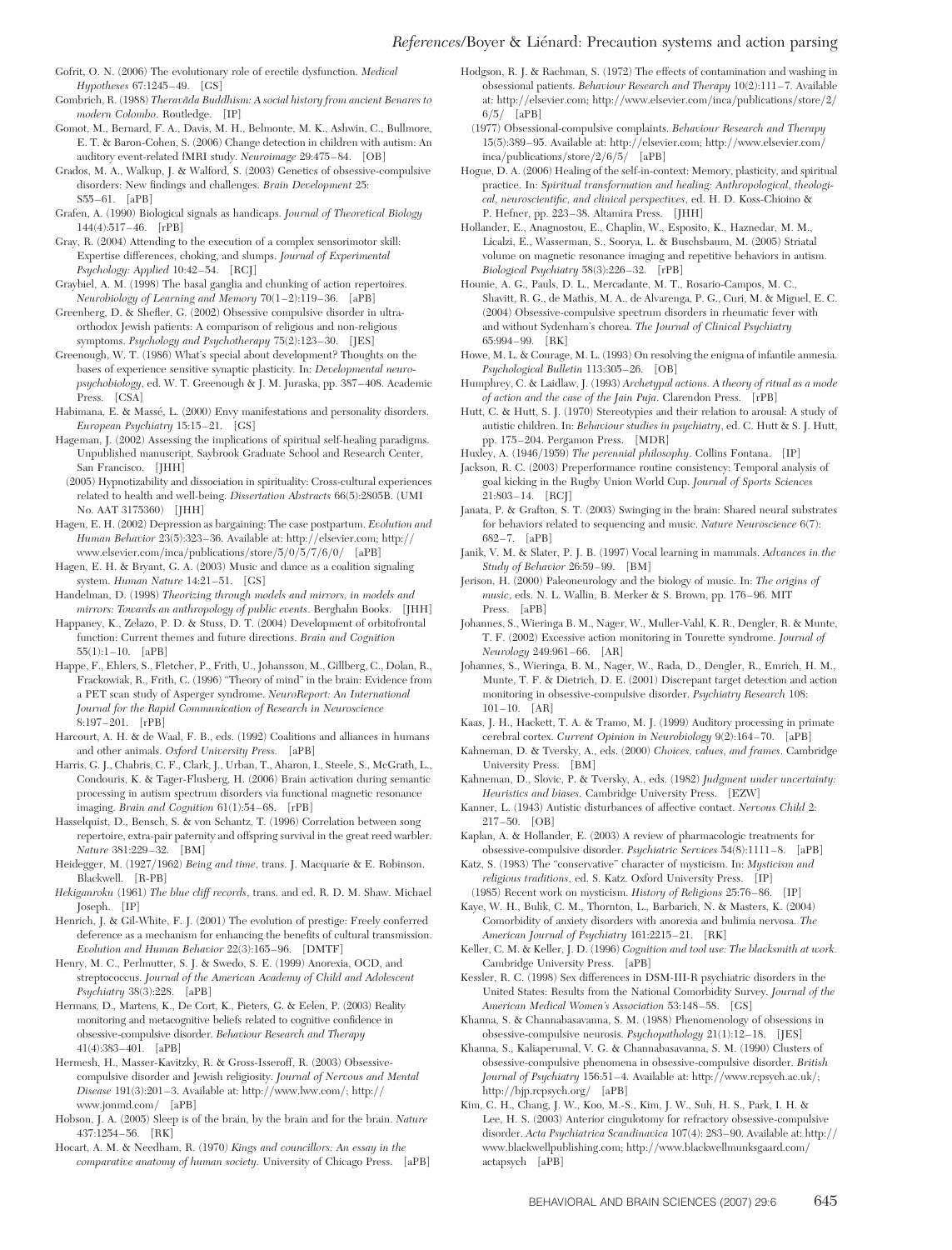Kingham, M. & Gordon, H. (2004) Aspects of morbid jealousy. Advances in Psychiatric Treatment 10:207–15. [LDS]

Kirov, R., Banaschewski, T., Uebel, H., Kinkelbur, J. & Rothenberger, A. (in press) REM-sleep alterations in children with tic disorder and attention-deficit/ hyperactivity disorder comorbidity: Impact of hypermotor symptoms. European Child and Adolescent Psychiatry. [AR]

Knight, C., Power, C. & Mithen, S. (1998) The origins of anthropomorphic thinking. The Journal of the Royal Anthropological Institute 4(1):129–31. [aPB]

Koechlin, E. & Jubault, T. (2006) Broca's Area and the hierarchical organization of human behavior. Neuron 50:963–74. [HW]

Kostanecka-Endres, T., Banaschewski, T., Kinkelbur, J., Wüllner, I., Lichtblau, S., Cohrs, S., Rüther, E., Woerner, W., Hajak, G. & Rothenberger, A. (2003) Disturbed sleep in children with Tourette Syndrome – a polysomnographic study. Journal of Psychosomatic Research 55:23–29. [AR]

Krebs, J. R. & Inman, A. J. (1994) Learning and foraging: Individuals, groups, and populations. In: Behavioral mechanisms in evolutionary ecology, ed. L. A. Real, pp. 46–65. The University of Chicago Press. [aPB]

Kufahl, P. R., Li, Z., Risinger, R. C., Rainey, C. J., Wu, G., Bloom, A. S., & Li, S. J. (2005) Neural responses to acute cocaine administration in the human brain detected by fMRI. Neuroimage 28(4):904-14. [JES]

Kurzban, R. & Leary, M. R. (2001) Evolutionary origins of stigmatization: The functions of social exclusion. Psychological Bulletin 127(2):187–208. [aPB]

Kurzban, R., Tooby, J. & Cosmides, L. (2001) Can race be erased? Coalitional computation and social categorization. Proceedings of the National Academy of Sciences USA 98(26):15387–92. Available at: http://www.pnas.org/cgi/ content/full/98/26/15387 http://www.pnas.org. [aPB]

Labad, J., Menchâon, J. M., Alonso, P., Segaláas, C., Jimâenez, S. & Vallejo, J. (2005) Female reproductive cycle and obsessive-compulsive disorder. Journal of Clinical Psychiatry 66(4):428–35; quiz 546. [aPB]

Lavie, N. (2006) The role of perceptual load in visual awareness. Brain Research 1080(1):91–100. [RT]

Lawson, E. T. & McCauley, R. N. (1990) Rethinking religion: Connecting cognition and culture. Cambridge University Press. [rPB, RNM]

Leckman, J. F. (2002) Tourette's syndrome. Lancet 360:1577–86. [RK] (2003) Phenomenology of tics and natural history of tic disorders. Brain and Development 25: S24–8. [aPB]

Leckman, J. F. & Mayes, L. C. (1999) Preoccupations and behaviors associated with romantic and parental love: Perspectives on the origin of obsessive-compulsive disorder. Child Adolescent Psychiatry Clinics of North America 8(3): 635–65. [JES]

Leckman, J. & Riddle, A. (2000) Tourette's Syndrome: When habit-forming systems form habits of their own? Neuron 28:349–54. [AR]

Leckman, J. F., Feldman, R., Swain, J. E., Eicher, V., Thompson, N. & Mayes, L. C. (2004) Primary parental preoccupation: Circuits, genes, and the crucial role of the environment. Journal of Neural Transmission 111(7):753-71. [aPB]

Leckman, J. F., Goodman, W. K., North, W. G., Chappell, P. B., Price, L. H., Pauls, D. L., Anderson, G. M., Riddle, M. A., McSwiggan-Hardin, M., McDougle, C. J., Barr, L. C. & Cohen, D. J. (1994) Elevated cerebrospinal fluid levels of oxytocin in obsessive-compulsive disorder: Comparison with Tourette's syndrome and healthy controls. Archives of General Psychiatry 51(10):782–92. [JES]

Leckman, J. F., Mayes, L. C., Feldman, R., Evans, D. W., King, R. A. & Cohen, D. J. (1999) Early parental preoccupations and behaviors and their possible relationship to the symptoms of obsessive-compulsive disorder. Acta Psychiatrica Scandinavica Supplementum 396:1–26. [JES]

Leckman, J. F., Peterson, B. S., Pauls, D. L. & Cohen, D. J. (1997) Tic disorders. The Psychiatric Clinics of North America 20:839–61. [RK]

Leckman, J. F., Vaccarino, F. M., Kalanithi, P. S. & Rothenberger, A. (2006) Annotation: Tourette syndrome: A relentless drumbeat – driven by misguided brain oscillations. Journal of Child Psychology and Psychiatry 47: 537–50. [AR]

LeDoux, J. (2003) The emotional brain, fear, and the amygdala. Cellular and Molecular Neurobiology 23(4–5):727–38. [aPB]

Lemelson, R. (2003) Obsessive-compulsive disorder in Bali: The cultural shaping of a neuropsychiatric disorder. Transcultural Psychiatry 40(3):377–408. [aPB]

Leonard, H. L., Goldberger, E. L., Rapoport, J. L., Cheslow, D. L. & Swedo, S. E. (1990) Childhood rituals: Normal development or obsessive-compulsive symptoms? Journal of the American Academy of Child and Adolescent Psychiatry 29(1):17–23. [aPB]

Levinson, D. F. (2006) The genetics of depression: A review. Biological Psychiatry 60(2):84–92. [RK]

Lewin, A. B., Storch, E. A., Adkins, J., Murphy, T. K. & Geffken, G. R. (2005) Current directions in pediatric obsessive-compulsive disorder. Pediatric Annals 34:128–34. [RK]

Liao, C. & Masters, R. S. W. (2002) Self-focused attention and performance failure under psychological stress. Journal of Sport and Exercise Psychology 24:289–305. [RCJ]

Liénard, P. & Boyer, P. (2006) Why cultural rituals? A cultural selection model of ritualized behaviour. American Anthropologist 108(4):814–27. [arPB]

Lorberbaum, J. P., Newman, J. D., Horwitz, A. R., Dubno, J. R., Lydiard, R. B., Hamner, M. B., Bohning, D. E. & George, M. S. (2002) A potential role for thalamocingulate circuitry in human maternal behavior. Biological Psychiatry 51(6):431–45. [aPB]

Lorenz, K. (1963/2002) On aggression. Routledge. [R-PB]

Mackey, W. C. & Immerman, R. S. (2000) Depression as a counter for women against men who renege on the sex contract. Psychology, Evolution  $\&$  Gender 2:47–71. [GS]

Mahgoub, O. M. & Abdel-Hafeiz, H. B. (1991) Pattern of obsessive-compulsive disorder in eastern Saudi Arabia. British Journal of Psychiatry 158: 840–2. [aPB]

Maina, G., Albert, U., Bogetto, F., Vaschetto, P. & Ravizza, L. (2000) Recent life events and obsessive-compulsive disorder (OCD): The role of pregnancy/ delivery. Psychiatry Research 89(1):49–58. [aPB]

Malinowski, B. (1948) Magic, science and religion. Doubleday. [DMTF] Maren, S. & Quirk, G. J. (2004) Neuronal signalling of fear memory. Nature

Reviews: Neuroscience 5(11):844–52. [aPB]

Marler, P. (1999) On innateness: Are sparrow songs "learned" or "innate"? In: The design of animal communication, ed. M. D. Hauser & M. Konishi, pp. 293–318. MIT Press. [CSA]

Masi, G., Perugi, G., Toni, C., Millepiedi, S., Mucci, M., Bertini, N. & Akiskal, H. S. (2004) Obsessive-compulsive bipolar comorbidity: Focus on children and adolescents. Journal of affective Disorders 78:175–83. [RK]

Masters, R. S. W. (1992) Knowledge, knerves and know-how: The role of explicit versus implicit knowledge in the breakdown of a complex motor skill under pressure. British Journal of Psychology 83:343–58. [RCJ]

Masters, R. S. W., Polman, R. C. J. & Hammond, N. V. (1993) Reinvestment: A dimension of personality implicated in skill breakdown under pressure. Personality and Individual Differences 14:655–66. [RCJ]

Mataix-Cols, D., do Rosario-Campos, M. C. & Leckman, J. F. (2005) A multidimensional model of obsessive-compulsive disorder. The American Journal of Psychiatry 162(2):228–38. [aPB]

Maxwell, J. P., Masters, R. S. W. & Eves, F. F. (2003) The role of working memory in motor learning and performance. Consciousness and Cognition 12: 376–402. [RCJ]

May, W. F. (1991) The patient's ordeal. Indiana University Press. [JHH]

Mayberg, H. S., Lozano, A. M., Voon, V., McNeely, H. E., Seminowicz, D., Hamani, C., Schwalb, J. M. & Kennedy, S. H. (2005) Deep brain stimulation for treatment-resistant depression. Neuron 45(5):651–60. [RT]

McCauley, R. N. & Lawson, E. T. (2002) Bringing ritual to mind: Psychological foundations of cultural forms. Cambridge University Press. [JHH, RNM]

McDougall, W. (1924) An outline of psychology, 2nd edition. Methuen. [R-PB] Mendelson, M. J. & Lee, S. P. (1981) The effects of symmetry and contour on

recognition memory in children. Journal of Experimental Child Psychology 32(3):373–88. [aPB]

Merker, B. (2005) The conformal motive in birdsong, music and language: An introduction. In: The neurosciences and music II: From perception to performance, ed. G. Avanzini, L. Lopez, S. Koelsch & M. Majno, pp. 17–28. Annals of the New York Academy of Sciences, vol. 1060. [BM]

Merker, B. (in press) Ritual foundations of human uniqueness. In: Communicative musicality, ed. S. Malloch & C. Trevarthen. Oxford University Press. [BM]

Metcalf, P. & Huntington, R. (1991) Celebrations of death. The anthropology of mortuary ritual, 2nd edition. Cambridge University Press. [aPB]

Moll, G. H., Heinrich, H., Trott, G., Wirth, S. & Rothenberger, A. (2000) Deficient intracortical inhibition in drug-naive children with attention-deficit hyperactivity disorder is enhanced by methylphenidate. Neuroscience Letters 284:121–25. [RK]

Mooring, M. S., Blumstein, D. T. & Stoner, C. J. (2004) The evolution of parasitedefence grooming in ungulates. Biological Journal of the Linnean Society 81:17–37. [EZW]

Morris, J. S., Ohman, A. & Dolan, R. J. (1998) Conscious and unconscious emotional learning in the human amygdala. Nature 393:467–70. [CSA]

Morris, M. W. & Murphy, G. L. (1990) Converging operations on a basic level in event taxonomies. Memory and Cognition 18(4):407–18. Available at: http:// www.psychonomic.org/; http://www.psychonomic.org/mrc.htm [aPB]

Mowat, R. R. (1966) Morbid jealousy and murder: A psychiatric study of morbidly jealous murders at Broadmoor. Tavistock. [LDS]

Mumonkan (1966) Zen classics, vol. 4, trans. R. H. Blyth. Hokuseido Press. [IP]

Murphy, D. & Stich, S. (2000) Darwin in the madhouse:Evolutionary psychology and the classification of mental disorders. In: Evolution and the human mind: Modularity, language and meta-cognition, ed. P. Carruthers & A. Chamberlain, pp. 62–92. Cambridge University Press. [aPB]

646 BEHAVIORAL AND BRAIN SCIENCES (2007) 29:6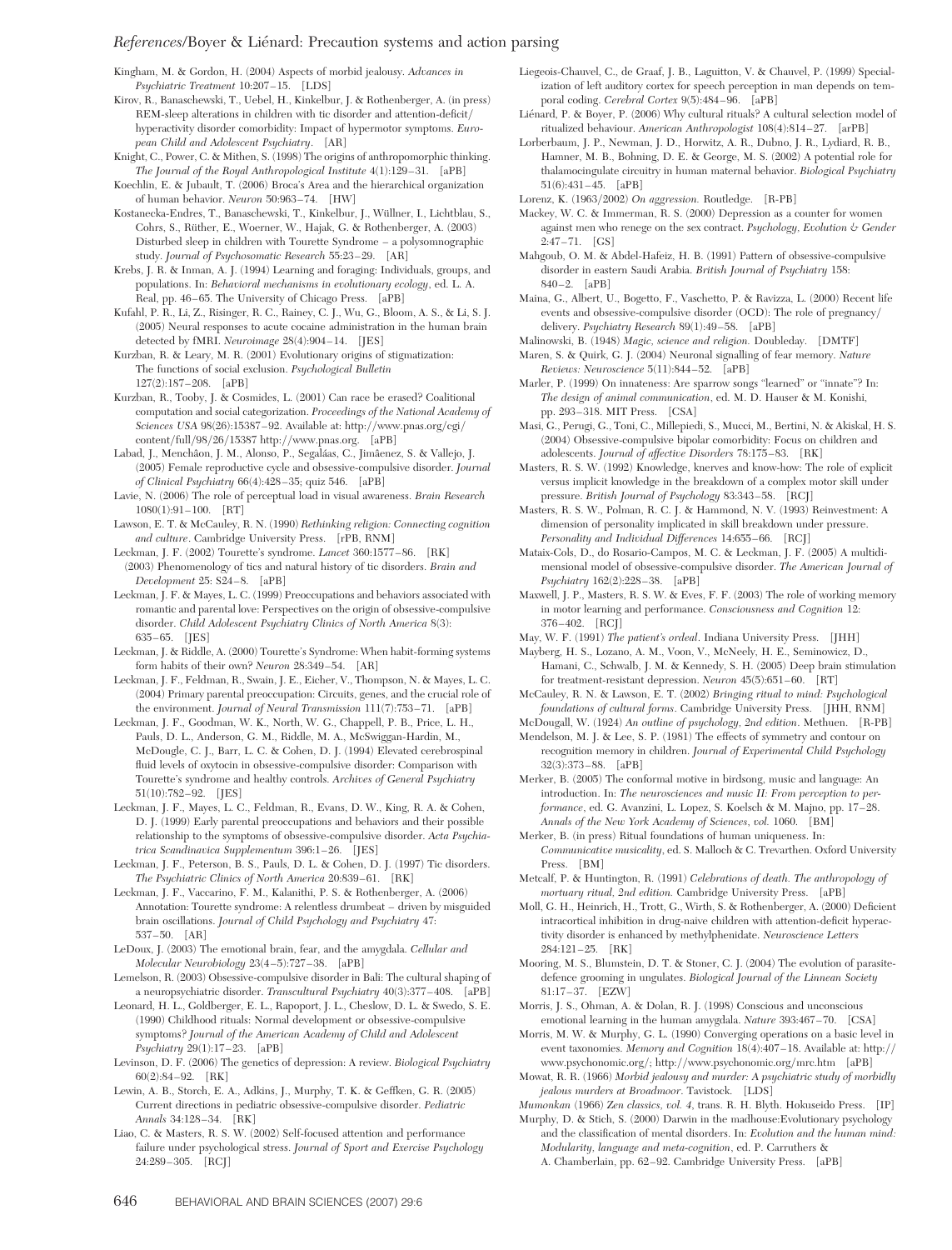- Neil, G. I. (1982) Demystifying sport superstition. International Review of Sport Sociology 17:99–124. [RCJ]
- Nelson, K. (1993) Explaining the emergence of autobiographical memory in early childhood. In: Theories of memory, ed. A. F. Collins, S. E. Gathercole, P. A. Conway & P. E. Morris. Erlbaum. [OB]
- (1986) Event knowledge: Structure and function in development. Erlbaum. [OB] (1996) Language in cognitive development: The emergence of the mediated mind. Cambridge University Press. [OB]
- Nesse, R. M. (1998) Emotional disorders in evolutionary perspective. British Journal of Medical Psychology 71(4):397–415. Available at: http:// www.bps.org.uk; http://www.bps.org.uk/publications/jHP\_1.cfm [aPB]
- Nesse, R. M. & Williams, G. C. (1996) Evolution and healing: The new science of Darwinian medicine. Phoenix. Available at: http://www.loc.gov/catdir/ description/orion051/96215507.html [aPB]
- Nestadt, G., Samuels, J., Riddle, M. A., Liang, K. Y., Bienvenu, O. J., Hoehn-Saric, R., Grados, M. & Cullen, B. (2001) The relationship between obsessivecompulsive disorder and anxiety and affective disorders: Results from the Johns Hopkins OCD Family Study. Psychological Medicine 31:481–87. [RK]
- Newell, A. (1990) Unified theories of cognition. Harvard University Press. [HW] Newtson, D. (1973) Attribution and the unit of perception of ongoing behavior.
- Journal of Personality and Social Psychology 28:28–38. [aPB] Neziroglu, F., Anemone, R. & Yaryura-Tobias, J. A. (1992) Onset of obsessivecompulsive disorder in pregnancy. American Journal of Psychiatry 149(7):947–50. [aPB]
- Norman, D. A. & Shallice, T. (1980) Attention to action: Willed and automatic control of behavior. University of California, San Diego, CHIP Report No. 99. [RT]
- Nottebohm, F. (1976) Discussion paper. Vocal tract and brain: A search for evolutionary bottlenecks. In: Origins and evolution of language and speech, ed. S. R. Harnad, H. D. Steklis & J. Lancaster, pp. 643–49. Annals of the New York Academy of Sciences, vol. 280. [BM]
- Nowicki, S., Searcy, W. A. & Peters, S. (2002) Brain development, song learning and mate choice in birds: A review and experimental test of the "nutritional stress hypothesis." Journal of Comparative Physiology A: Sensory, Neural, and Behavioral Physiology 188:1003–1004. [BM]
- Ogai, M., Iyo, M., Mori, N. & Takei, N. (2005) A right orbitofrontal region and OCD symptoms: A case report. Acta Psychiatrica Scandinavica 111(1):74–6; discussion 6–7. [aPB]
- Okasha, A., Saad, A., Khalil, A. H., el Dawla, A. S. & Yehia, N. (1994) Phenomenology of obsessive-compulsive disorder: A transcultural study. Comprehensive Psychiatry 35(3):191–7. [aPB]
- Opie, I. & Opie, P. (1960) The lore and language of schoolchildren. Oxford University Press. [BM]
- O'Reilly, R. C. & Munakata, Y. (2000) Computational explorations in cognitive neuroscience. MIT Press. [HW]
- Orians, G. H., & Heerwagen, J. H. (1992) Evolved responses to landscapes. In: The adapted mind: Evolutionary psychology and the generation of culture, ed. J. H. Barkow, L. Cosmides & J. Tooby. Oxford University Press. [rPB]
- Pahnke, W. & Richards, W. A. (1969) Implications of LSD and experimental mysticism. In: Altered states of consciousness, ed. C. T. Tart. Wiley. [IP]
- Pardo, J., Fox, P. T. & Raichle, M. E. (1991) Localization of a human system for sustained attention by positron emission tomography. Nature 349:61–64. [CSA]
- Payne, R. J. H. (1998) Gradually escalating fights and displays: The cumulative assessment model. Animal Behaviour 56(3):651–62. Available at: http:// elsevier.com; http://www.academicpress.com/anbehav [aPB]
- Pediatric OCD Treatment Study (POTS) Team. (2004) Cognitive-behavior therapy, sertraline, and their combination for children and adolescents with obsessivecompulsive disorder: The Pediatric OCD Treatment Study (POTS) randomized controlled trial. JAMA: The Journal of the American Medical Association 292:1969–76. [RK]
- Pelphrey, K. A., Morris, J. P. & McCarthy, G. (2005) Neural basis of eye gaze processing deficits in autism. Brain: A Journal of Neurology 128(5):1038–1048. [rPB]
- Penner, H. (1983) The mystical illusion. In: Mysticism and religious traditions, ed. S. Katz. Oxford University Press. [IP]
- Perner, J. & Ruffman, T. (1995) Episodic memory and autonoetic consciousness: Developmental evidence and a theory of childhood amnesia. Journal of Experimental Child Psychology 59:516–48. [OB]
- Peterson, B. S., Pine, D. S., Cohen, P. & Brook, J. S. (2001) Prospective, longitudinal study of tic, obsessive-compulsive, and attention-deficit/ hyperactivity disorders in an epidemiological sample. Journal of the American Academy of Child and Adolescent Psychiatry 40:685–95. [RK]
- Phillips, K. A., Menard, W. & Fay, C. (2006) Gender similarities and differences in 200 individuals with body dysmorphic disorder. Comprehensive Psychiatry 47:77–87. [GS]
- Piaget, J. (1952) The origins of intelligence in the child. Basic Books. [OB]
- Pierce, K. & Courchesne, E. (2001) Evidence for a cerebellar role in reduced exploration and stereotyped behavior in autism. Biological Psychiatry 49(8):655–64. [rPB]

Pinker, S. (1997) How the mind works. Norton. [RT]

- Pitman, R. K. (1987) A cybernetic model of obsessive-compulsive psychopathology. Comprehensive Psychiatry 28(4):334–43. [aPB]
- Ploghaus, A., Becerra, L., Borras, C. & Borsook, D. (2003) Neural circuitry underlying pain modulation: Expectation, hypnosis, placebo. Trends in Cognitive Sciences 7:197–200. [R-PB]
- Polimeni, J., Reiss, J. P. & Sareen, J. (2005) Could obsessive-compulsive disorder have originated as a group-selected adaptive trait in traditional societies? Medical Hypotheses 65:655–64. [GS]
- Povinelli, D. J., Landau, K. R. & Perilloux, H. K. (1996) Self-recognition in young children using delayed versus live feedback: Evidence for a development asynchrony. Child Development 67:1504–54. [OB]
- Povinelli, D. J., Bering, J. M. & Giambrone, S. (2000) Toward a science of other minds: Escaping the argument by analogy. Cognitive Science 24(3):509–41. Available at: http://elsevier.com: http://www.elsevier.com/inca/publications/store/ $6/2/0/1/9/4/$  [aPB]
- Profet, M. (1993) Pregnancy sickness as adaptation: A deterrent to maternal ingestion of teratogens. In: The adapted mind. Evolutionary psychology and the generation of culture, ed. J. Barkow, L. Cosmides & J. Tooby. Oxford University Press. [aPB]
- Proudfoot, W. (1985) Religious experience. University of California Press. [IP] Pyysiäinen, I. (2001) How religion works: Towards a new cognitive science of
- religion. Brill. [IP]
- Rachman, S.(1993) Obsessions, responsibility, and guilt. Behaviour Research and Therapy 31:149–54. [JDH]
- Rachman, S. & de Silva, P. (1978) Abnormal and normal obsessions. Behaviour Research and Therapy 16(4):233–48. [arPB]
- Rachman, S. & Shafran, R. (1998) Cognitive and behavioral features of obsessivecompulsive disorder. In: Obsessive-compulsive disorder: Theory, research, and treatment, ed. R. P. Swinson, M. M. Antony, S. Rachman & M. S. Richter, pp. 51–78. Guilford Press. [aPB]
- Rachman, S., Hodgson, R. & Marks, I. M. (1971) The treatment of chronic obsessive-compulsive neurosis. Behaviour Research and Therapy 9(3): 237–47. [aPB]
- Radomsky, A. S., Rachman, S. & Hammond, D. (2001) Memory bias, confidence and responsibility in compulsive checking. Behaviour Research and Therapy 39(7):813–22. [aPB]
- Rapoport, J. L. (1990) Obsessive compulsive disorder and basal ganglia dysfunction. Psychological Medicine 20(3):465–9. [aPB]
- (1991) Recent advances in obsessive-compulsive disorder. Neuropsychopharmacology 5(1):1–10. Available at: http://www.nature.com/; http://www. nature.com/npp/ [aPB]
- Rapoport, J. L. & Fiske, A. (1998) The new biology of obsessive-compulsive disorder: Implications for evolutionary psychology. Perspectives in Biology and Medicine 41(2):159–75. [aPB]
- Rappaport, R. A. (1971) The sacred in human evolution. Annual Review of Ecology and Systematics 2:23–44. [JLO]
- (1979) Ecology, meaning and religion. North Atlantic Books. [aPB]
- (1999) Ritual and religion in the making of humanity. Cambridge University Press. [aPB]
- Rauch, S. L., Jenike, M. A., Alpert, N. M., Baer, L., Breiter, H. C., Savage, C. R. & Fischman, A. J. (1994) Regional cerebral blood flow measured during symptom provocation in obsessive-compulsive disorder using oxygen 15 labeled carbon dioxide and positron emission tomography. Archives of General Psychiatry 51(1):62–70. [aPB]
- Rauch, S. L., Whalen, P. J., Curran, T., Shin, L. M. & Coffey (2001) Probing striatothalamic function in obsessive- compulsive disorder and Tourette syndrome using neuroimaging methods. Advances in Neurology 85:207- 24. [aPB]
- Rauch, S. L., Whalen, P. J., Savage, C. R., Curran, T., Kendrick, A., Brown, H. D., Bush, G., Breiter, H. C. & Rosen, B. R. (1997) Striatal recruitment during an implicit sequence learning task as measured by functional magnetic resonance imaging. Human Brain Mapping 5(2):124–32. [aPB]
- Richerson, P. J. & Boyd, R. (2004) Not by genes alone: How culture transformed human evolution. The University of Chicago Press. [DMTF]
- Rifkin, A. (1985) Evidence for a basic level in event taxonomies. Memory and Cognition 13(6):538–56. Available at: http://www.psychonomic.org/; http:// www.psychonomic.org/mrc.htm [aPB]
- Rilling, J. K., Gutman, D. A., Zeh, T. R., Pagnoni, G., Berns, G. S. & Kilts, C. D. (2002) A neural basis for social cooperation. Neuron 35:395–405. [CSA]
- Rode, C., Cosmides, L., Hell, W. & Tooby, J. (1999) When and why do people avoid unknown probabilities in decisions under uncertainty? Testing some predictions from optimal foraging theory. Cognition 72(3): 269–304. [aPB]
- Roessner, V., Becker, A., Banaschewski, T. & Rothenberger, A. (2005) Tic disorders and obsessive compulsive disorder: Where is the link? Journal of Neural Transmission 69:69–99. [AR]
- Rogers, L. J. & Kaplan, G. (2000) Songs, roars, and rituals. Harvard University Press. [CSA]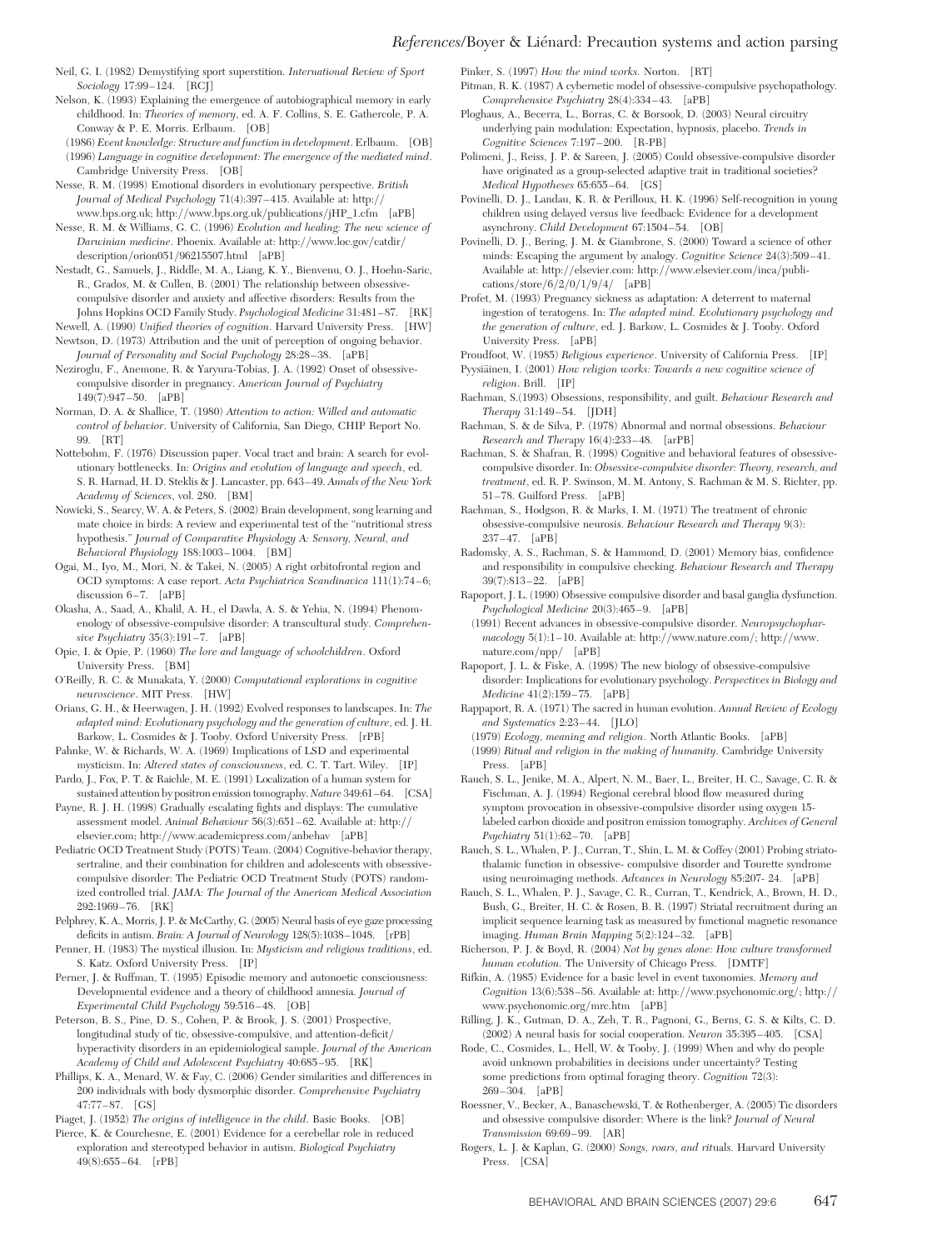Romanski, L. M., Tian, B., Fritz, J., Mishkin, M., Goldman-Rakic, P. S. & Rauschecker, J. P. (1999) Dual streams of auditory afferents target multiple domains in the primate prefrontal cortex. Nature Neuroscience  $2(12)$ : 1131–6. [aPB]

Rosario-Campos, M. C., Leckman, J. F., Mercadante, M. T., Shavitt, R. G., Prado, H. S., Sada, P., Zamignani, D. & Miguel, E. C. (2001) Adults with early-onset obsessive-compulsive disorder. American Journal of Psychiatry 158(11): 1899–903. [JES]

Rothenberger, A. & Banaschewski, T. (2006) Tic disorders. In: A clinician's handbook of child and adolescent psychiatry tic-disorders, ed. C. Gillberg, R. Harrington & H. C. Steinhausen, pp. 598–624. Cambridge University Press. [RK]

Rothenberger, A., Banaschewski, T., Heinrich, H., Moll, G. H., Schmidt, M. H. & van't Klooster, B. (2000) Comorbidity in ADHD-children: Effects of coexisting conduct disorder or tic disorder on event-related brain potentials in an auditory selective-attention task. European Archives of Psychiatry and Clinical Neuroscience 250:101–10. [RK]

Rowe, C. (1999) Receiver psychology and the evolution of multi-component signals. Animal Behaviour 58:921–31. [CSA, aPB]

Rozin, P., Haidt, J. & McCauley, C. R. (1993) Disgust. In: Handbook of emotions, ed. M. Lewis & J. M. Haviland. The Guilford Press. [aPB]

Saad, G. (2006) Sex differences in OCD symptomatology: An evolutionary perspective. Medical Hypotheses 67:1455–59. [GS]

Saad, G. (in press a) Suicide triggers as sex-specific threats in domains of evolutionary import: Negative correlation between global male-to-female suicide ratios and average per capita Gross National Income. Medical Hypotheses. [GS]

Saad, G. (in press b) The evolutionary bases of consumption. Erlbaum. [GS]

Saad, G. & Gill, T. (2005) Sex-specific triggers of envy: An evolutionary perspective. Paper presented at the Annual Meeting of the Human Behavior and Evolution Society, Austin, Texas, June 3, 2005. [GS]

Sagvolden, T., Johansen, E. B., Aase, H. & Russell, V. A. (2005) A dynamic developmental theory of attention-deficit/hyperactivity disorder (ADHD) predominantly hyperactive/impulsive and combined subtypes. Behavioral and Brain Sciences 28:397–419; discussion 419–68. [RK]

Salkovskis, P. M. (1985) Obsessional-compulsive problems: A cognitive-behavioural analysis. Behaviour Research and Therapy 23(5):571–83. [aPB]

Salkovskis, P. M., Wroe, A. L., Gledhill, A., Morrison, N., Forrester, E., Richards, C., Reynolds, M. & Thorpe, S. (2000) Responsibility attitudes and interpretations are characteristic of obsessive compulsive disorder. Behaviour Research and Therapy 38(4):347–72. Available at: http://elsevier.com; http://www. elsevier.com/inca/publications/store/2/6/5/ [aPB]

Sanfey, A. G., Rilling, J. K., Aronson, J. A., Nystrom, L. E. & Cohen, J. D. (2003) The neural basis of economic decision-making in the Ultimatum Game. Science 300:1755–58. [HW]

Sasson, Y., Zohar, J., Chopra, M., Lustig, M., Iancu, I. & Hendler, T. (1997) Epidemiology of obsessive-compulsive disorder: A world view. Journal of Clinical Psychiatry 58:7–10. [aPB]

Saxena, S., Brody, A. L., Maidment, K. M., Smith, E. C., Zohrabi, N., Katz, E., Baker, S. K. & Baxter, L. R., Jr. (2004) Cerebral Glucose Metabolism in Obsessive-Compulsive Hoarding. American Journal of Psychiatry 161(6):1038–48. Available at: http://www.appi.org; http:// ajp.psychiatryonline.org/ [aPB]

Saxena, S., Brody, A. L., Schwartz, J. M. & Baxter, L. R. (1998) Neuroimaging and frontal-subcortical circuitry in obsessive-compulsive disorder. British Journal of Psychiatry 173(Suppl 35):26–37. Available at: http://www.rcpsych.ac.uk/; http://bjp.rcpsych.org/ [aPB]

Schank, R. C. & Abelson, R. P. (1977) Scripts, plans, goals and understanding: An enquiry into human knowledge structures. Erlbaum. [OB]

Schnider, A., Trever, V. & Buck, A. (2005) The human orbitofrontal cortex monitors outcomes even when no reward is at stake. Neuropsychologia 43(3):316– 23. [aPB]

Schoenbaum, G., Setlow, B., Saddoris, M. P. & Gallagher, M. (2003) Encoding predicted outcome and acquired value in orbitofrontal cortex during cue sampling depends upon input from basolateral amygdala. Neuron 39: 855–67. [CSA]

Schutz, L. E. (2005) Broad-perspective perceptual disorder of the right hemisphere. Neuropsychology Review 15:11–27. [CSA]

Schwalb, J. M. & Kennedy, S. H. (2005) Deep brain stimulation for treatmentresistant depression. Neuron 45(5):651–60. [RT]

Sears, L. L., Vest, C., Mohamed, S., Bailey, J., Ranson, B. J. & Piven, J. (1999) An MRI study of the basal ganglia in autism. Progress in Neuro-Psychopharmacology and Biological Psychiatry 23(4):613–24. [rPB]

Seligman, M. E. P. (1971) Phobias and preparedness. Behavior Therapy 2:307–20. [JDH]

Seltzer, M. M., Krauss, M. W., Shattuck, P. T., Orsmond, G., Swe, A. & Lord, C. (2003) The symptoms of autism spectrum disorders in adolescence and adulthood. Journal of Autism and Developmental Disorders 33(6):565–81. [rPB]

Serruya, D. & Eilam, D. (1996) Stereotypies, compulsions, and normal behavior, in the context of motor routines in the rock hyrax (Procavia capensis). Psychobiology 24:235–46. [DE]

Sharf, R. H. (1995) Buddhist modernism and the rhetoric of meditative experience. Numen 42:228–83. [IP]

(1998) Experience. In: Critical terms for religious studies, ed. M. C. Taylor. University of Chicago Press. [IP]

Shepherd, M. (1961) Morbid jealousy: Some clinical and social aspects of a psychiatric symptom. Journal of Mental Science 107:687–753. [LDS]

Shooka, A., Al-Haddad, M. K. & Raees, A. (1998) OCD in Bahrain: A phenomenological profile. International Journal of Social Psychiatry 44(2):147–54. [aPB]

Sica, C., Novara, C. & Sanavio, E. (2002) Religiousness and obsessive-compulsive cognitions and symptoms in an Italian population. Behaviour Research and Therapy 40(7):813–23. [JES]

Sidanius, J. & Pratto, F. (1999) Social dominance: An intergroup theory of social oppression and hierarchy. Cambridge University Press. [aPB]

Silk, J. B., Kaldor, E. & Boyd, R. (2000) Cheap talk when interests conflict. Animal Behaviour 59(2):423–32. [aPB]

Silverman, I. & Choi, J. (2005) Locating places. In: The handbook of evolutionary psychology, ed. D. M. Buss. Wiley. [rPB]

Smith, A. M., Adler, C. H., Crews, D., Wharen, R. E., Laskowski, E. R., Barnes, K., Valone Bell, C., Pelz, D., Brennan, R. D., Smith, J., Sorenson, M. C. & Kaufman, K. R. (2003) The "yips" in golf: A continuum between a focal dystonia and choking. Sports Medicine 33:13–31. [RCJ]

Smith, W. R. (1889) Lectures on the religion of the Semites, first series: The fundamental institutions. Appleton. [aPB]

Snowdon, C. T. & Elowson, A. M. (1992) Ontogeny of primate vocal communication. In: Topics in primatology, vol. 1: Human origins, ed. T. Nishida, F. B. M. de Waal, W. McGrew, P. Marler & M. Pickford, pp. 279–90. Tokyo University Press. [BM]

Sodersten, P. & Bergh, C. (2006) Comorbidity of anxiety with eating disorders and OCD. American Journal of Psychiatry 163:327–29. [RK]

Sørensen, J. (2005) Ritual as action and symbolic expression. In: The cultural heritage of medieval rituals: Genre and ritual, ed. E. Østrem, M. B. Rrunn, N. H. Peterson & J. Fleischer, pp. 49–64. Museum Tusculanum Press. [JHH]

Sosis, R. (2000) Religion and intragroup cooperation: Preliminary results of a comparative analysis of utopian communities. Cross-Cultural Research: The Journal of Comparative Social Science 34(1):70–87. [aPB] (2003) Why aren't we all Hutterites? Costly signaling theory and religious behavior. Human Nature 14:91–127. [GS]

Sosis, R. & Alcorta, C. (2003) Signaling, solidarity, and the sacred: The evolution of religious behavior. Evolutionary Anthropology 12:264–74. [GS]

Sosis, R. & Bressler, E. R. (2003) Cooperation and commune longevity: A test of the costly signaling theory of religion. Cross-Cultural Research 37:211–39. [GS]

Spear, L. P. (2000) The adolescent brain and age-related behavioral manifestations. Neuroscience and Biobehavioral Reviews 24:417–63. [CSA]

Speer, N. K., Swallow, K. M. & Zacks, J. M. (2003) Activation of human motion processing areas during event perception. Cognitive, Affective and Behavioral Neuroscience 3(4):335–45. [aPB]

Sperber, D. (1975) Rethinking symbolism. Cambridge University Press. [rPB, RT] (1985) Anthropology and psychology. Towards an epidemiology of representations. Man 20:73–89. [aPB]

(1994) The modularity of thought and the epidemiology of representations. In: Mapping the mind: Domain-specificity in cognition and culture, ed. L. A. Hirschfeld & S. A. Gelman. Cambridge University Press. [aPB]

(1996) Explaining culture: A naturalistic approach. Blackwell. [arPB, DMTF] (2000) An objection against memetics. In: Darwinizing culture: The status of

memetics as a science, ed. R. Aunger. Oxford University Press. [aPB] Staal, F. (1979) The meaninglessness of ritual action. Numen 26:2-22. [JHH]

(1990) Rules without meaning: Ritual, mantras, and the human sciences. P. Lang. [rPB]

Stace, W. T. (1960) Mysticism and philosophy. Macmillan. [IP]

Stevens, A. & Price, J. (2000) Evolutionary psychiatry: A new beginning. Routledge. [aPB]

Stickgold, R. (2005) Sleep-dependent memory consolidation. Nature 437:1272–78. [RK]

Stickgold, R. & Walker, M. P. (2005) Memory consolidation and reconsolidation: What is the role of sleep? Trends in Neurosciences 28:408–15. [RK]

Stone, V. E., Cosmides, L., Tooby, J., Kroll, N. & Knight, R. T. (2002) Selective impairment of reasoning about social exchange in a patient with bilateral limbic system damage. Proceedings of the National Academy of Sciences USA 99(17):11531–36. [JT]

Strachey, J., ed. (1976) Standard edition of the complete psychological works of Sigmund Freud. W. W. Norton. [JHH]

Suskind, R. (2006) The one percent doctrine. Simon & Schuster. [EZW]

Sutton, R. S. & Barto, A. G. (1998) Reinforcement learning: An introduction. MIT Press. [HW]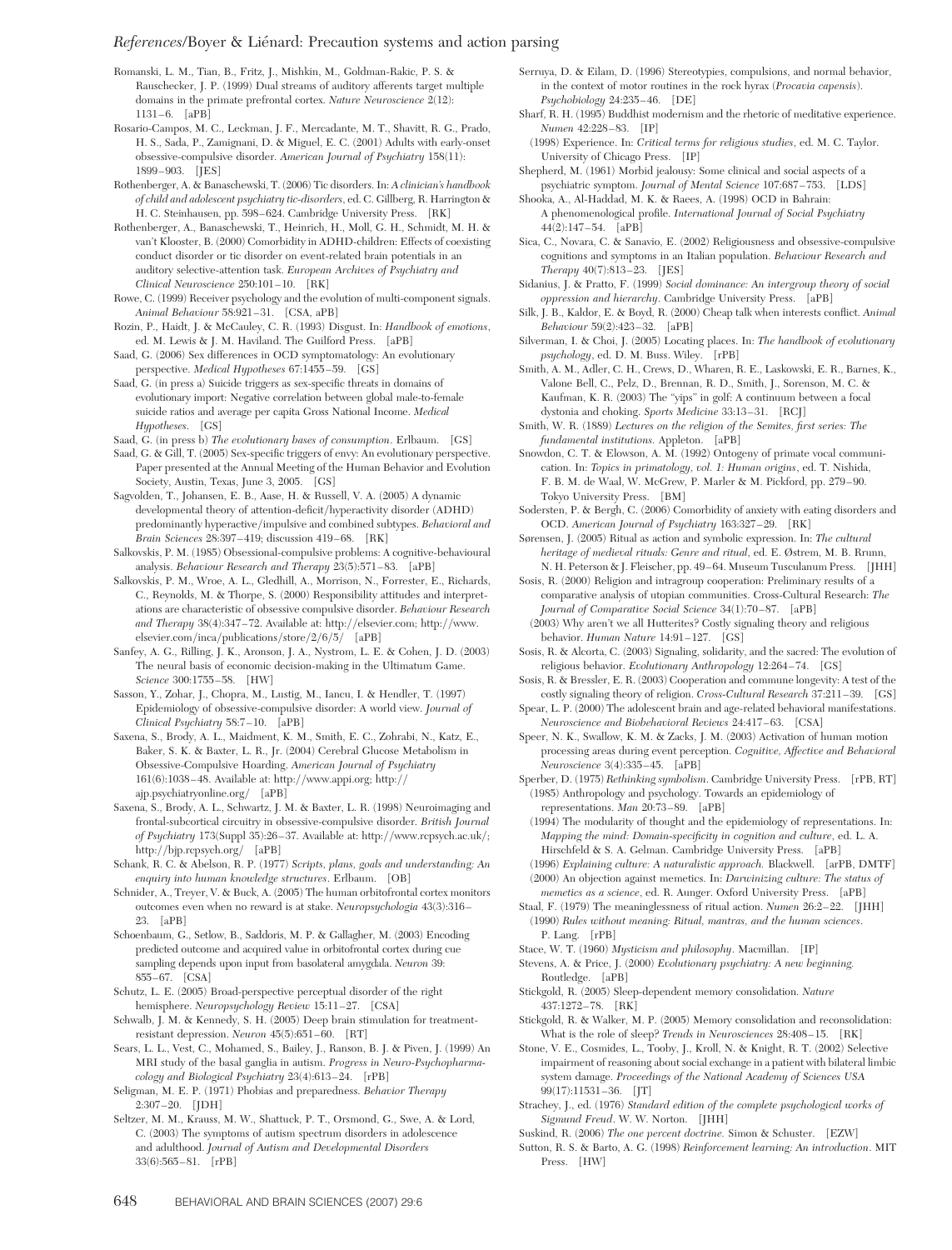- Swain, J. E., Lorberbaum, J. P., Kose, S. & Strathearn, L. (in press) The brain basis of early parenthood: Psychology, physiology and in vivo functional neuroimaging studies. Journal of Child Psychology and Psychiatry. [JES]
- Swain, J. E., Mayes, L. C. & Leckman, J. F. (2005) Endogenous and exogenous opiates modulate the development of parent–infant attachment. Behavioral and Brain Sciences  $28(3):364-65$ . [JES]
- Swanson, J. M., Sergeant, J. A., Taylor, E., Sonuga-Barke, E. J., Jensen, P. S. & Cantwell, D. P. (1998) Attention-deficit hyperactivity disorder and hyperkinetic disorder. Lancet 351:429–33. [RK]
- Szatmari, P., Barolucci, G. & Bremner, R. (1989) Asperger's syndrome and autism: Comparison of early history and outcome. Developmental Medicine and Child Neurology 31:709–20. [MDR]
- Szechtman, H. & Woody, E. (2004) Obsessive-compulsive disorder as a disturbance of security motivation. Psychological Review 111(1):111–27. Available at: http://www.apa.org/journals/rev.html [arPB, AR, EZW]
- (2006) Obsessive-compulsive disorder as a disturbance of security motivation: Constraints on comorbidity. Neurotoxicity Research 10(2):103–112. [EZW]
- Szechtman, H., Sulis, W. & Eilam, D. (1998) Quinpirole induces compulsive checking behavior in rats: A potential animal model of obsessivecompulsive disorder (OCD). Behavioral Neuroscience 112(6):1475–85. [aPB, DE]
- Tart, C. T., ed. (1969) Altered states of consciousness. Wiley. [IP]
- Tek, C. & Ulug, B. (2001) Religiosity and religious obsessions in obsessivecompulsive disorder. Psychiatry Research 104(2):99–108. [JES] Thornhill, R. (1998) Darwinian aesthetics. In: Handbook of evolutionary
- psychology: Ideas, issues, and applications, ed. C. B. Crawford & D. L. Krebs, pp. 543–72. Erlbaum. [aPB]
- Tolin, D. F., Abramowitz, J. S., Brigidi, B. D., Amir, N., Street, G. P. & Foa, E. B. (2001) Memory and memory confidence in obsessive-compulsive disorder. Behaviour Research and Therapy 39(8):913–27. [aPB]
- Tooby, J. & Cosmides, L. (1990) The past explains the present: emotional adaptations and the structure of ancestral environments. Ethology and Sociobiology 11:375–424. [JT]
- (1996) Friendship and the banker's paradox: Other pathways to the evolution of adaptations for altruism. In: Evolution of social behaviour patterns in primates and man, ed. W. G. Runciman & J. M. Smith. Oxford University Press. [aPB]
- Tooby, J., Cosmides, L. & Barrett, H. C. (2003) The second law of thermodynamics is the first law of psychology: Evolutionary developmental psychology and the theory of tandem, coordinated inheritances. Psychological Bulletin 129(6):858–65. [JT]
- (2004) Resolving the debate on innate ideas: Learnability constraints and the evolved interpenetration of motivational and conceptual functions. In: The innate mind: Structure and content, ed. P. Carruthers, S. Laurence & S. Stich. Oxford University Press. [JT]
- Tooby, J. & DeVore, I. (1987) The reconstruction of hominid behavioral evolution through strategic modeling. In: Primate models of hominid behavior, ed. W. Kinzey. SUNY Press. [aPB, JT]
- Tranel, D., Bechara, A. & Denburg, N. L. (2002) Asymmetric functional roles of right and left ventromedial prefrontal cortices in social conduct, decisionmaking, and emotional processing. Cortex 38:589–612. [CSA]
- Troisi, A. (2001) Gender differences in vulnerability to social stress: A Darwinian perspective. Physiology & Behavior 73:443–49. [GS]
- (2003) Sexual disorders in the context of Darwinian psychiatry. Journal of Endocrinological Investigation 26:54–57. [GS]
- Tulving, E. & Markovitsch, H. J. (1998) Episodic and declarative memory: Role of the hippocampus. Hippocampus 8:108–204. [OB]
- Turner, E. L. B. (1992) Experiencing ritual: A new interpretation of African healing. University of Pennsylvania Press. [RT]
- Turner, V. W. (1969) The ritual process. Aldine. [RT]
- Ursu, S., Stenger, V. A., Shear, M. K., Jones, M. R. & Carter, C. S. (2003) Overactive action monitoring in obsessive-compulsive disorder: Evidence from functional magnetic resonance imaging. Psychological Science 14(4):347– 53. [aPB]
- Van Laere, K., Nuttin, B., Gabriels, L., Dupont, P., Rasmussen, S., Greenberg, B. D. & Cosyns, P. (2006) Metabolic imaging of anterior capsular stimulation in refractory obsessive-compulsive disorder: A key role for the subgenual anterior cingulate and ventral striatum. Journal of Nuclear Medicine 47(5):740–47. [RT]
- Van Veen, V. & Carter, C. S. (2002) The anterior cingulate as a conflict monitor: fMRI and ERP studies. Physiology and Behavior: The Pittsburgh Special Issue 77(4–5): 477–82. [aPB]

Vauhkonen, K. (1968) On the pathogenesis of morbid jealousy. Kunnallispaino. [LDS]

- Wakefield, J. C. (1992) Disorder as harmful dysfunction: A conceptual critique of DSM–III's definition of mental disorder. Psychological Review 99(2): 232–47. [rPB]
- (2003) Dysfunction as a factual component of disorder. Behaviour Research and Therapy 41(8):969–90. [rPB]
- Walitza, S., Wewetzer, C., Warnke, A., Gerlach, M., Geller, F., Gerber, G., Gorg, T., Herpertz-Dahlmann, B., Schulz, E., Remschmidt, H., Hebebrand, J. & Hinney, A. (2002) 5-HT2A promoter polymorphism – 1438G/A in children and adolescents with obsessive-compulsive disorders. Molecular Psychiatry 7:1054–57. [RK]
- Walston, F., David, A. S. & Charlton, B. G. (1998) Sex differences in the content of persecutory delusions: A reflection of hostile threats in the ancestral environment? Evolution and Human Behavior 19:257–60. [GS]
- Wang, H., Coble, C. & Bello, P. (2006) Cognitive-affective interactions in human decision-making: A neurocomputational approach. In: Proceedings of the Twenty-Eighth Annual Conference of the Cognitive Science Society, ed. R. Sun & N. Miyake, pp. 2341–46. Erlbaum. [HW]
- Wason, P. C. (1960) On the failure to eliminate hypotheses in a conceptual task. Quarterly Journal of Experimental Psychology 12:129–40. [MDR]
- Watanabe, J. M. & Smuts, B. B. (1999) Explaining religion without explaining it away: Trust, truth, and the evolution of cooperation in Roy A. Rappaport's "The obvious aspects of ritual." American Anthropologist 101:98–112. Available at: http://www.aaanet.org [CSA, aPB]
- Wegner, D. M. & Erskine, J. A. K. (2003) Voluntary involuntariness: Thought suppression and the regulation of the experience of will. Consciousness and Cognition: An International Journal 12(4):684–94. Available at: http:// elsevier.com; http://www.academicpress.com/concog [aPB]
- Wegner, D. M. & Schneider, D. J. (2003) The white bear story. Psychological Inquiry 14(3–4):326–9. Available at: http://www.erlbaum.com/ [aPB]
- Wegner, D. M., Schneider, D. J., Carter, S. R. & White, T. L. (1987) Paradoxical effects of thought suppression. Journal of Personality and Social Psychology 53(1):5–13. Available at: http://www.apa.org; http://www.apa.org/journals/ psp.html [aPB]
- Weissman, M. M., Bland, R. C., Canino, G. J., Greenwald, S., Hwu, H. G., Lee, C. K., Newman, S. C., Oakley-Browne, M. A., Rubio-Stipec, M., Wickramaratne, P. J., Wittchen, H.-U., & Eng-Kung, Y. (1994) The cross national epidemiology of obsessive compulsive disorder. The Cross National Collaborative Group. Journal of Clinical Psychiatry 55:5–10. [aPB]
- Welch-Ross, M. K. (1995) An integrative model of the development of autobiographical memory. Developmental Review 15:338–65. [OB]
- Whitehouse, H. (1995) Inside the cult: Religious innovation and transmission in Papua New Guinea. Clarendon Press. [RNM]
- (2004) Modes of religiosity: A cognitive theory of religious transmission. AltaMira Press. [IP]
- Williams, K. E. & Koran, L. M. (1997) Obsessive-compulsive disorder in pregnancy, the peurperium, and the premenstruum. Journal of Clinical Psychiatry 58(7):330–4. Available at: http://www.psychiatrist.com/ [aPB]
- Wilson, E. O. (1998) Consilience: The unity of knowledge. Abacus. [GS]
- Wingfield, J. C., Jacobs, J. D., Soma, K., Maney, D. L., Hunt, K., Wisti-Peterson, D., Meddle, S., Ramenofsky, M. & Sullivan, K. (1999) Testosterone, aggression, and communication: Ecological bases of endocrine phenomena. In: The biology of communication, ed. M. Konishi & M. D. Hauser, pp. 255–84. MIT Press. [CSA]
- Winterer, G., Adams, C. M., Jones, D. W. & Knutson, B. (2002) Volition to action – an event-related fMRI study. Neuroimage 17:851–58. [R-PB]
- Woody, E. Z. & Szechtman, H. (2005) Motivation, time course, and heterogeneity in obsessive-compulsive disorder: Response to Taylor, McKay, and Abramowitz (2005). Psychological Review 112:658–61. [EZW]
- Wurbel, H., Chapman, R. & Rutland, C. (1998) Effect of feed and environmental enrichment on development of stereotypic wire-gnawing in laboratory mice. Applied Animal Behaviour Science 60(1):69–81. [rPB]
- Wynn, T. (1993) Layers of thinking in tool behavior. In: Tools, language and cognition in human evolution, ed. K. R. Gibson & T. Ingold, pp. 389–406. Cambridge University Press. [aPB]
- Yohanan, M., Aulakh, J. S., Weith, J. & Hawkins, J. W. (2006) Comorbidity of anxiety with eating disorders and OCD. American Journal of Psychiatry 163:2. [RK]
- Yuen, T., Bradshaw, J. L., Sheppard, D., Lee, P. & Georgiou-Karistianis, N. (2005) Inhibition of return in children with Tourette's syndrome and comorbid forms: A preliminary study. Child Neuropsychology: A Journal on Normal and Abnormal Development in Childhood and Adolescence 11:393–411. [RK]
- Zacks, J. M. & Tversky, B. (2001) Event structure in perception and conception. Psychological Bulletin 127(1):3–21. [arPB, DE]
- Zacks, J. M., Braver, T. S., Sheridan, M. A., Donaldson, D. I., Snyder, A. Z., Ollinger, J. M., Buckner, R. L. & Raichle, M. E. (2001a) Human brain activity time-locked to perceptual event boundaries. Nature Neuroscience 4(6):651–5. [aPB]
- Zacks, J. M., Tversky, B. & Iyer, G. (2001b) Perceiving, remembering, and communicating structure in events. Journal of Experimental Psychology: General 130(1): 29–58. [aPB, DE]
- Zahavi, A. & Zahavi, A. (1997) The handicap principle: A missing piece of Darwin's puzzle. Oxford University Press. [arPB, BM]